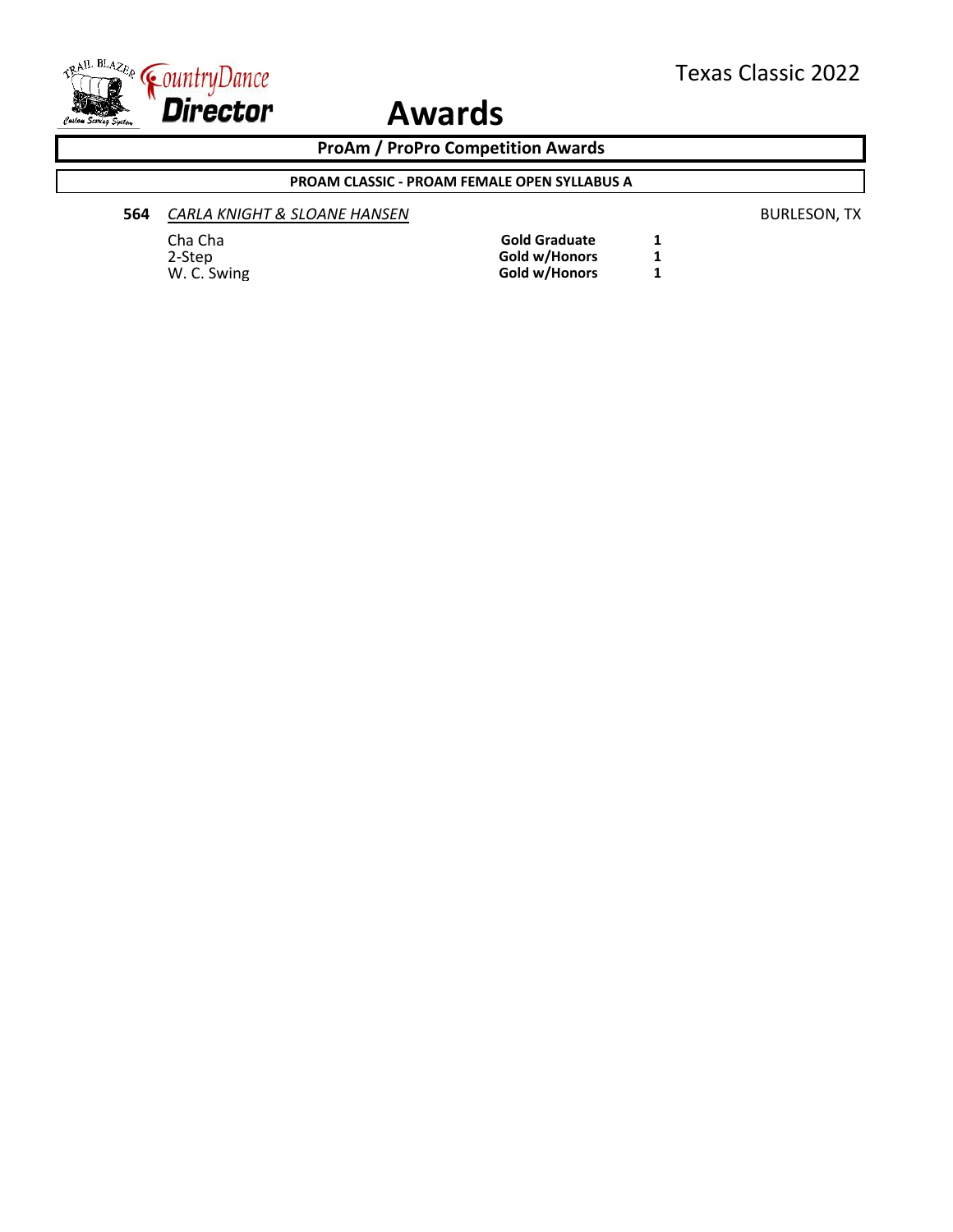

**ProAm / ProPro Competition Awards**

#### **PROAM CLASSIC - PROAM FEMALE OPEN SYLLABUS C**

#### **564** *CARLA KNIGHT & SLOANE HANSEN* BURLESON, TX

#### Cha Cha **Gold Graduate** 1<br>
2-Step **1 Gold W/Honors** 1 2-Step **Gold w/Honors 1** W. C. Swing **Gold w/Honors 1**

| <b>Gold Graduate</b> |  |
|----------------------|--|
| Gold w/Honors        |  |
| Gold w/Honors        |  |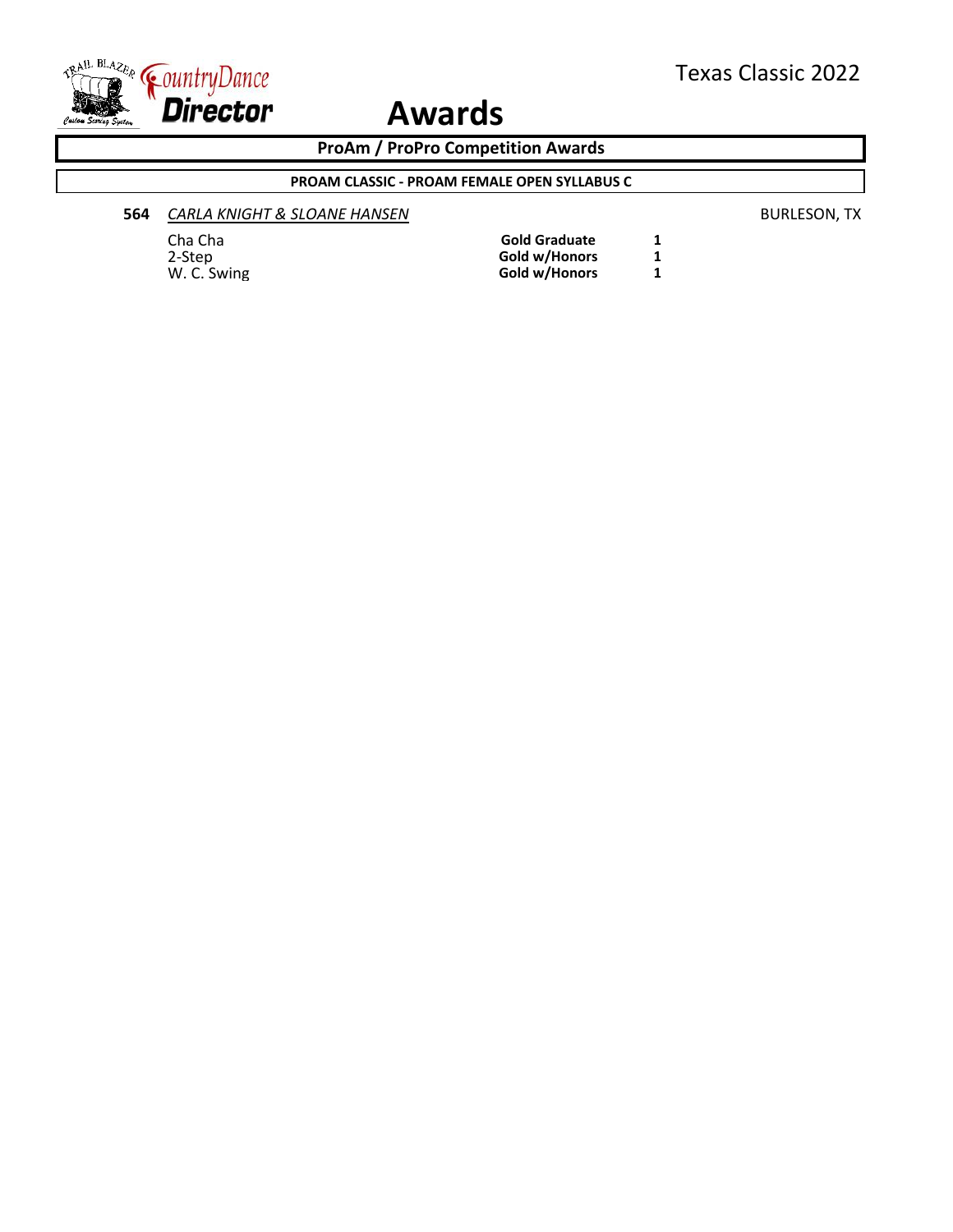



|              | <b>ProAm / ProPro Competition Awards</b> |                                              |               |                         |                    |  |
|--------------|------------------------------------------|----------------------------------------------|---------------|-------------------------|--------------------|--|
|              |                                          | PROAM CLASSIC - PROAM MALE PLATINUM NEWCOMER |               |                         |                    |  |
| $\mathbf{1}$ | 575                                      | <b>WILLIAM QUILLEN &amp; HILARY CARLSON</b>  |               |                         | <b>AUSTIN, TX</b>  |  |
|              |                                          | <b>Triple Two</b>                            | Gold          | 4                       |                    |  |
|              |                                          | Polka                                        | Gold          | 3                       |                    |  |
|              |                                          | NightClub                                    | Gold          | 3                       |                    |  |
|              |                                          | Cha Cha                                      | Gold w/Honors | $\overline{\mathbf{2}}$ |                    |  |
|              |                                          | Waltz                                        | Gold w/Honors | $\mathbf{1}$            |                    |  |
|              |                                          | 2-Step                                       | Gold w/Honors | $\mathbf{1}$            |                    |  |
|              |                                          | E. C. Swing                                  | Gold w/Honors | 1                       |                    |  |
|              |                                          | W. C. Swing                                  | Gold w/Honors | $\mathbf{1}$            |                    |  |
| $\mathbf{2}$ | 597                                      | <b>MARK CHAPMAN &amp; SHERRY REYNOLDS</b>    |               |                         | <b>HOUSTON, TX</b> |  |
|              |                                          | <b>Triple Two</b>                            | Gold          | 3                       |                    |  |
|              |                                          | Polka                                        | Gold w/Honors | 1                       |                    |  |
|              |                                          | NightClub                                    | Gold w/Honors | 2                       |                    |  |
|              |                                          | Cha Cha                                      | Gold w/Honors | $\mathbf{1}$            |                    |  |
|              |                                          | Waltz                                        | Gold w/Honors | $\overline{2}$          |                    |  |
|              |                                          | 2-Step                                       | Gold w/Honors | 4                       |                    |  |
|              |                                          | E. C. Swing                                  | Gold w/Honors | 2                       |                    |  |
|              |                                          | W. C. Swing                                  | Gold w/Honors | $\overline{2}$          |                    |  |
| 3            | 514                                      | CHARLIE MAGENHEIMER & CRYSTAL THOMPSON       |               |                         | <b>TEXAS</b>       |  |
|              |                                          | <b>Triple Two</b>                            | Gold          | $\mathbf{2}$            |                    |  |
|              |                                          | Polka                                        | Gold w/Honors | $\mathbf{2}$            |                    |  |
|              |                                          | NightClub                                    | Gold w/Honors | 1                       |                    |  |
|              |                                          | Cha Cha                                      | Gold          | 3                       |                    |  |
|              |                                          | Waltz                                        | Gold          | 4                       |                    |  |
|              |                                          | 2-Step                                       | Gold w/Honors | 2                       |                    |  |
|              |                                          | W. C. Swing                                  | Gold          | 4                       |                    |  |
| 4            | 640                                      | ALAN ISAACHSEN & CRYSTAL THOMPSON            |               |                         | <b>HOUSTON, TX</b> |  |
|              |                                          | <b>Triple Two</b>                            | Gold w/Honors | 1                       |                    |  |
|              |                                          | NightClub                                    | Gold          | 4                       |                    |  |
|              |                                          | Waltz                                        | Gold w/Honors | 3                       |                    |  |
|              |                                          | 2-Step                                       | Gold w/Honors | 3                       |                    |  |
|              |                                          | W. C. Swing                                  | Gold          | 3                       |                    |  |
|              |                                          |                                              |               |                         |                    |  |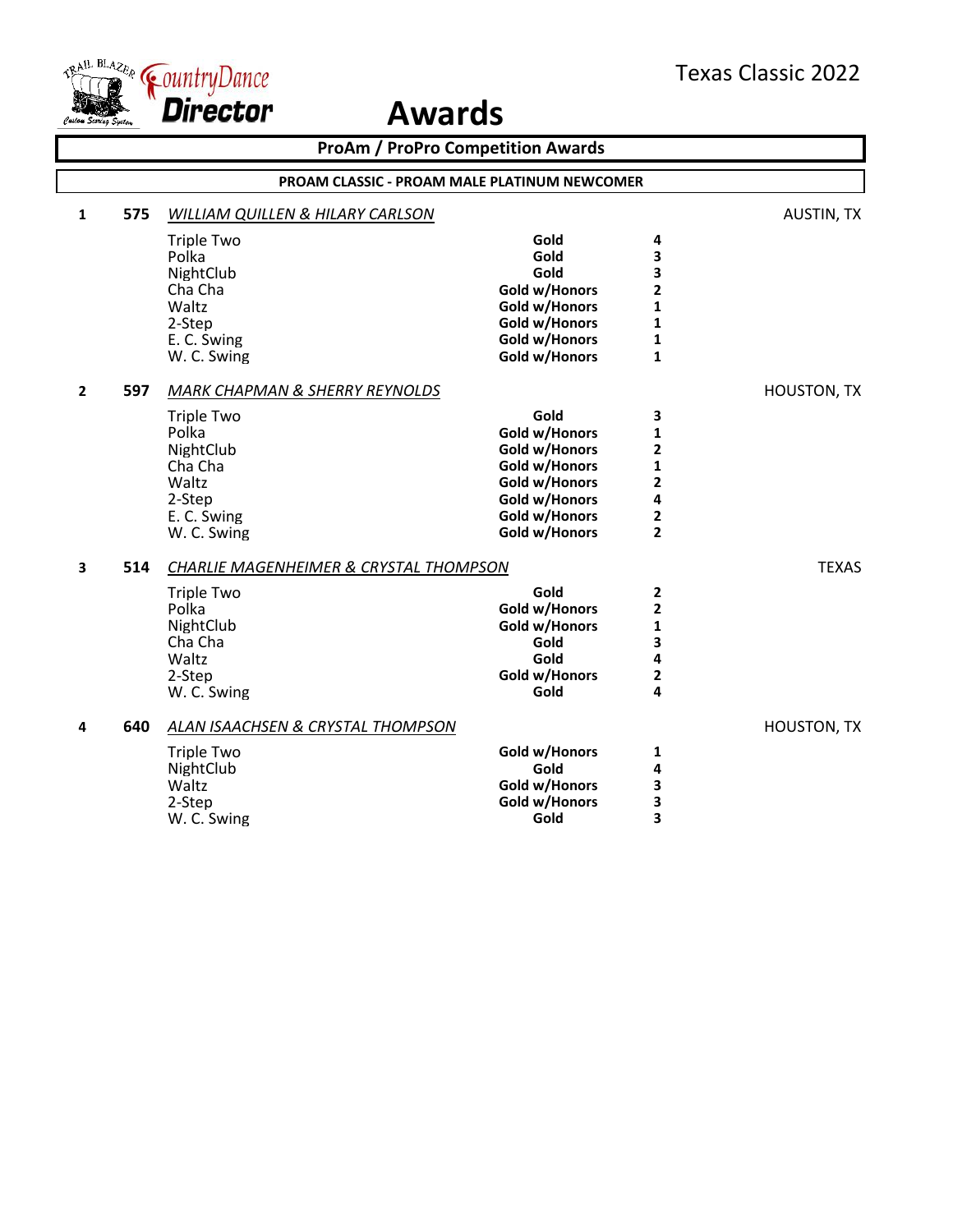

|   | <b>ProAm / ProPro Competition Awards</b>       |                                         |                      |              |                          |  |  |
|---|------------------------------------------------|-----------------------------------------|----------------------|--------------|--------------------------|--|--|
|   | PROAM CLASSIC - PROAM FEMALE PLATINUM NEWCOMER |                                         |                      |              |                          |  |  |
| 1 | 583                                            | <b>CHRIS HOPKINS &amp; JOSH ZUNIGA</b>  |                      |              | <b>HOUSTON, TX</b>       |  |  |
|   |                                                | Polka                                   | <b>Gold Graduate</b> | 1            |                          |  |  |
|   |                                                | NightClub                               | Gold w/Honors        | 1            |                          |  |  |
|   |                                                | Cha Cha                                 | Gold w/Honors        | 1            |                          |  |  |
|   |                                                | Waltz                                   | <b>Gold Graduate</b> | 1            |                          |  |  |
|   |                                                | 2-Step                                  | <b>Gold Graduate</b> | 1            |                          |  |  |
|   |                                                | E. C. Swing                             | <b>Gold Graduate</b> | 1            |                          |  |  |
|   |                                                | W. C. Swing                             | Gold                 | 5            |                          |  |  |
| 2 | 604                                            | <b>CAROL HARRIS &amp; TRAVIS HERMAN</b> |                      |              | <b>AUSTIN, TX</b>        |  |  |
|   |                                                | <b>Triple Two</b>                       | Gold w/Honors        | 1            |                          |  |  |
|   |                                                | Polka                                   | Gold w/Honors        | 2            |                          |  |  |
|   |                                                | NightClub                               | Gold w/Honors        | 2            |                          |  |  |
|   |                                                | Cha Cha                                 | Gold w/Honors        | 2            |                          |  |  |
|   |                                                | Waltz                                   | Gold w/Honors        | 3            |                          |  |  |
|   |                                                | 2-Step                                  | Gold w/Honors        | 3            |                          |  |  |
|   |                                                | E. C. Swing                             | Gold w/Honors        | 2            |                          |  |  |
|   |                                                | W. C. Swing                             | Gold w/Honors        | $\mathbf{2}$ |                          |  |  |
| 3 | 624                                            | KIM BUSSELL & JOSH ZUNIGA               |                      |              | <b>OVERLAND PARK, KS</b> |  |  |
|   |                                                | Polka                                   | Gold w/Honors        | 3            |                          |  |  |
|   |                                                | NightClub                               | Gold                 | 3            |                          |  |  |
|   |                                                | Cha Cha                                 | Gold w/Honors        | 3            |                          |  |  |
|   |                                                | Waltz                                   | Gold w/Honors        | 2            |                          |  |  |
|   |                                                | 2-Step                                  | Gold                 | 5            |                          |  |  |
|   |                                                | E. C. Swing                             | Gold w/Honors        | 3            |                          |  |  |
|   |                                                | W. C. Swing                             | Gold w/Honors        | 3            |                          |  |  |
| 4 | 560                                            | VARDA LANGEFELD & DAVID R. MILLER       |                      |              |                          |  |  |
|   |                                                | <b>Triple Two</b>                       | Gold                 | 2            |                          |  |  |
|   |                                                | NightClub                               | Gold                 | 5            |                          |  |  |
|   |                                                | Waltz                                   | Gold                 | 4            |                          |  |  |
|   |                                                | 2-Step                                  | Gold                 | 4            |                          |  |  |
|   |                                                | W. C. Swing                             | Gold                 | 4            |                          |  |  |
|   | 578                                            | PAT WHITE & TONY NEW                    |                      |              | FORT WORTH, TX           |  |  |
|   |                                                | <b>Triple Two</b>                       | Gold                 | 3            |                          |  |  |
|   |                                                | NightClub                               | Gold                 | 4            |                          |  |  |
|   |                                                | Cha Cha                                 | Gold                 | 5            |                          |  |  |
|   |                                                | Waltz                                   | Gold                 | 5            |                          |  |  |
|   |                                                | 2-Step                                  | Gold                 |              |                          |  |  |
|   |                                                | E. C. Swing                             | Gold                 | 4            |                          |  |  |
|   |                                                | W. C. Swing                             | Gold                 |              |                          |  |  |
|   | 681                                            | <b>JACKIE TATUM &amp; SLOANE HANSEN</b> |                      |              | MANSFIELD, TX            |  |  |
|   |                                                | Cha Cha                                 | Gold w/Honors        | 4            |                          |  |  |
|   |                                                | 2-Step                                  | <b>Gold Graduate</b> | 2            |                          |  |  |
|   |                                                | W. C. Swing                             | Gold w/Honors        | 1            |                          |  |  |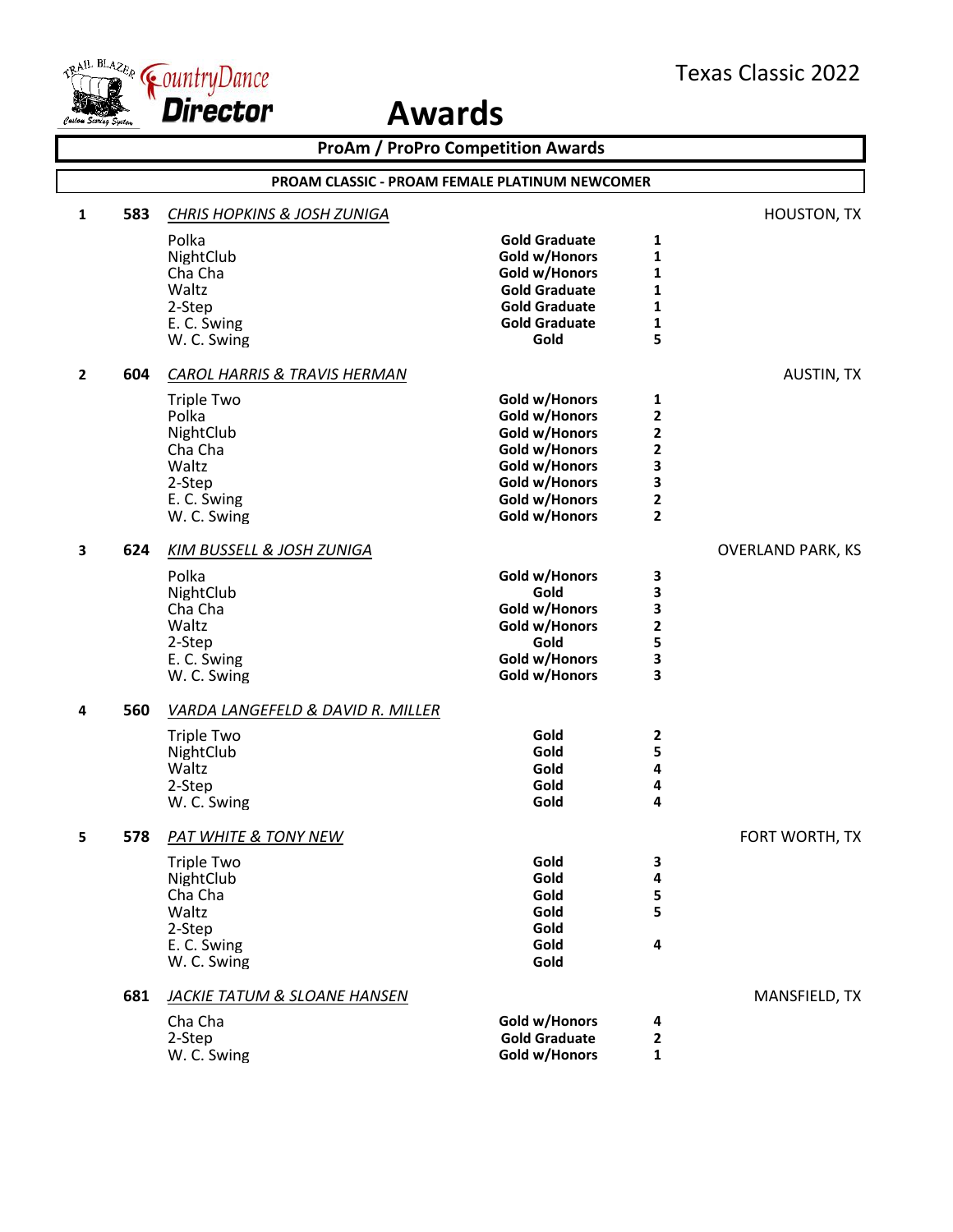

|                | <b>ProAm / ProPro Competition Awards</b> |                                             |                       |                         |                    |  |  |
|----------------|------------------------------------------|---------------------------------------------|-----------------------|-------------------------|--------------------|--|--|
|                | PROAM CLASSIC - PROAM MALE GOLD NEWCOMER |                                             |                       |                         |                    |  |  |
| 1              | 515                                      | <b>STAN LYNCH &amp; LAURA THRASH</b>        |                       |                         | DALLAS, TX         |  |  |
|                |                                          | <b>Triple Two</b>                           | Gold w/Honors         | 1                       |                    |  |  |
|                |                                          | NightClub                                   | Gold w/Honors         | 1                       |                    |  |  |
|                |                                          | Cha Cha                                     | <b>Gold Graduate</b>  | 1                       |                    |  |  |
|                |                                          | Waltz                                       | Gold w/Honors         | 1                       |                    |  |  |
|                |                                          | 2-Step                                      | <b>Gold Graduate</b>  | 1                       |                    |  |  |
|                |                                          | W. C. Swing                                 | Gold                  | 4                       |                    |  |  |
| $\overline{2}$ | 679                                      | PAUL REDING & ANNA REEDER                   |                       |                         | COLUMBIA, TN       |  |  |
|                |                                          | <b>Triple Two</b>                           | Gold                  | 5                       |                    |  |  |
|                |                                          | Polka                                       | Gold w/Honors         | 1                       |                    |  |  |
|                |                                          | NightClub                                   | Gold w/Honors         | 4                       |                    |  |  |
|                |                                          | Cha Cha                                     | Gold                  | 4                       |                    |  |  |
|                |                                          | Waltz                                       | Gold w/Honors         | 4                       |                    |  |  |
|                |                                          | 2-Step                                      | Gold w/Honors         | $\mathbf{2}$            |                    |  |  |
|                |                                          | E. C. Swing                                 | Gold w/Honors         | $\mathbf{1}$            |                    |  |  |
|                |                                          | W. C. Swing                                 | <b>Silver</b>         |                         |                    |  |  |
| 3              | 597                                      | <b>MARK CHAPMAN &amp; SHERRY REYNOLDS</b>   |                       |                         | <b>HOUSTON, TX</b> |  |  |
|                |                                          | <b>Triple Two</b>                           | Gold                  |                         |                    |  |  |
|                |                                          | Polka                                       | Gold                  | $\mathbf{2}$            |                    |  |  |
|                |                                          | NightClub                                   | Gold w/Honors         | 3                       |                    |  |  |
|                |                                          | Cha Cha                                     | Gold                  | 3                       |                    |  |  |
|                |                                          | Waltz                                       | Gold w/Honors         | 3                       |                    |  |  |
|                |                                          | 2-Step                                      | Gold w/Honors         | 3                       |                    |  |  |
|                |                                          | E. C. Swing                                 | Gold                  | 3                       |                    |  |  |
|                |                                          | W. C. Swing                                 | Gold                  | 3                       |                    |  |  |
| 4              | 575                                      | <b>WILLIAM QUILLEN &amp; HILARY CARLSON</b> |                       |                         | AUSTIN, TX         |  |  |
|                |                                          | <b>Triple Two</b>                           | Gold                  | $\overline{\mathbf{2}}$ |                    |  |  |
|                |                                          | Polka                                       | Gold                  | 3                       |                    |  |  |
|                |                                          | NightClub                                   | Gold w/Honors         | 2                       |                    |  |  |
|                |                                          | Cha Cha                                     | Gold w/Honors         | $\overline{\mathbf{c}}$ |                    |  |  |
|                |                                          | Waltz                                       | Gold                  | 5                       |                    |  |  |
|                |                                          | 2-Step                                      | Gold                  | 5                       |                    |  |  |
|                |                                          | E. C. Swing<br>W. C. Swing                  | Gold w/Honors<br>Gold | 2<br>2                  |                    |  |  |
|                |                                          |                                             |                       |                         |                    |  |  |
| 5              | 514                                      | CHARLIE MAGENHEIMER & CRYSTAL THOMPSON      |                       |                         | <b>TEXAS</b>       |  |  |
|                |                                          | <b>Triple Two</b>                           | Gold                  | 3                       |                    |  |  |
|                |                                          | Polka                                       | Gold                  | 4                       |                    |  |  |
|                |                                          | NightClub                                   | Gold                  |                         |                    |  |  |
|                |                                          | Cha Cha                                     | Gold                  | 5                       |                    |  |  |
|                |                                          | Waltz                                       | Gold w/Honors         | $\mathbf{2}$            |                    |  |  |
|                |                                          | 2-Step                                      | Gold                  |                         |                    |  |  |
|                |                                          | W. C. Swing                                 | Gold                  |                         |                    |  |  |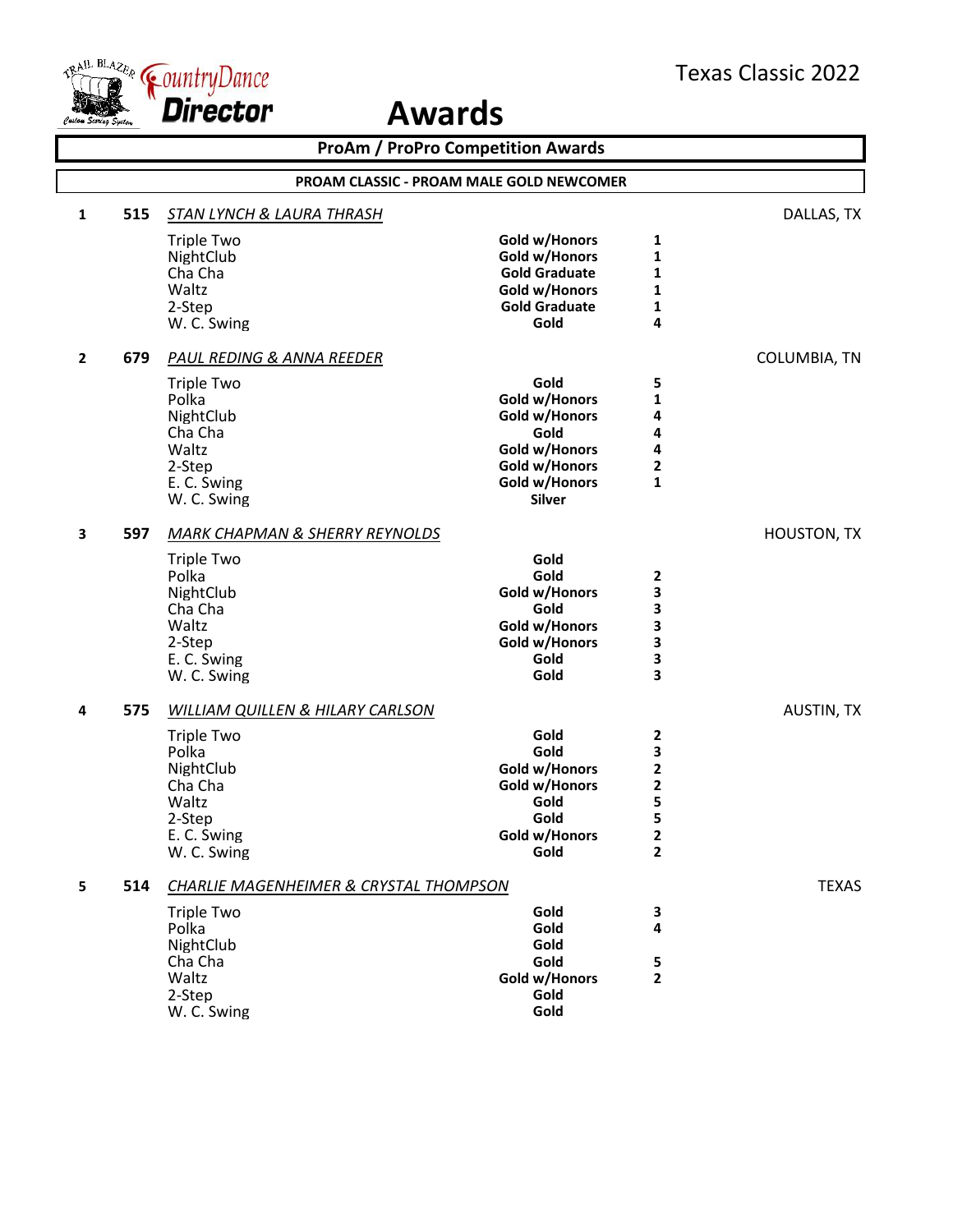

| <b>ProAm / ProPro Competition Awards</b> |                                                      |                              |        |                    |
|------------------------------------------|------------------------------------------------------|------------------------------|--------|--------------------|
|                                          | PROAM CLASSIC - PROAM MALE GOLD NEWCOMER (continued) |                              |        |                    |
| 640                                      | ALAN ISAACHSEN & CRYSTAL THOMPSON                    |                              |        | <b>HOUSTON, TX</b> |
|                                          | <b>Triple Two</b><br>NightClub<br>Waltz              | Gold<br>Gold<br>Gold         | 4      |                    |
|                                          | 2-Step<br>W. C. Swing                                | Gold w/Honors<br>Gold        | 4<br>5 |                    |
| 582                                      | PATRICK SCHREIER & BONNIE INVEEN                     |                              |        | ROSEMOUNT, MN      |
|                                          | <b>Triple Two</b><br>Polka<br>NightClub<br>Cha Cha   | Gold<br>Gold<br>Gold<br>Gold | 5      |                    |
|                                          | Waltz<br>2-Step<br>E. C. Swing<br>W. C. Swing        | Gold<br>Gold<br>Gold<br>Gold | 4      |                    |
| 638                                      | JOHN GLEBOWSKI & CRYSTAL THOMPSON                    |                              |        | DEER PARK, TX      |
|                                          | NightClub<br>Waltz<br>2-Step                         | Gold<br>Gold<br>Gold         | 5      |                    |
|                                          | W. C. Swing                                          | Gold w/Honors                | 1      |                    |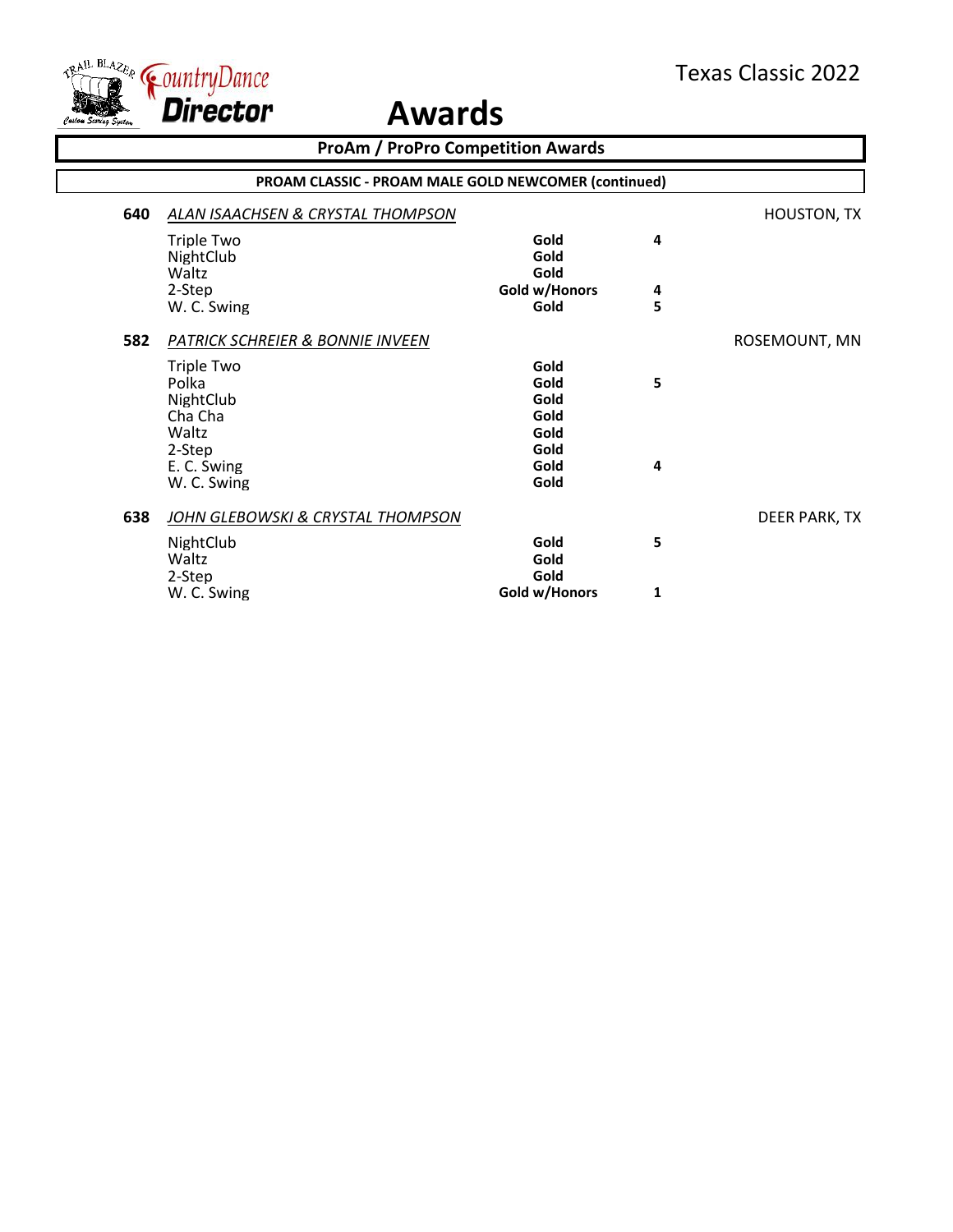

|              | <b>ProAm / ProPro Competition Awards</b> |                                                                                                     |                                                                                                                                                    |                                                             |                    |  |
|--------------|------------------------------------------|-----------------------------------------------------------------------------------------------------|----------------------------------------------------------------------------------------------------------------------------------------------------|-------------------------------------------------------------|--------------------|--|
|              |                                          | PROAM CLASSIC - PROAM FEMALE GOLD NEWCOMER                                                          |                                                                                                                                                    |                                                             |                    |  |
| 1            | 583                                      | <b>CHRIS HOPKINS &amp; JOSH ZUNIGA</b>                                                              |                                                                                                                                                    |                                                             | <b>HOUSTON, TX</b> |  |
|              |                                          | Polka<br>NightClub<br>Cha Cha<br>Waltz<br>2-Step<br>E. C. Swing<br>W. C. Swing                      | <b>Gold Graduate</b><br>Gold w/Honors<br>Gold w/Honors<br><b>Gold Graduate</b><br><b>Gold Graduate</b><br><b>Gold Graduate</b><br>Gold w/Honors    | 1<br>1<br>2<br>2<br>1<br>1<br>4                             |                    |  |
| $\mathbf{2}$ | 613                                      | JOAN FARRELL & CHARLES JONES                                                                        |                                                                                                                                                    |                                                             | LEBANON, TN        |  |
|              |                                          | <b>Triple Two</b><br>Polka<br>NightClub<br>Cha Cha<br>Waltz<br>2-Step<br>E. C. Swing<br>W. C. Swing | Gold w/Honors<br><b>Gold Graduate</b><br>Gold w/Honors<br><b>Gold Graduate</b><br>Gold w/Honors<br>Gold w/Honors<br>Gold w/Honors<br>Gold w/Honors | 1<br>$\overline{2}$<br>4<br>1<br>4<br>4<br>$\mathbf 2$<br>2 |                    |  |
| 3            | 592                                      | NANCY BENDER & BOBBY PRITCHARD                                                                      |                                                                                                                                                    |                                                             | DALLAS, TX         |  |
|              |                                          | <b>Triple Two</b><br>NightClub<br>Waltz<br>2-Step<br>W. C. Swing                                    | Gold w/Honors<br>Gold w/Honors<br>Gold<br><b>Gold Graduate</b><br>Gold w/Honors                                                                    | 3<br>$\mathbf{2}$<br>1<br>$\mathbf{1}$                      |                    |  |
| 4            | 595                                      | <b>SAMMIE JONES &amp; ALBERT TAILLEUR</b>                                                           |                                                                                                                                                    |                                                             | <b>HOUSTON, TX</b> |  |
|              |                                          | <b>Triple Two</b><br>Polka<br>NightClub<br>Cha Cha<br>Waltz<br>2-Step<br>W. C. Swing                | Gold w/Honors<br>Gold w/Honors<br>Gold w/Honors<br>Gold<br><b>Gold Graduate</b><br>Gold w/Honors<br>Gold                                           | 2<br>3<br>3<br>5<br>$\mathbf{1}$<br>5<br>5                  |                    |  |
| 5.           | 604                                      | <b>CAROL HARRIS &amp; TRAVIS HERMAN</b>                                                             |                                                                                                                                                    |                                                             | <b>AUSTIN, TX</b>  |  |
|              |                                          | Triple Two<br>Polka<br>NightClub<br>Cha Cha<br>Waltz<br>2-Step<br>E. C. Swing<br>W. C. Swing        | Gold<br>Gold w/Honors<br>Gold<br>Gold w/Honors<br>Gold<br>Gold w/Honors<br>Gold w/Honors<br>Gold w/Honors                                          | 5<br>4<br>5<br>3<br>3<br>3                                  |                    |  |
|              | 569                                      | <b>EMILY SHERMAN &amp; CHRISTOPHER KEMPAINEN</b>                                                    |                                                                                                                                                    |                                                             | ST. PAUL, MN       |  |
|              |                                          | <b>Triple Two</b><br>NightClub<br>Cha Cha<br>Waltz                                                  | Gold w/Honors<br>Gold<br>Gold<br>Gold w/Honors                                                                                                     | 4<br>3                                                      |                    |  |
|              |                                          | 2-Step<br>W. C. Swing                                                                               | Gold<br>Gold                                                                                                                                       |                                                             |                    |  |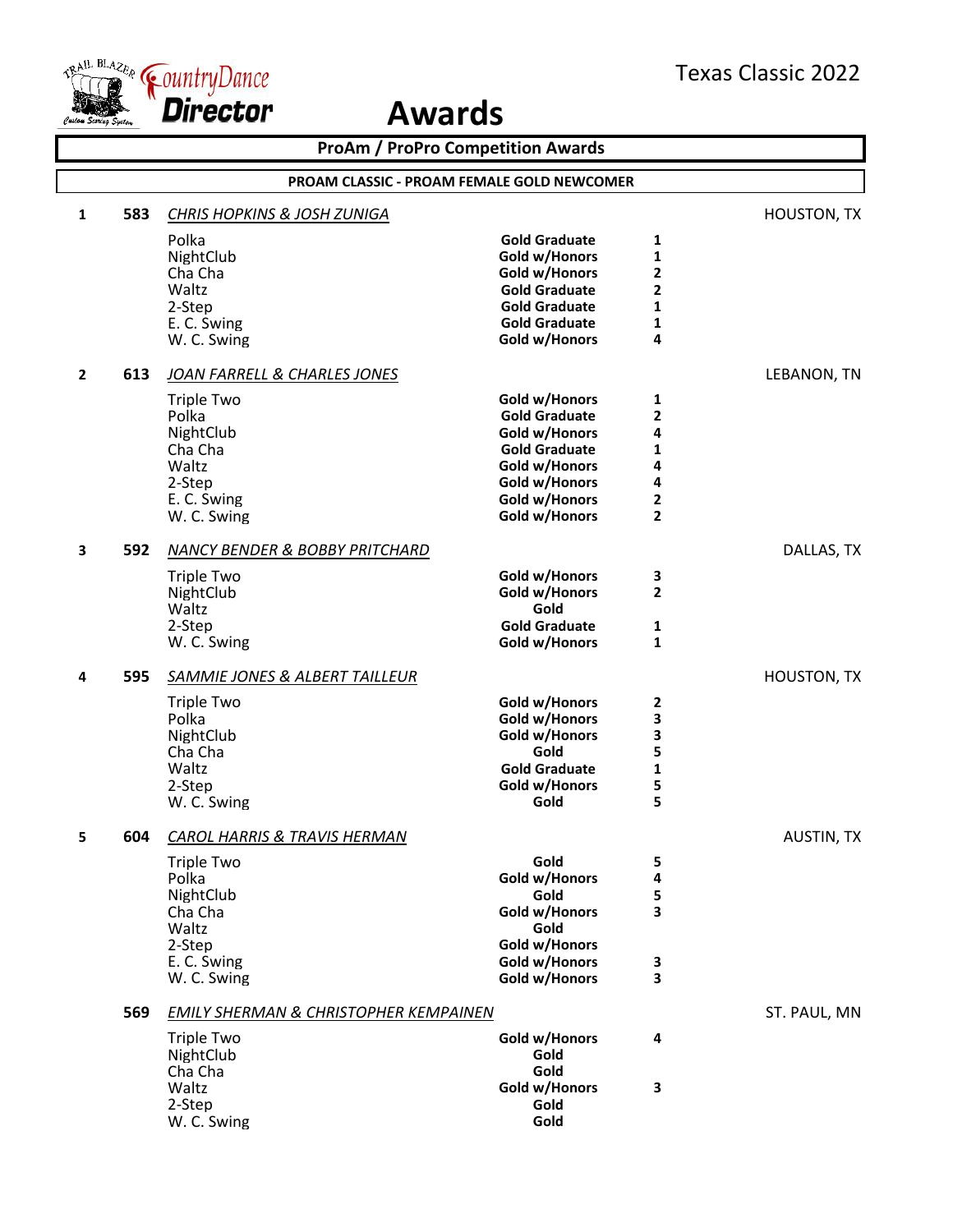

|     | <b>ProAm / ProPro Competition Awards</b>                      |                                               |   |                        |  |  |
|-----|---------------------------------------------------------------|-----------------------------------------------|---|------------------------|--|--|
|     | <b>PROAM CLASSIC - PROAM FEMALE GOLD NEWCOMER (continued)</b> |                                               |   |                        |  |  |
| 680 | <b>HELEN ABRAHAM &amp; TRAVIS HERMAN</b>                      |                                               |   | LAKEWAY, TX            |  |  |
|     | Triple Two<br>Cha Cha<br>Waltz<br>2-Step<br>W. C. Swing       | Gold<br>Gold<br>Gold w/Honors<br>Gold<br>Gold | 5 |                        |  |  |
| 594 | PATRICIA HARVEY & ALBERT TAILLEUR                             |                                               |   | HUTTO, TX              |  |  |
|     | Triple Two<br>Cha Cha<br>Waltz<br>2-Step<br>W. C. Swing       | Gold<br>Gold<br>Gold<br>Gold<br>Gold          |   |                        |  |  |
| 644 | JANIE LEE & SLOANE HANSEN<br>Cha Cha                          | Gold                                          | 4 | <b>WEATHERFORD, TX</b> |  |  |
|     | 2-Step<br>W. C. Swing                                         | Gold w/Honors<br>Gold                         | 3 |                        |  |  |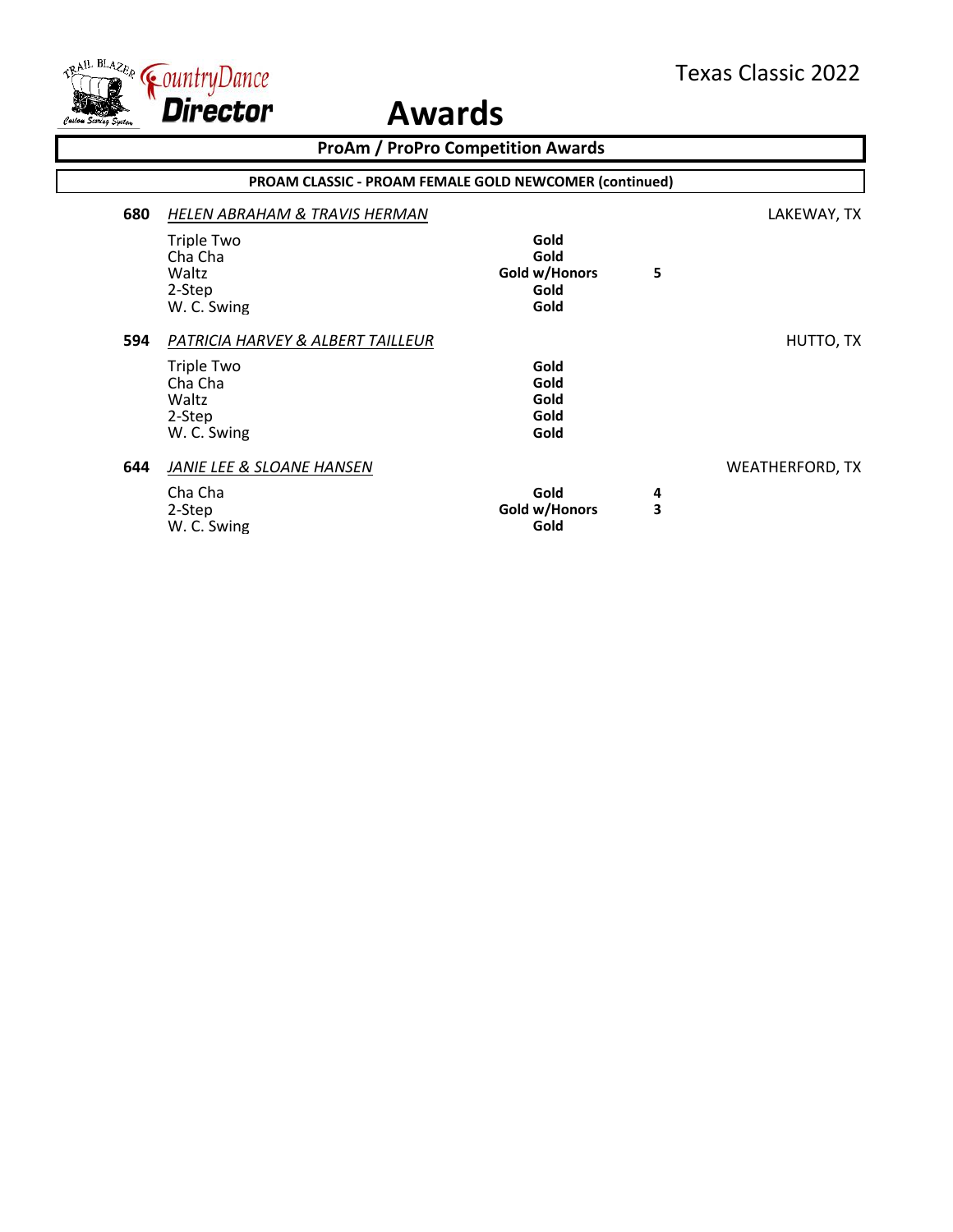

| <b>ProAm / ProPro Competition Awards</b> |                                            |                                                                                                                               |                                                                                                                                  |                                    |                       |  |
|------------------------------------------|--------------------------------------------|-------------------------------------------------------------------------------------------------------------------------------|----------------------------------------------------------------------------------------------------------------------------------|------------------------------------|-----------------------|--|
|                                          | PROAM CLASSIC - PROAM MALE SILVER NEWCOMER |                                                                                                                               |                                                                                                                                  |                                    |                       |  |
| 1                                        | 515                                        | <b>STAN LYNCH &amp; LAURA THRASH</b>                                                                                          |                                                                                                                                  |                                    | DALLAS, TX            |  |
|                                          |                                            | <b>Triple Two</b><br>NightClub<br>Cha Cha<br>Waltz<br>2-Step<br>W. C. Swing                                                   | Gold<br><b>Gold Graduate</b><br>Gold w/Honors<br>Gold w/Honors<br><b>Gold Graduate</b><br>Gold w/Honors                          | 2<br>2<br>4<br>1<br>$\overline{2}$ |                       |  |
| $\overline{2}$                           | 537                                        | STEVE FRANKS & RACHEL CHAMPION                                                                                                |                                                                                                                                  |                                    | CARROLLTON, GA        |  |
|                                          |                                            | <b>Triple Two</b><br>Polka<br>NightClub<br>Cha Cha<br>Waltz<br>2-Step<br>E. C. Swing<br>W. C. Swing                           | Gold w/Honors<br><b>Gold Graduate</b><br><b>Gold Graduate</b><br>Gold w/Honors<br>Gold w/Honors<br>Gold<br>Gold<br>Gold w/Honors | 3<br>1<br>1<br>3<br>3<br>3<br>3    |                       |  |
| 3                                        | 662                                        | ROBERT SNITZER & RACHEL CHAMPION                                                                                              |                                                                                                                                  |                                    | MURFREESBORO, TN      |  |
|                                          |                                            | <b>Triple Two</b><br>Polka<br>NightClub<br>Cha Cha<br>Waltz<br>2-Step<br>E. C. Swing<br>W. C. Swing                           | Gold w/Honors<br>Gold w/Honors<br>Gold w/Honors<br>Gold<br>Gold w/Honors<br>Gold w/Honors<br>Gold w/Honors<br>Gold               | 2<br>3<br>4<br>5<br>4<br>1         |                       |  |
| 4                                        | 724                                        | <b>JIM CLEGG &amp; CRYSTAL THOMPSON</b>                                                                                       |                                                                                                                                  |                                    | HOUSTON, TX           |  |
|                                          |                                            | <b>Triple Two</b><br>Polka<br>NightClub<br>Cha Cha<br>Waltz<br>2-Step<br>W. C. Swing                                          | <b>Gold Graduate</b><br>Gold w/Honors<br>Gold w/Honors<br>Gold w/Honors<br>Gold<br><b>Gold Graduate</b><br>Gold w/Honors         | 1<br>4<br>3<br>4<br>2<br>5         |                       |  |
| 5                                        | 534                                        | JOHN HURST & BERNADETTE CARMICHAEL                                                                                            |                                                                                                                                  |                                    | SAN ANTONIO, TX       |  |
|                                          |                                            | NightClub<br>Cha Cha<br>Waltz<br>2-Step<br>W. C. Swing                                                                        | Gold w/Honors<br><b>Gold Graduate</b><br>Gold w/Honors<br>Gold w/Honors<br>Gold w/Honors                                         | 5<br>$\mathbf{1}$<br>3<br>4        |                       |  |
|                                          | 533                                        | DESTRY HEYLIN & RACHEL CHAMPION<br><b>Triple Two</b><br>NightClub<br>Cha Cha<br>Waltz<br>2-Step<br>E. C. Swing<br>W. C. Swing | Gold<br>Gold w/Honors<br>Gold w/Honors<br><b>Gold Graduate</b><br>Gold w/Honors<br>Gold w/Honors<br>Gold w/Honors                | 5<br>1<br>5<br>$\overline{2}$      | <b>BOONEVILLE, MS</b> |  |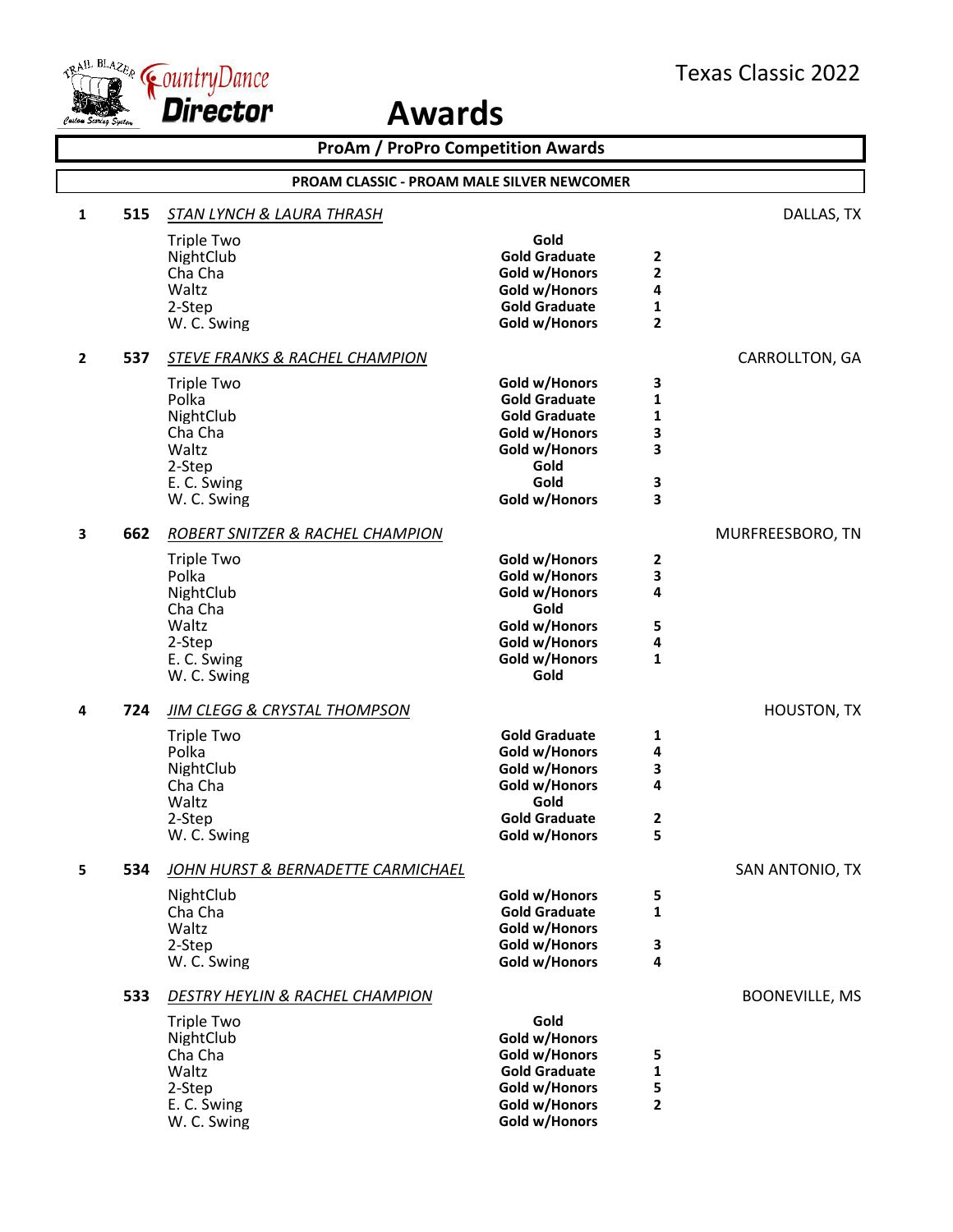

 $\overline{\Gamma}$ 

|     | <b>ProAm / ProPro Competition Awards</b>                                                                                                           |                                                                                |                                   |               |  |  |
|-----|----------------------------------------------------------------------------------------------------------------------------------------------------|--------------------------------------------------------------------------------|-----------------------------------|---------------|--|--|
|     | PROAM CLASSIC - PROAM MALE SILVER NEWCOMER (continued)                                                                                             |                                                                                |                                   |               |  |  |
| 539 | <b>ROBERT GRAVES &amp; CRYSTAL THOMPSON</b>                                                                                                        |                                                                                |                                   | <b>AUSTIN</b> |  |  |
|     | <b>Triple Two</b><br>Polka<br>NightClub<br>Cha Cha                                                                                                 | Gold<br>Gold<br>Gold w/Honors<br>Gold                                          | 4                                 |               |  |  |
|     | Waltz<br>2-Step<br>W. C. Swing                                                                                                                     | Gold w/Honors<br>Gold<br>Gold                                                  | 2                                 |               |  |  |
| 679 | <b>PAUL REDING &amp; ANNA REEDER</b>                                                                                                               |                                                                                |                                   | COLUMBIA, TN  |  |  |
|     | <b>Triple Two</b><br>Polka<br>NightClub<br>Cha Cha<br>Waltz<br>2-Step<br>E. C. Swing<br>W. C. Swing                                                | Gold<br>Gold w/Honors<br>Gold w/Honors<br>Gold<br>Gold<br>Gold<br>Gold<br>Gold | 5<br>$\overline{\mathbf{2}}$<br>4 |               |  |  |
| 514 | CHARLIE MAGENHEIMER & CRYSTAL THOMPSON                                                                                                             |                                                                                |                                   | <b>TEXAS</b>  |  |  |
|     | <b>Triple Two</b><br>Polka<br>NightClub<br>Cha Cha<br>Waltz<br>2-Step<br>W. C. Swing                                                               | Gold<br>Gold<br>Gold<br>Gold<br>Gold<br>Gold<br>Gold                           | 5                                 |               |  |  |
| 582 | <b>PATRICK SCHREIER &amp; BONNIE INVEEN</b><br><b>Triple Two</b><br>Polka<br>NightClub<br>Cha Cha<br>Waltz<br>2-Step<br>E. C. Swing<br>W. C. Swing | Gold<br>Gold<br>Gold<br>Gold<br>Gold<br>Gold<br>Gold<br>Gold                   | 5                                 | ROSEMOUNT, MN |  |  |
| 638 | JOHN GLEBOWSKI & CRYSTAL THOMPSON                                                                                                                  |                                                                                |                                   | DEER PARK, TX |  |  |
|     | NightClub<br>Waltz<br>2-Step<br>W. C. Swing                                                                                                        | Gold w/Honors<br>Gold<br>Gold<br>Gold w/Honors                                 | 1                                 |               |  |  |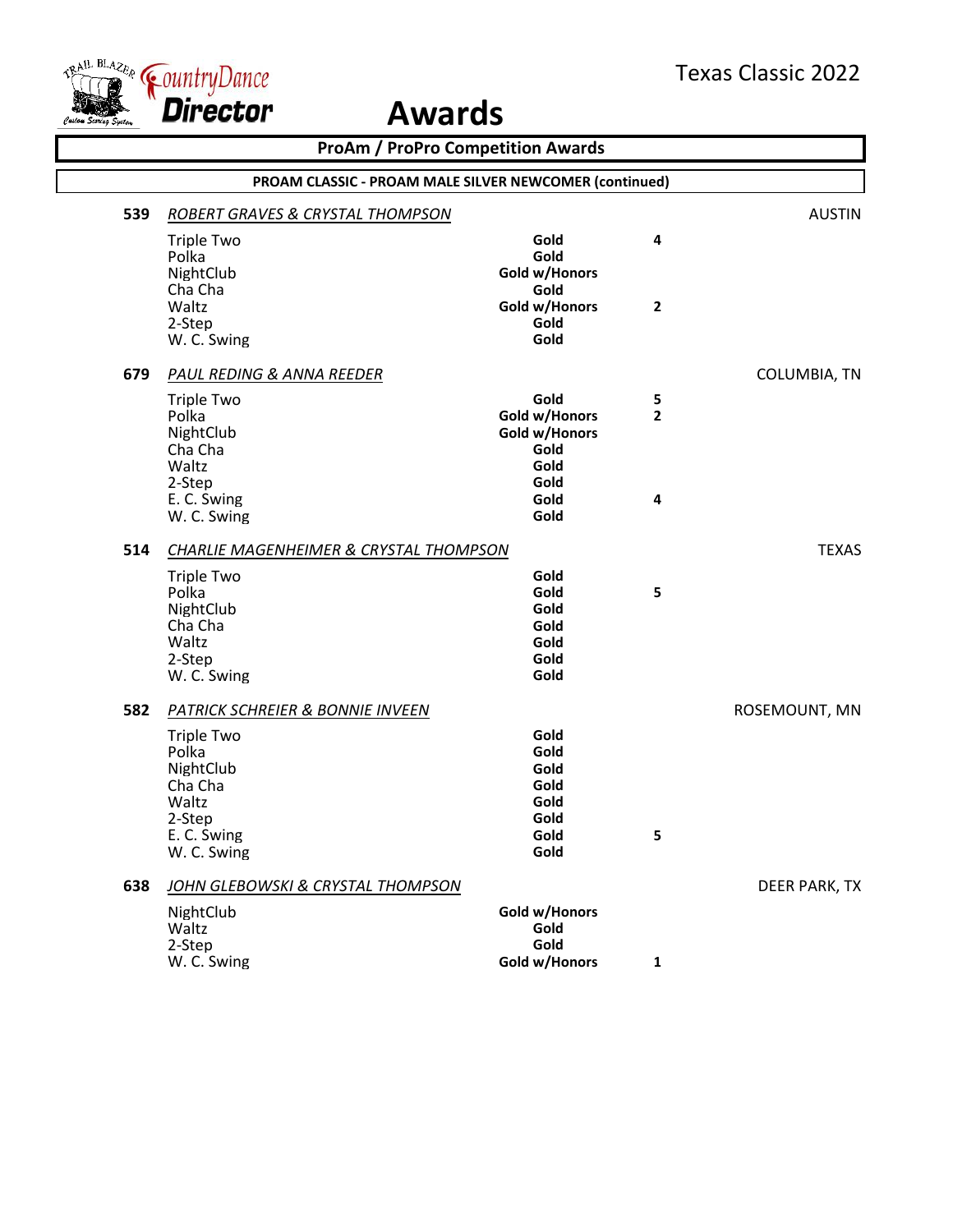

| <b>ProAm / ProPro Competition Awards</b> |                                                     |                                                   |                                       |                |                   |  |
|------------------------------------------|-----------------------------------------------------|---------------------------------------------------|---------------------------------------|----------------|-------------------|--|
|                                          | <b>PROAM CLASSIC - PROAM FEMALE SILVER NEWCOMER</b> |                                                   |                                       |                |                   |  |
| $\mathbf{1}$                             | 588                                                 | <b>MARIA ELLEFSON &amp; GREG THRASH</b>           |                                       |                | DALLAS, TX        |  |
|                                          |                                                     | <b>Triple Two</b>                                 | <b>Gold Graduate</b>                  | 1              |                   |  |
|                                          |                                                     | NightClub                                         | <b>Gold Graduate</b>                  | 1              |                   |  |
|                                          |                                                     | Waltz                                             | <b>Gold Graduate</b>                  | 1              |                   |  |
|                                          |                                                     | 2-Step                                            | <b>Gold Graduate</b>                  | 2              |                   |  |
|                                          |                                                     | W. C. Swing                                       | <b>Gold Graduate</b>                  | 1              |                   |  |
| $\mathbf{2}$                             | 591                                                 | <b>GINA BOBO &amp; RODY BROUSSARD</b>             |                                       |                | LAKE CHARLES, LA  |  |
|                                          |                                                     | <b>Triple Two</b>                                 | <b>Gold Graduate</b>                  | 2              |                   |  |
|                                          |                                                     | Polka                                             | <b>Gold Graduate</b>                  | 1              |                   |  |
|                                          |                                                     | NightClub                                         | <b>Gold Graduate</b>                  | 2              |                   |  |
|                                          |                                                     | Cha Cha                                           | <b>Gold Graduate</b>                  | $\overline{2}$ |                   |  |
|                                          |                                                     | Waltz                                             | Gold w/Honors                         |                |                   |  |
|                                          |                                                     | 2-Step                                            | <b>Gold Graduate</b>                  | 1              |                   |  |
|                                          |                                                     | E. C. Swing                                       | <b>Gold Graduate</b>                  | 1              |                   |  |
|                                          |                                                     | W. C. Swing                                       | Gold w/Honors                         | 3              |                   |  |
| 3                                        | 614                                                 | <b>JANIE BAILEY &amp; CHARLES JONES</b>           |                                       |                | MARIETTA, GA      |  |
|                                          |                                                     | Triple Two                                        | Gold w/Honors                         | 3              |                   |  |
|                                          |                                                     | Polka                                             | <b>Gold Graduate</b>                  | 2              |                   |  |
|                                          |                                                     | NightClub                                         | Gold w/Honors                         | 5              |                   |  |
|                                          |                                                     | Cha Cha                                           | <b>Gold Graduate</b>                  | 2              |                   |  |
|                                          |                                                     | Waltz                                             | <b>Gold Graduate</b>                  | 3              |                   |  |
|                                          |                                                     | 2-Step                                            | <b>Gold Graduate</b>                  | 4              |                   |  |
|                                          |                                                     | E. C. Swing<br>W. C. Swing                        | <b>Gold Graduate</b><br>Gold w/Honors | 2<br>4         |                   |  |
|                                          |                                                     |                                                   |                                       |                |                   |  |
| 4                                        | 613                                                 | JOAN FARRELL & CHARLES JONES                      |                                       |                | LEBANON, TN       |  |
|                                          |                                                     | <b>Triple Two</b>                                 | Gold w/Honors                         | 4              |                   |  |
|                                          |                                                     | Polka                                             | Gold w/Honors                         | 3              |                   |  |
|                                          |                                                     | NightClub                                         | Gold w/Honors                         | 3              |                   |  |
|                                          |                                                     | Cha Cha                                           | Gold w/Honors<br>Gold                 | 5              |                   |  |
|                                          |                                                     | Waltz                                             | <b>Gold Graduate</b>                  |                |                   |  |
|                                          |                                                     | 2-Step<br>E. C. Swing                             | Gold w/Honors                         | З<br>3         |                   |  |
|                                          |                                                     | W. C. Swing                                       | Gold w/Honors                         | 2              |                   |  |
| 5                                        | 512                                                 | <b>MEREDITH HODGKINSON &amp; TOMMY SCHWEGMANN</b> |                                       |                | <b>AUSTIN, TX</b> |  |
|                                          |                                                     | <b>Triple Two</b>                                 | Gold                                  |                |                   |  |
|                                          |                                                     | Polka                                             | Gold                                  | 5              |                   |  |
|                                          |                                                     | NightClub                                         | Gold w/Honors                         | 4              |                   |  |
|                                          |                                                     | Cha Cha                                           | Gold w/Honors                         | 4              |                   |  |
|                                          |                                                     | Waltz                                             | <b>Gold Graduate</b>                  | 4              |                   |  |
|                                          |                                                     | 2-Step                                            | Gold w/Honors                         |                |                   |  |
|                                          |                                                     | E. C. Swing                                       | Gold w/Honors                         | 4              |                   |  |
|                                          |                                                     | W. C. Swing                                       | Gold w/Honors                         |                |                   |  |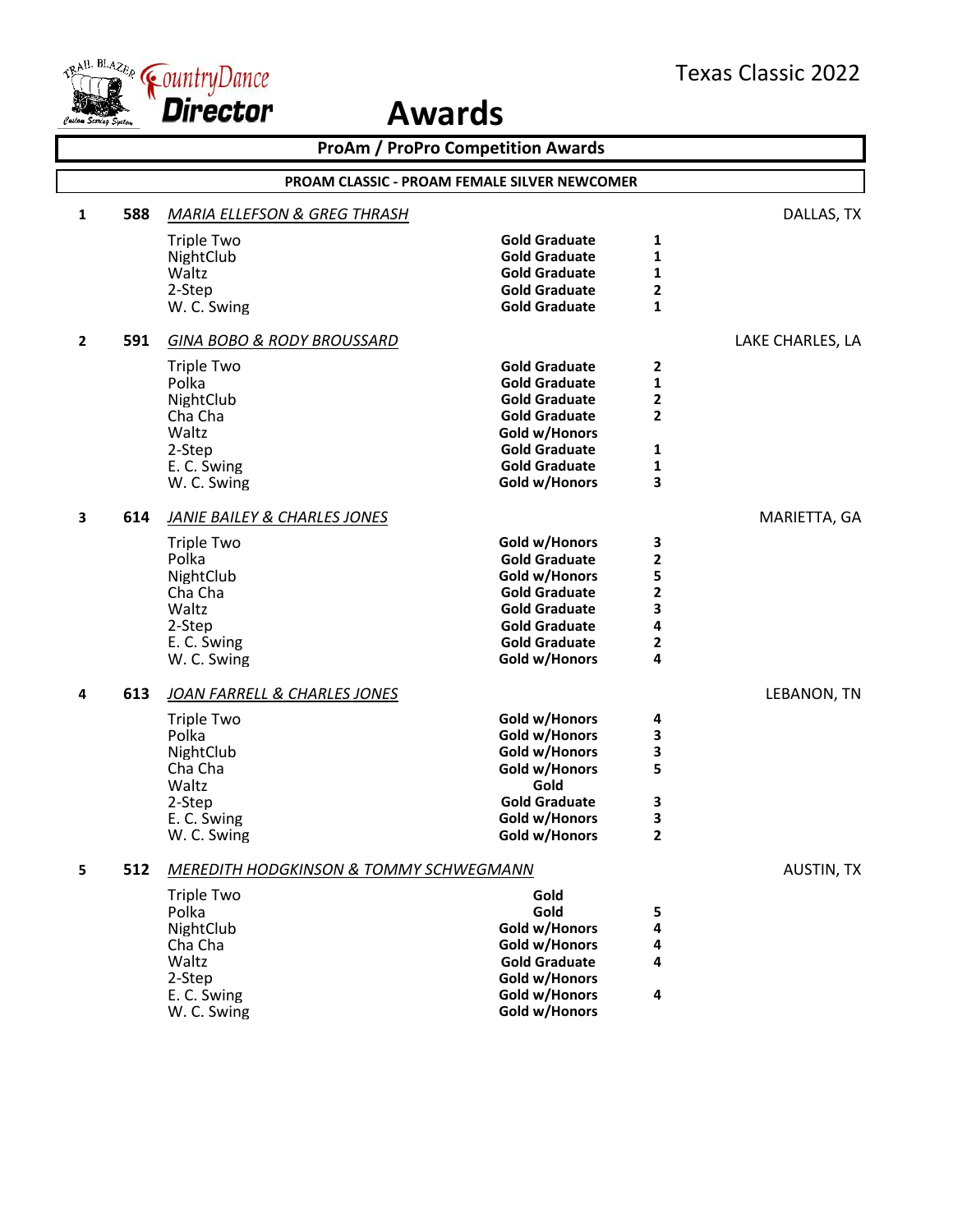

|     | <b>ProAm / ProPro Competition Awards</b><br>PROAM CLASSIC - PROAM FEMALE SILVER NEWCOMER (continued) |                                                                |              |                     |  |  |
|-----|------------------------------------------------------------------------------------------------------|----------------------------------------------------------------|--------------|---------------------|--|--|
|     |                                                                                                      |                                                                |              |                     |  |  |
| 595 | <b>SAMMIE JONES &amp; ALBERT TAILLEUR</b>                                                            |                                                                |              | <b>HOUSTON, TX</b>  |  |  |
|     | <b>Triple Two</b><br>Polka<br>NightClub                                                              | Gold w/Honors<br>Gold w/Honors<br>Gold w/Honors                | 4            |                     |  |  |
|     | Cha Cha<br>Waltz<br>2-Step<br>W. C. Swing                                                            | Gold<br><b>Gold Graduate</b><br>Gold w/Honors<br>Gold w/Honors | $\mathbf{2}$ |                     |  |  |
| 592 | <b>NANCY BENDER &amp; BOBBY PRITCHARD</b>                                                            |                                                                |              | DALLAS, TX          |  |  |
|     | <b>Triple Two</b><br>NightClub                                                                       | Gold w/Honors<br>Gold w/Honors                                 | 5            |                     |  |  |
|     | Waltz<br>2-Step                                                                                      | Gold w/Honors<br>Gold w/Honors                                 | 5            |                     |  |  |
|     | W. C. Swing                                                                                          | Gold w/Honors                                                  | 4            |                     |  |  |
| 727 | <b>DONNA DAVENPORT &amp; GLENN BALL</b>                                                              |                                                                |              | SAN MARCOS, TX      |  |  |
|     | <b>Triple Two</b><br>Polka<br>Cha Cha<br>Waltz<br>2-Step                                             | Gold<br>Gold<br>Gold w/Honors<br>Gold<br>Gold                  |              |                     |  |  |
|     | W. C. Swing                                                                                          | Gold w/Honors                                                  |              |                     |  |  |
| 680 | <b>HELEN ABRAHAM &amp; TRAVIS HERMAN</b>                                                             |                                                                |              | LAKEWAY, TX         |  |  |
|     | <b>Triple Two</b><br>Cha Cha<br>Waltz<br>2-Step<br>W. C. Swing                                       | Gold<br>Gold<br>Gold<br>Gold<br>Gold                           |              |                     |  |  |
| 569 | <b>EMILY SHERMAN &amp; CHRISTOPHER KEMPAINEN</b>                                                     |                                                                |              | ST. PAUL, MN        |  |  |
|     | <b>Triple Two</b><br>NightClub<br>Cha Cha<br>Waltz<br>2-Step<br>W. C. Swing                          | Gold<br>Gold w/Honors<br>Gold<br>Gold<br>Gold<br>Gold          |              |                     |  |  |
| 594 | <b>PATRICIA HARVEY &amp; ALBERT TAILLEUR</b>                                                         |                                                                |              | HUTTO, TX           |  |  |
|     | <b>Triple Two</b><br>Cha Cha<br>Waltz<br>2-Step<br>W. C. Swing                                       | Gold<br>Gold<br>Gold<br>Gold<br>Gold                           |              |                     |  |  |
| 564 | <b>CARLA KNIGHT &amp; SLOANE HANSEN</b>                                                              |                                                                |              | <b>BURLESON, TX</b> |  |  |
|     | Cha Cha<br>2-Step<br>W. C. Swing                                                                     | <b>Gold Graduate</b><br>Gold w/Honors<br>Gold w/Honors         | 1<br>5<br>4  |                     |  |  |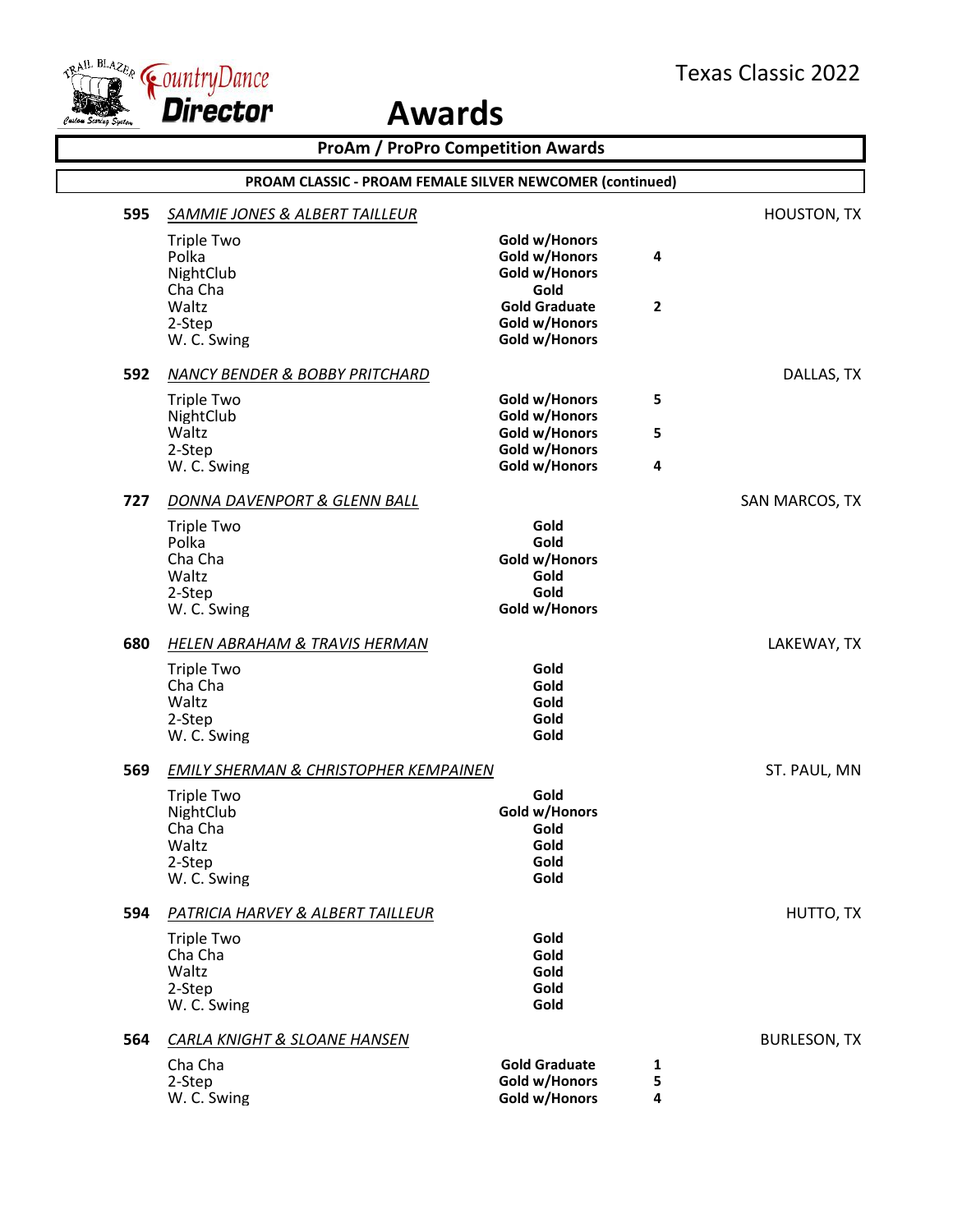

**ProAm / ProPro Competition Awards**

**PROAM CLASSIC - PROAM FEMALE SILVER NEWCOMER (continued)**

#### **579** *LARAE MORRIS & DAVID R. MILLER* LEANDER, TX

2-Step **Gold**<br>
W. C. Swing **Gold** W. C. Swing

Gold w/Honors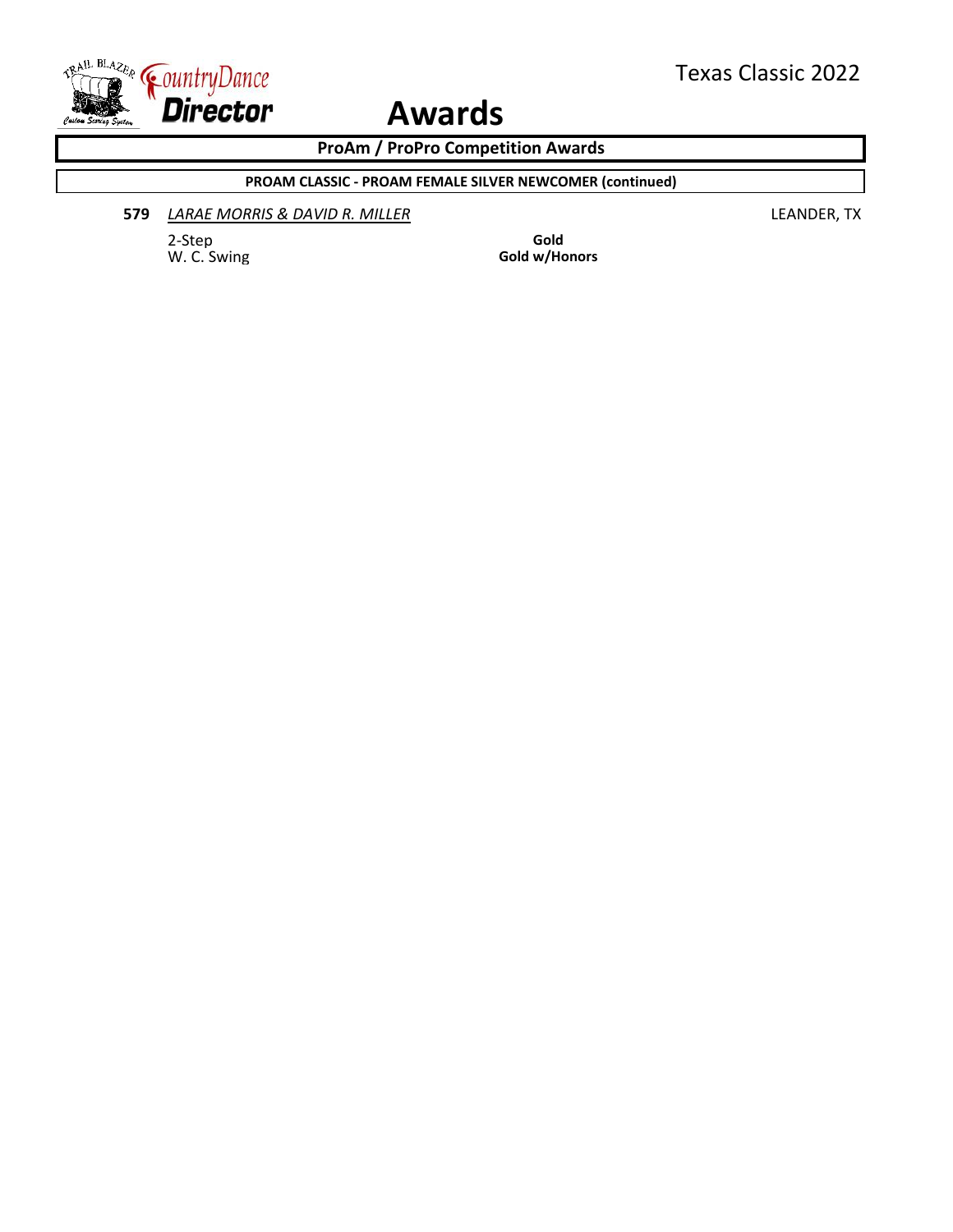

|              |     | <b>ProAm / ProPro Competition Awards</b>    |                                |                         |                       |
|--------------|-----|---------------------------------------------|--------------------------------|-------------------------|-----------------------|
|              |     | PROAM CLASSIC - PROAM MALE DIAMOND NEWCOMER |                                |                         |                       |
| $\mathbf{1}$ | 724 | <b>JIM CLEGG &amp; CRYSTAL THOMPSON</b>     |                                |                         | <b>HOUSTON, TX</b>    |
|              |     | <b>Triple Two</b>                           | <b>Gold Graduate</b>           | 1                       |                       |
|              |     | Polka                                       | Gold w/Honors                  | 2                       |                       |
|              |     | NightClub                                   | Gold w/Honors                  | 4                       |                       |
|              |     | Cha Cha                                     | Gold w/Honors                  | 1                       |                       |
|              |     | Waltz                                       | Gold w/Honors                  | 4                       |                       |
|              |     | 2-Step<br>W. C. Swing                       | Gold w/Honors<br>Gold w/Honors | 1<br>2                  |                       |
|              |     |                                             |                                |                         |                       |
| $\mathbf{2}$ | 537 | <b>STEVE FRANKS &amp; RACHEL CHAMPION</b>   |                                |                         | CARROLLTON, GA        |
|              |     | <b>Triple Two</b>                           | Gold w/Honors                  | 3                       |                       |
|              |     | Polka                                       | Gold w/Honors                  | 1                       |                       |
|              |     | NightClub                                   | <b>Gold Graduate</b>           | 1                       |                       |
|              |     | Cha Cha                                     | Gold w/Honors                  | 2                       |                       |
|              |     | Waltz<br>2-Step                             | Gold w/Honors<br>Gold w/Honors | 5<br>3                  |                       |
|              |     | E. C. Swing                                 | Gold                           | 4                       |                       |
|              |     | W. C. Swing                                 | Gold w/Honors                  | 3                       |                       |
|              |     |                                             |                                |                         |                       |
| 3            | 619 | TIM BARRON & LAURA THRASH                   |                                |                         | PLANO, TX             |
|              |     | <b>Triple Two</b>                           | Gold w/Honors                  | 4                       |                       |
|              |     | Polka                                       | Gold w/Honors                  | 4                       |                       |
|              |     | NightClub                                   | Gold w/Honors                  | 3                       |                       |
|              |     | Cha Cha<br>Waltz                            | Gold w/Honors                  | 4                       |                       |
|              |     | 2-Step                                      | Gold w/Honors<br>Gold w/Honors | 3<br>2                  |                       |
|              |     | E. C. Swing                                 | Gold w/Honors                  | 1                       |                       |
|              |     | W. C. Swing                                 | Gold w/Honors                  | 1                       |                       |
| 4            | 662 | <b>ROBERT SNITZER &amp; RACHEL CHAMPION</b> |                                |                         | MURFREESBORO, TN      |
|              |     | <b>Triple Two</b>                           | Gold w/Honors                  | 2                       |                       |
|              |     | Polka                                       | Gold w/Honors                  | $\mathbf 2$             |                       |
|              |     | NightClub                                   | Gold w/Honors                  | 2                       |                       |
|              |     | Cha Cha                                     | Gold                           | 5                       |                       |
|              |     | Waltz                                       | Gold w/Honors                  | $\overline{\mathbf{c}}$ |                       |
|              |     | 2-Step                                      | Gold w/Honors                  | Δ                       |                       |
|              |     | E. C. Swing                                 | Gold w/Honors                  | 3                       |                       |
|              |     | W. C. Swing                                 | Gold w/Honors                  | 4                       |                       |
| 5            | 533 | DESTRY HEYLIN & RACHEL CHAMPION             |                                |                         | <b>BOONEVILLE, MS</b> |
|              |     | <b>Triple Two</b>                           | Gold                           |                         |                       |
|              |     | NightClub                                   | Gold                           |                         |                       |
|              |     | Cha Cha                                     | Gold w/Honors                  | 3                       |                       |
|              |     | Waltz                                       | Gold w/Honors                  | 1                       |                       |
|              |     | 2-Step                                      | Gold<br>Gold w/Honors          | 5<br>2                  |                       |
|              |     | E. C. Swing<br>W. C. Swing                  | Gold w/Honors                  | 5                       |                       |
|              |     |                                             |                                |                         |                       |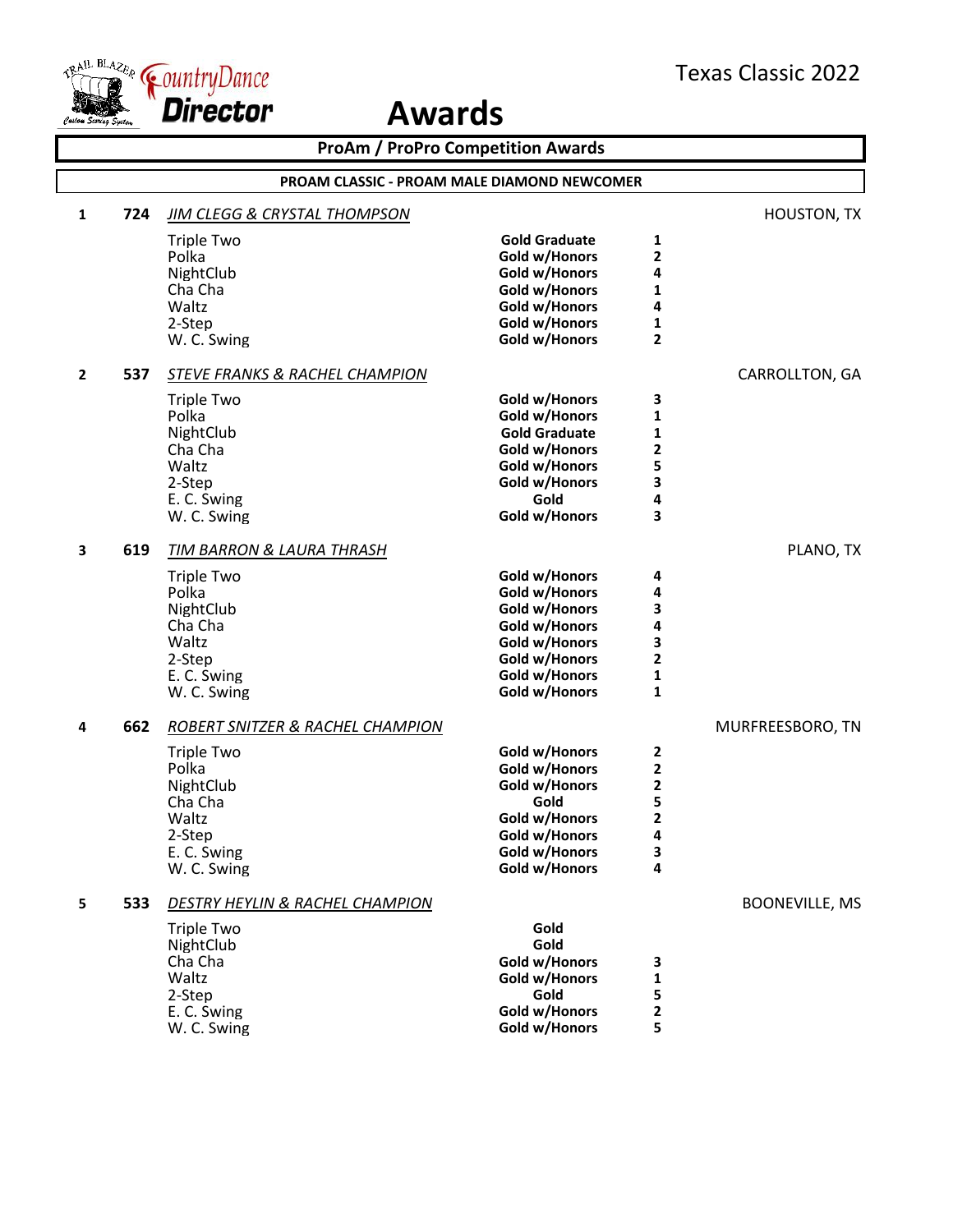

|     | <b>ProAm / ProPro Competition Awards</b>                                                        |                                                               |             |                   |  |  |
|-----|-------------------------------------------------------------------------------------------------|---------------------------------------------------------------|-------------|-------------------|--|--|
|     | PROAM CLASSIC - PROAM MALE DIAMOND NEWCOMER (continued)                                         |                                                               |             |                   |  |  |
| 539 | ROBERT GRAVES & CRYSTAL THOMPSON                                                                |                                                               |             | <b>AUSTIN</b>     |  |  |
|     | Triple Two<br>Polka<br>NightClub<br>Cha Cha<br>Waltz<br>2-Step<br>W. C. Swing                   | Gold<br>Gold<br>Gold<br>Gold<br>Gold w/Honors<br>Gold<br>Gold | 5<br>5<br>5 |                   |  |  |
| 590 | <b>CHARLIE BURKS &amp; HILARY CARLSON</b><br>Polka<br>Cha Cha<br>Waltz<br>2-Step<br>W. C. Swing | Gold<br>Gold<br>Gold<br>Gold<br>Gold                          |             | <b>AUSTIN, TX</b> |  |  |
| 514 | <b>CHARLIE MAGENHEIMER &amp; CRYSTAL THOMPSON</b><br>Waltz                                      | Gold                                                          |             | <b>TEXAS</b>      |  |  |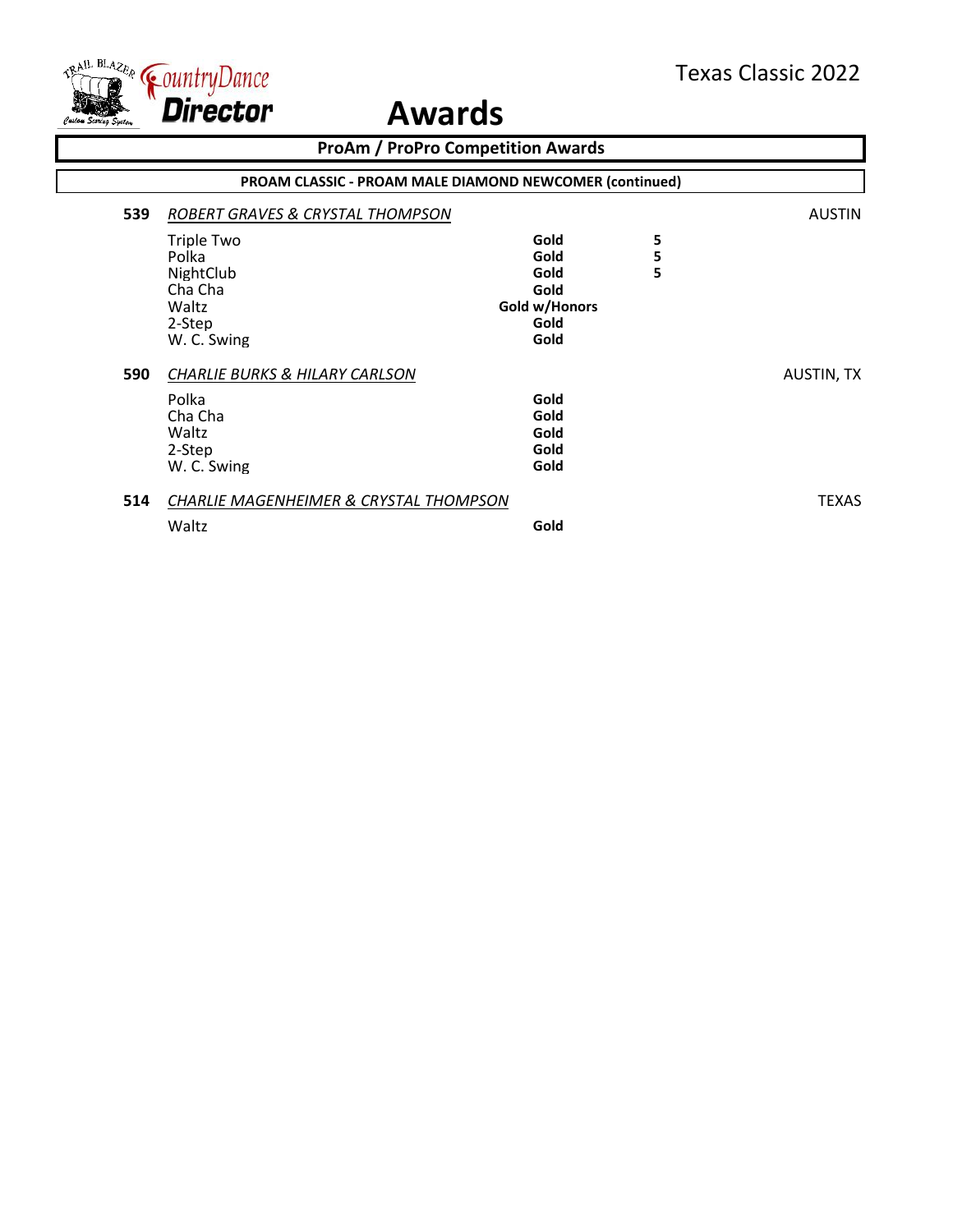

|              | <b>ProAm / ProPro Competition Awards</b> |                                                      |                      |                |                   |
|--------------|------------------------------------------|------------------------------------------------------|----------------------|----------------|-------------------|
|              |                                          | <b>PROAM CLASSIC - PROAM FEMALE DIAMOND NEWCOMER</b> |                      |                |                   |
| 1            | 588                                      | <b>MARIA ELLEFSON &amp; GREG THRASH</b>              |                      |                | DALLAS, TX        |
|              |                                          | <b>Triple Two</b>                                    | <b>Gold Graduate</b> | 1              |                   |
|              |                                          | NightClub                                            | <b>Gold Graduate</b> | $\mathbf{1}$   |                   |
|              |                                          | Waltz                                                | <b>Gold Graduate</b> | 1              |                   |
|              |                                          | 2-Step                                               | <b>Gold Graduate</b> | 1              |                   |
|              |                                          | W. C. Swing                                          | <b>Gold Graduate</b> | 1              |                   |
| $\mathbf{2}$ | 614                                      | <b>JANIE BAILEY &amp; CHARLES JONES</b>              |                      |                | MARIETTA, GA      |
|              |                                          | <b>Triple Two</b>                                    | Gold w/Honors        | 2              |                   |
|              |                                          | Polka                                                | <b>Gold Graduate</b> | 1              |                   |
|              |                                          | NightClub                                            | Gold w/Honors        | 3              |                   |
|              |                                          | Cha Cha                                              | Gold w/Honors        | 1              |                   |
|              |                                          | Waltz                                                | <b>Gold Graduate</b> | 2              |                   |
|              |                                          | 2-Step                                               | <b>Gold Graduate</b> | $\mathbf{2}$   |                   |
|              |                                          | E. C. Swing                                          | <b>Gold Graduate</b> | 1              |                   |
|              |                                          | W. C. Swing                                          | <b>Gold Graduate</b> | $\overline{2}$ |                   |
| 3            | 512                                      | <b>MEREDITH HODGKINSON &amp; TOMMY SCHWEGMANN</b>    |                      |                | <b>AUSTIN, TX</b> |
|              |                                          | <b>Triple Two</b>                                    | Gold w/Honors        | 4              |                   |
|              |                                          | Polka                                                | Gold w/Honors        | 3              |                   |
|              |                                          | NightClub                                            | Gold w/Honors        | $\mathbf{2}$   |                   |
|              |                                          | Cha Cha                                              | Gold w/Honors        | 2              |                   |
|              |                                          | Waltz                                                | Gold w/Honors        | 4              |                   |
|              |                                          | 2-Step                                               | Gold w/Honors        | 3              |                   |
|              |                                          | E. C. Swing                                          | Gold w/Honors        | $\mathbf{2}$   |                   |
|              |                                          | W. C. Swing                                          | Gold w/Honors        | 5              |                   |
| 4            | 612                                      | <b>AMY CROWDER &amp; CHARLES JONES</b>               |                      |                | WOODSTOCK, GA     |
|              |                                          | <b>Triple Two</b>                                    | Gold w/Honors        | 3              |                   |
|              |                                          | Polka                                                | Gold w/Honors        | $\mathbf{2}$   |                   |
|              |                                          | NightClub                                            | Gold w/Honors        | 4              |                   |
|              |                                          | Cha Cha                                              | Gold w/Honors        | 3              |                   |
|              |                                          | Waltz                                                | Gold w/Honors        | 3              |                   |
|              |                                          | 2-Step                                               | Gold w/Honors        | 4              |                   |
|              |                                          | E. C. Swing                                          | Gold w/Honors        | 3              |                   |
|              |                                          | W. C. Swing                                          | Gold w/Honors        | 3              |                   |
| 5            | 727                                      | DONNA DAVENPORT & GLENN BALL                         |                      |                | SAN MARCOS, TX    |
|              |                                          | <b>Triple Two</b>                                    | Gold                 | 5              |                   |
|              |                                          | Polka                                                | Gold                 | 4              |                   |
|              |                                          | Cha Cha                                              | Gold w/Honors        | 4              |                   |
|              |                                          | Waltz                                                | Gold                 | 5              |                   |
|              |                                          | 2-Step                                               | Gold w/Honors        | 5              |                   |
|              |                                          | W. C. Swing                                          | Gold w/Honors        | 4              |                   |
|              | 579                                      | <b>LARAE MORRIS &amp; DAVID R. MILLER</b>            |                      |                | LEANDER, TX       |
|              |                                          | 2-Step                                               | Gold                 |                |                   |
|              |                                          | W. C. Swing                                          | Gold                 |                |                   |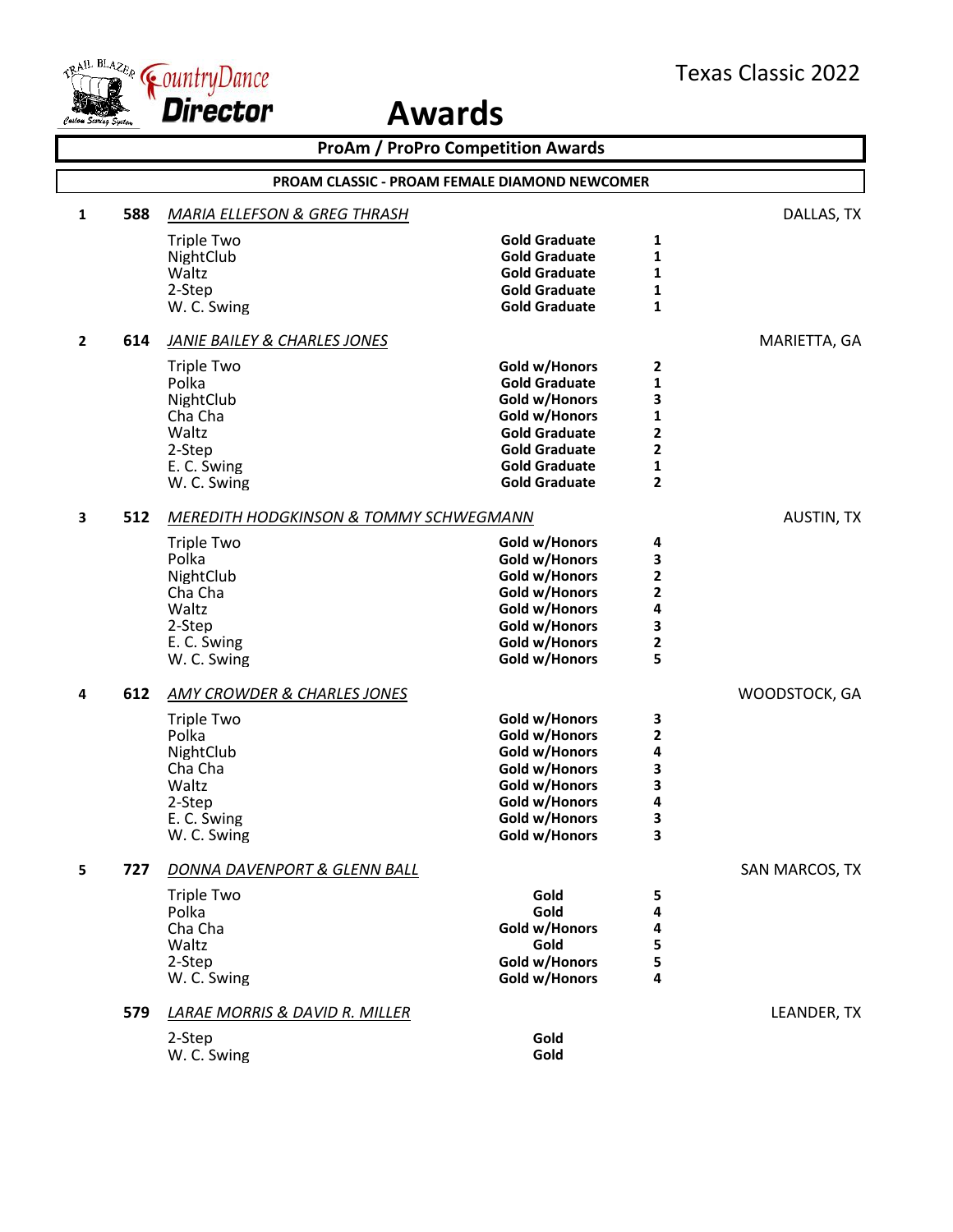

|              |     | <b>ProAm / ProPro Competition Awards</b>           |                                |                              |                          |
|--------------|-----|----------------------------------------------------|--------------------------------|------------------------------|--------------------------|
|              |     | <b>PROAM CLASSIC - PROAM MALE CRYSTAL NEWCOMER</b> |                                |                              |                          |
| 1            | 678 | <u>THOMAS DEVEREUX &amp; SUSAN KIRKLIN</u>         |                                |                              | SEATTLE, WA              |
|              |     | <b>Triple Two</b>                                  | Gold                           | 4                            |                          |
|              |     | Polka                                              | <b>Gold Graduate</b>           | 1                            |                          |
|              |     | NightClub                                          | Gold w/Honors                  | 5                            |                          |
|              |     | Cha Cha                                            | Gold w/Honors                  | 2                            |                          |
|              |     | Waltz                                              | Gold w/Honors                  | 3                            |                          |
|              |     | 2-Step<br>E. C. Swing                              | <b>Gold Graduate</b><br>Gold   | 1<br>$\overline{\mathbf{c}}$ |                          |
|              |     | W. C. Swing                                        | <b>Gold Graduate</b>           | $\mathbf{1}$                 |                          |
| $\mathbf{2}$ | 724 | <b>JIM CLEGG &amp; CRYSTAL THOMPSON</b>            |                                |                              | <b>HOUSTON, TX</b>       |
|              |     | <b>Triple Two</b>                                  | Gold w/Honors                  | 1                            |                          |
|              |     | Polka                                              | Gold w/Honors                  | $\overline{\mathbf{c}}$      |                          |
|              |     | NightClub                                          | Gold w/Honors                  | 3                            |                          |
|              |     | Cha Cha                                            | Gold w/Honors                  | 1                            |                          |
|              |     | Waltz                                              | Gold w/Honors                  | 5                            |                          |
|              |     | 2-Step                                             | Gold w/Honors                  | 2                            |                          |
|              |     | W. C. Swing                                        | Gold w/Honors                  | 2                            |                          |
| 3            | 709 | <b>JUSTIN STRICKLIN &amp; CRYSTAL THOMPSON</b>     |                                |                              | <b>GRAND PRAIRIE, TX</b> |
|              |     | <b>Triple Two</b>                                  | Gold w/Honors                  | 2                            |                          |
|              |     | NightClub                                          | Gold w/Honors                  | 2                            |                          |
|              |     | Waltz                                              | <b>Gold Graduate</b>           | 1                            |                          |
|              |     | 2-Step                                             | Gold w/Honors                  | 4                            |                          |
|              |     | W. C. Swing                                        | Gold w/Honors                  | 4                            |                          |
| 4            | 533 | <b>DESTRY HEYLIN &amp; RACHEL CHAMPION</b>         |                                |                              | <b>BOONEVILLE, MS</b>    |
|              |     | <b>Triple Two</b>                                  | Gold w/Honors                  | 3                            |                          |
|              |     | NightClub                                          | Gold                           |                              |                          |
|              |     | Cha Cha                                            | Gold                           | 5                            |                          |
|              |     | Waltz                                              | <b>Gold Graduate</b>           | 2                            |                          |
|              |     | 2-Step                                             | Gold                           |                              |                          |
|              |     | E. C. Swing<br>W. C. Swing                         | Gold w/Honors<br>Gold w/Honors | 1<br>3                       |                          |
|              |     |                                                    |                                |                              |                          |
| 5            | 534 | <u>JOHN HURST &amp; BERNADETTE CARMICHAEL</u>      |                                |                              | SAN ANTONIO, TX          |
|              |     | NightClub                                          | Gold w/Honors                  | 1                            |                          |
|              |     | Cha Cha                                            | Gold w/Honors                  | 3                            |                          |
|              |     | Waltz                                              | Gold w/Honors                  | 5                            |                          |
|              |     | 2-Step                                             | Gold w/Honors                  | 3                            |                          |
|              |     | W. C. Swing                                        | Gold                           |                              |                          |
|              | 539 | ROBERT GRAVES & CRYSTAL THOMPSON                   |                                |                              | <b>AUSTIN</b>            |
|              |     | <b>Triple Two</b>                                  | Gold                           | 5                            |                          |
|              |     | Polka                                              | Gold                           | 4                            |                          |
|              |     | NightClub                                          | Gold                           |                              |                          |
|              |     | Cha Cha<br>Waltz                                   | Gold<br>Gold w/Honors          | 4<br>4                       |                          |
|              |     | 2-Step                                             | Gold                           | 5                            |                          |
|              |     | W. C. Swing                                        | Gold                           | 5                            |                          |
|              |     |                                                    |                                |                              |                          |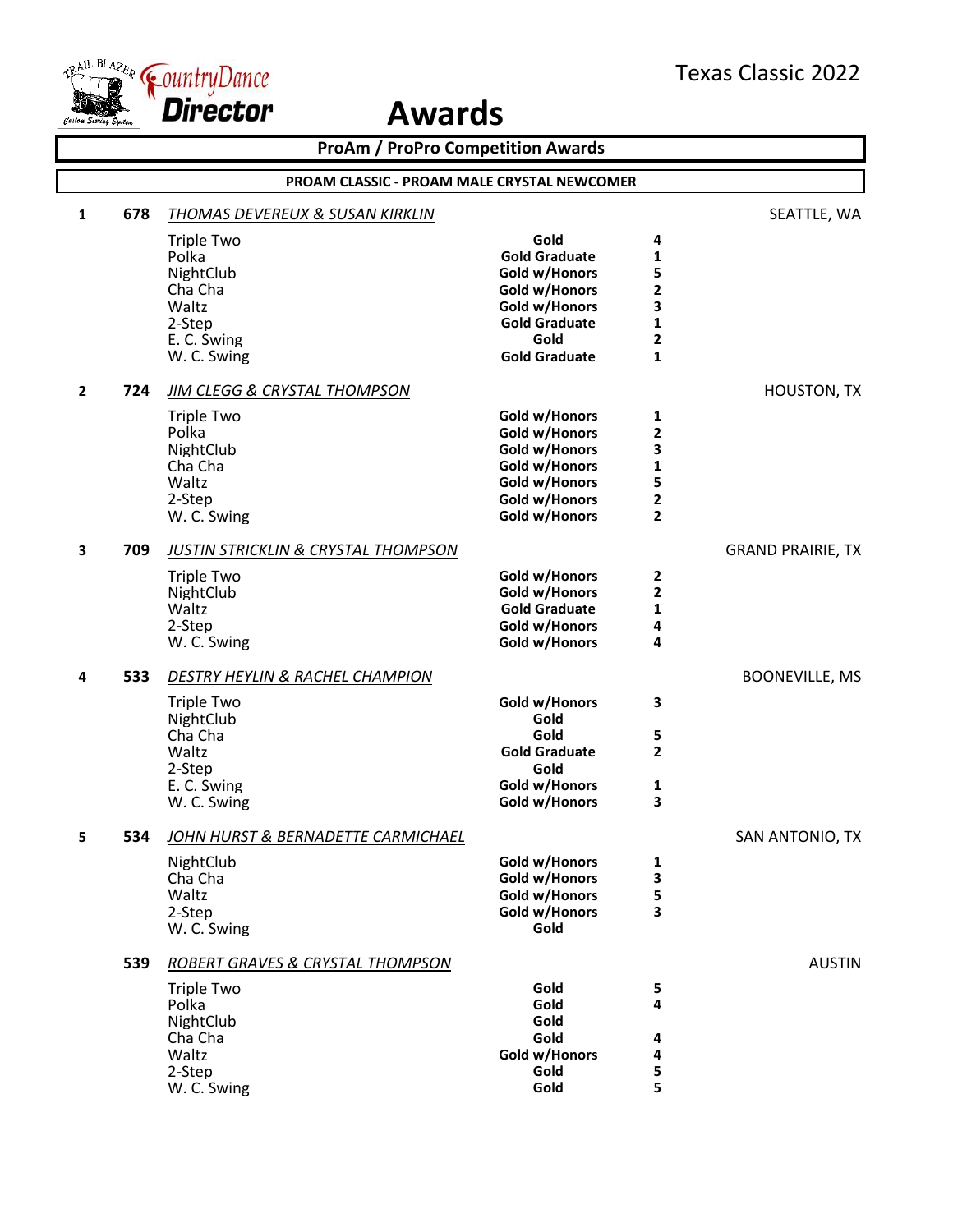

|     | <b>ProAm / ProPro Competition Awards</b>                         |                                      |   |             |  |
|-----|------------------------------------------------------------------|--------------------------------------|---|-------------|--|
|     | PROAM CLASSIC - PROAM MALE CRYSTAL NEWCOMER (continued)          |                                      |   |             |  |
| 590 | <b>CHARLIE BURKS &amp; HILARY CARLSON</b>                        |                                      |   | AUSTIN, TX  |  |
|     | Polka<br>Cha Cha<br>Waltz<br>2-Step<br>W. C. Swing               | Gold<br>Gold<br>Gold<br>Gold<br>Gold | 3 |             |  |
| 708 | PAOLO SCHIRRU & ELINA SHARIPOVA<br>W. C. Swing                   | Gold                                 |   |             |  |
| 570 | <b>CLIFFORD SANDEN &amp; LAURA THRASH</b><br>NightClub<br>2-Step | Gold w/Honors<br>Gold                | 4 | MIDLAND, TX |  |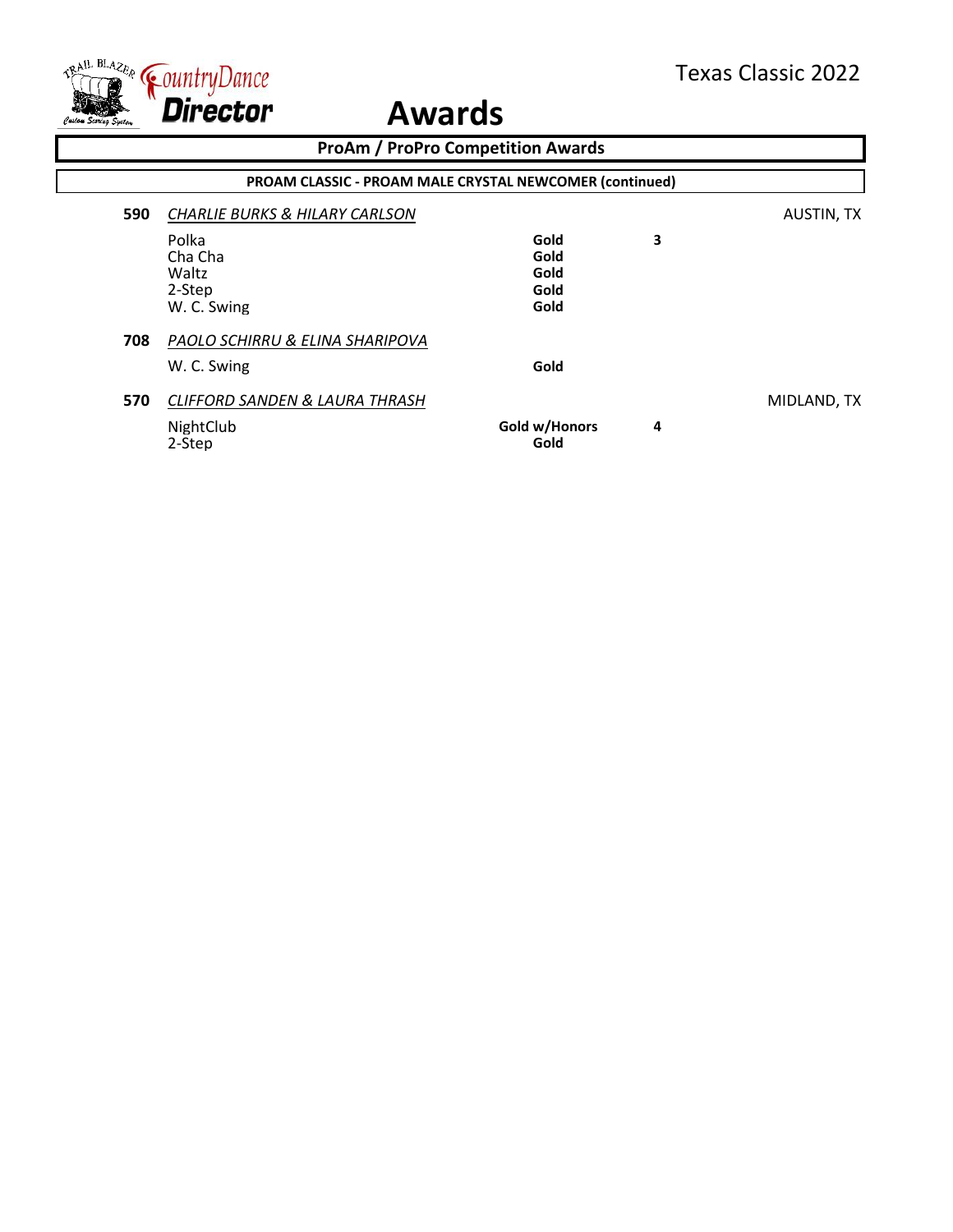

|                |     |                                         | <b>ProAm / ProPro Competition Awards</b>             |                   |                |
|----------------|-----|-----------------------------------------|------------------------------------------------------|-------------------|----------------|
|                |     |                                         | <b>PROAM CLASSIC - PROAM FEMALE CRYSTAL NEWCOMER</b> |                   |                |
| 1              | 614 | <b>JANIE BAILEY &amp; CHARLES JONES</b> |                                                      |                   | MARIETTA, GA   |
|                |     | <b>Triple Two</b>                       | <b>Gold Graduate</b>                                 | 1                 |                |
|                |     | Polka                                   | <b>Gold Graduate</b>                                 | 1                 |                |
|                |     | NightClub                               | Gold w/Honors                                        | 1                 |                |
|                |     | Cha Cha                                 | Gold w/Honors                                        | 1                 |                |
|                |     | Waltz                                   | Gold w/Honors                                        | 3                 |                |
|                |     | 2-Step                                  | <b>Gold Graduate</b>                                 | 1                 |                |
|                |     | E. C. Swing<br>W. C. Swing              | <b>Gold Graduate</b><br><b>Gold Graduate</b>         | 1<br>$\mathbf{1}$ |                |
|                |     |                                         |                                                      |                   |                |
| $\overline{2}$ | 506 | HILARY GREENE & BRYCE GREENE            |                                                      |                   | DALLAS, TX     |
|                |     | <b>Triple Two</b>                       | Gold w/Honors                                        | 2                 |                |
|                |     | Polka                                   | Gold                                                 | 3                 |                |
|                |     | NightClub                               | Gold w/Honors                                        | 3                 |                |
|                |     | Cha Cha                                 | Gold                                                 | 4                 |                |
|                |     | Waltz                                   | <b>Gold Graduate</b>                                 | 1                 |                |
|                |     | 2-Step<br>E. C. Swing                   | <b>Gold Graduate</b><br>Gold w/Honors                | 2<br>$\mathbf{2}$ |                |
|                |     |                                         |                                                      |                   |                |
| 3              | 612 | <b>AMY CROWDER &amp; CHARLES JONES</b>  |                                                      |                   | WOODSTOCK, GA  |
|                |     | <b>Triple Two</b>                       | Gold w/Honors                                        | 3                 |                |
|                |     | Polka                                   | Gold w/Honors                                        | 2                 |                |
|                |     | NightClub                               | Gold w/Honors                                        | 2                 |                |
|                |     | Cha Cha                                 | Gold w/Honors                                        | 2                 |                |
|                |     | Waltz<br>2-Step                         | Gold w/Honors                                        | 2<br>3            |                |
|                |     | E. C. Swing                             | Gold w/Honors<br>Gold w/Honors                       | 3                 |                |
|                |     | W. C. Swing                             | Gold w/Honors                                        | $\overline{2}$    |                |
|                |     |                                         |                                                      |                   |                |
| 4              | 581 | JOAN LAES & CHRISTOPHER KEMPAINEN       |                                                      |                   |                |
|                |     | <b>Triple Two</b>                       | Gold w/Honors                                        | 4                 |                |
|                |     | NightClub                               | Gold w/Honors                                        | 4                 |                |
|                |     | Cha Cha<br>Waltz                        | Gold<br>Gold w/Honors                                | 3<br>4            |                |
|                |     | 2-Step                                  | Gold                                                 | 4                 |                |
|                |     | E. C. Swing                             | Gold                                                 | 4                 |                |
|                |     | W. C. Swing                             | Gold                                                 | 4                 |                |
| 5              | 727 | DONNA DAVENPORT & GLENN BALL            |                                                      |                   | SAN MARCOS, TX |
|                |     | <b>Triple Two</b>                       | Gold                                                 | 5                 |                |
|                |     | Polka                                   | Gold                                                 | 4                 |                |
|                |     | Cha Cha                                 | Gold                                                 | 5                 |                |
|                |     | Waltz                                   | Gold                                                 | 5                 |                |
|                |     | 2-Step                                  | Gold                                                 | 5                 |                |
|                |     | W. C. Swing                             | Gold w/Honors                                        | 3                 |                |
|                |     |                                         |                                                      |                   |                |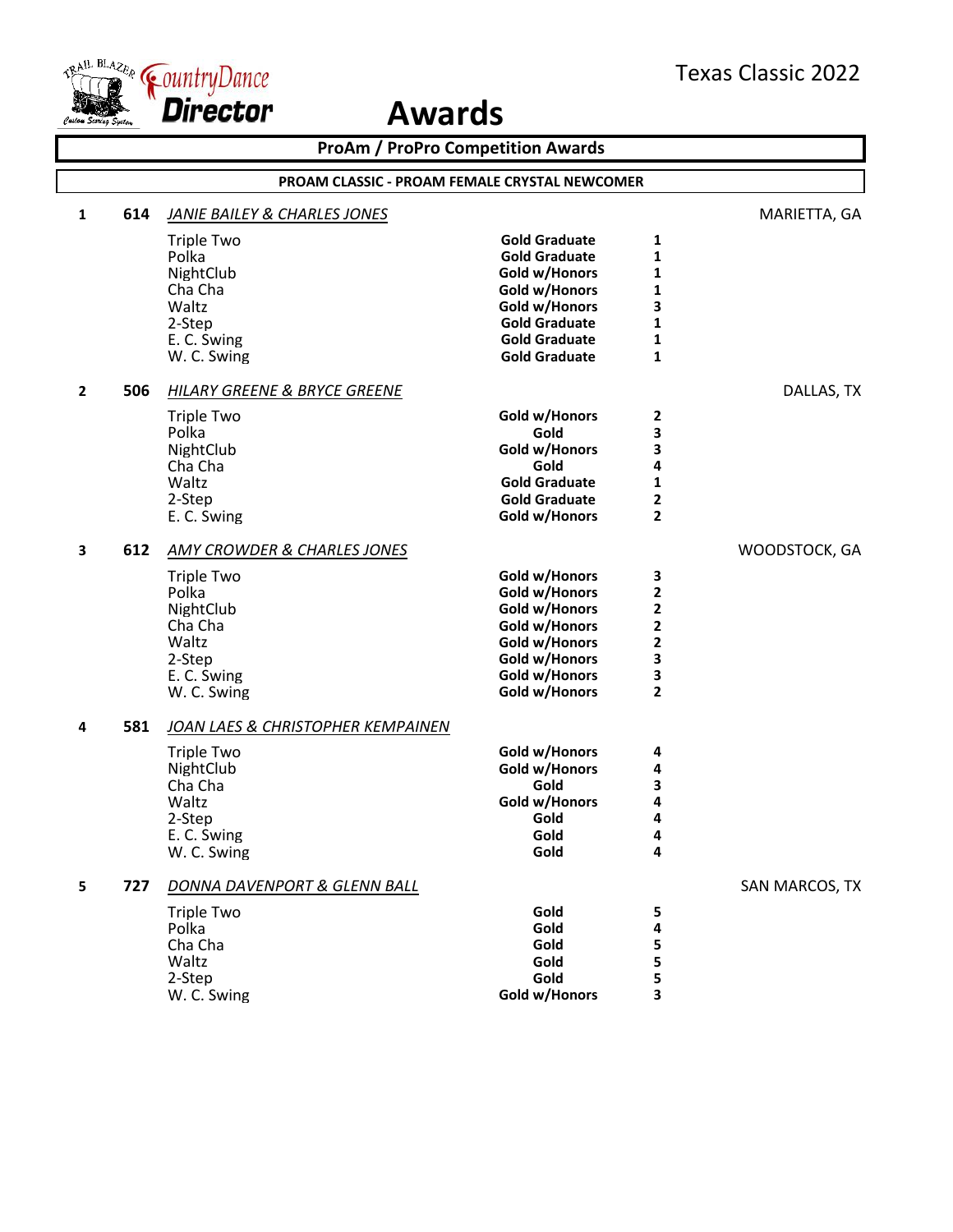

|              | <b>ProAm / ProPro Competition Awards</b> |                                                |                      |                |                          |  |
|--------------|------------------------------------------|------------------------------------------------|----------------------|----------------|--------------------------|--|
|              |                                          | PROAM CLASSIC - PROAM MALE OPEN NEWCOMER       |                      |                |                          |  |
| 1            | 721                                      | EVAN BLUM & ANNA REEDER                        |                      |                | NASHVILLE, TN            |  |
|              |                                          | <b>Triple Two</b>                              | Gold w/Honors        | 2              |                          |  |
|              |                                          | NightClub                                      | Gold w/Honors        | 1              |                          |  |
|              |                                          | Cha Cha                                        | <b>Gold Graduate</b> | 1              |                          |  |
|              |                                          | Waltz                                          | Gold w/Honors        | $\mathbf{2}$   |                          |  |
|              |                                          | 2-Step                                         | Gold w/Honors        | $\mathbf 2$    |                          |  |
|              |                                          | E. C. Swing                                    | <b>Gold Graduate</b> | $\mathbf{1}$   |                          |  |
| $\mathbf{2}$ | 605                                      | ZACHARY HARRIS & LORI HAYNER                   |                      |                | FORT WORTH, TX           |  |
|              |                                          | <b>Triple Two</b>                              | Gold w/Honors        | 3              |                          |  |
|              |                                          | Polka                                          | <b>Gold Graduate</b> | 1              |                          |  |
|              |                                          | NightClub                                      | Gold w/Honors        | 4              |                          |  |
|              |                                          | Cha Cha                                        | Gold w/Honors        | $\overline{2}$ |                          |  |
|              |                                          | Waltz                                          | <b>Gold Graduate</b> | 1              |                          |  |
|              |                                          | 2-Step                                         | Gold w/Honors        | 3              |                          |  |
|              |                                          | E. C. Swing                                    | <b>Gold Graduate</b> | $\mathbf{2}$   |                          |  |
|              |                                          | W. C. Swing                                    | Gold w/Honors        | 3              |                          |  |
| 3            | 678                                      | THOMAS DEVEREUX & SUSAN KIRKLIN                |                      |                | SEATTLE, WA              |  |
|              |                                          | <b>Triple Two</b>                              | Gold w/Honors        | 4              |                          |  |
|              |                                          | Polka                                          | <b>Gold Graduate</b> | $\mathbf 2$    |                          |  |
|              |                                          | NightClub                                      | Gold w/Honors        | 4              |                          |  |
|              |                                          | Cha Cha                                        | Gold w/Honors        | 3              |                          |  |
|              |                                          | Waltz                                          | Gold w/Honors        | 3              |                          |  |
|              |                                          | 2-Step                                         | <b>Gold Graduate</b> | 1              |                          |  |
|              |                                          | E. C. Swing                                    | Gold w/Honors        | 4              |                          |  |
|              |                                          | W. C. Swing                                    | <b>Gold Graduate</b> | $\mathbf{1}$   |                          |  |
| 4            | 709                                      | <b>JUSTIN STRICKLIN &amp; CRYSTAL THOMPSON</b> |                      |                | <b>GRAND PRAIRIE, TX</b> |  |
|              |                                          | <b>Triple Two</b>                              | Gold w/Honors        | 5              |                          |  |
|              |                                          | NightClub                                      | Gold w/Honors        | $\mathbf{2}$   |                          |  |
|              |                                          | Waltz                                          | Gold                 |                |                          |  |
|              |                                          | 2-Step                                         | Gold w/Honors        | 5              |                          |  |
|              |                                          | W. C. Swing                                    | Gold w/Honors        | $\overline{2}$ |                          |  |
|              | 539                                      | ROBERT GRAVES & CRYSTAL THOMPSON               |                      |                | <b>AUSTIN</b>            |  |
|              |                                          | <b>Triple Two</b>                              | Gold                 |                |                          |  |
|              |                                          | Polka                                          | Gold                 | 3              |                          |  |
|              |                                          | NightClub                                      | Gold                 |                |                          |  |
|              |                                          | Cha Cha                                        | Gold                 | 4              |                          |  |
|              |                                          | Waltz                                          | Gold                 | 5              |                          |  |
|              |                                          | 2-Step                                         | Gold                 |                |                          |  |
|              |                                          | W. C. Swing                                    | Gold                 | 4              |                          |  |
|              | 715                                      | ALFREDO ESPINOZA & SHERRY REYNOLDS             |                      |                | <b>AUSTIN, TX</b>        |  |
|              |                                          | <b>Triple Two</b>                              | Gold                 |                |                          |  |
|              |                                          | Polka                                          | Gold                 | 4              |                          |  |
|              |                                          | NightClub                                      | Gold                 |                |                          |  |
|              |                                          | Waltz                                          | Gold                 |                |                          |  |
|              |                                          | 2-Step                                         | Gold                 |                |                          |  |
|              |                                          | E. C. Swing                                    | Gold w/Honors        | 3              |                          |  |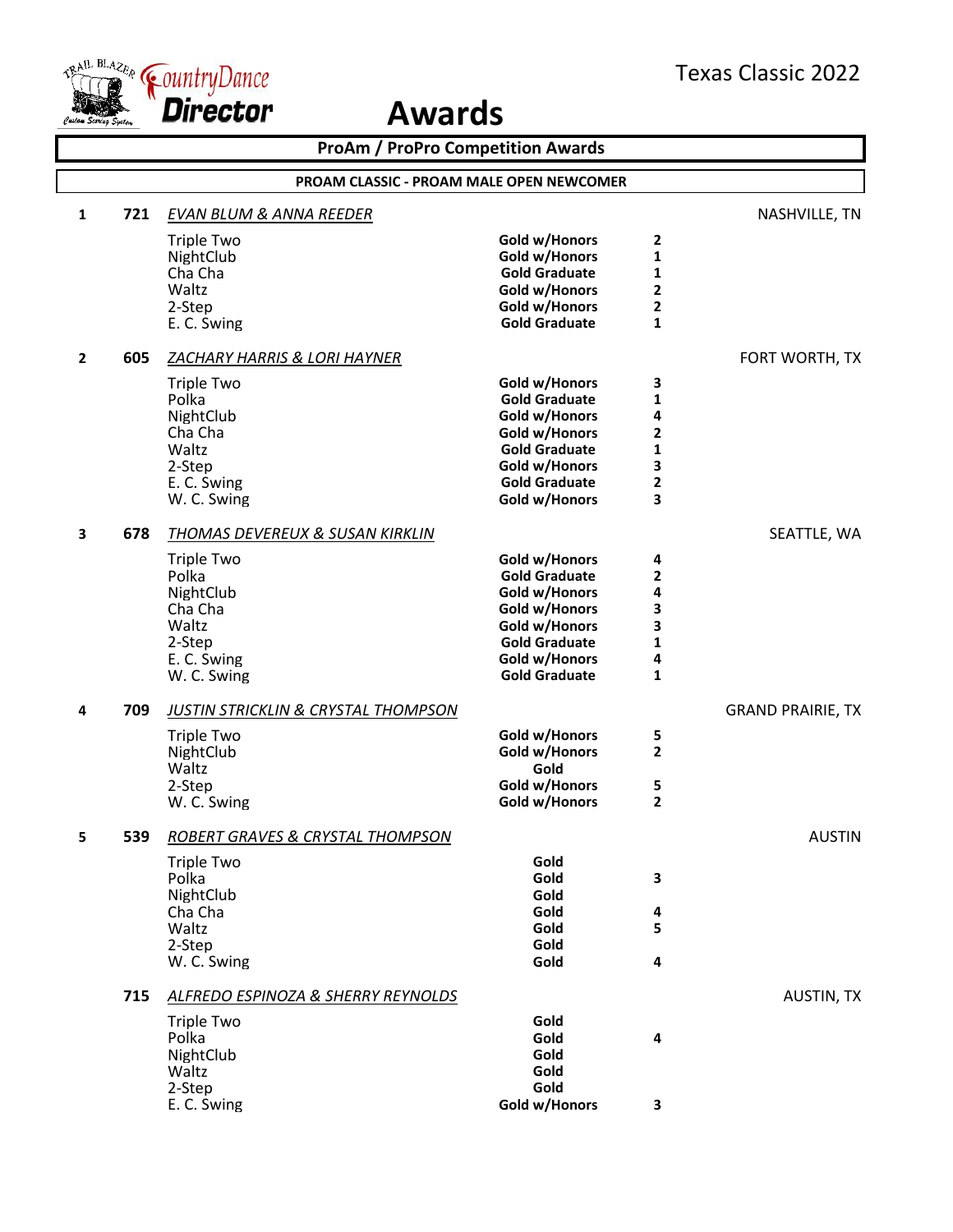

|     | <b>ProAm / ProPro Competition Awards</b>                    |                      |   |                   |
|-----|-------------------------------------------------------------|----------------------|---|-------------------|
|     | <b>PROAM CLASSIC - PROAM MALE OPEN NEWCOMER (continued)</b> |                      |   |                   |
| 708 | PAOLO SCHIRRU & ELINA SHARIPOVA                             |                      |   |                   |
|     | W. C. Swing                                                 | Gold                 | 5 |                   |
| 568 | NIGEL SMITH & KARLA SUAREZ                                  |                      |   | <b>AUSTIN, TX</b> |
|     | 2-Step                                                      | Gold                 |   |                   |
| 580 | RAGHAV MAHALINGAM & SUSAN KIRKLIN                           |                      |   | <b>AUSTIN, TX</b> |
|     | Triple Two                                                  | <b>Gold Graduate</b> | 1 |                   |
|     | Waltz                                                       | Gold w/Honors        | 4 |                   |
|     | 2-Step                                                      | Gold w/Honors        | 4 |                   |
| 570 | CLIFFORD SANDEN & LAURA THRASH                              |                      |   | MIDLAND, TX       |
|     | NightClub                                                   | Gold w/Honors        | 3 |                   |
|     | 2-Step                                                      | Gold                 |   |                   |
| 716 | JULIAN HERRERA & SHERRY REYNOLDS                            |                      |   | AUSTIN, TX        |
|     | 2-Step                                                      | Gold                 |   |                   |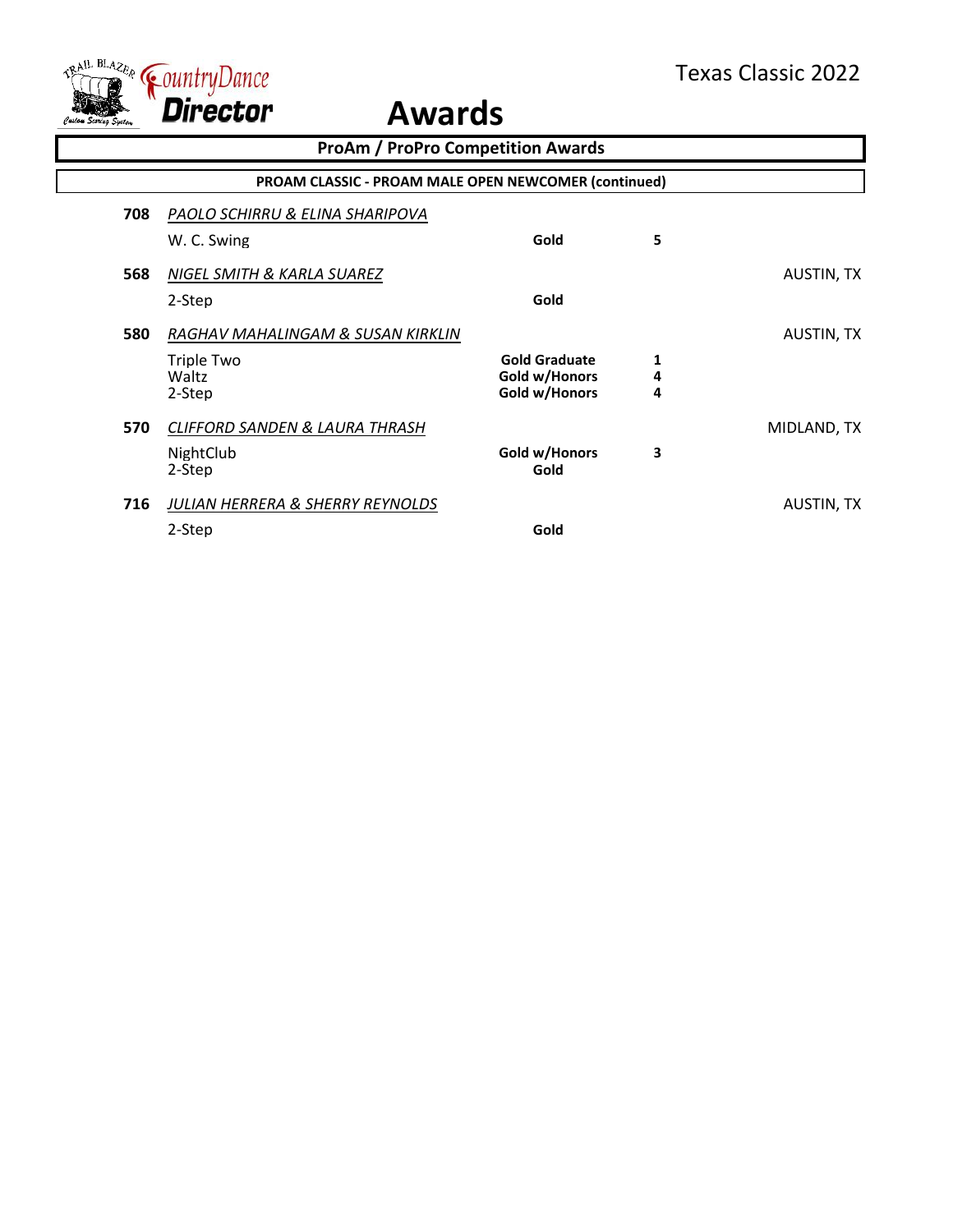

|              | <b>ProAm / ProPro Competition Awards</b> |                                                   |                      |                     |                |  |
|--------------|------------------------------------------|---------------------------------------------------|----------------------|---------------------|----------------|--|
|              |                                          | <b>PROAM CLASSIC - PROAM FEMALE OPEN NEWCOMER</b> |                      |                     |                |  |
| 1            | 612                                      | <b>AMY CROWDER &amp; CHARLES JONES</b>            |                      |                     | WOODSTOCK, GA  |  |
|              |                                          | <b>Triple Two</b>                                 | Gold w/Honors        | 3                   |                |  |
|              |                                          | Polka                                             | Gold w/Honors        | $\mathbf{2}$        |                |  |
|              |                                          | NightClub                                         | <b>Gold Graduate</b> | 1                   |                |  |
|              |                                          | Cha Cha                                           | Gold w/Honors        | 4                   |                |  |
|              |                                          | Waltz                                             | Gold w/Honors        | 1                   |                |  |
|              |                                          | 2-Step                                            | Gold w/Honors        | 4                   |                |  |
|              |                                          | E. C. Swing                                       | Gold w/Honors        | 3                   |                |  |
|              |                                          | W. C. Swing                                       | Gold w/Honors        | 5                   |                |  |
| $\mathbf{2}$ | 613                                      | JOAN FARRELL & CHARLES JONES                      |                      |                     | LEBANON, TN    |  |
|              |                                          | <b>Triple Two</b>                                 | <b>Gold Graduate</b> | 1                   |                |  |
|              |                                          | Polka                                             | Gold w/Honors        | 1                   |                |  |
|              |                                          | NightClub                                         | Gold                 | 5                   |                |  |
|              |                                          | Cha Cha                                           | <b>Gold Graduate</b> | $\mathbf 2$         |                |  |
|              |                                          | Waltz                                             | Gold                 | 4                   |                |  |
|              |                                          | 2-Step                                            | Gold w/Honors        | 5                   |                |  |
|              |                                          | E. C. Swing                                       | Gold w/Honors        | 1<br>$\overline{2}$ |                |  |
|              |                                          | W. C. Swing                                       | Gold w/Honors        |                     |                |  |
| 3            | 506                                      | <b>HILARY GREENE &amp; BRYCE GREENE</b>           |                      |                     | DALLAS, TX     |  |
|              |                                          | <b>Triple Two</b>                                 | Gold w/Honors        | 2                   |                |  |
|              |                                          | Polka                                             | Gold                 | 3                   |                |  |
|              |                                          | NightClub                                         | Gold w/Honors        | 3                   |                |  |
|              |                                          | Cha Cha                                           | Gold w/Honors        | 5                   |                |  |
|              |                                          | Waltz                                             | Gold w/Honors        | 3                   |                |  |
|              |                                          | 2-Step                                            | Gold w/Honors        | 3<br>$\overline{2}$ |                |  |
|              |                                          | E. C. Swing                                       | Gold w/Honors        |                     |                |  |
| 4            | 581                                      | JOAN LAES & CHRISTOPHER KEMPAINEN                 |                      |                     |                |  |
|              |                                          | Triple Two                                        | Gold                 | 5                   |                |  |
|              |                                          | NightClub                                         | Gold w/Honors        | $\mathbf{2}$        |                |  |
|              |                                          | Cha Cha                                           | Gold                 |                     |                |  |
|              |                                          | Waltz                                             | Gold w/Honors        | $\overline{2}$      |                |  |
|              |                                          | 2-Step                                            | Gold                 |                     |                |  |
|              |                                          | E. C. Swing                                       | Gold                 | 4                   |                |  |
|              |                                          | W. C. Swing                                       | Gold                 |                     |                |  |
| 5            | 727                                      | DONNA DAVENPORT & GLENN BALL                      |                      |                     | SAN MARCOS, TX |  |
|              |                                          | <b>Triple Two</b>                                 | Gold                 |                     |                |  |
|              |                                          | Polka                                             | Gold                 | 5                   |                |  |
|              |                                          | Cha Cha                                           | Gold                 |                     |                |  |
|              |                                          | Waltz                                             | Gold                 | 5                   |                |  |
|              |                                          | 2-Step                                            | Gold w/Honors        |                     |                |  |
|              |                                          | W. C. Swing                                       | Gold w/Honors        | 4                   |                |  |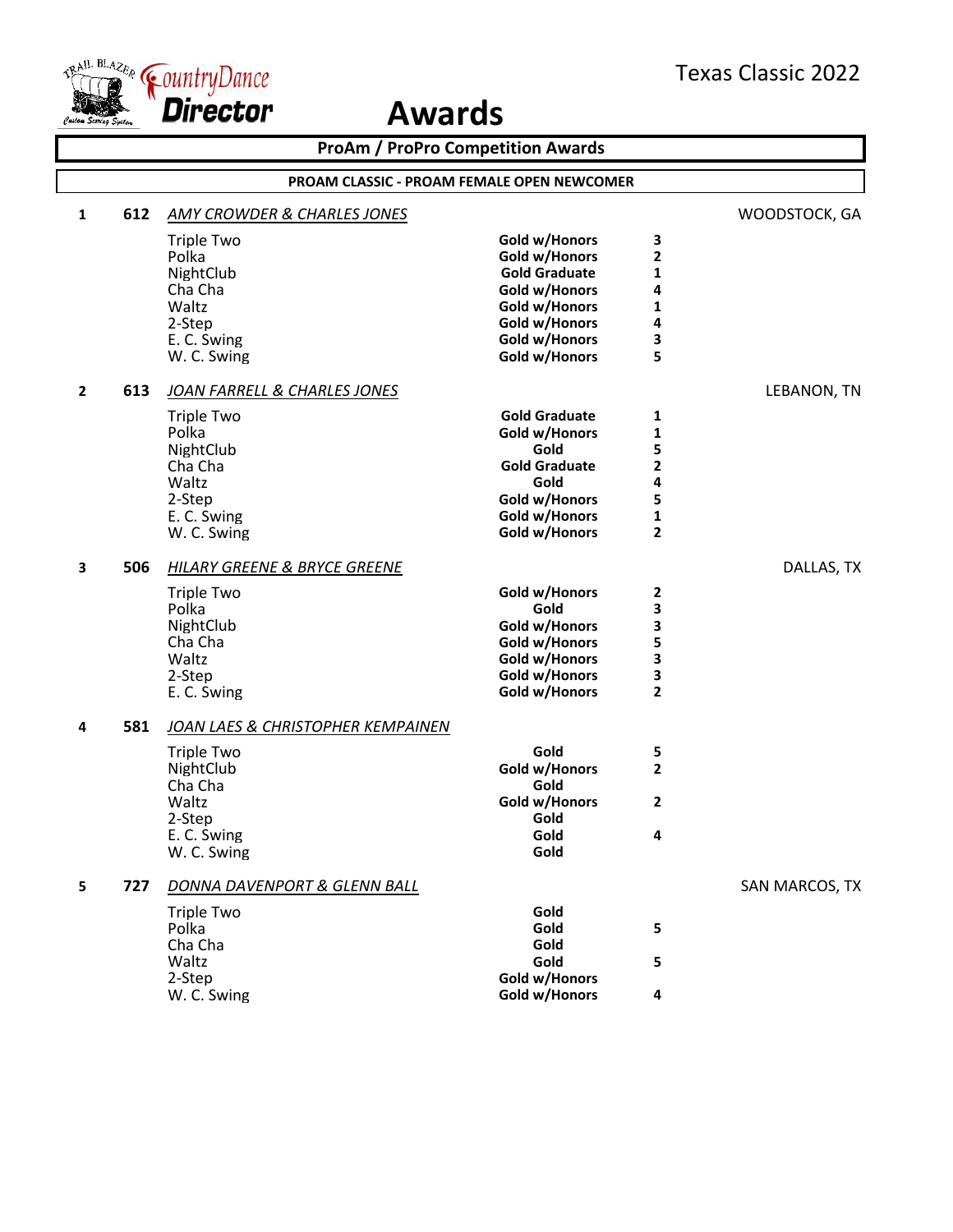

|     | <b>ProAm / ProPro Competition Awards</b>               |                      |              |                     |  |  |  |
|-----|--------------------------------------------------------|----------------------|--------------|---------------------|--|--|--|
|     | PROAM CLASSIC - PROAM FEMALE OPEN NEWCOMER (continued) |                      |              |                     |  |  |  |
| 718 | <b>INSHA NOORANI &amp; NOLAN WHITELY</b>               |                      |              | CARROLLTON, TX      |  |  |  |
|     | <b>Triple Two</b>                                      | Gold                 | 4            |                     |  |  |  |
|     | Polka                                                  | Gold                 | 4            |                     |  |  |  |
|     | NightClub                                              | Gold                 | 4            |                     |  |  |  |
|     | Cha Cha                                                | Gold                 |              |                     |  |  |  |
|     | Waltz                                                  | Gold                 |              |                     |  |  |  |
|     | 2-Step                                                 | Gold                 |              |                     |  |  |  |
|     | E. C. Swing                                            | Gold                 | 5            |                     |  |  |  |
|     | W. C. Swing                                            | Gold                 |              |                     |  |  |  |
| 717 | MARIANA RIVAS VARELA & NOLAN WHITELY                   |                      |              | <b>AUSTIN, TX</b>   |  |  |  |
|     | Cha Cha                                                | Gold w/Honors        | 3            |                     |  |  |  |
| 741 | MACKENZIE HICKOX & GLENN BALL                          |                      |              | KYLE, TX            |  |  |  |
|     | 2-Step                                                 | Gold w/Honors        | 2            |                     |  |  |  |
|     | W. C. Swing                                            | <b>Gold Graduate</b> | $\mathbf{1}$ |                     |  |  |  |
|     |                                                        |                      |              |                     |  |  |  |
| 564 | CARLA KNIGHT & SLOANE HANSEN                           |                      |              | <b>BURLESON, TX</b> |  |  |  |
|     | Cha Cha                                                | <b>Gold Graduate</b> | 1            |                     |  |  |  |
|     | 2-Step                                                 | Gold w/Honors        | 1            |                     |  |  |  |
|     | W. C. Swing                                            | Gold w/Honors        | 3            |                     |  |  |  |
|     |                                                        |                      |              |                     |  |  |  |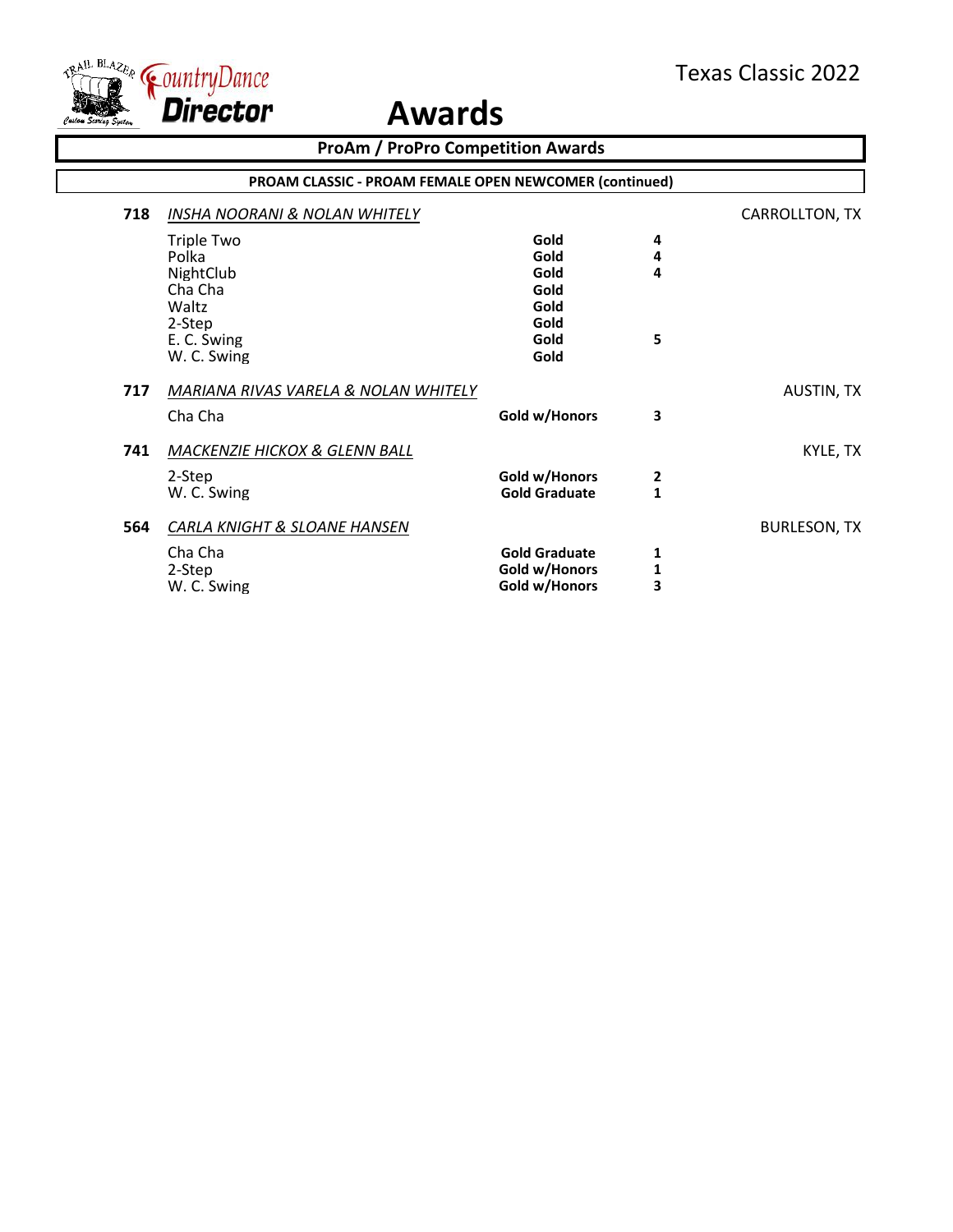

**ProAm / ProPro Competition Awards**

#### **PROAM CLASSIC - PROAM FEMALE PRIMARY NEWCOMER**

#### **731** *SOFIA RANKOVIC & DARREN PAUL* AUSTIN, TX

Cha Cha **Gold Graduate 1** Waltz<br>
2-Step<br>
2-Step<br>
1 2-Step **Gold w/Honors** 1<br>
E. C. Swing **1 Gold Graduate**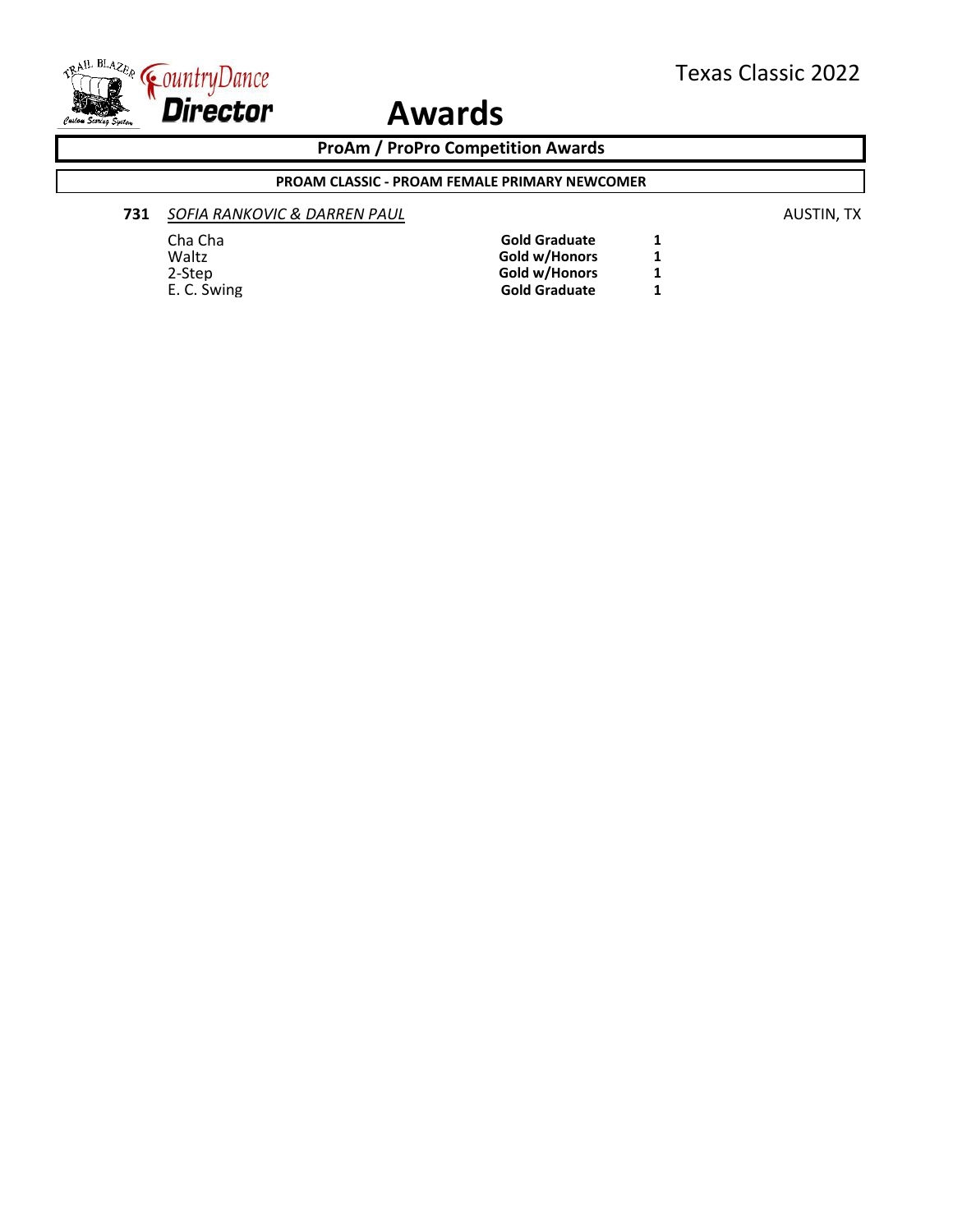

**ProAm / ProPro Competition Awards**

#### **PROAM CLASSIC - PROAM MALE PLATINUM NOVICE**

#### **1 <b>503 WILLIAM POHL & BERNADETTE CARMICHAEL AUSTIN, TX AUSTIN, TX**

| Triple Two  | Gold w/Honors | 1 |
|-------------|---------------|---|
| Polka       | Gold w/Honors | 1 |
| NightClub   | Gold w/Honors | 1 |
| Cha Cha     | Gold w/Honors | 1 |
| Waltz       | Gold          | 1 |
| 2-Step      | Gold w/Honors | 1 |
| E. C. Swing | Gold w/Honors | 1 |
| W. C. Swing | Gold w/Honors | 1 |
|             |               |   |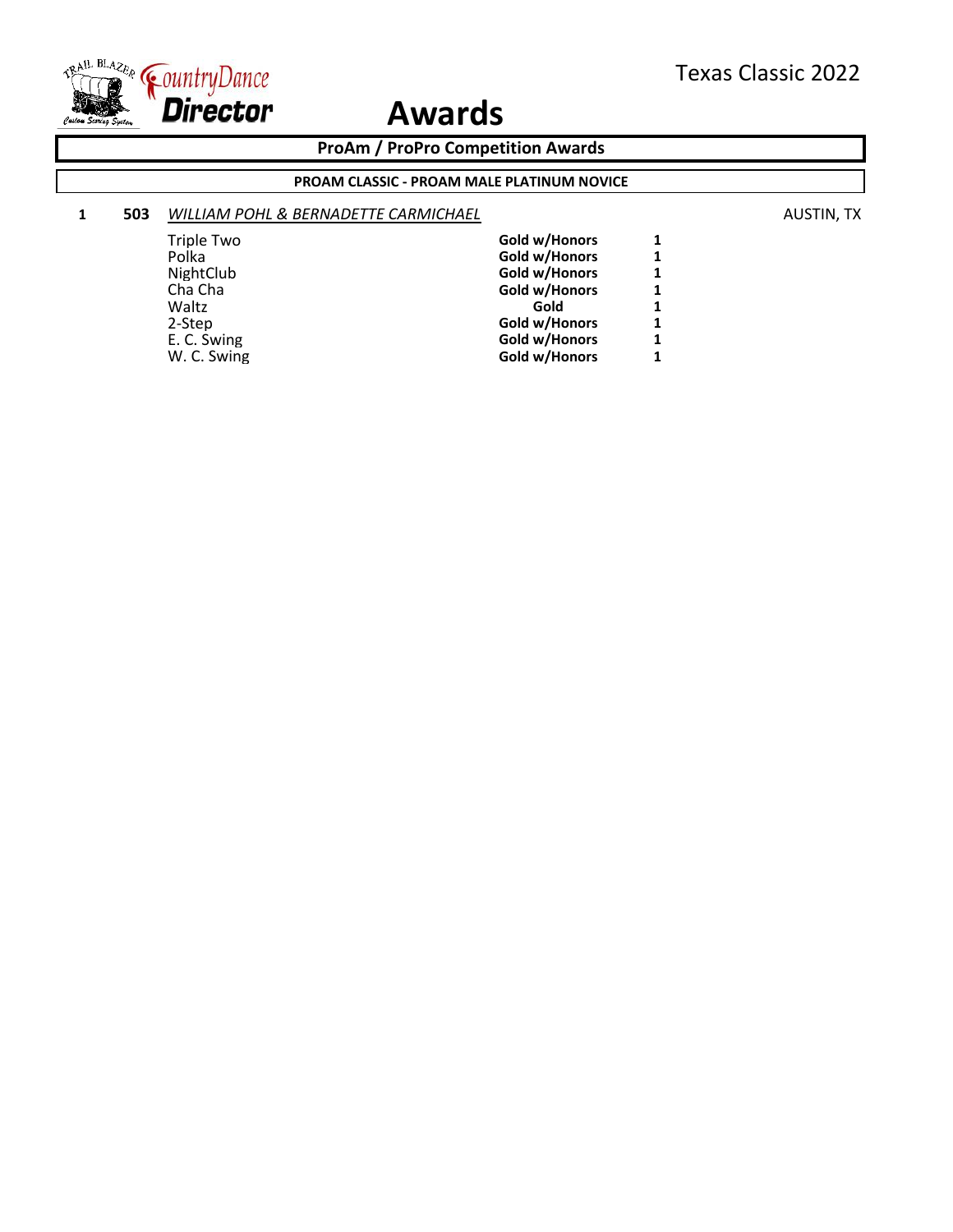

|              | <b>ProAm / ProPro Competition Awards</b><br><b>PROAM CLASSIC - PROAM FEMALE PLATINUM NOVICE</b> |                                                                                           |                                                                                                                                |                               |                    |  |  |
|--------------|-------------------------------------------------------------------------------------------------|-------------------------------------------------------------------------------------------|--------------------------------------------------------------------------------------------------------------------------------|-------------------------------|--------------------|--|--|
|              |                                                                                                 |                                                                                           |                                                                                                                                |                               |                    |  |  |
| 1            | 628                                                                                             | <b>BEKI CRIDER &amp; SLOANE HANSEN</b>                                                    |                                                                                                                                |                               | FORT WORTH, TX     |  |  |
|              |                                                                                                 | Triple Two<br>NightClub<br>Cha Cha<br>Waltz<br>2-Step<br>W. C. Swing                      | Gold w/Honors<br><b>Gold Graduate</b><br><b>Gold Graduate</b><br>Gold w/Honors<br><b>Gold Graduate</b><br><b>Gold Graduate</b> | 1<br>2                        |                    |  |  |
| $\mathbf{z}$ | 702                                                                                             | HALIMAH ISAACHSEN & DARREN PAUL<br>NightClub<br>Cha Cha<br>Waltz<br>2-Step<br>W. C. Swing | <b>Gold Graduate</b><br>Gold w/Honors<br><b>Gold Graduate</b><br>Gold w/Honors<br>Gold w/Honors                                | 1<br>2<br>2<br>$\overline{2}$ | <b>HOUSTON, TX</b> |  |  |
|              | 759                                                                                             | TINA LEBLOND & JOSH ZUNIGA<br>2-Step                                                      | Gold w/Honors                                                                                                                  | 3                             | FRISCO, TX         |  |  |
|              |                                                                                                 |                                                                                           |                                                                                                                                |                               |                    |  |  |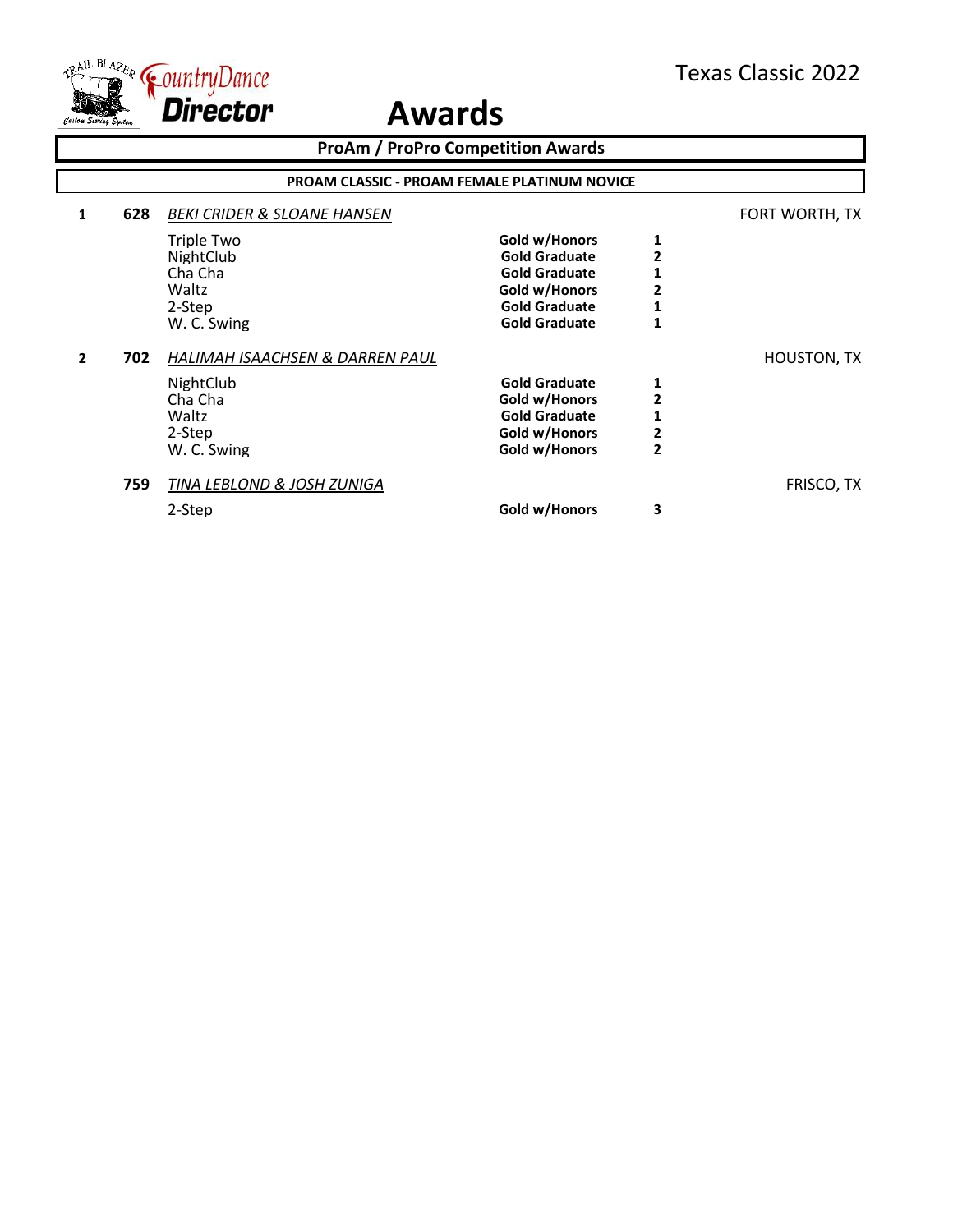

|                |     | <b>ProAm / ProPro Competition Awards</b>      |               |                         |                   |
|----------------|-----|-----------------------------------------------|---------------|-------------------------|-------------------|
|                |     | <b>PROAM CLASSIC - PROAM MALE GOLD NOVICE</b> |               |                         |                   |
| $\mathbf{1}$   | 561 | <b>NEIL NELSON &amp; HILARY CARLSON</b>       |               |                         | <b>AUSTIN, TX</b> |
|                |     | <b>Triple Two</b>                             | Gold          | 2                       |                   |
|                |     | Polka                                         | Gold w/Honors | $\mathbf{1}$            |                   |
|                |     | NightClub                                     | Gold w/Honors | 1                       |                   |
|                |     | Cha Cha                                       | Gold          | 3                       |                   |
|                |     | Waltz                                         | Gold w/Honors | $\mathbf{1}$            |                   |
|                |     | 2-Step                                        | Gold          | 3                       |                   |
|                |     | E. C. Swing                                   | Gold          | $\mathbf{1}$            |                   |
|                |     | W. C. Swing                                   | Gold w/Honors | $\mathbf{1}$            |                   |
| $\overline{2}$ | 503 | WILLIAM POHL & BERNADETTE CARMICHAEL          |               |                         | <b>AUSTIN, TX</b> |
|                |     | <b>Triple Two</b>                             | Gold w/Honors | 1                       |                   |
|                |     | Polka                                         | Gold w/Honors | 2                       |                   |
|                |     | NightClub                                     | Gold          | 3                       |                   |
|                |     | Cha Cha                                       | Gold w/Honors | $\overline{\mathbf{c}}$ |                   |
|                |     | Waltz                                         | Gold          | 4                       |                   |
|                |     | 2-Step                                        | Gold w/Honors | $\overline{\mathbf{2}}$ |                   |
|                |     | E. C. Swing                                   | Gold          | $\overline{\mathbf{2}}$ |                   |
|                |     | W. C. Swing                                   | Gold          | $\overline{\mathbf{2}}$ |                   |
| 3              | 675 | DAVID CARPENTER & RACHEL CHAMPION             |               |                         | NASHVILLE, TN     |
|                |     | <b>Triple Two</b>                             | Gold          | 3                       |                   |
|                |     | NightClub                                     | Gold          | $\mathbf{2}$            |                   |
|                |     | Cha Cha                                       | Gold w/Honors | 1                       |                   |
|                |     | Waltz                                         | Gold          | 2                       |                   |
|                |     | 2-Step                                        | Gold          | 4                       |                   |
|                |     | E. C. Swing                                   | Gold          | $\mathbf 2$             |                   |
|                |     | W. C. Swing                                   | Gold          | 3                       |                   |
|                | 679 | PAUL REDING & ANNA REEDER                     |               |                         | COLUMBIA, TN      |
|                |     | Waltz                                         | Gold          | 3                       |                   |
|                |     | 2-Step                                        | Gold w/Honors | 1                       |                   |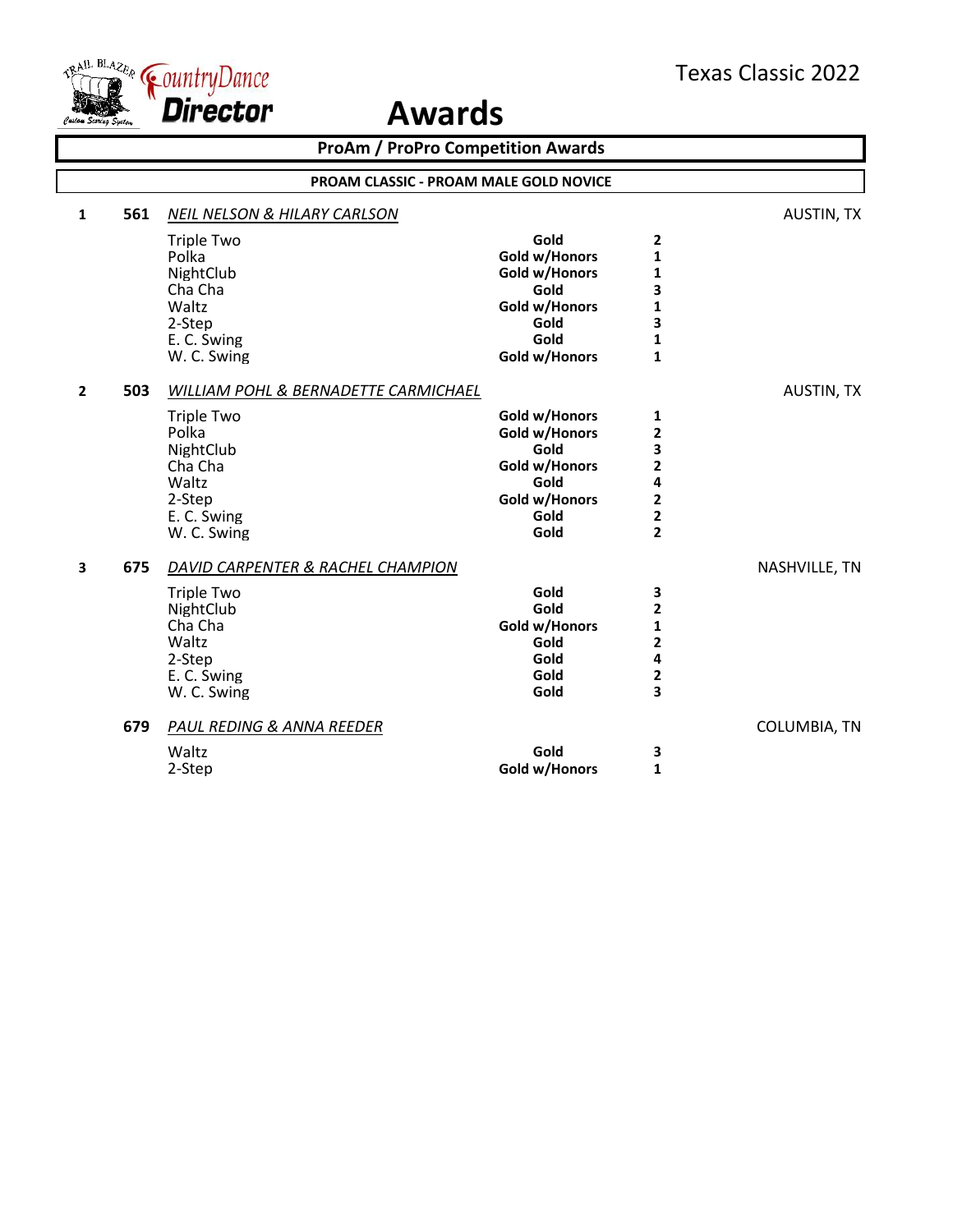

| <b>ProAm / ProPro Competition Awards</b> |     |                                             |                                       |                |                    |  |
|------------------------------------------|-----|---------------------------------------------|---------------------------------------|----------------|--------------------|--|
| PROAM CLASSIC - PROAM FEMALE GOLD NOVICE |     |                                             |                                       |                |                    |  |
| 1                                        | 645 | PING LI & GREG THRASH                       |                                       |                | COPPELL, TX        |  |
|                                          |     | <b>Triple Two</b>                           | <b>Gold Graduate</b>                  | 1              |                    |  |
|                                          |     | Polka                                       | Gold w/Honors                         | 1              |                    |  |
|                                          |     | NightClub                                   | <b>Gold Graduate</b>                  | 1              |                    |  |
|                                          |     | Cha Cha<br>Waltz                            | Gold w/Honors<br><b>Gold Graduate</b> | 2<br>1         |                    |  |
|                                          |     | 2-Step                                      | Gold w/Honors                         | 2              |                    |  |
|                                          |     | E. C. Swing                                 | <b>Gold Graduate</b>                  | 1              |                    |  |
|                                          |     | W. C. Swing                                 | Gold w/Honors                         | $\overline{2}$ |                    |  |
| $\mathbf{2}$                             | 628 | <b>BEKI CRIDER &amp; SLOANE HANSEN</b>      |                                       |                | FORT WORTH, TX     |  |
|                                          |     | <b>Triple Two</b>                           | Gold w/Honors                         | 2              |                    |  |
|                                          |     | Polka                                       | Gold w/Honors                         | 1              |                    |  |
|                                          |     | NightClub                                   | Gold w/Honors                         | 3              |                    |  |
|                                          |     | Cha Cha                                     | Gold w/Honors                         | 1              |                    |  |
|                                          |     | Waltz                                       | Gold w/Honors<br><b>Gold Graduate</b> | 3              |                    |  |
|                                          |     | 2-Step<br>E. C. Swing                       | Gold w/Honors                         | 1<br>2         |                    |  |
|                                          |     | W. C. Swing                                 | <b>Gold Graduate</b>                  | $\mathbf{1}$   |                    |  |
| 3                                        | 702 | HALIMAH ISAACHSEN & DARREN PAUL             |                                       |                | <b>HOUSTON, TX</b> |  |
|                                          |     | NightClub                                   | <b>Gold Graduate</b>                  | 2              |                    |  |
|                                          |     | Cha Cha                                     | Gold w/Honors                         | 3              |                    |  |
|                                          |     | Waltz                                       | <b>Gold Graduate</b>                  | 2              |                    |  |
|                                          |     | 2-Step                                      | Gold w/Honors                         | 5              |                    |  |
|                                          |     | W. C. Swing                                 | Gold                                  | 5              |                    |  |
| 4                                        | 683 | <b>MARY DEE DANCHENKO &amp; DARREN PAUL</b> |                                       |                | AUSTIN, TX         |  |
|                                          |     | <b>Triple Two</b>                           | Gold w/Honors                         | 3              |                    |  |
|                                          |     | NightClub                                   | Gold<br>Gold                          |                |                    |  |
|                                          |     | Cha Cha<br>Waltz                            | Gold w/Honors                         | 4<br>4         |                    |  |
|                                          |     | 2-Step                                      | Gold                                  |                |                    |  |
|                                          |     | E. C. Swing                                 | Gold w/Honors                         | З              |                    |  |
|                                          |     | W. C. Swing                                 | Gold w/Honors                         | 4              |                    |  |
| 5                                        | 562 | SUSAN NELSON & DAVID R. MILLER              |                                       |                | <b>AUSTIN, TX</b>  |  |
|                                          |     | <b>Triple Two</b>                           | Gold                                  | 4              |                    |  |
|                                          |     | Polka                                       | Gold                                  | 3              |                    |  |
|                                          |     | NightClub                                   | Gold                                  | 5              |                    |  |
|                                          |     | Waltz                                       | Gold w/Honors                         | 5              |                    |  |
|                                          |     | 2-Step<br>E. C. Swing                       | Gold w/Honors<br>Gold                 | 4<br>5         |                    |  |
|                                          |     | W. C. Swing                                 | Gold                                  |                |                    |  |
|                                          | 574 | <b>SANDRA RAINES &amp; CHARLES JONES</b>    |                                       |                | WOODSTOCK, GA      |  |
|                                          |     | NightClub                                   | Gold                                  |                |                    |  |
|                                          |     | Cha Cha                                     | Gold                                  | 5              |                    |  |
|                                          |     | Waltz                                       | Gold                                  |                |                    |  |
|                                          |     | 2-Step                                      | Gold                                  |                |                    |  |
|                                          |     | E. C. Swing                                 | Gold                                  | $\pmb{4}$      |                    |  |
|                                          |     | W. C. Swing                                 | Gold                                  |                |                    |  |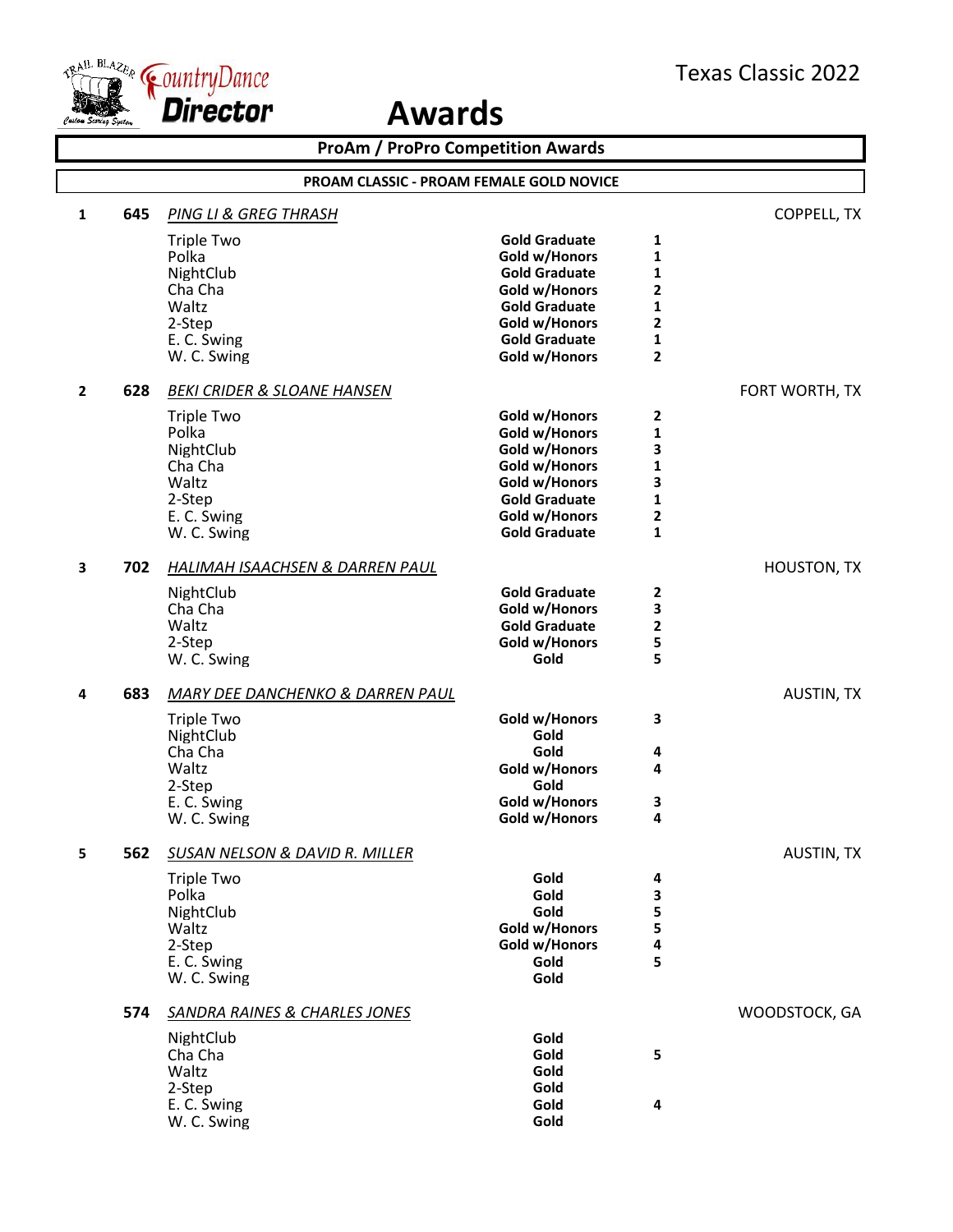

|                |   | <b>PROAM CLASSIC - PROAM FEMALE GOLD NOVICE (continued)</b> |                                        |     |
|----------------|---|-------------------------------------------------------------|----------------------------------------|-----|
| MONTGOMERY, TX |   |                                                             | JUDY SAVAGE & ALBERT TAILLEUR          | 728 |
|                |   | Gold                                                        | 2-Step                                 |     |
|                |   | Gold                                                        | W. C. Swing                            |     |
| VICK, LA       |   |                                                             | <b>JUDY WILEY &amp; RODY BROUSSARD</b> | 737 |
|                | 5 | Gold                                                        | Triple Two                             |     |
|                | 4 | Gold                                                        | NightClub                              |     |
|                | 3 | Gold w/Honors                                               | 2-Step                                 |     |
|                | 3 | Gold w/Honors                                               | W. C. Swing                            |     |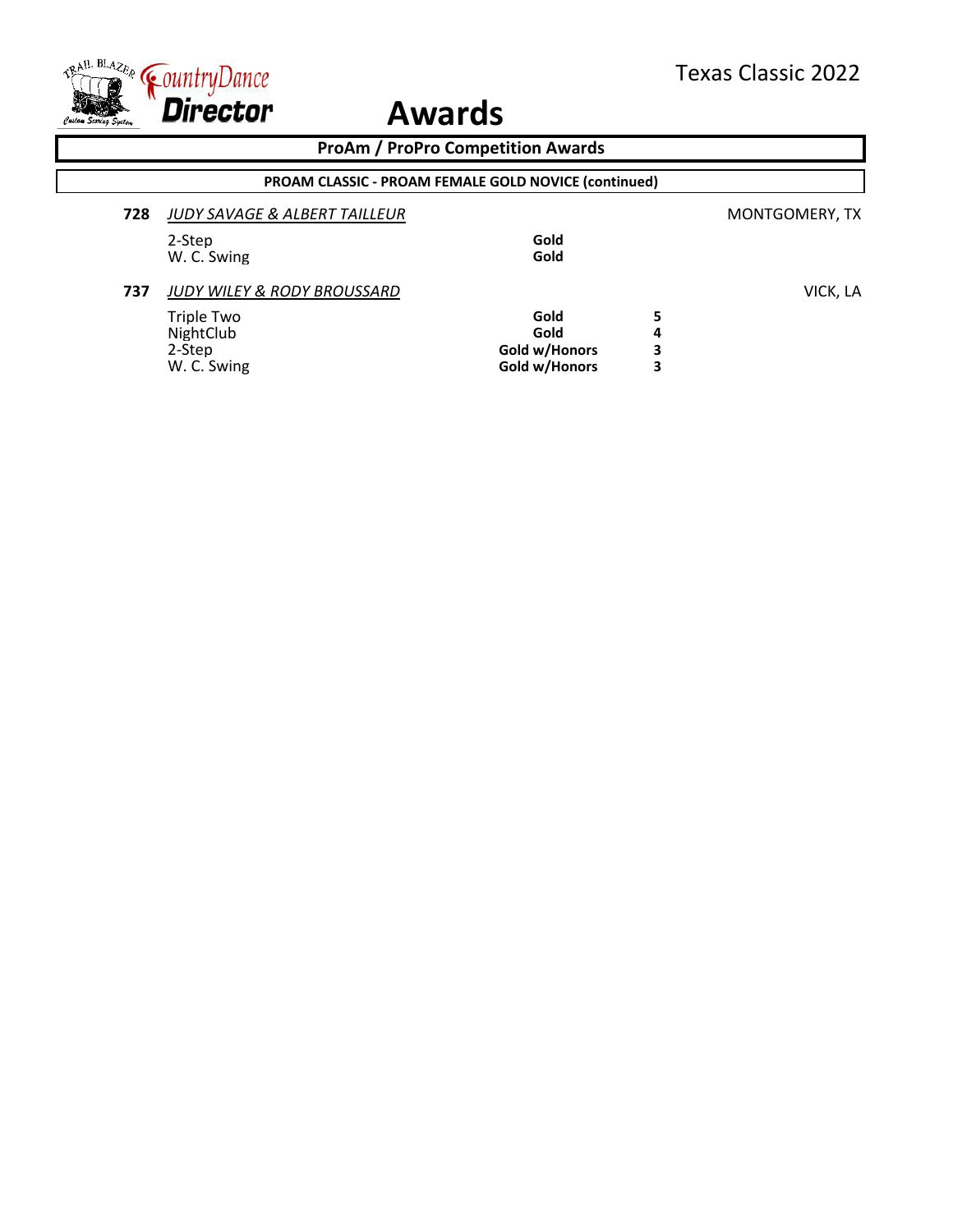

| <b>ProAm / ProPro Competition Awards</b> |     |                                                                                                                                                |                                                                                                                                                        |                                                      |                     |  |
|------------------------------------------|-----|------------------------------------------------------------------------------------------------------------------------------------------------|--------------------------------------------------------------------------------------------------------------------------------------------------------|------------------------------------------------------|---------------------|--|
|                                          |     |                                                                                                                                                | PROAM CLASSIC - PROAM MALE SILVER NOVICE                                                                                                               |                                                      |                     |  |
| $\mathbf{1}$                             | 516 | <b>TYLER OLSEN &amp; LAURA THRASH</b>                                                                                                          |                                                                                                                                                        |                                                      | FRISCO, TX          |  |
|                                          |     | <b>Triple Two</b><br>Polka<br>NightClub<br>Waltz<br>2-Step<br>E. C. Swing<br>W. C. Swing                                                       | <b>Gold Graduate</b><br>Gold w/Honors<br><b>Gold Graduate</b><br><b>Gold Graduate</b><br><b>Gold Graduate</b><br>Gold w/Honors<br><b>Gold Graduate</b> | 1<br>1<br>1<br>1<br>$\mathbf{1}$<br>1<br>$\mathbf 1$ |                     |  |
| $\mathbf{2}$                             | 561 | <b>NEIL NELSON &amp; HILARY CARLSON</b><br><b>Triple Two</b><br>Polka<br>NightClub<br>Cha Cha<br>Waltz<br>2-Step<br>E. C. Swing<br>W. C. Swing | Gold w/Honors<br>Gold w/Honors<br>Gold<br>Gold<br>Gold<br>Gold<br>Gold<br>Gold                                                                         | 2<br>2<br>2<br>2<br>3<br>5<br>3<br>$\overline{2}$    | <b>AUSTIN, TX</b>   |  |
| $\overline{\mathbf{3}}$                  | 675 | DAVID CARPENTER & RACHEL CHAMPION<br><b>Triple Two</b><br>NightClub<br>Cha Cha<br>Waltz<br>2-Step<br>E. C. Swing<br>W. C. Swing                | Gold<br>Gold<br>Gold<br>Gold<br>Gold<br>Gold<br>Gold                                                                                                   | 3<br>3<br>3<br>2<br>4<br>4<br>3                      | NASHVILLE, TN       |  |
|                                          | 565 | <b>MICHAEL KNIGHT &amp; LISA HOLT</b><br>Cha Cha<br>2-Step<br>E. C. Swing                                                                      | Gold w/Honors<br>Gold w/Honors<br>Gold                                                                                                                 | 1<br>$\mathbf{2}$<br>$\overline{2}$                  | <b>BURLESON, TX</b> |  |
|                                          | 679 | PAUL REDING & ANNA REEDER<br>Waltz<br>2-Step                                                                                                   | Gold<br>Gold w/Honors                                                                                                                                  | 4<br>3                                               | COLUMBIA, TN        |  |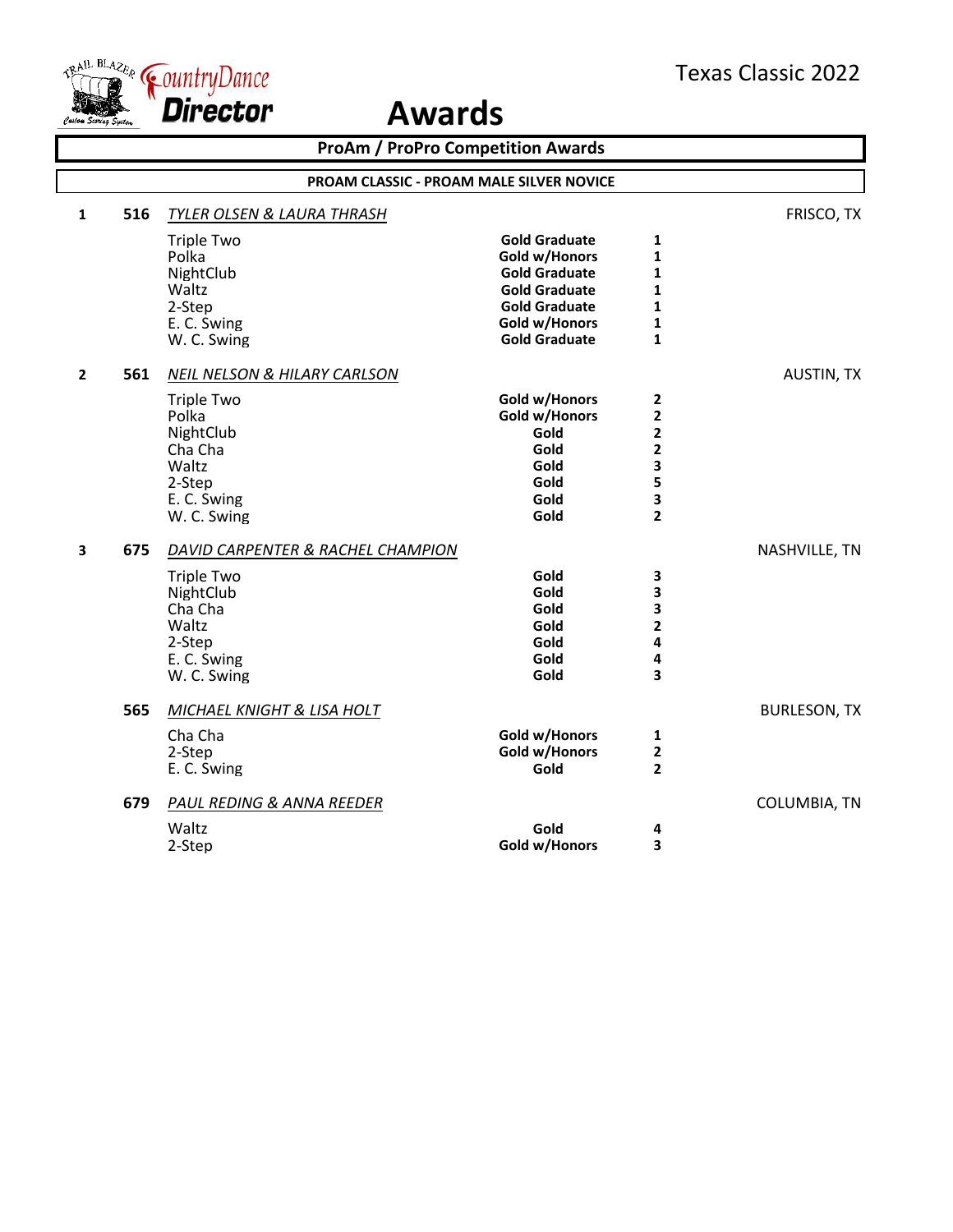

| PROAM CLASSIC - PROAM FEMALE SILVER NOVICE<br>668<br>GODLEY, TX<br>$\mathbf{1}$<br><b>MICHELLE WALTERS &amp; SLOANE HANSEN</b><br><b>Triple Two</b><br><b>Gold Graduate</b><br>2<br>$\mathbf{1}$<br>NightClub<br><b>Gold Graduate</b><br>Cha Cha<br><b>Gold Graduate</b><br>1<br>Waltz<br><b>Gold Graduate</b><br>1<br>$\mathbf{1}$<br>2-Step<br><b>Gold Graduate</b><br>$\mathbf{1}$<br><b>Gold Graduate</b><br>E. C. Swing<br>645<br>PING LI & GREG THRASH<br><b>COPPELL, TX</b><br>$\overline{2}$<br><b>Gold Graduate</b><br>1<br><b>Triple Two</b><br>$\mathbf{2}$<br>Polka<br>Gold w/Honors<br>$\mathbf{1}$<br>NightClub<br><b>Gold Graduate</b><br>Cha Cha<br>4<br>Gold w/Honors<br>2<br>Waltz<br><b>Gold Graduate</b><br>$\mathbf{2}$<br>2-Step<br>Gold w/Honors<br>3<br>Gold w/Honors<br>E. C. Swing<br>$\mathbf{1}$<br>Gold w/Honors<br>W. C. Swing<br>589<br>WESTLAKE, LA<br>3<br><b>NANCY DAVIS &amp; RODY BROUSSARD</b><br><b>Triple Two</b><br>Gold w/Honors<br>5<br>Polka<br><b>Gold Graduate</b><br>1<br>3<br>NightClub<br>Gold w/Honors<br>2<br>Cha Cha<br>Gold w/Honors<br>Waltz<br>4<br>Gold w/Honors<br>5<br>2-Step<br>Gold w/Honors<br>$\mathbf{2}$<br>E. C. Swing<br>Gold w/Honors<br>$\overline{2}$<br>W. C. Swing<br>Gold w/Honors<br>593<br><b>LAURA NEFF &amp; ALBERT TAILLEUR</b><br>SPRING, TX<br>4<br><b>Gold Graduate</b><br>3<br>Triple Two<br>NightClub<br>4<br>Gold w/Honors<br>5<br>Cha Cha<br>Gold w/Honors<br>3<br>Waltz<br><b>Gold Graduate</b><br>Gold w/Honors<br>4<br>2-Step<br>4<br>E. C. Swing<br>Gold w/Honors<br>W. C. Swing<br>Gold w/Honors<br>3<br>611<br>DALLAS, GA<br>5<br><b>KATHERINE JOHNSON &amp; CHARLES JONES</b><br>Gold w/Honors<br><b>Triple Two</b><br>4<br>Gold<br>NightClub<br>Cha Cha<br>Gold w/Honors<br>3<br>5<br>Waltz<br>Gold w/Honors<br>3<br>2-Step<br>Gold w/Honors<br>Gold w/Honors<br>W. C. Swing<br>538<br>AUSTIN, TX<br><b>KATHY GRAVES &amp; ALBERT TAILLEUR</b><br>Gold<br><b>Triple Two</b><br>NightClub<br>Gold<br>Cha Cha<br>Gold<br>Waltz<br>Gold w/Honors<br>5<br>Gold<br>2-Step<br>Gold w/Honors<br>W. C. Swing<br>5 | <b>ProAm / ProPro Competition Awards</b> |  |  |  |  |  |
|------------------------------------------------------------------------------------------------------------------------------------------------------------------------------------------------------------------------------------------------------------------------------------------------------------------------------------------------------------------------------------------------------------------------------------------------------------------------------------------------------------------------------------------------------------------------------------------------------------------------------------------------------------------------------------------------------------------------------------------------------------------------------------------------------------------------------------------------------------------------------------------------------------------------------------------------------------------------------------------------------------------------------------------------------------------------------------------------------------------------------------------------------------------------------------------------------------------------------------------------------------------------------------------------------------------------------------------------------------------------------------------------------------------------------------------------------------------------------------------------------------------------------------------------------------------------------------------------------------------------------------------------------------------------------------------------------------------------------------------------------------------------------------------------------------------------------------------------------------------------------------------------------------------------------------------------------------------------------------------------------------------------------------------------------------------------------------------------------|------------------------------------------|--|--|--|--|--|
|                                                                                                                                                                                                                                                                                                                                                                                                                                                                                                                                                                                                                                                                                                                                                                                                                                                                                                                                                                                                                                                                                                                                                                                                                                                                                                                                                                                                                                                                                                                                                                                                                                                                                                                                                                                                                                                                                                                                                                                                                                                                                                      |                                          |  |  |  |  |  |
|                                                                                                                                                                                                                                                                                                                                                                                                                                                                                                                                                                                                                                                                                                                                                                                                                                                                                                                                                                                                                                                                                                                                                                                                                                                                                                                                                                                                                                                                                                                                                                                                                                                                                                                                                                                                                                                                                                                                                                                                                                                                                                      |                                          |  |  |  |  |  |
|                                                                                                                                                                                                                                                                                                                                                                                                                                                                                                                                                                                                                                                                                                                                                                                                                                                                                                                                                                                                                                                                                                                                                                                                                                                                                                                                                                                                                                                                                                                                                                                                                                                                                                                                                                                                                                                                                                                                                                                                                                                                                                      |                                          |  |  |  |  |  |
|                                                                                                                                                                                                                                                                                                                                                                                                                                                                                                                                                                                                                                                                                                                                                                                                                                                                                                                                                                                                                                                                                                                                                                                                                                                                                                                                                                                                                                                                                                                                                                                                                                                                                                                                                                                                                                                                                                                                                                                                                                                                                                      |                                          |  |  |  |  |  |
|                                                                                                                                                                                                                                                                                                                                                                                                                                                                                                                                                                                                                                                                                                                                                                                                                                                                                                                                                                                                                                                                                                                                                                                                                                                                                                                                                                                                                                                                                                                                                                                                                                                                                                                                                                                                                                                                                                                                                                                                                                                                                                      |                                          |  |  |  |  |  |
|                                                                                                                                                                                                                                                                                                                                                                                                                                                                                                                                                                                                                                                                                                                                                                                                                                                                                                                                                                                                                                                                                                                                                                                                                                                                                                                                                                                                                                                                                                                                                                                                                                                                                                                                                                                                                                                                                                                                                                                                                                                                                                      |                                          |  |  |  |  |  |
|                                                                                                                                                                                                                                                                                                                                                                                                                                                                                                                                                                                                                                                                                                                                                                                                                                                                                                                                                                                                                                                                                                                                                                                                                                                                                                                                                                                                                                                                                                                                                                                                                                                                                                                                                                                                                                                                                                                                                                                                                                                                                                      |                                          |  |  |  |  |  |
|                                                                                                                                                                                                                                                                                                                                                                                                                                                                                                                                                                                                                                                                                                                                                                                                                                                                                                                                                                                                                                                                                                                                                                                                                                                                                                                                                                                                                                                                                                                                                                                                                                                                                                                                                                                                                                                                                                                                                                                                                                                                                                      |                                          |  |  |  |  |  |
|                                                                                                                                                                                                                                                                                                                                                                                                                                                                                                                                                                                                                                                                                                                                                                                                                                                                                                                                                                                                                                                                                                                                                                                                                                                                                                                                                                                                                                                                                                                                                                                                                                                                                                                                                                                                                                                                                                                                                                                                                                                                                                      |                                          |  |  |  |  |  |
|                                                                                                                                                                                                                                                                                                                                                                                                                                                                                                                                                                                                                                                                                                                                                                                                                                                                                                                                                                                                                                                                                                                                                                                                                                                                                                                                                                                                                                                                                                                                                                                                                                                                                                                                                                                                                                                                                                                                                                                                                                                                                                      |                                          |  |  |  |  |  |
|                                                                                                                                                                                                                                                                                                                                                                                                                                                                                                                                                                                                                                                                                                                                                                                                                                                                                                                                                                                                                                                                                                                                                                                                                                                                                                                                                                                                                                                                                                                                                                                                                                                                                                                                                                                                                                                                                                                                                                                                                                                                                                      |                                          |  |  |  |  |  |
|                                                                                                                                                                                                                                                                                                                                                                                                                                                                                                                                                                                                                                                                                                                                                                                                                                                                                                                                                                                                                                                                                                                                                                                                                                                                                                                                                                                                                                                                                                                                                                                                                                                                                                                                                                                                                                                                                                                                                                                                                                                                                                      |                                          |  |  |  |  |  |
|                                                                                                                                                                                                                                                                                                                                                                                                                                                                                                                                                                                                                                                                                                                                                                                                                                                                                                                                                                                                                                                                                                                                                                                                                                                                                                                                                                                                                                                                                                                                                                                                                                                                                                                                                                                                                                                                                                                                                                                                                                                                                                      |                                          |  |  |  |  |  |
|                                                                                                                                                                                                                                                                                                                                                                                                                                                                                                                                                                                                                                                                                                                                                                                                                                                                                                                                                                                                                                                                                                                                                                                                                                                                                                                                                                                                                                                                                                                                                                                                                                                                                                                                                                                                                                                                                                                                                                                                                                                                                                      |                                          |  |  |  |  |  |
|                                                                                                                                                                                                                                                                                                                                                                                                                                                                                                                                                                                                                                                                                                                                                                                                                                                                                                                                                                                                                                                                                                                                                                                                                                                                                                                                                                                                                                                                                                                                                                                                                                                                                                                                                                                                                                                                                                                                                                                                                                                                                                      |                                          |  |  |  |  |  |
|                                                                                                                                                                                                                                                                                                                                                                                                                                                                                                                                                                                                                                                                                                                                                                                                                                                                                                                                                                                                                                                                                                                                                                                                                                                                                                                                                                                                                                                                                                                                                                                                                                                                                                                                                                                                                                                                                                                                                                                                                                                                                                      |                                          |  |  |  |  |  |
|                                                                                                                                                                                                                                                                                                                                                                                                                                                                                                                                                                                                                                                                                                                                                                                                                                                                                                                                                                                                                                                                                                                                                                                                                                                                                                                                                                                                                                                                                                                                                                                                                                                                                                                                                                                                                                                                                                                                                                                                                                                                                                      |                                          |  |  |  |  |  |
|                                                                                                                                                                                                                                                                                                                                                                                                                                                                                                                                                                                                                                                                                                                                                                                                                                                                                                                                                                                                                                                                                                                                                                                                                                                                                                                                                                                                                                                                                                                                                                                                                                                                                                                                                                                                                                                                                                                                                                                                                                                                                                      |                                          |  |  |  |  |  |
|                                                                                                                                                                                                                                                                                                                                                                                                                                                                                                                                                                                                                                                                                                                                                                                                                                                                                                                                                                                                                                                                                                                                                                                                                                                                                                                                                                                                                                                                                                                                                                                                                                                                                                                                                                                                                                                                                                                                                                                                                                                                                                      |                                          |  |  |  |  |  |
|                                                                                                                                                                                                                                                                                                                                                                                                                                                                                                                                                                                                                                                                                                                                                                                                                                                                                                                                                                                                                                                                                                                                                                                                                                                                                                                                                                                                                                                                                                                                                                                                                                                                                                                                                                                                                                                                                                                                                                                                                                                                                                      |                                          |  |  |  |  |  |
|                                                                                                                                                                                                                                                                                                                                                                                                                                                                                                                                                                                                                                                                                                                                                                                                                                                                                                                                                                                                                                                                                                                                                                                                                                                                                                                                                                                                                                                                                                                                                                                                                                                                                                                                                                                                                                                                                                                                                                                                                                                                                                      |                                          |  |  |  |  |  |
|                                                                                                                                                                                                                                                                                                                                                                                                                                                                                                                                                                                                                                                                                                                                                                                                                                                                                                                                                                                                                                                                                                                                                                                                                                                                                                                                                                                                                                                                                                                                                                                                                                                                                                                                                                                                                                                                                                                                                                                                                                                                                                      |                                          |  |  |  |  |  |
|                                                                                                                                                                                                                                                                                                                                                                                                                                                                                                                                                                                                                                                                                                                                                                                                                                                                                                                                                                                                                                                                                                                                                                                                                                                                                                                                                                                                                                                                                                                                                                                                                                                                                                                                                                                                                                                                                                                                                                                                                                                                                                      |                                          |  |  |  |  |  |
|                                                                                                                                                                                                                                                                                                                                                                                                                                                                                                                                                                                                                                                                                                                                                                                                                                                                                                                                                                                                                                                                                                                                                                                                                                                                                                                                                                                                                                                                                                                                                                                                                                                                                                                                                                                                                                                                                                                                                                                                                                                                                                      |                                          |  |  |  |  |  |
|                                                                                                                                                                                                                                                                                                                                                                                                                                                                                                                                                                                                                                                                                                                                                                                                                                                                                                                                                                                                                                                                                                                                                                                                                                                                                                                                                                                                                                                                                                                                                                                                                                                                                                                                                                                                                                                                                                                                                                                                                                                                                                      |                                          |  |  |  |  |  |
|                                                                                                                                                                                                                                                                                                                                                                                                                                                                                                                                                                                                                                                                                                                                                                                                                                                                                                                                                                                                                                                                                                                                                                                                                                                                                                                                                                                                                                                                                                                                                                                                                                                                                                                                                                                                                                                                                                                                                                                                                                                                                                      |                                          |  |  |  |  |  |
|                                                                                                                                                                                                                                                                                                                                                                                                                                                                                                                                                                                                                                                                                                                                                                                                                                                                                                                                                                                                                                                                                                                                                                                                                                                                                                                                                                                                                                                                                                                                                                                                                                                                                                                                                                                                                                                                                                                                                                                                                                                                                                      |                                          |  |  |  |  |  |
|                                                                                                                                                                                                                                                                                                                                                                                                                                                                                                                                                                                                                                                                                                                                                                                                                                                                                                                                                                                                                                                                                                                                                                                                                                                                                                                                                                                                                                                                                                                                                                                                                                                                                                                                                                                                                                                                                                                                                                                                                                                                                                      |                                          |  |  |  |  |  |
|                                                                                                                                                                                                                                                                                                                                                                                                                                                                                                                                                                                                                                                                                                                                                                                                                                                                                                                                                                                                                                                                                                                                                                                                                                                                                                                                                                                                                                                                                                                                                                                                                                                                                                                                                                                                                                                                                                                                                                                                                                                                                                      |                                          |  |  |  |  |  |
|                                                                                                                                                                                                                                                                                                                                                                                                                                                                                                                                                                                                                                                                                                                                                                                                                                                                                                                                                                                                                                                                                                                                                                                                                                                                                                                                                                                                                                                                                                                                                                                                                                                                                                                                                                                                                                                                                                                                                                                                                                                                                                      |                                          |  |  |  |  |  |
|                                                                                                                                                                                                                                                                                                                                                                                                                                                                                                                                                                                                                                                                                                                                                                                                                                                                                                                                                                                                                                                                                                                                                                                                                                                                                                                                                                                                                                                                                                                                                                                                                                                                                                                                                                                                                                                                                                                                                                                                                                                                                                      |                                          |  |  |  |  |  |
|                                                                                                                                                                                                                                                                                                                                                                                                                                                                                                                                                                                                                                                                                                                                                                                                                                                                                                                                                                                                                                                                                                                                                                                                                                                                                                                                                                                                                                                                                                                                                                                                                                                                                                                                                                                                                                                                                                                                                                                                                                                                                                      |                                          |  |  |  |  |  |
|                                                                                                                                                                                                                                                                                                                                                                                                                                                                                                                                                                                                                                                                                                                                                                                                                                                                                                                                                                                                                                                                                                                                                                                                                                                                                                                                                                                                                                                                                                                                                                                                                                                                                                                                                                                                                                                                                                                                                                                                                                                                                                      |                                          |  |  |  |  |  |
|                                                                                                                                                                                                                                                                                                                                                                                                                                                                                                                                                                                                                                                                                                                                                                                                                                                                                                                                                                                                                                                                                                                                                                                                                                                                                                                                                                                                                                                                                                                                                                                                                                                                                                                                                                                                                                                                                                                                                                                                                                                                                                      |                                          |  |  |  |  |  |
|                                                                                                                                                                                                                                                                                                                                                                                                                                                                                                                                                                                                                                                                                                                                                                                                                                                                                                                                                                                                                                                                                                                                                                                                                                                                                                                                                                                                                                                                                                                                                                                                                                                                                                                                                                                                                                                                                                                                                                                                                                                                                                      |                                          |  |  |  |  |  |
|                                                                                                                                                                                                                                                                                                                                                                                                                                                                                                                                                                                                                                                                                                                                                                                                                                                                                                                                                                                                                                                                                                                                                                                                                                                                                                                                                                                                                                                                                                                                                                                                                                                                                                                                                                                                                                                                                                                                                                                                                                                                                                      |                                          |  |  |  |  |  |
|                                                                                                                                                                                                                                                                                                                                                                                                                                                                                                                                                                                                                                                                                                                                                                                                                                                                                                                                                                                                                                                                                                                                                                                                                                                                                                                                                                                                                                                                                                                                                                                                                                                                                                                                                                                                                                                                                                                                                                                                                                                                                                      |                                          |  |  |  |  |  |
|                                                                                                                                                                                                                                                                                                                                                                                                                                                                                                                                                                                                                                                                                                                                                                                                                                                                                                                                                                                                                                                                                                                                                                                                                                                                                                                                                                                                                                                                                                                                                                                                                                                                                                                                                                                                                                                                                                                                                                                                                                                                                                      |                                          |  |  |  |  |  |
|                                                                                                                                                                                                                                                                                                                                                                                                                                                                                                                                                                                                                                                                                                                                                                                                                                                                                                                                                                                                                                                                                                                                                                                                                                                                                                                                                                                                                                                                                                                                                                                                                                                                                                                                                                                                                                                                                                                                                                                                                                                                                                      |                                          |  |  |  |  |  |
|                                                                                                                                                                                                                                                                                                                                                                                                                                                                                                                                                                                                                                                                                                                                                                                                                                                                                                                                                                                                                                                                                                                                                                                                                                                                                                                                                                                                                                                                                                                                                                                                                                                                                                                                                                                                                                                                                                                                                                                                                                                                                                      |                                          |  |  |  |  |  |
|                                                                                                                                                                                                                                                                                                                                                                                                                                                                                                                                                                                                                                                                                                                                                                                                                                                                                                                                                                                                                                                                                                                                                                                                                                                                                                                                                                                                                                                                                                                                                                                                                                                                                                                                                                                                                                                                                                                                                                                                                                                                                                      |                                          |  |  |  |  |  |
|                                                                                                                                                                                                                                                                                                                                                                                                                                                                                                                                                                                                                                                                                                                                                                                                                                                                                                                                                                                                                                                                                                                                                                                                                                                                                                                                                                                                                                                                                                                                                                                                                                                                                                                                                                                                                                                                                                                                                                                                                                                                                                      |                                          |  |  |  |  |  |
|                                                                                                                                                                                                                                                                                                                                                                                                                                                                                                                                                                                                                                                                                                                                                                                                                                                                                                                                                                                                                                                                                                                                                                                                                                                                                                                                                                                                                                                                                                                                                                                                                                                                                                                                                                                                                                                                                                                                                                                                                                                                                                      |                                          |  |  |  |  |  |
|                                                                                                                                                                                                                                                                                                                                                                                                                                                                                                                                                                                                                                                                                                                                                                                                                                                                                                                                                                                                                                                                                                                                                                                                                                                                                                                                                                                                                                                                                                                                                                                                                                                                                                                                                                                                                                                                                                                                                                                                                                                                                                      |                                          |  |  |  |  |  |
|                                                                                                                                                                                                                                                                                                                                                                                                                                                                                                                                                                                                                                                                                                                                                                                                                                                                                                                                                                                                                                                                                                                                                                                                                                                                                                                                                                                                                                                                                                                                                                                                                                                                                                                                                                                                                                                                                                                                                                                                                                                                                                      |                                          |  |  |  |  |  |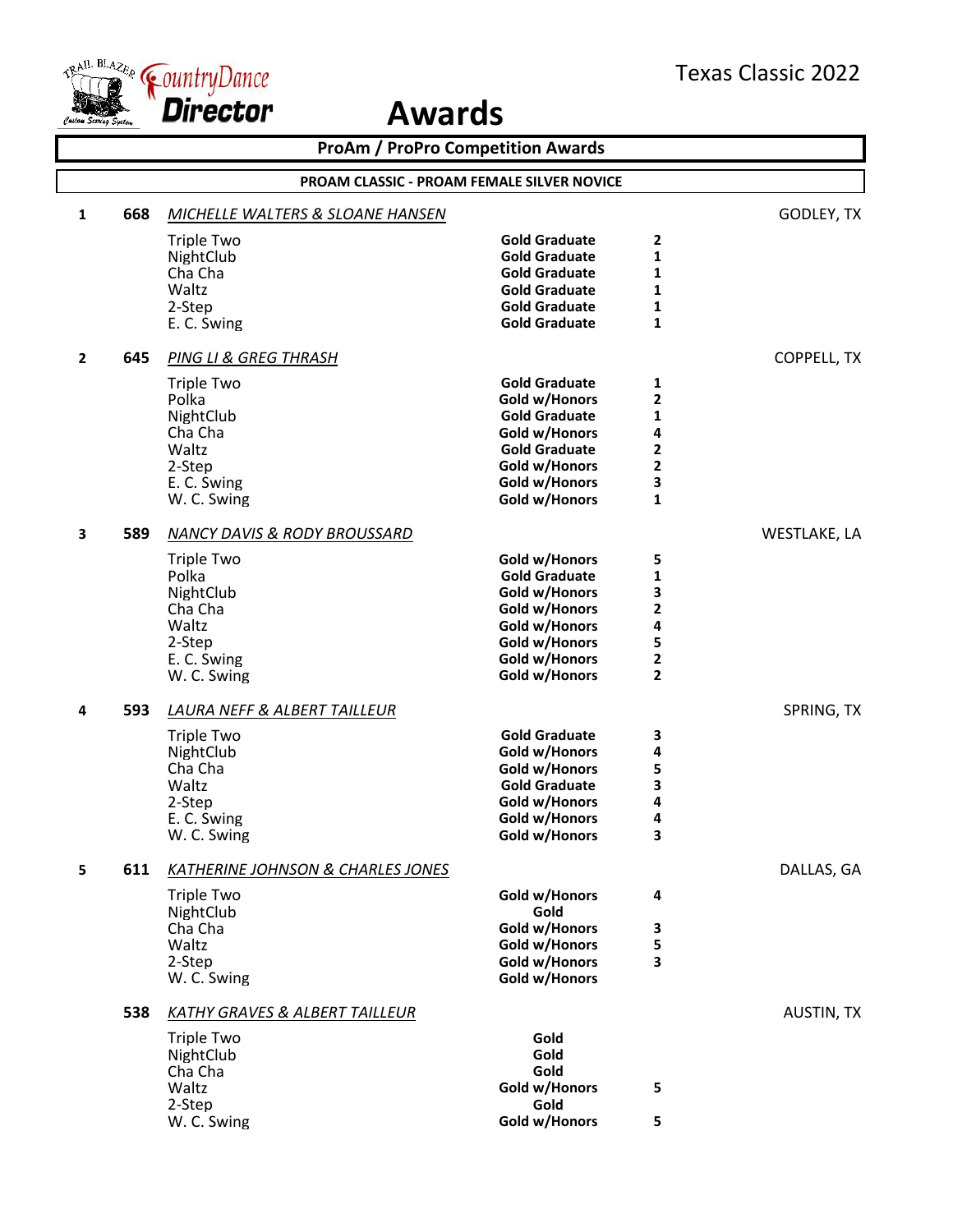



|                                                        | <b>ProAm / ProPro Competition Awards</b>                                                   |                                                                            |           |                   |  |  |
|--------------------------------------------------------|--------------------------------------------------------------------------------------------|----------------------------------------------------------------------------|-----------|-------------------|--|--|
| PROAM CLASSIC - PROAM FEMALE SILVER NOVICE (continued) |                                                                                            |                                                                            |           |                   |  |  |
| 603                                                    | MELANIE WEBB & TRAVIS HERMAN                                                               |                                                                            |           | LUMBERTON, TX     |  |  |
|                                                        | <b>Triple Two</b><br>Cha Cha<br>Waltz<br>2-Step<br>W. C. Swing                             | Gold<br>Gold w/Honors<br>Gold<br>Gold<br>Gold w/Honors                     | $\pmb{4}$ |                   |  |  |
| 683                                                    | <b>MARY DEE DANCHENKO &amp; DARREN PAUL</b>                                                |                                                                            |           | AUSTIN, TX        |  |  |
|                                                        | <b>Triple Two</b><br>NightClub<br>Cha Cha<br>Waltz<br>2-Step<br>E. C. Swing<br>W. C. Swing | Gold<br>Gold<br>Gold<br>Gold<br>Gold<br>Gold<br>Gold                       | 5         |                   |  |  |
| 562                                                    | <b>SUSAN NELSON &amp; DAVID R. MILLER</b>                                                  |                                                                            |           | <b>AUSTIN, TX</b> |  |  |
|                                                        | <b>Triple Two</b><br>NightClub<br>Waltz<br>2-Step<br>W. C. Swing                           | Gold<br>Gold<br>Gold<br>Gold<br>Gold                                       |           |                   |  |  |
| 574                                                    | <b>SANDRA RAINES &amp; CHARLES JONES</b>                                                   |                                                                            |           | WOODSTOCK, GA     |  |  |
|                                                        | NightClub<br>Cha Cha<br>Waltz<br>2-Step<br>E. C. Swing<br>W. C. Swing                      | Gold<br><b>Silver</b><br>Gold<br>Gold<br>Gold<br>Gold                      |           |                   |  |  |
| 633                                                    | ANITA DRESCHER & DARREN PAUL                                                               |                                                                            |           | AUSTIN, TX        |  |  |
|                                                        | <b>Triple Two</b><br>Cha Cha<br>Waltz<br>2-Step<br>W. C. Swing                             | <b>Silver</b><br>Silver<br><b>Silver</b><br><b>Silver</b><br><b>Silver</b> |           |                   |  |  |
| 591                                                    | <b>GINA BOBO &amp; RODY BROUSSARD</b>                                                      |                                                                            |           | LAKE CHARLES, LA  |  |  |
|                                                        | NightClub<br>2-Step                                                                        | Gold w/Honors<br>Gold w/Honors                                             | 5         |                   |  |  |
| 728                                                    | JUDY SAVAGE & ALBERT TAILLEUR                                                              |                                                                            |           | MONTGOMERY, TX    |  |  |
|                                                        | 2-Step<br>W. C. Swing                                                                      | Gold<br>Gold                                                               |           |                   |  |  |
| 576                                                    | <b>PAMELA PECK &amp; GLENN BALL</b>                                                        |                                                                            |           | AUSTIN, TX        |  |  |
|                                                        | Cha Cha<br>2-Step<br>W. C. Swing                                                           | Gold<br>Gold<br>Gold                                                       |           |                   |  |  |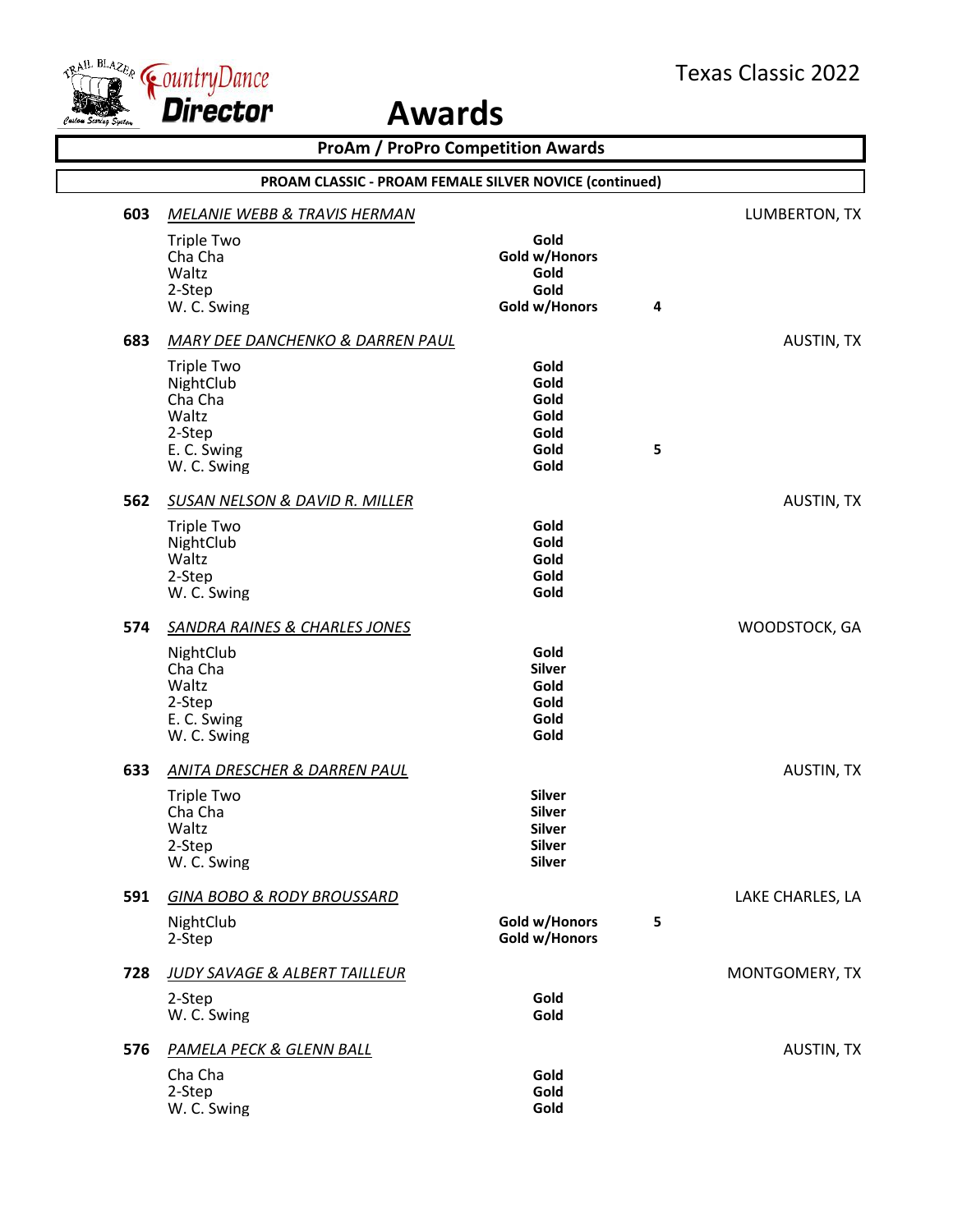

|                                                  |     | <b>ProAm / ProPro Competition Awards</b> |                      |                |                     |  |  |  |
|--------------------------------------------------|-----|------------------------------------------|----------------------|----------------|---------------------|--|--|--|
| <b>PROAM CLASSIC - PROAM MALE DIAMOND NOVICE</b> |     |                                          |                      |                |                     |  |  |  |
| 1                                                | 546 | TERRY MCCARTY & RACHEL CHAMPION          |                      |                | CANTON, GA          |  |  |  |
|                                                  |     | <b>Triple Two</b>                        | Gold w/Honors        | $\mathbf{2}$   |                     |  |  |  |
|                                                  |     | NightClub                                | <b>Gold Graduate</b> | 1              |                     |  |  |  |
|                                                  |     | Cha Cha                                  | Gold w/Honors        | $\mathbf{1}$   |                     |  |  |  |
|                                                  |     | Waltz                                    | <b>Gold Graduate</b> | 1              |                     |  |  |  |
|                                                  |     | 2-Step                                   | <b>Gold Graduate</b> | $\mathbf{1}$   |                     |  |  |  |
|                                                  |     | W. C. Swing                              | Gold w/Honors        | $\overline{2}$ |                     |  |  |  |
| $\overline{2}$                                   | 516 | TYLER OLSEN & LAURA THRASH               |                      |                | FRISCO, TX          |  |  |  |
|                                                  |     | <b>Triple Two</b>                        | <b>Gold Graduate</b> | 1              |                     |  |  |  |
|                                                  |     | Polka                                    | Gold w/Honors        | 1              |                     |  |  |  |
|                                                  |     | NightClub                                | Gold w/Honors        | $\mathbf{z}$   |                     |  |  |  |
|                                                  |     | Waltz                                    | Gold w/Honors        | $\overline{2}$ |                     |  |  |  |
|                                                  |     | 2-Step                                   | Gold w/Honors        | $\overline{2}$ |                     |  |  |  |
|                                                  |     | E. C. Swing                              | Gold w/Honors        | $\mathbf 1$    |                     |  |  |  |
|                                                  |     | W. C. Swing                              | <b>Gold Graduate</b> | 1              |                     |  |  |  |
|                                                  | 565 | MICHAEL KNIGHT & LISA HOLT               |                      |                | <b>BURLESON, TX</b> |  |  |  |
|                                                  |     | Cha Cha                                  | Gold w/Honors        | 2              |                     |  |  |  |
|                                                  |     | 2-Step                                   | Gold w/Honors        | 3              |                     |  |  |  |
|                                                  |     | E. C. Swing                              | Gold                 | $\overline{2}$ |                     |  |  |  |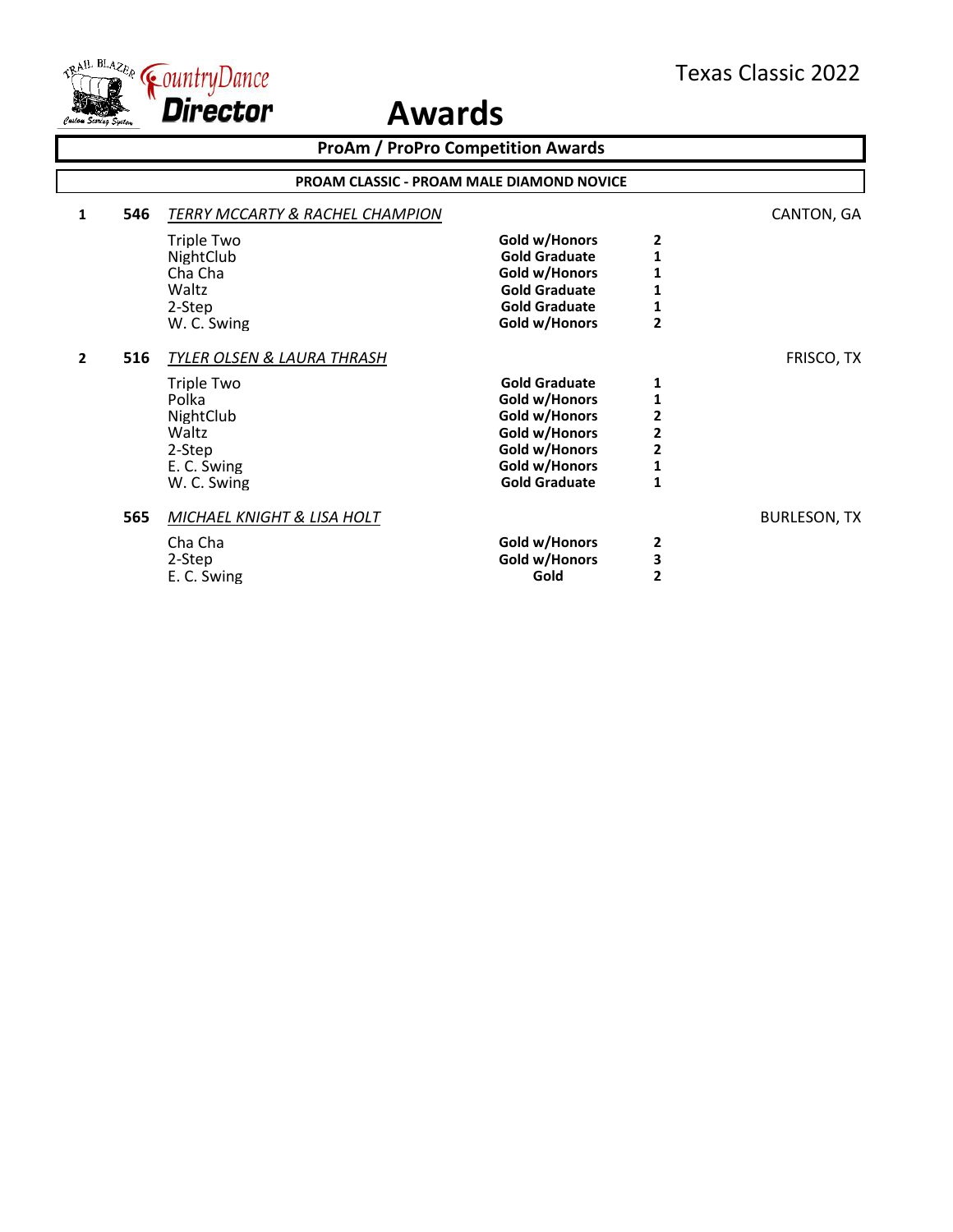

| <b>ProAm / ProPro Competition Awards</b> |     |                                                    |                                              |                   |             |
|------------------------------------------|-----|----------------------------------------------------|----------------------------------------------|-------------------|-------------|
|                                          |     | <b>PROAM CLASSIC - PROAM FEMALE DIAMOND NOVICE</b> |                                              |                   |             |
| $\mathbf{1}$                             | 668 | <b>MICHELLE WALTERS &amp; SLOANE HANSEN</b>        |                                              |                   | GODLEY, TX  |
|                                          |     | <b>Triple Two</b>                                  | <b>Gold Graduate</b>                         | 1                 |             |
|                                          |     | NightClub                                          | <b>Gold Graduate</b>                         | $\mathbf{1}$      |             |
|                                          |     | Cha Cha<br>Waltz                                   | <b>Gold Graduate</b><br><b>Gold Graduate</b> | 1                 |             |
|                                          |     | 2-Step                                             | <b>Gold Graduate</b>                         | 1<br>$\mathbf{1}$ |             |
|                                          |     | E. C. Swing                                        | Gold w/Honors                                | $\overline{2}$    |             |
| $\overline{2}$                           | 545 | <b>SPRING WEEKS &amp; GREG THRASH</b>              |                                              |                   | ALLEN, TX   |
|                                          |     | Triple Two                                         | <b>Gold Graduate</b>                         | $\mathbf{2}$      |             |
|                                          |     | Polka                                              | <b>Gold Graduate</b>                         | $\mathbf{1}$      |             |
|                                          |     | NightClub                                          | <b>Gold Graduate</b>                         | 2                 |             |
|                                          |     | Cha Cha                                            | <b>Gold Graduate</b>                         | 2                 |             |
|                                          |     | Waltz                                              | <b>Gold Graduate</b>                         | 2                 |             |
|                                          |     | 2-Step<br>E. C. Swing                              | <b>Gold Graduate</b><br><b>Gold Graduate</b> | 1<br>1            |             |
|                                          |     | W. C. Swing                                        | Gold w/Honors                                | $\overline{2}$    |             |
|                                          |     |                                                    |                                              |                   |             |
| 3                                        | 547 | <b>MELISSA JONES &amp; CHARLES JONES</b>           |                                              |                   | DALLAS, GA  |
|                                          |     | <b>Triple Two</b>                                  | Gold w/Honors                                | 5                 |             |
|                                          |     | Polka                                              | Gold w/Honors                                | $\mathbf{2}$      |             |
|                                          |     | NightClub<br>Cha Cha                               | Gold w/Honors<br>Gold w/Honors               | 3<br>3            |             |
|                                          |     | Waltz                                              | Gold w/Honors                                | 4                 |             |
|                                          |     | 2-Step                                             | Gold w/Honors                                | 4                 |             |
|                                          |     | E. C. Swing                                        | Gold w/Honors                                | 3                 |             |
|                                          |     | W. C. Swing                                        | Gold w/Honors                                | 3                 |             |
| 4                                        | 593 | <b>LAURA NEFF &amp; ALBERT TAILLEUR</b>            |                                              |                   | SPRING, TX  |
|                                          |     | Triple Two                                         | Gold w/Honors                                | 3                 |             |
|                                          |     | NightClub                                          | Gold w/Honors                                | 4                 |             |
|                                          |     | Cha Cha                                            | Gold w/Honors                                | 5                 |             |
|                                          |     | Waltz                                              | <b>Gold Graduate</b>                         | $\overline{2}$    |             |
|                                          |     | 2-Step<br>E. C. Swing                              | Gold<br>Gold w/Honors                        | 5                 |             |
|                                          |     | W. C. Swing                                        | Gold                                         |                   |             |
| 5                                        | 611 | <b>KATHERINE JOHNSON &amp; CHARLES JONES</b>       |                                              |                   | DALLAS, GA  |
|                                          |     | <b>Triple Two</b>                                  | Gold w/Honors                                | 4                 |             |
|                                          |     | NightClub                                          | Gold                                         |                   |             |
|                                          |     | Cha Cha                                            | Gold w/Honors                                |                   |             |
|                                          |     | Waltz                                              | Gold w/Honors                                |                   |             |
|                                          |     | 2-Step                                             | Gold w/Honors                                | 5                 |             |
|                                          |     | W. C. Swing                                        | Gold w/Honors                                | 5                 |             |
|                                          | 676 | <b>SHELLEY SURLES &amp; MIKE ADLER</b>             |                                              |                   | CHUCKEY, TN |
|                                          |     | <b>Triple Two</b>                                  | Gold                                         |                   |             |
|                                          |     | Polka                                              | Gold w/Honors                                | 3                 |             |
|                                          |     | NightClub<br>Waltz                                 | Gold<br>Gold                                 |                   |             |
|                                          |     | 2-Step                                             | Gold                                         |                   |             |
|                                          |     | E. C. Swing                                        | Gold w/Honors                                | 3                 |             |
|                                          |     |                                                    |                                              |                   |             |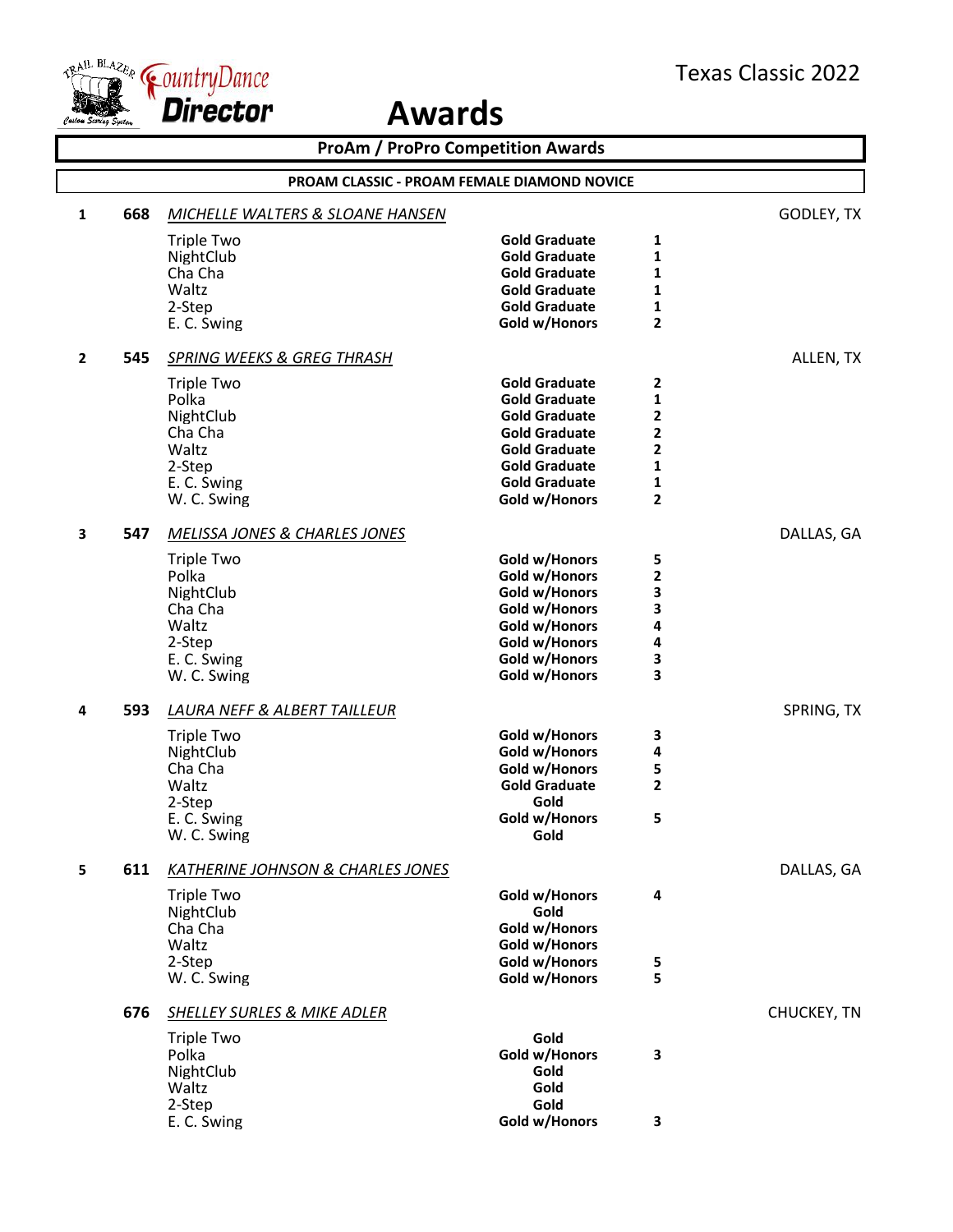

|     |                                                                                                                          | <b>ProAm / ProPro Competition Awards</b>                                                           |                   |                   |
|-----|--------------------------------------------------------------------------------------------------------------------------|----------------------------------------------------------------------------------------------------|-------------------|-------------------|
|     | PROAM CLASSIC - PROAM FEMALE DIAMOND NOVICE (continued)                                                                  |                                                                                                    |                   |                   |
| 603 | MELANIE WEBB & TRAVIS HERMAN                                                                                             |                                                                                                    |                   | LUMBERTON, TX     |
|     | <b>Triple Two</b><br>Cha Cha<br>Waltz<br>2-Step                                                                          | Gold<br>Gold w/Honors<br>Gold<br>Gold                                                              | 4                 |                   |
|     | W. C. Swing                                                                                                              | Gold w/Honors                                                                                      | 4                 |                   |
| 538 | <b>KATHY GRAVES &amp; ALBERT TAILLEUR</b>                                                                                |                                                                                                    |                   | <b>AUSTIN, TX</b> |
|     | <b>Triple Two</b><br>NightClub<br>Cha Cha<br>Waltz<br>2-Step<br>W. C. Swing                                              | Gold<br>Gold w/Honors<br>Gold w/Honors<br>Gold w/Honors<br>Gold<br>Gold                            | 5<br>5            |                   |
| 574 | <b>SANDRA RAINES &amp; CHARLES JONES</b><br>NightClub<br>Cha Cha<br>Waltz<br>2-Step<br>E. C. Swing<br>W. C. Swing        | Gold<br><b>Silver</b><br>Gold<br>Gold<br>Gold<br>Gold                                              |                   | WOODSTOCK, GA     |
| 633 | <b>ANITA DRESCHER &amp; DARREN PAUL</b><br><b>Triple Two</b><br>Cha Cha<br>Waltz<br>2-Step<br>E. C. Swing<br>W. C. Swing | <b>Silver</b><br><b>Silver</b><br><b>Silver</b><br><b>Silver</b><br><b>Silver</b><br><b>Silver</b> |                   | <b>AUSTIN, TX</b> |
| 712 | ROBIN KNUDSEN & GLENN BALL<br>2-Step<br>W. C. Swing                                                                      | <b>Gold Graduate</b><br><b>Gold Graduate</b>                                                       | 3<br>$\mathbf{1}$ | <b>AUSTIN, TX</b> |
| 576 | PAMELA PECK & GLENN BALL<br>Cha Cha<br>2-Step<br>W. C. Swing                                                             | Gold<br>Gold<br>Gold                                                                               |                   | <b>AUSTIN, TX</b> |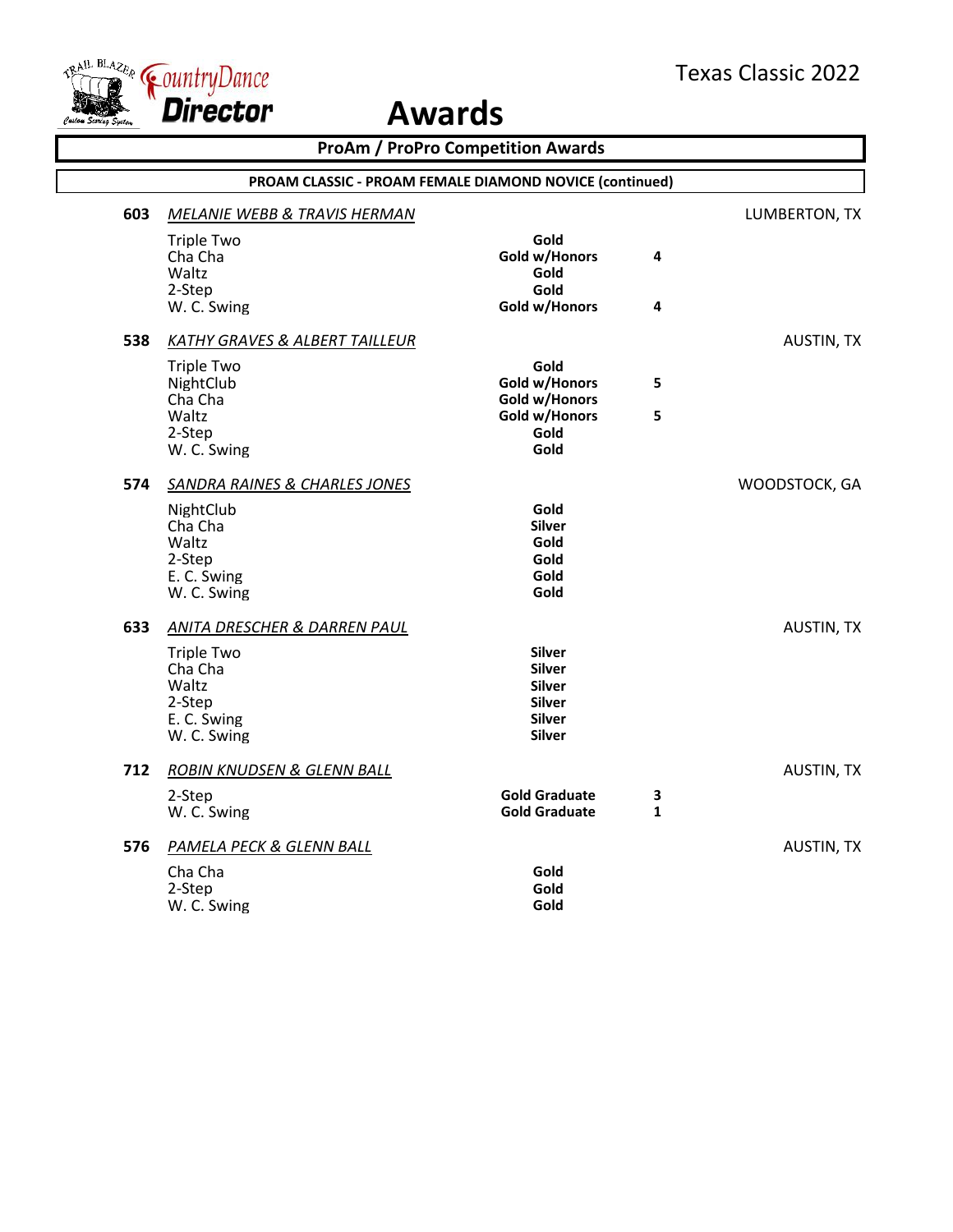

**ProAm / ProPro Competition Awards**

**PROAM CLASSIC - PROAM MALE CRYSTAL NOVICE**

**543** *ALEX PRINE & LAURA THRASH* IRVING, TX

2-Step **Gold w/Honors 1**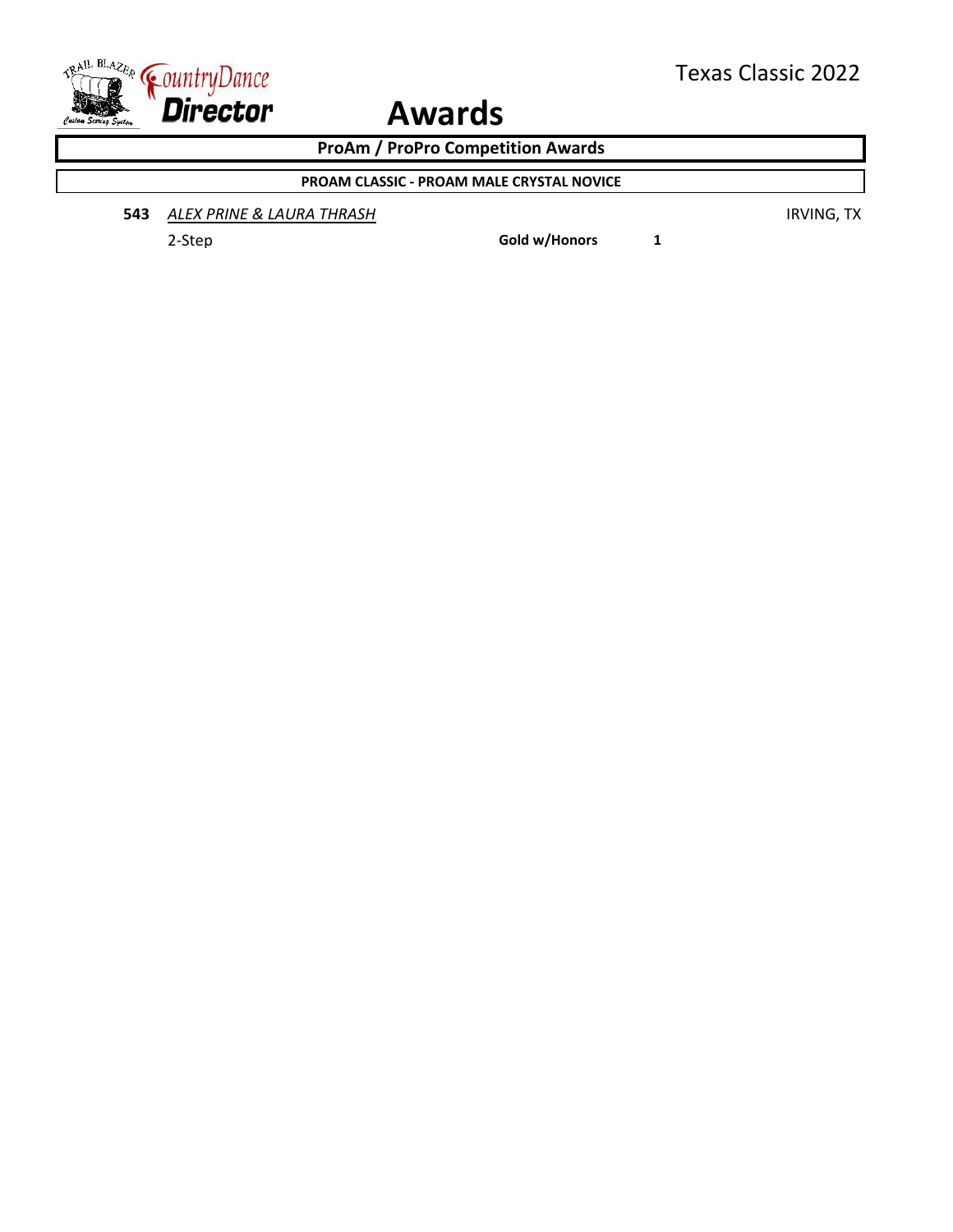

|              |                                             |                                           | <b>ProAm / ProPro Competition Awards</b> |                |                   |  |
|--------------|---------------------------------------------|-------------------------------------------|------------------------------------------|----------------|-------------------|--|
|              | PROAM CLASSIC - PROAM FEMALE CRYSTAL NOVICE |                                           |                                          |                |                   |  |
| 1            | 545                                         | <b>SPRING WEEKS &amp; GREG THRASH</b>     |                                          |                | ALLEN, TX         |  |
|              |                                             | <b>Triple Two</b>                         | <b>Gold Graduate</b>                     | 1              |                   |  |
|              |                                             | Polka                                     | <b>Gold Graduate</b>                     | 1              |                   |  |
|              |                                             | NightClub                                 | <b>Gold Graduate</b>                     | 1              |                   |  |
|              |                                             | Cha Cha                                   | <b>Gold Graduate</b>                     | 2              |                   |  |
|              |                                             | Waltz                                     | Gold w/Honors                            | 2              |                   |  |
|              |                                             | 2-Step                                    | <b>Gold Graduate</b>                     | 1              |                   |  |
|              |                                             | E. C. Swing                               | <b>Gold Graduate</b>                     | 1              |                   |  |
|              |                                             | W. C. Swing                               | <b>Gold Graduate</b>                     | 1              |                   |  |
| $\mathbf{2}$ | 542                                         | AMY CAILLOUET & GREG THRASH               |                                          |                | CARROLLTON, TX    |  |
|              |                                             | <b>Triple Two</b>                         | <b>Gold Graduate</b>                     | 1              |                   |  |
|              |                                             | Polka                                     | <b>Gold Graduate</b>                     | 2              |                   |  |
|              |                                             | NightClub                                 | <b>Gold Graduate</b>                     | 2              |                   |  |
|              |                                             | Cha Cha                                   | <b>Gold Graduate</b>                     | 1              |                   |  |
|              |                                             | Waltz                                     | <b>Gold Graduate</b>                     | 1              |                   |  |
|              |                                             | 2-Step                                    | <b>Gold Graduate</b>                     | $\overline{2}$ |                   |  |
|              |                                             | E. C. Swing                               | <b>Gold Graduate</b>                     | 2              |                   |  |
|              |                                             | W. C. Swing                               | Gold w/Honors                            | 3              |                   |  |
| 3            | 547                                         | MELISSA JONES & CHARLES JONES             |                                          |                | DALLAS, GA        |  |
|              |                                             | <b>Triple Two</b>                         | Gold w/Honors                            | 3              |                   |  |
|              |                                             | Polka                                     | Gold w/Honors                            | 4              |                   |  |
|              |                                             | NightClub                                 | Gold w/Honors                            | 3              |                   |  |
|              |                                             | Cha Cha                                   | Gold w/Honors                            | 3              |                   |  |
|              |                                             | Waltz                                     | Gold w/Honors                            | 3              |                   |  |
|              |                                             | 2-Step                                    | Gold w/Honors                            | 3              |                   |  |
|              |                                             | E. C. Swing                               | Gold w/Honors                            | 3<br>4         |                   |  |
|              |                                             | W. C. Swing                               | Gold w/Honors                            |                |                   |  |
| 4            | 676                                         | SHELLEY SURLES & MIKE ADLER               |                                          |                | CHUCKEY, TN       |  |
|              |                                             | <b>Triple Two</b>                         | Gold                                     | 5              |                   |  |
|              |                                             | Polka                                     | Gold w/Honors                            | 3              |                   |  |
|              |                                             | NightClub                                 | Gold                                     | 5              |                   |  |
|              |                                             | Waltz                                     | Gold w/Honors                            | 4              |                   |  |
|              |                                             | 2-Step                                    | Gold w/Honors                            | 5              |                   |  |
|              |                                             | E. C. Swing                               | Gold                                     | 4              |                   |  |
| 5            | 538                                         | <b>KATHY GRAVES &amp; ALBERT TAILLEUR</b> |                                          |                | <b>AUSTIN, TX</b> |  |
|              |                                             | <b>Triple Two</b>                         | Gold                                     | 4              |                   |  |
|              |                                             | NightClub                                 | Gold                                     | 4              |                   |  |
|              |                                             | Cha Cha                                   | Gold                                     | 4              |                   |  |
|              |                                             | Waltz                                     | Gold                                     | 5              |                   |  |
|              |                                             | 2-Step                                    | Gold                                     |                |                   |  |
|              |                                             | W. C. Swing                               | Gold                                     |                |                   |  |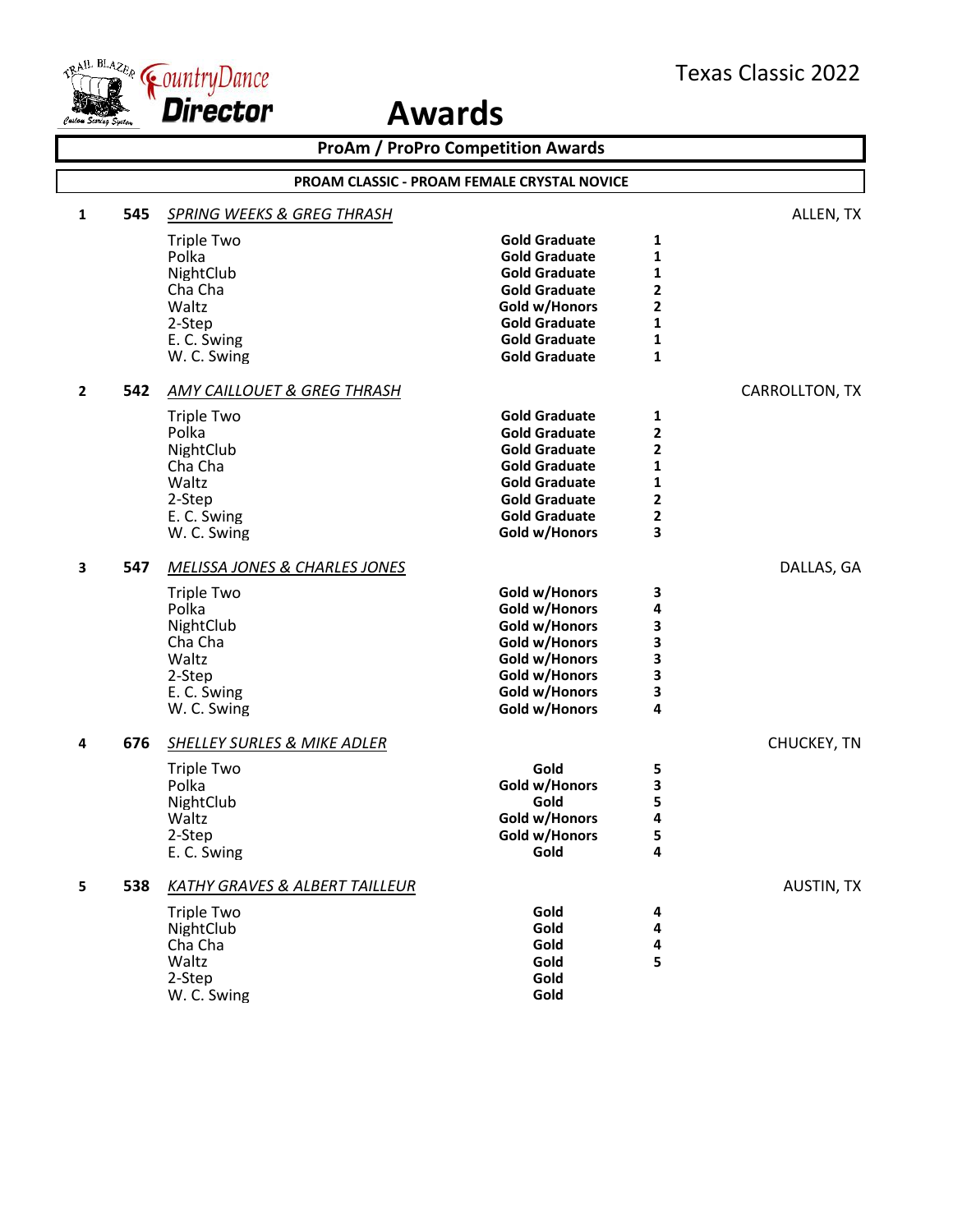

|     | <b>ProAm / ProPro Competition Awards</b>                |                      |                |                   |  |  |
|-----|---------------------------------------------------------|----------------------|----------------|-------------------|--|--|
|     | PROAM CLASSIC - PROAM FEMALE CRYSTAL NOVICE (continued) |                      |                |                   |  |  |
| 698 | CASSANDRA SPENCER & DAVID R. MILLER                     |                      |                | ROUND ROCK, TX    |  |  |
|     | Triple Two                                              | Gold                 |                |                   |  |  |
|     | Polka                                                   | Gold                 | 5              |                   |  |  |
|     | NightClub                                               | Gold                 |                |                   |  |  |
|     | Cha Cha                                                 | Gold                 | 5              |                   |  |  |
|     | Waltz                                                   | Gold                 |                |                   |  |  |
|     | 2-Step                                                  | Gold                 |                |                   |  |  |
|     | E. C. Swing                                             | Gold                 | 5              |                   |  |  |
|     | W. C. Swing                                             | Gold                 |                |                   |  |  |
| 712 | ROBIN KNUDSEN & GLENN BALL                              |                      |                | <b>AUSTIN, TX</b> |  |  |
|     | 2-Step                                                  | Gold w/Honors        | 4              |                   |  |  |
|     | W. C. Swing                                             | <b>Gold Graduate</b> | $\overline{2}$ |                   |  |  |
| 576 | PAMELA PECK & GLENN BALL                                |                      |                | AUSTIN, TX        |  |  |
|     | Cha Cha                                                 | Gold                 |                |                   |  |  |
|     | 2-Step                                                  | Gold                 |                |                   |  |  |
|     | W. C. Swing                                             | Gold                 | 5              |                   |  |  |
|     |                                                         |                      |                |                   |  |  |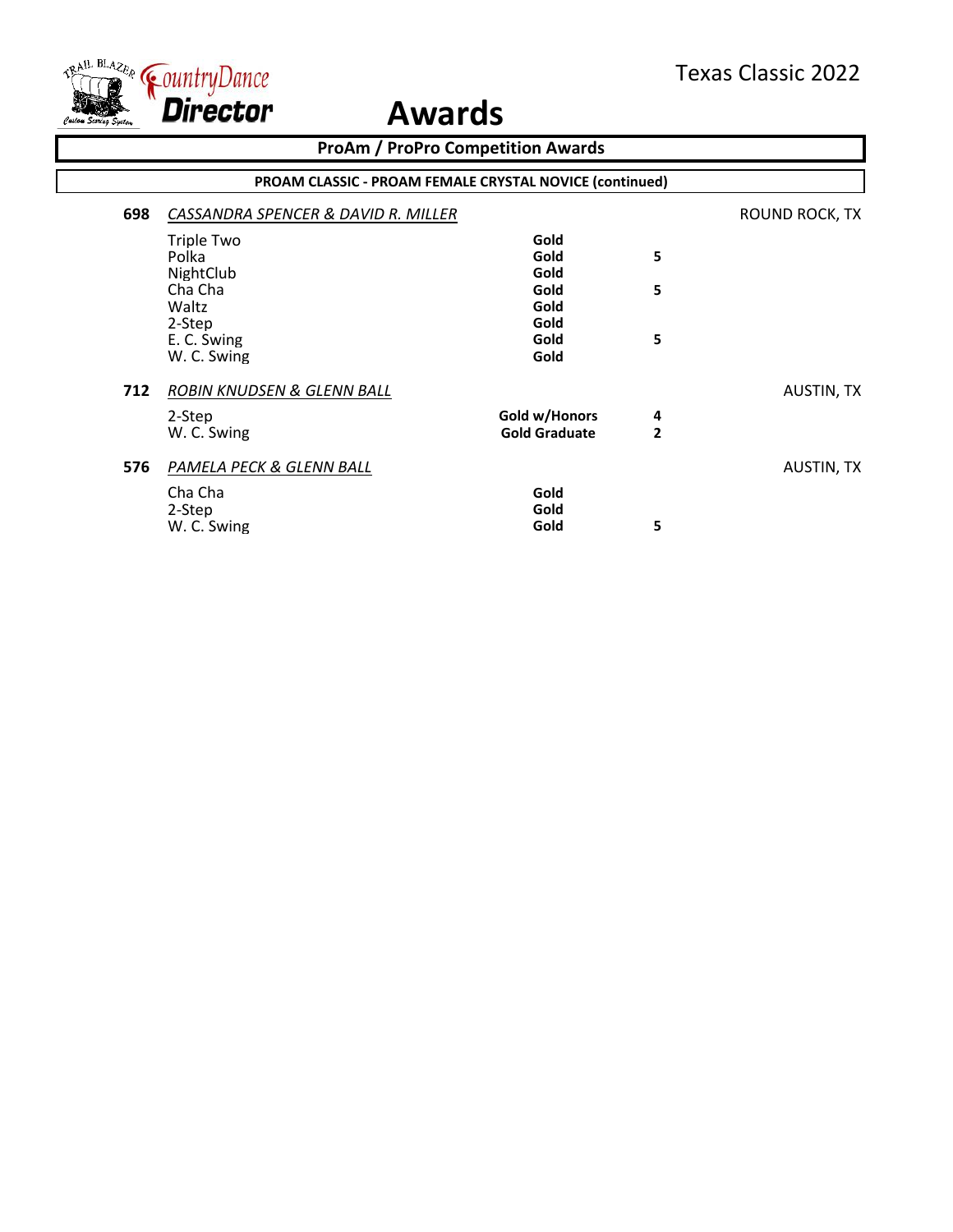

| <b>ProAm / ProPro Competition Awards</b> |     |                                            |                      |                |                   |
|------------------------------------------|-----|--------------------------------------------|----------------------|----------------|-------------------|
|                                          |     | PROAM CLASSIC - PROAM MALE OPEN NOVICE     |                      |                |                   |
| $\mathbf{1}$                             | 546 | <b>TERRY MCCARTY &amp; RACHEL CHAMPION</b> |                      |                | CANTON, GA        |
|                                          |     | <b>Triple Two</b>                          | Gold w/Honors        | 1              |                   |
|                                          |     | NightClub                                  | Gold w/Honors        | 1              |                   |
|                                          |     | Cha Cha                                    | Gold w/Honors        | 1              |                   |
|                                          |     | Waltz                                      | <b>Gold Graduate</b> | 1              |                   |
|                                          |     | 2-Step                                     | <b>Gold Graduate</b> | 2              |                   |
|                                          |     | W. C. Swing                                | Gold w/Honors        | 3              |                   |
| $\overline{2}$                           | 701 | <b>HENRY ZHANG &amp; SHERRY REYNOLDS</b>   |                      |                | <b>AUSTIN, TX</b> |
|                                          |     | <b>Triple Two</b>                          | Gold w/Honors        | $\overline{2}$ |                   |
|                                          |     | Cha Cha                                    | Gold w/Honors        | 2              |                   |
|                                          |     | Waltz                                      | Gold w/Honors        | $\overline{2}$ |                   |
|                                          |     | 2-Step                                     | Gold                 |                |                   |
|                                          |     | W. C. Swing                                | Gold w/Honors        | 4              |                   |
|                                          | 543 | ALEX PRINE & LAURA THRASH                  |                      |                | <b>IRVING, TX</b> |
|                                          |     | 2-Step                                     | <b>Gold Graduate</b> | 1              |                   |
|                                          | 516 | TYLER OLSEN & LAURA THRASH                 |                      |                | FRISCO, TX        |
|                                          |     | 2-Step                                     | Gold w/Honors        | 3              |                   |
|                                          | 672 | ZEHAO XUE & BERNADETTE CARMICHAEL          |                      |                | <b>IRVING, TX</b> |
|                                          |     | 2-Step                                     | Gold w/Honors        | 4              |                   |
|                                          |     | W. C. Swing                                | Gold w/Honors        | $\overline{2}$ |                   |
|                                          | 721 | <b>EVAN BLUM &amp; ANNA REEDER</b>         |                      |                | NASHVILLE, TN     |
|                                          |     | Polka                                      | Gold w/Honors        | 1              |                   |
|                                          |     | 2-Step                                     | Gold w/Honors        | 5              |                   |
|                                          |     | W. C. Swing                                | Gold w/Honors        | 1              |                   |
|                                          |     |                                            |                      |                |                   |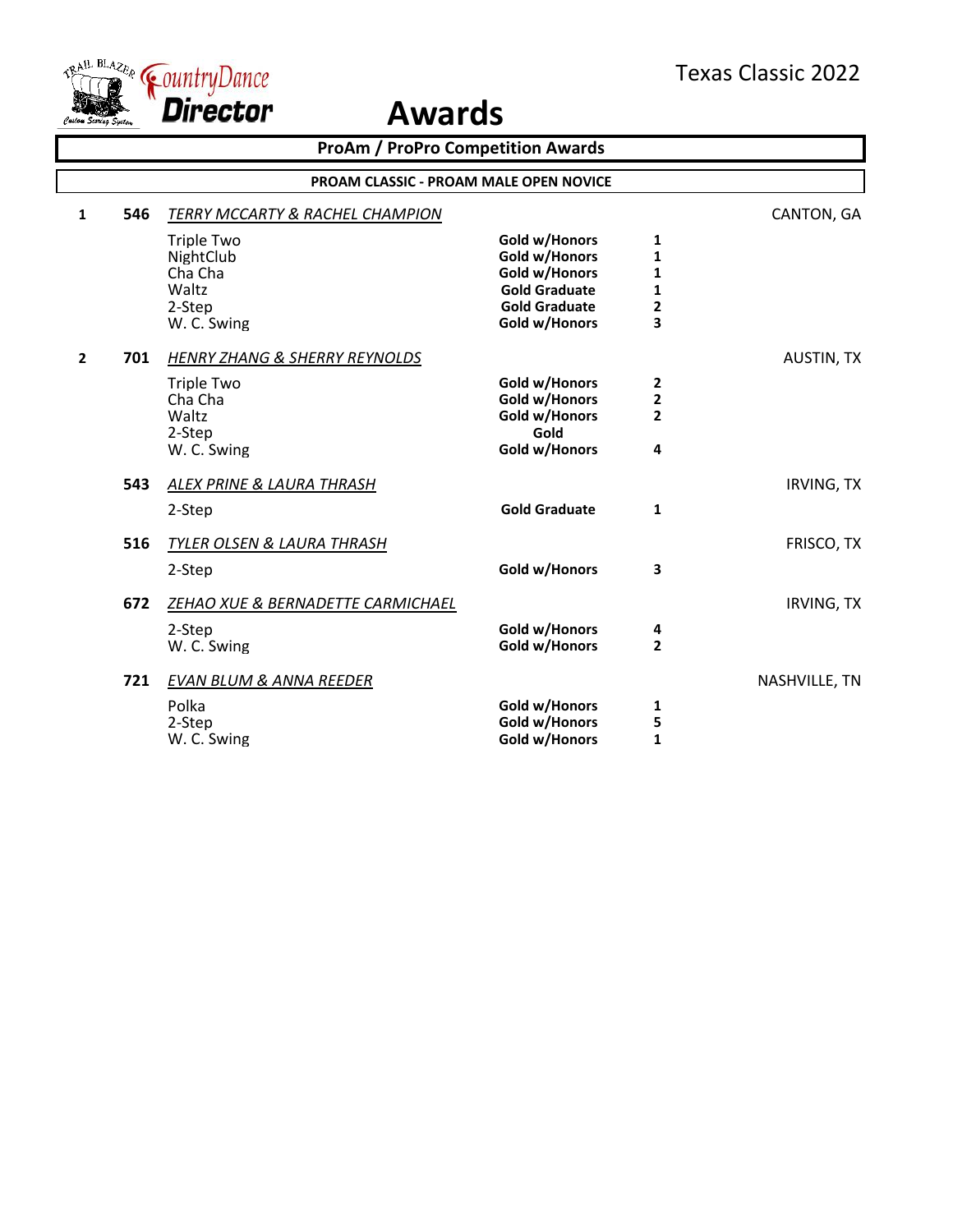

|              | <b>ProAm / ProPro Competition Awards</b> |                                            |                                                 |                   |                   |
|--------------|------------------------------------------|--------------------------------------------|-------------------------------------------------|-------------------|-------------------|
|              |                                          |                                            | <b>PROAM CLASSIC - PROAM FEMALE OPEN NOVICE</b> |                   |                   |
| $\mathbf{1}$ | 682                                      | <b>SAVANNAH SPENCER &amp; BOB WHEATLEY</b> |                                                 |                   | SPRING, TX        |
|              |                                          | Triple Two                                 | <b>Gold Graduate</b>                            | 2                 |                   |
|              |                                          | Polka                                      | <b>Gold Graduate</b>                            | 1                 |                   |
|              |                                          | NightClub                                  | <b>Gold Graduate</b>                            | 1                 |                   |
|              |                                          | Cha Cha                                    | <b>Gold Graduate</b>                            | 1<br>1            |                   |
|              |                                          | Waltz<br>2-Step                            | <b>Gold Graduate</b><br><b>Gold Graduate</b>    | 1                 |                   |
|              |                                          | E. C. Swing                                | <b>Gold Graduate</b>                            | 1                 |                   |
|              |                                          | W. C. Swing                                | <b>Gold Graduate</b>                            | $\mathbf{1}$      |                   |
| $\mathbf{2}$ | 542                                      | AMY CAILLOUET & GREG THRASH                |                                                 |                   | CARROLLTON, TX    |
|              |                                          | <b>Triple Two</b>                          | <b>Gold Graduate</b>                            | 1                 |                   |
|              |                                          | Polka                                      | Gold w/Honors                                   | 2                 |                   |
|              |                                          | NightClub                                  | Gold w/Honors                                   | $\mathbf 2$       |                   |
|              |                                          | Cha Cha                                    | <b>Gold Graduate</b>                            | $\mathbf 2$       |                   |
|              |                                          | Waltz                                      | Gold w/Honors                                   | 2                 |                   |
|              |                                          | 2-Step                                     | Gold w/Honors                                   | 3                 |                   |
|              |                                          | E. C. Swing<br>W. C. Swing                 | Gold w/Honors<br>Gold w/Honors                  | $\mathbf{2}$<br>4 |                   |
|              |                                          |                                            |                                                 |                   |                   |
| 3            | 547                                      | MELISSA JONES & CHARLES JONES              |                                                 |                   | DALLAS, GA        |
|              |                                          | <b>Triple Two</b>                          | Gold w/Honors                                   | 3                 |                   |
|              |                                          | Polka                                      | Gold                                            | 5                 |                   |
|              |                                          | NightClub<br>Cha Cha                       | Gold w/Honors<br>Gold w/Honors                  | 3                 |                   |
|              |                                          | Waltz                                      | Gold w/Honors                                   | 3<br>4            |                   |
|              |                                          | 2-Step                                     | Gold w/Honors                                   | 4                 |                   |
|              |                                          | E. C. Swing                                | Gold                                            | 4                 |                   |
|              |                                          | W. C. Swing                                | Gold                                            |                   |                   |
| 4            | 714                                      | EVA KAHN & NOLAN WHITELY                   |                                                 |                   | <b>AUSTIN, TX</b> |
|              |                                          | <b>Triple Two</b>                          | Gold w/Honors                                   | 4                 |                   |
|              |                                          | Polka                                      | Gold                                            | 4                 |                   |
|              |                                          | NightClub                                  | Gold w/Honors                                   | 4                 |                   |
|              |                                          | Cha Cha                                    | Gold                                            | 4                 |                   |
|              |                                          | Waltz                                      | Gold w/Honors                                   | 3                 |                   |
|              |                                          | 2-Step                                     | Gold w/Honors                                   |                   |                   |
|              |                                          | E. C. Swing<br>W. C. Swing                 | Gold w/Honors<br>Gold                           | 3                 |                   |
| 5            | 538                                      | KATHY GRAVES & ALBERT TAILLEUR             |                                                 |                   | <b>AUSTIN, TX</b> |
|              |                                          |                                            |                                                 |                   |                   |
|              |                                          | <b>Triple Two</b>                          | Gold                                            | 5                 |                   |
|              |                                          | NightClub<br>Cha Cha                       | Gold<br>Gold                                    | 5                 |                   |
|              |                                          | Waltz                                      | Gold                                            | 5                 |                   |
|              |                                          | 2-Step                                     | Gold                                            |                   |                   |
|              |                                          | W. C. Swing                                | Gold                                            |                   |                   |
|              | 545                                      | <b>SPRING WEEKS &amp; GREG THRASH</b>      |                                                 |                   | ALLEN, TX         |
|              |                                          | 2-Step                                     | <b>Gold Graduate</b>                            | $\mathbf{2}$      |                   |
|              |                                          | W. C. Swing                                | Gold w/Honors                                   | $\overline{2}$    |                   |
|              |                                          |                                            |                                                 |                   |                   |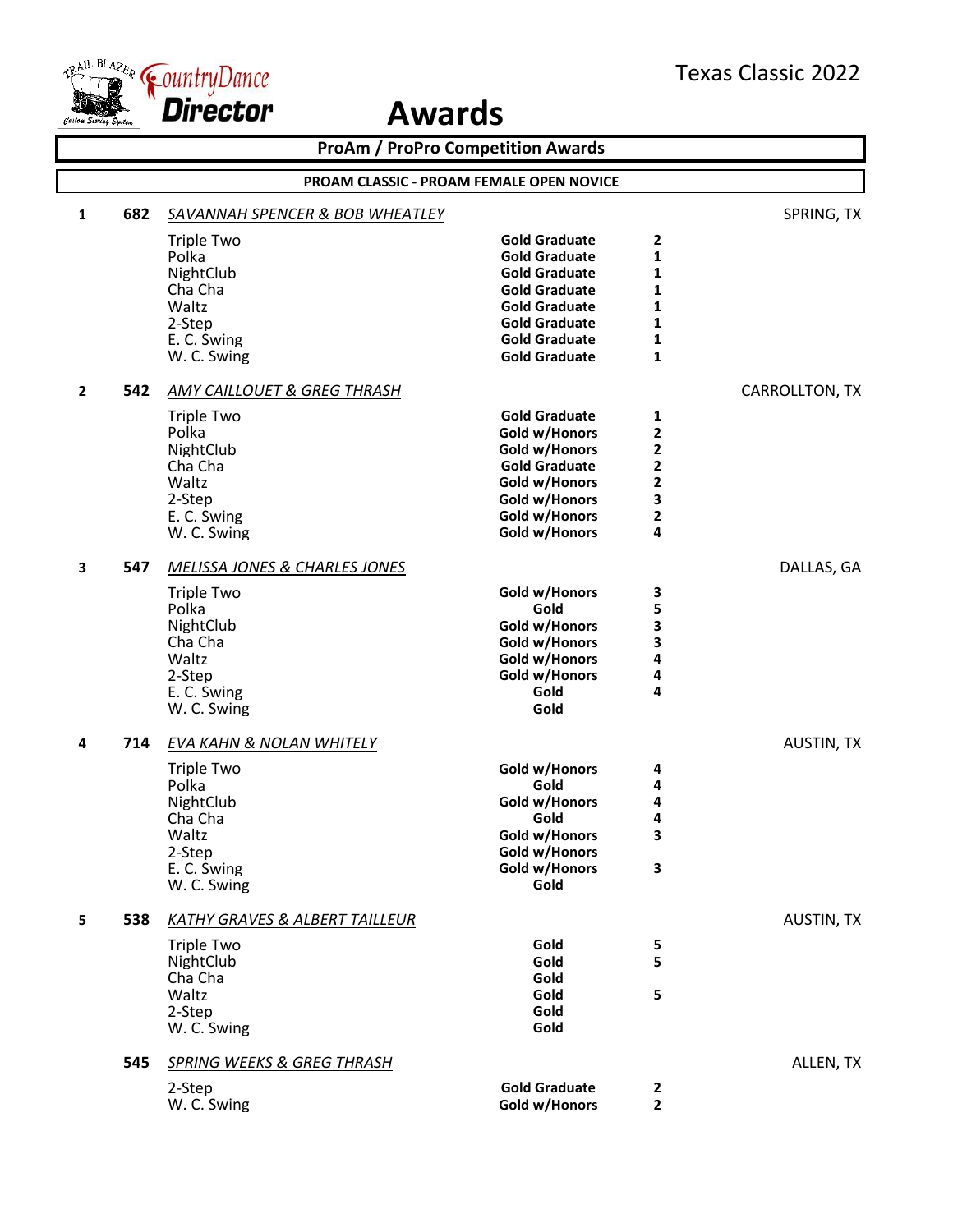

|     | <b>ProAm / ProPro Competition Awards</b>                    |                                                         |                  |              |  |
|-----|-------------------------------------------------------------|---------------------------------------------------------|------------------|--------------|--|
|     | <b>PROAM CLASSIC - PROAM FEMALE OPEN NOVICE (continued)</b> |                                                         |                  |              |  |
| 712 | ROBIN KNUDSEN & GLENN BALL                                  |                                                         |                  | AUSTIN, TX   |  |
|     | 2-Step<br>W. C. Swing                                       | Gold w/Honors<br>Gold w/Honors                          | 5                |              |  |
| 699 | FELICIA HOEPPNER & GLENN BALL                               |                                                         |                  | <b>TEXAS</b> |  |
|     | Polka<br>Cha Cha<br>2-Step<br>W. C. Swing                   | Gold w/Honors<br>Gold<br>Gold w/Honors<br>Gold w/Honors | 3<br>5<br>5<br>3 |              |  |
| 576 | PAMELA PECK & GLENN BALL<br>Cha Cha<br>2-Step               | Gold<br>Gold                                            |                  | AUSTIN, TX   |  |
|     | W. C. Swing                                                 | Gold                                                    |                  |              |  |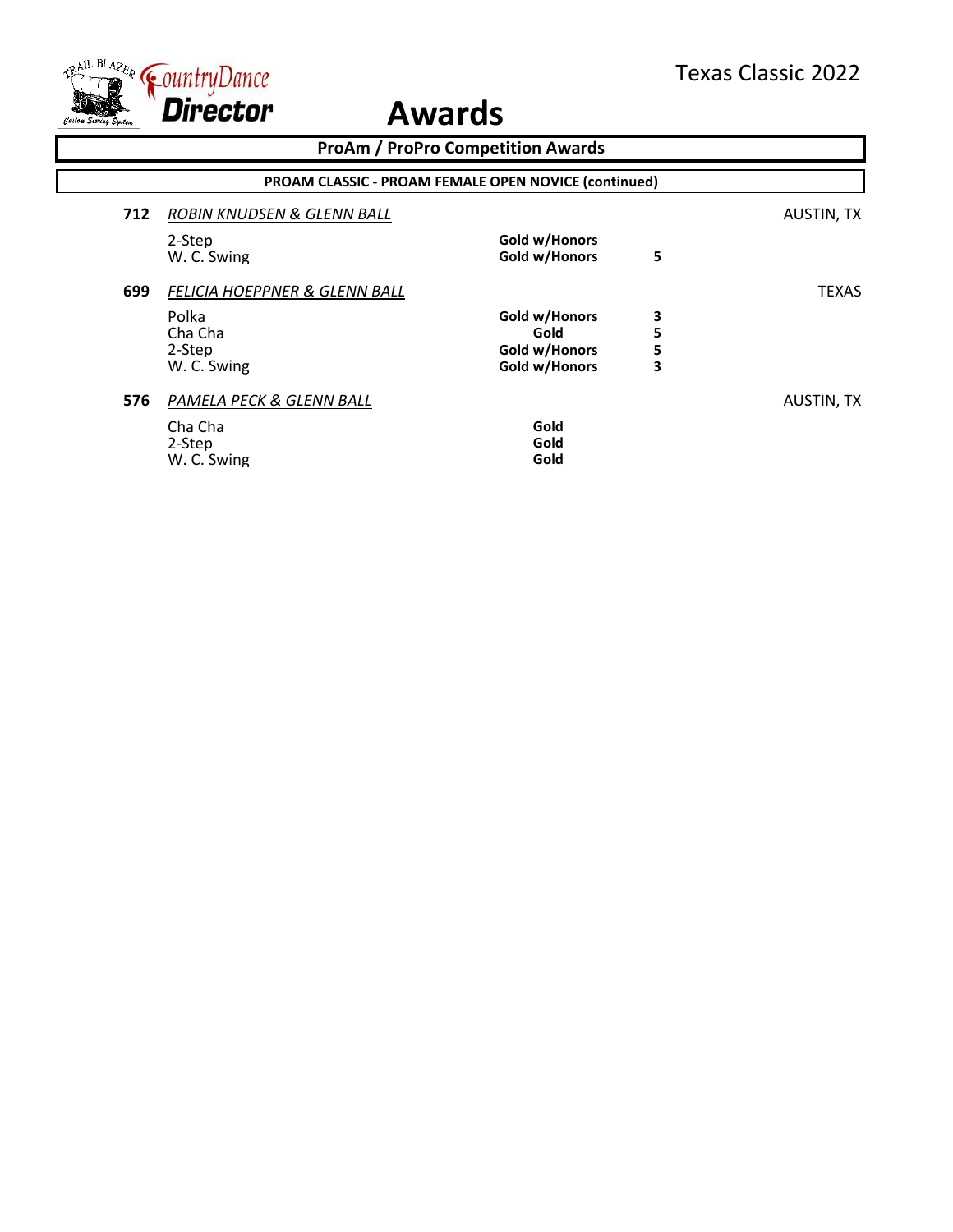

**ProAm / ProPro Competition Awards**

#### **PROAM CLASSIC - PROAM MALE TEEN NOVICE**

### **1 587** *ROMAN FLORINTSEV & HILARY CARLSON* **AUSTIN, TX AUSTIN, TX**

| Triple Two  | Gold w/Honors | 1 |
|-------------|---------------|---|
| NightClub   | Gold w/Honors | 1 |
| Cha Cha     | Gold w/Honors | 1 |
| Waltz       | Gold w/Honors | 1 |
| 2-Step      | Gold w/Honors | 1 |
| W. C. Swing | Gold          | 1 |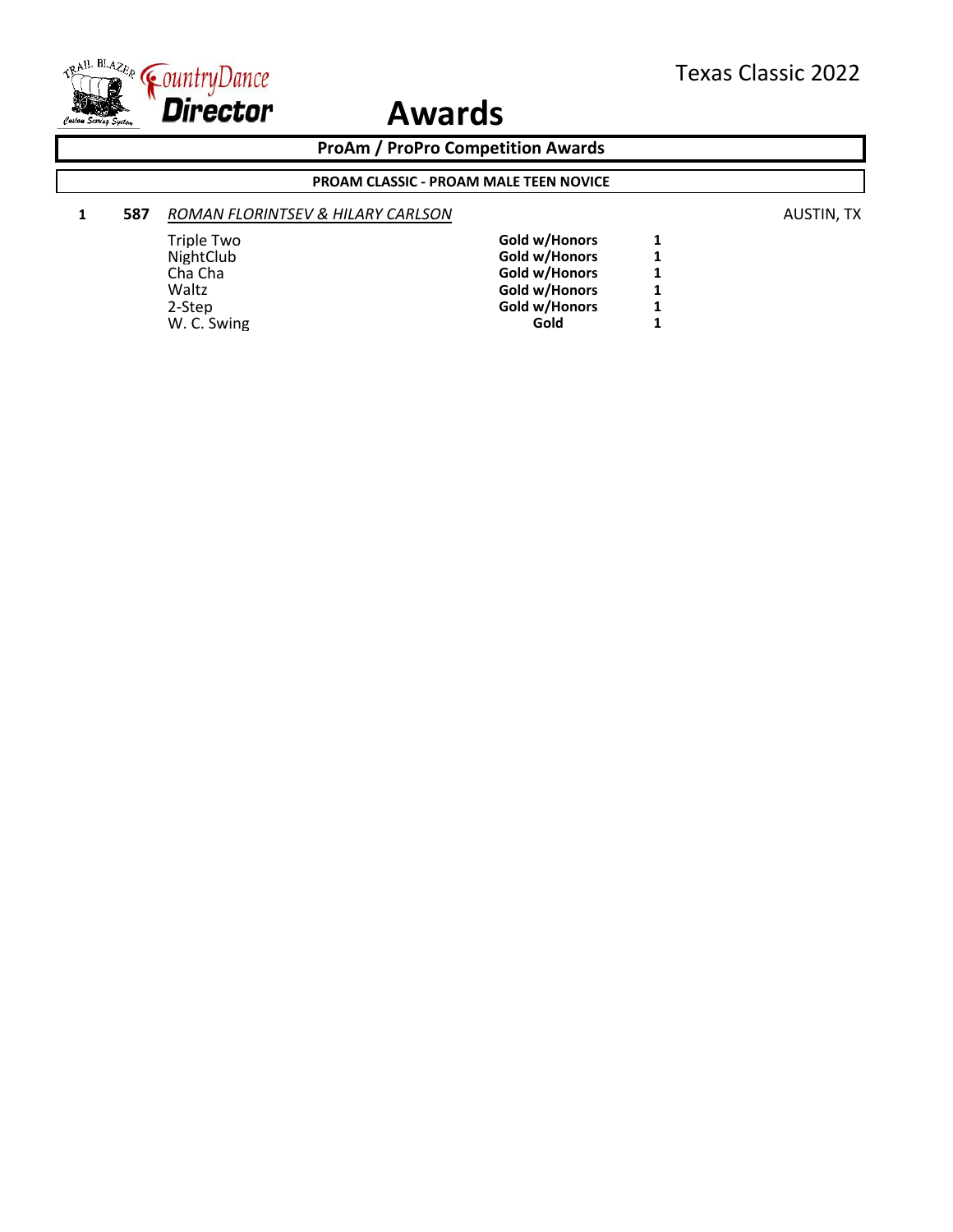

**ProAm / ProPro Competition Awards**

#### **PROAM CLASSIC - PROAM FEMALE TEEN NOVICE**

**Gold w/Honors** 

#### **1 517** *MAREN GIANNOTTI & MIKE WAGNER* WINTER PARK, FL Triple Two **Gold Graduate** 1<br>Polka **1 Gold Graduate** 1 Polka **Police Cold Graduate** 1<br> **NightClub Gold Graduate** 1 **NightClub Gold Graduate 1**<br> **Cha Cha Gold Graduate 1** Cha Cha **Gold Graduate 1** Waltz<br>
2-Step **1**2-Step **1 1 1 1 1 1 1 6old w/Honors 1** 2-Step **Cold w** Gold w/Honors 1<br>
E. C. Swing **Cold Graduate** 1 E. C. Swing **Gold Graduate** 1 **C.** Swing **Gold Graduate** 1 **W. C. Swing 1 W.** C. Swing

#### **2 531** *DYLAN BEAUDOT & MIKE D'AMICO* TUSCON, AZ

| NightClub   | Gold w/Honors | 2 |
|-------------|---------------|---|
| Cha Cha     | Gold w/Honors | 2 |
| Waltz       | Gold w/Honors | 2 |
| 2-Step      | Gold w/Honors | 2 |
| W. C. Swing | Gold w/Honors | 2 |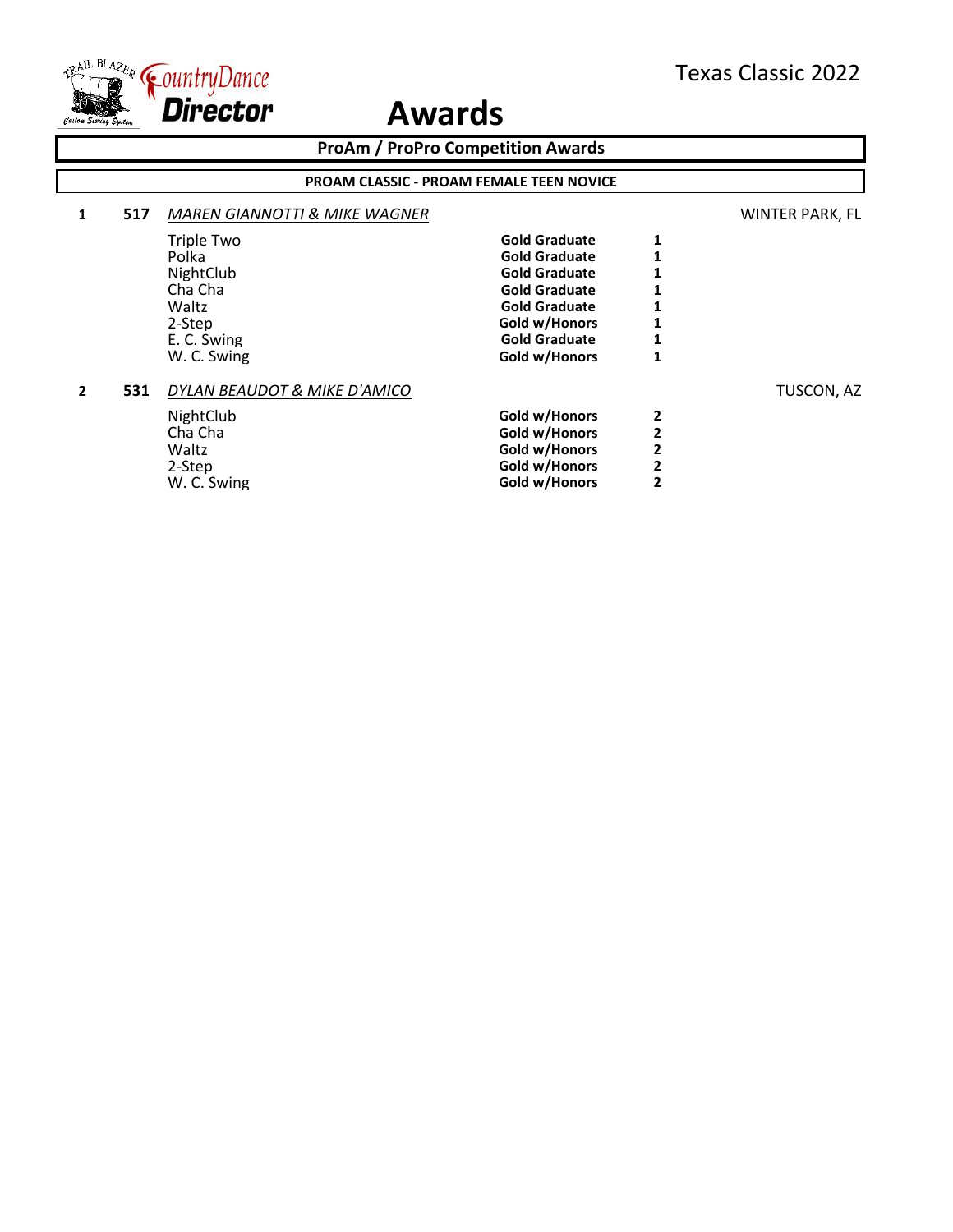

|              | <b>ProAm / ProPro Competition Awards</b> |                                                                                                                                                     |                                                                                                                                      |                                                                       |                        |  |
|--------------|------------------------------------------|-----------------------------------------------------------------------------------------------------------------------------------------------------|--------------------------------------------------------------------------------------------------------------------------------------|-----------------------------------------------------------------------|------------------------|--|
|              |                                          | PROAM CLASSIC - PROAM MALE PLATINUM INT/ADV                                                                                                         |                                                                                                                                      |                                                                       |                        |  |
| $\mathbf{1}$ | 553                                      | MURRAY MCINNIS & CRYSTAL THOMPSON                                                                                                                   |                                                                                                                                      |                                                                       | <b>CYPRESS, TX</b>     |  |
|              |                                          | <b>Triple Two</b><br>Polka<br>NightClub<br>Cha Cha<br>Waltz<br>2-Step<br>E. C. Swing<br>W. C. Swing                                                 | Gold w/Honors<br>Gold w/Honors<br>Gold w/Honors<br>Gold w/Honors<br>Gold w/Honors<br>Gold w/Honors<br>Gold w/Honors<br>Gold w/Honors | 1<br>2<br>$\mathbf{1}$<br>1<br>1<br>$\overline{\mathbf{2}}$<br>2<br>3 |                        |  |
| $\mathbf{2}$ | 518                                      | ROBERT BARNHOUSE & GRETCHEN SMITH<br><b>Triple Two</b><br>NightClub<br>Cha Cha<br>Waltz<br>2-Step<br>W. C. Swing                                    | Gold w/Honors<br>Gold<br>Gold w/Honors<br>Gold w/Honors<br>Gold w/Honors<br>Gold w/Honors                                            | 2<br>4<br>2<br>$\overline{\mathbf{2}}$<br>3<br>$\mathbf{1}$           | <b>COLLEYVILLE, TX</b> |  |
| 3            | 684                                      | <b>BILL KING &amp; BERNADETTE CARMICHAEL</b><br><b>Triple Two</b><br>Polka<br>NightClub<br>Cha Cha<br>Waltz<br>2-Step<br>E. C. Swing<br>W. C. Swing | Gold<br>Gold w/Honors<br>Gold<br>Gold<br>Gold<br>Gold<br>Gold w/Honors<br>Gold                                                       | 3<br>1<br>2<br>3<br>3<br>4<br>1<br>4                                  | <b>CEDAR PARK, TX</b>  |  |
|              | 536                                      | <b>GEORGE ARNDT &amp; BERNADETTE CARMICHAEL</b><br>2-Step<br>W. C. Swing                                                                            | Gold w/Honors<br>Gold w/Honors                                                                                                       | 1<br>$\overline{\mathbf{c}}$                                          | ARLINGTON, TX          |  |
|              | 649                                      | MICHAEL MCCLUNG & BERNADETTE CARMICHAEL<br>NightClub<br>Waltz<br>2-Step<br>W. C. Swing                                                              | Gold<br>Gold<br>Gold<br>Gold                                                                                                         | 3<br>4<br>5<br>5                                                      | <b>AUSTIN, TX</b>      |  |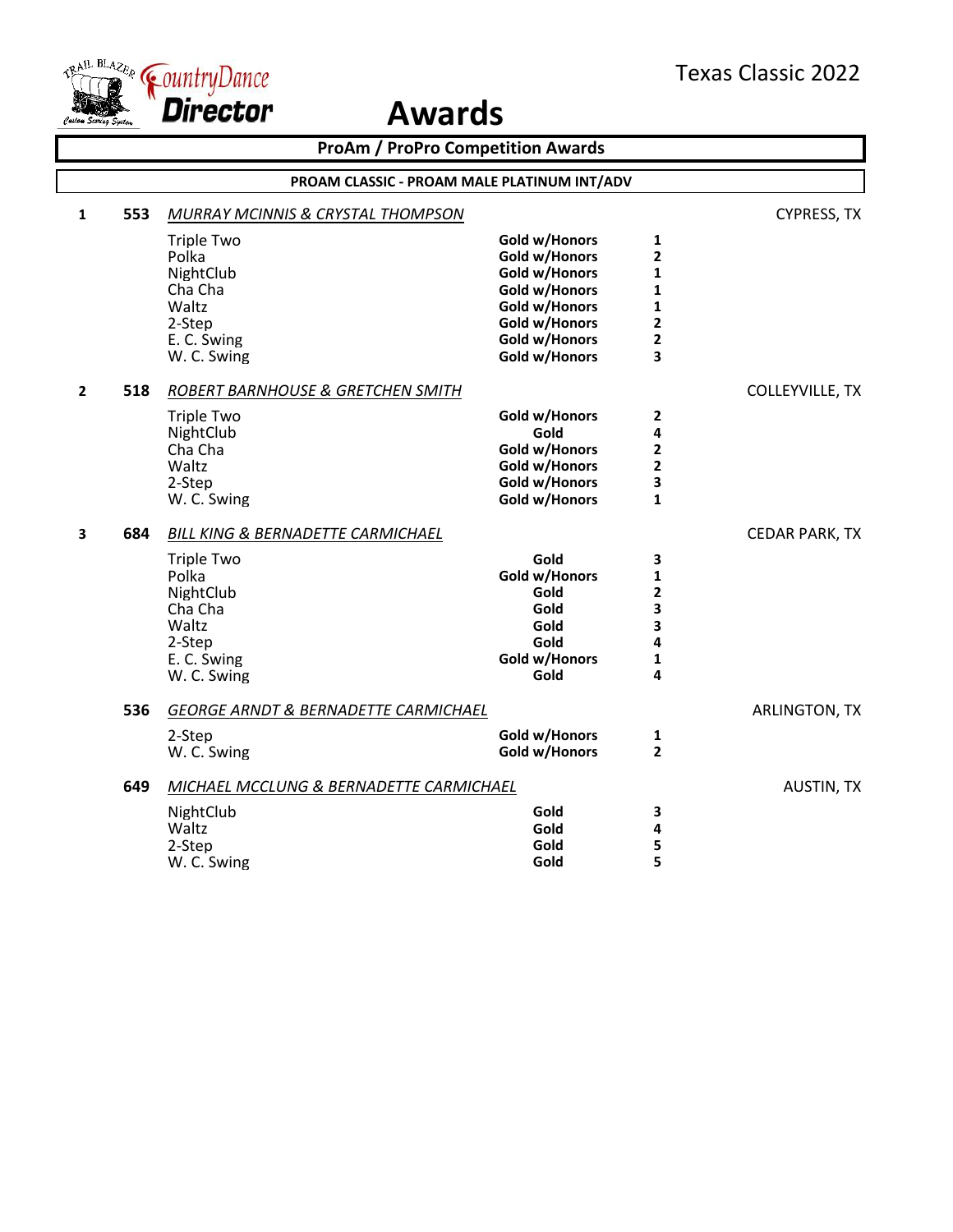

| <b>ProAm / ProPro Competition Awards</b> |     |                                               |                       |                   |                    |
|------------------------------------------|-----|-----------------------------------------------|-----------------------|-------------------|--------------------|
|                                          |     | PROAM CLASSIC - PROAM FEMALE PLATINUM INT/ADV |                       |                   |                    |
| 1                                        | 641 | <b>MERRY KELLER &amp; BOBBY PRITCHARD</b>     |                       |                   | HURST, TX          |
|                                          |     | <b>Triple Two</b>                             | <b>Gold Graduate</b>  | 1                 |                    |
|                                          |     | Polka                                         | Gold w/Honors         | 1                 |                    |
|                                          |     | NightClub                                     | <b>Gold Graduate</b>  | 1                 |                    |
|                                          |     | Cha Cha                                       | <b>Gold Graduate</b>  | 1                 |                    |
|                                          |     | Waltz                                         | <b>Gold Graduate</b>  | 1                 |                    |
|                                          |     | 2-Step                                        | <b>Gold Graduate</b>  | 1                 |                    |
|                                          |     | E. C. Swing                                   | Gold w/Honors         | 1                 |                    |
|                                          |     | W. C. Swing                                   | <b>Gold Graduate</b>  | $\mathbf{1}$      |                    |
| $\overline{2}$                           | 667 | <b>JEANINE WALLS &amp; SLOANE HANSEN</b>      |                       |                   | ARLINGTON, TX      |
|                                          |     | <b>Triple Two</b>                             | Gold w/Honors         | 2                 |                    |
|                                          |     | Polka                                         | Gold w/Honors         | $\mathbf 2$       |                    |
|                                          |     | NightClub                                     | Gold w/Honors         | 2                 |                    |
|                                          |     | Cha Cha                                       | Gold w/Honors         | 3                 |                    |
|                                          |     | Waltz                                         | Gold w/Honors         | 2                 |                    |
|                                          |     | 2-Step                                        | Gold w/Honors         | 2                 |                    |
|                                          |     | E. C. Swing                                   | Gold                  | 2                 |                    |
|                                          |     | W. C. Swing                                   | Gold w/Honors         | 3                 |                    |
| 3                                        | 677 | <b>KATIE POWERS &amp; RICHARD DUGGER</b>      |                       |                   | <b>AUSTIN, TX</b>  |
|                                          |     | <b>Triple Two</b>                             | Gold                  | 3                 |                    |
|                                          |     | NightClub                                     | Gold                  | 3                 |                    |
|                                          |     | Cha Cha                                       | Gold w/Honors         | 2                 |                    |
|                                          |     | Waltz                                         | Gold w/Honors         | 3                 |                    |
|                                          |     | 2-Step                                        | Gold w/Honors         | 3                 |                    |
|                                          |     | E. C. Swing                                   | Gold<br>Gold w/Honors | 4<br>$\mathbf{2}$ |                    |
|                                          |     | W. C. Swing                                   |                       |                   |                    |
| 4                                        | 507 | <b>MARY BRYANT &amp; SLOANE HANSEN</b>        |                       |                   | <b>BEDFORD, TX</b> |
|                                          |     | <b>Triple Two</b>                             | Gold                  | 4                 |                    |
|                                          |     | Polka                                         | Gold                  | 3                 |                    |
|                                          |     | Cha Cha                                       | Gold                  | 4                 |                    |
|                                          |     | Waltz                                         | Gold                  | 5                 |                    |
|                                          |     | 2-Step                                        | Gold                  | 4                 |                    |
|                                          |     | E. C. Swing                                   | Gold                  | 3<br>4            |                    |
|                                          |     | W. C. Swing                                   | Gold                  |                   |                    |
| 5                                        | 563 | <b>BETTY BOURQUIN &amp; MIKE D'AMICO</b>      |                       |                   | TUCSON, AZ         |
|                                          |     | <b>Triple Two</b>                             | Gold                  | 5                 |                    |
|                                          |     | Polka                                         | Gold                  | 4                 |                    |
|                                          |     | NightClub                                     | Gold                  | 4                 |                    |
|                                          |     | Cha Cha                                       | Gold                  | 5                 |                    |
|                                          |     | Waltz                                         | Gold<br>Gold          | 4                 |                    |
|                                          |     | 2-Step<br>E. C. Swing                         | Gold                  | 5<br>5            |                    |
|                                          |     | W. C. Swing                                   | Gold                  | 5                 |                    |
|                                          |     |                                               |                       |                   |                    |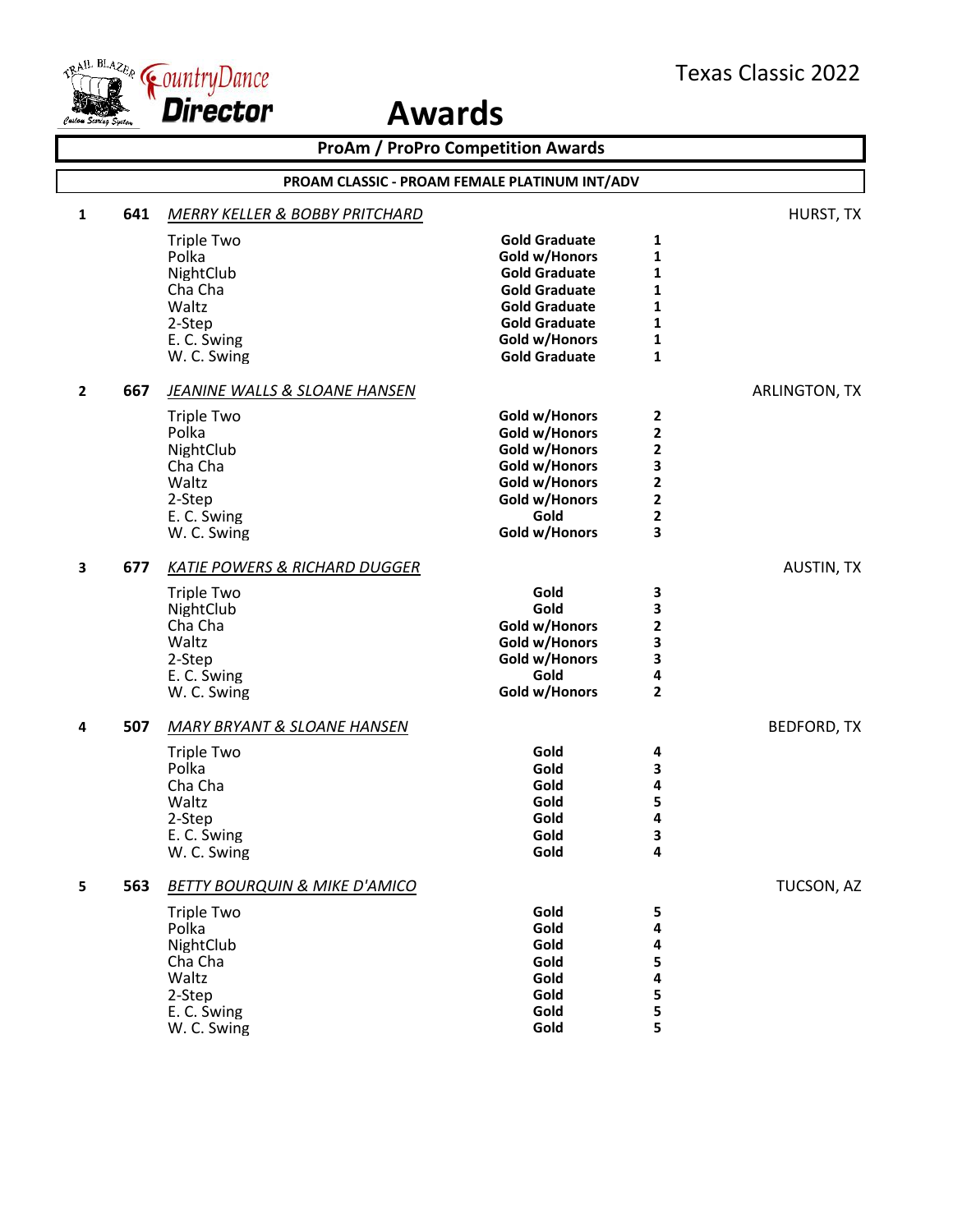



|              |     | <b>ProAm / ProPro Competition Awards</b>           |               |                         |                       |
|--------------|-----|----------------------------------------------------|---------------|-------------------------|-----------------------|
|              |     | PROAM CLASSIC - PROAM MALE GOLD INTERMEDIATE       |               |                         |                       |
| 1            | 544 | <b>GARRET CHONG &amp; CRYSTAL THOMPSON</b>         |               |                         | SPRING, TX            |
|              |     | <b>Triple Two</b>                                  | Gold w/Honors | 1                       |                       |
|              |     | Polka                                              | Gold          | 2                       |                       |
|              |     | NightClub                                          | Gold w/Honors | 1                       |                       |
|              |     | Cha Cha                                            | Gold w/Honors | 1                       |                       |
|              |     | Waltz                                              | Gold w/Honors | 1                       |                       |
|              |     | 2-Step                                             | Gold w/Honors | 1                       |                       |
|              |     | E. C. Swing                                        | Gold w/Honors | 2                       |                       |
|              |     | W. C. Swing                                        | Gold w/Honors | $\overline{\mathbf{2}}$ |                       |
| $\mathbf{2}$ | 511 | ANTONIO DELGADO & SOFIA RODRIGUEZ                  |               |                         | TRACY, CA             |
|              |     | <b>Triple Two</b>                                  | Gold          | 3                       |                       |
|              |     | Polka                                              | Gold          | 3                       |                       |
|              |     | NightClub                                          | Gold          | 3                       |                       |
|              |     | Cha Cha                                            | Gold w/Honors | 1                       |                       |
|              |     | Waltz                                              | Gold w/Honors | 2                       |                       |
|              |     | 2-Step                                             | Gold w/Honors | $\overline{\mathbf{2}}$ |                       |
|              |     | E. C. Swing                                        | Gold w/Honors | 1                       |                       |
|              |     | W. C. Swing                                        | Gold w/Honors | $\mathbf{1}$            |                       |
| 3            | 684 | <b>BILL KING &amp; BERNADETTE CARMICHAEL</b>       |               |                         | <b>CEDAR PARK, TX</b> |
|              |     | <b>Triple Two</b>                                  | Gold          | 2                       |                       |
|              |     | Polka                                              | Gold w/Honors | 1                       |                       |
|              |     | NightClub                                          | Gold          | 2                       |                       |
|              |     | Cha Cha                                            | Gold          | 3                       |                       |
|              |     | Waltz                                              | Gold          | 3                       |                       |
|              |     | 2-Step                                             | Gold          | 3                       |                       |
|              |     | E. C. Swing                                        | Gold          | 3                       |                       |
|              |     | W. C. Swing                                        | Gold          | 3                       |                       |
| 4            | 502 | <b>RICK CZECHOWSKI &amp; HILARY CARLSON</b>        |               |                         | PARK CITY, UT         |
|              |     | Polka                                              | Gold          | 4                       |                       |
|              |     | NightClub                                          | <b>Silver</b> | 5                       |                       |
|              |     | Cha Cha                                            | Gold          | 4                       |                       |
|              |     | Waltz                                              | Gold          | 5                       |                       |
|              |     | 2-Step                                             | Gold          | Λ                       |                       |
|              |     | W. C. Swing                                        | <b>Silver</b> | 5                       |                       |
|              | 649 | <b>MICHAEL MCCLUNG &amp; BERNADETTE CARMICHAEL</b> |               |                         | <b>AUSTIN, TX</b>     |
|              |     | NightClub                                          | Gold          | 4                       |                       |
|              |     | Waltz                                              | Gold          | 4                       |                       |
|              |     | 2-Step                                             | Gold          | 5                       |                       |
|              |     | W. C. Swing                                        | Gold          | 4                       |                       |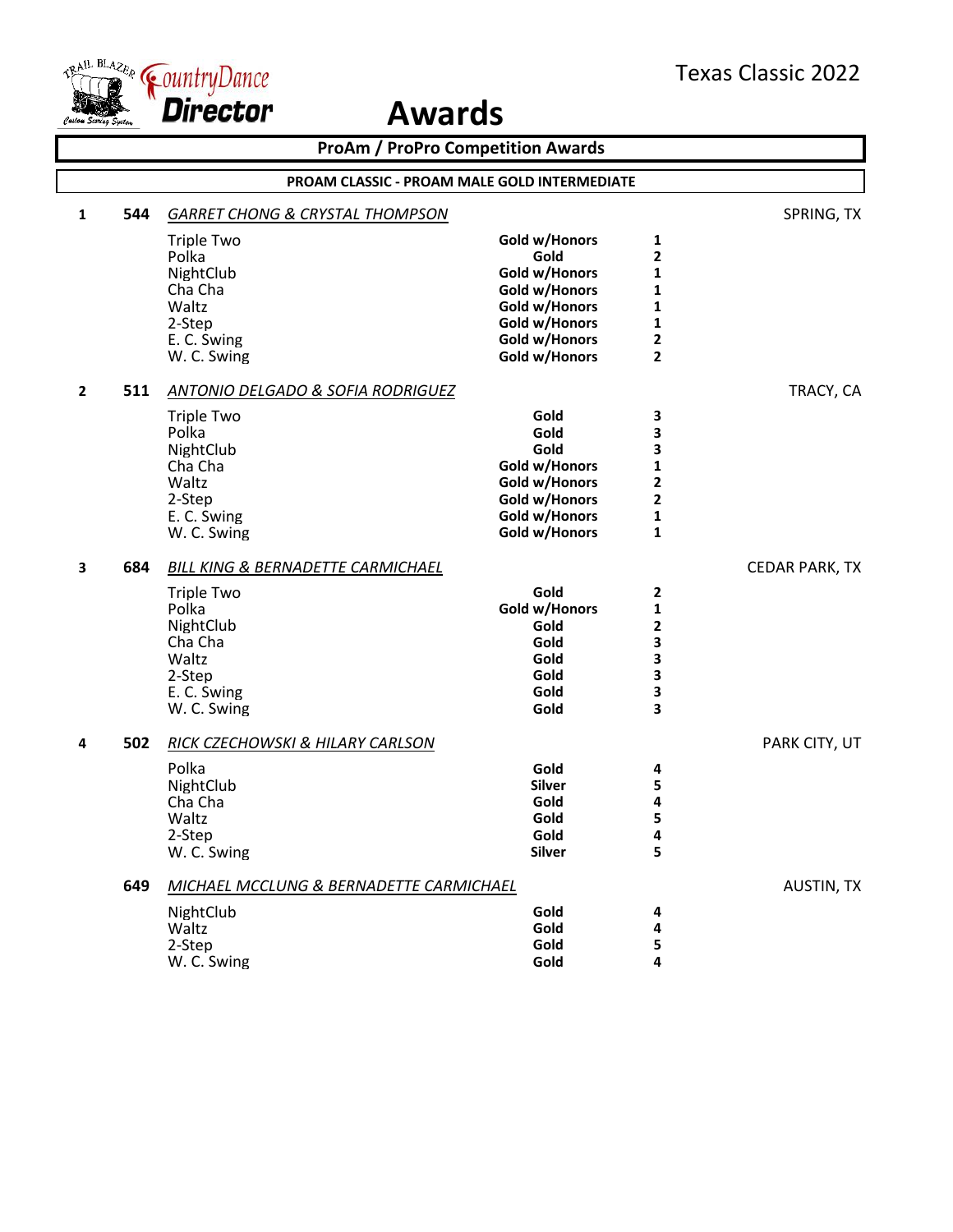

|              | <b>ProAm / ProPro Competition Awards</b> |                                                       |                      |   |                   |
|--------------|------------------------------------------|-------------------------------------------------------|----------------------|---|-------------------|
|              |                                          | <b>PROAM CLASSIC - PROAM FEMALE GOLD INTERMEDIATE</b> |                      |   |                   |
| 1            | 508                                      | <b>LINDA WEISHAHN &amp; CHARLES JONES</b>             |                      |   | NASHVILLE, TN     |
|              |                                          | <b>Triple Two</b>                                     | Gold w/Honors        | 2 |                   |
|              |                                          | Polka                                                 | Gold                 | 4 |                   |
|              |                                          | NightClub                                             | Gold w/Honors        | 2 |                   |
|              |                                          | Cha Cha                                               | Gold w/Honors        | 2 |                   |
|              |                                          | Waltz                                                 | Gold w/Honors        | 1 |                   |
|              |                                          | 2-Step                                                | Gold w/Honors        | 2 |                   |
|              |                                          | E. C. Swing                                           | Gold w/Honors        | 3 |                   |
|              |                                          | W. C. Swing                                           | Gold w/Honors        | 2 |                   |
| $\mathbf{2}$ | 510                                      | DEBBIE SCHIRICO & BOBBY PRITCHARD                     |                      |   | DALLAS, TX        |
|              |                                          | <b>Triple Two</b>                                     | <b>Gold Graduate</b> | 1 |                   |
|              |                                          | Polka                                                 | Gold w/Honors        | 1 |                   |
|              |                                          | NightClub                                             | Gold w/Honors        | 1 |                   |
|              |                                          | Waltz                                                 | Gold w/Honors        | 2 |                   |
|              |                                          | 2-Step                                                | Gold w/Honors        | 4 |                   |
|              |                                          | E. C. Swing                                           | Gold w/Honors        | 2 |                   |
|              |                                          | W. C. Swing                                           | Gold w/Honors        | 3 |                   |
| 3            | 665                                      | LYNDA VISLOSKY & SLOANE HANSEN                        |                      |   | EULESS, TX        |
|              |                                          | <b>Triple Two</b>                                     | Gold                 | 4 |                   |
|              |                                          | Polka                                                 | Gold w/Honors        | 2 |                   |
|              |                                          | Cha Cha                                               | Gold                 |   |                   |
|              |                                          | Waltz                                                 | Gold w/Honors        | 3 |                   |
|              |                                          | 2-Step                                                | Gold w/Honors        | 1 |                   |
|              |                                          | W. C. Swing                                           | Gold w/Honors        | 4 |                   |
| 4            | 551                                      | <b>KARI SCHMIDT &amp; DAVID APPEL</b>                 |                      |   | RICHMOND, TX      |
|              |                                          | <b>Triple Two</b>                                     | Gold w/Honors        | 3 |                   |
|              |                                          | Polka                                                 | Gold w/Honors        | 3 |                   |
|              |                                          | NightClub                                             | Gold w/Honors        | 3 |                   |
|              |                                          | Cha Cha                                               | Gold w/Honors        | 1 |                   |
|              |                                          | Waltz                                                 | Gold                 |   |                   |
|              |                                          | 2-Step                                                | Gold w/Honors        | 3 |                   |
|              |                                          | E. C. Swing                                           | Gold w/Honors        | 1 |                   |
|              |                                          | W. C. Swing                                           | <b>Gold Graduate</b> | 1 |                   |
| 5            | 677                                      | <b>KATIE POWERS &amp; RICHARD DUGGER</b>              |                      |   | <b>AUSTIN, TX</b> |
|              |                                          | <b>Triple Two</b>                                     | Gold                 | 5 |                   |
|              |                                          | NightClub                                             | Gold                 | 4 |                   |
|              |                                          | Cha Cha                                               | Gold w/Honors        | 4 |                   |
|              |                                          | Waltz                                                 | Gold                 |   |                   |
|              |                                          | 2-Step                                                | Gold w/Honors        | 5 |                   |
|              |                                          | E. C. Swing                                           | Gold                 | 4 |                   |
|              |                                          | W. C. Swing                                           | Gold                 |   |                   |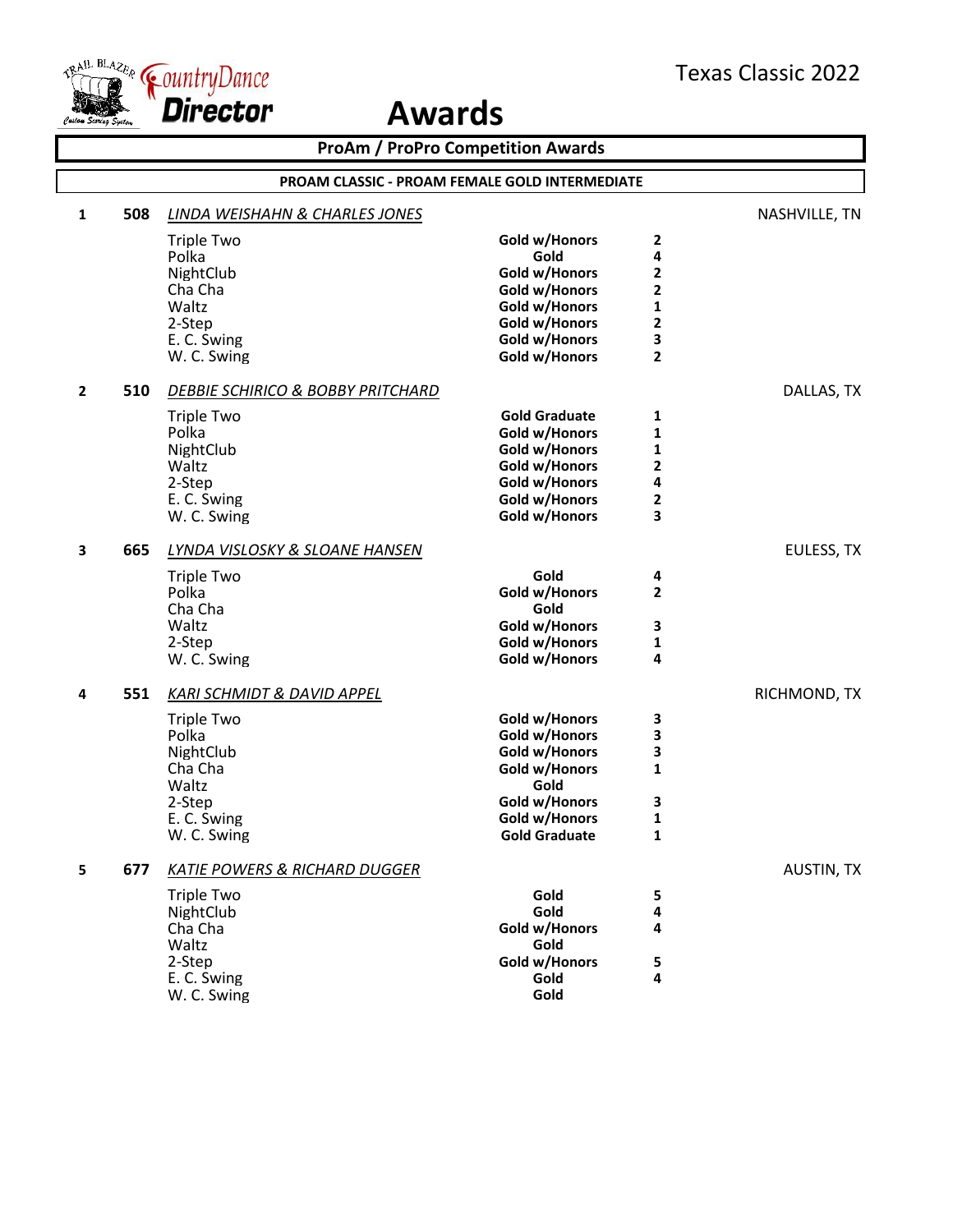



|     |                                                                                                     | <b>ProAm / ProPro Competition Awards</b>                                       |        |                  |
|-----|-----------------------------------------------------------------------------------------------------|--------------------------------------------------------------------------------|--------|------------------|
|     | PROAM CLASSIC - PROAM FEMALE GOLD INTERMEDIATE (continued)                                          |                                                                                |        |                  |
| 667 | <b>JEANINE WALLS &amp; SLOANE HANSEN</b>                                                            |                                                                                |        | ARLINGTON, TX    |
|     | <b>Triple Two</b><br>Polka                                                                          | <b>Silver</b><br>Gold                                                          | 5      |                  |
|     | NightClub<br>Cha Cha<br>Waltz                                                                       | Gold<br>Gold w/Honors                                                          | 3<br>4 |                  |
|     | 2-Step<br>E. C. Swing<br>W. C. Swing                                                                | Gold w/Honors<br>Gold w/Honors<br>Gold<br>Gold                                 |        |                  |
| 740 | MARY BETH HUBER & EDWARD MARSH                                                                      |                                                                                |        | LAKE CHARLES, LA |
|     | <b>Triple Two</b><br>Polka<br>NightClub                                                             | Gold<br>Gold<br>Gold                                                           | 5      |                  |
|     | Cha Cha<br>Waltz<br>2-Step                                                                          | Gold<br>Gold w/Honors<br>Gold                                                  | 5      |                  |
|     | E. C. Swing<br>W. C. Swing                                                                          | Gold<br>Gold w/Honors                                                          | 5<br>5 |                  |
| 504 | <b>WENDY FOSTER &amp; MIKE D'AMICO</b>                                                              |                                                                                |        | SHOW LOW, AZ     |
|     | <b>Triple Two</b><br>NightClub<br>Cha Cha<br>Waltz                                                  | Gold<br>Gold<br>Gold<br>Gold                                                   | 5      |                  |
|     | 2-Step<br>E. C. Swing<br>W. C. Swing                                                                | Gold<br>Gold<br>Gold                                                           |        |                  |
| 563 | <b>BETTY BOURQUIN &amp; MIKE D'AMICO</b>                                                            |                                                                                |        | TUCSON, AZ       |
|     | <b>Triple Two</b><br>Polka<br>NightClub<br>Cha Cha<br>Waltz<br>2-Step<br>E. C. Swing<br>W. C. Swing | <b>Silver</b><br><b>Silver</b><br>Gold<br>Gold<br>Gold<br>Gold<br>Gold<br>Gold |        |                  |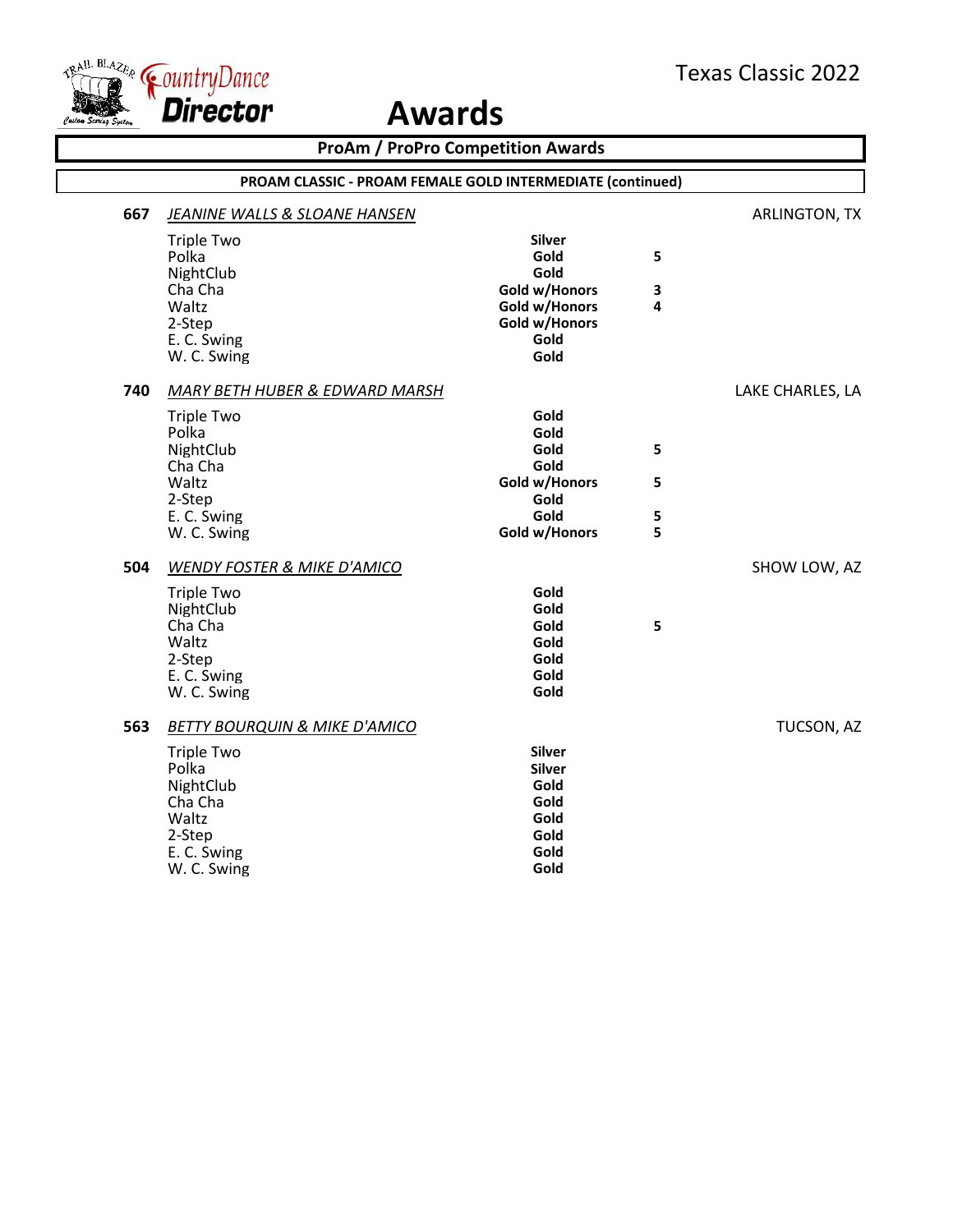

|                |                                                       | <b>ProAm / ProPro Competition Awards</b>     |                                |                         |                   |  |  |
|----------------|-------------------------------------------------------|----------------------------------------------|--------------------------------|-------------------------|-------------------|--|--|
|                | <b>PROAM CLASSIC - PROAM MALE SILVER INTERMEDIATE</b> |                                              |                                |                         |                   |  |  |
| 1              | 513                                                   | <u>TOM BONT &amp; GRETCHEN SMITH</u>         |                                |                         | HICKORY CREEK, TX |  |  |
|                |                                                       | <b>Triple Two</b>                            | Gold w/Honors                  | 1                       |                   |  |  |
|                |                                                       | Polka                                        | Gold w/Honors                  | 1                       |                   |  |  |
|                |                                                       | NightClub                                    | Gold w/Honors                  | 1                       |                   |  |  |
|                |                                                       | Cha Cha                                      | Gold w/Honors                  | 1                       |                   |  |  |
|                |                                                       | Waltz                                        | Gold w/Honors                  | 1                       |                   |  |  |
|                |                                                       | 2-Step                                       | Gold w/Honors                  | 1                       |                   |  |  |
|                |                                                       | W. C. Swing                                  | Gold w/Honors                  | 1                       |                   |  |  |
| $\overline{2}$ | 511                                                   | <b>ANTONIO DELGADO &amp; SOFIA RODRIGUEZ</b> |                                |                         | TRACY, CA         |  |  |
|                |                                                       | <b>Triple Two</b>                            | Gold                           | 4                       |                   |  |  |
|                |                                                       | Polka                                        | Gold w/Honors                  | 2                       |                   |  |  |
|                |                                                       | NightClub                                    | Gold                           | 3                       |                   |  |  |
|                |                                                       | Cha Cha                                      | Gold w/Honors                  | $\overline{\mathbf{c}}$ |                   |  |  |
|                |                                                       | Waltz                                        | Gold w/Honors                  | 2                       |                   |  |  |
|                |                                                       | 2-Step<br>E. C. Swing                        | Gold w/Honors<br>Gold w/Honors | 2<br>1                  |                   |  |  |
|                |                                                       | W. C. Swing                                  | Gold                           | 3                       |                   |  |  |
|                |                                                       |                                              |                                |                         |                   |  |  |
| 3              | 544                                                   | <b>GARRET CHONG &amp; CRYSTAL THOMPSON</b>   |                                |                         | SPRING, TX        |  |  |
|                |                                                       | <b>Triple Two</b>                            | Gold w/Honors                  | 2                       |                   |  |  |
|                |                                                       | Polka                                        | Gold                           | 3                       |                   |  |  |
|                |                                                       | NightClub                                    | Gold w/Honors                  | 2                       |                   |  |  |
|                |                                                       | Cha Cha                                      | Gold                           | 3                       |                   |  |  |
|                |                                                       | Waltz                                        | Gold w/Honors                  | 2                       |                   |  |  |
|                |                                                       | 2-Step                                       | Gold                           | 3<br>2                  |                   |  |  |
|                |                                                       | E. C. Swing<br>W. C. Swing                   | Gold w/Honors<br>Gold w/Honors | $\overline{\mathbf{2}}$ |                   |  |  |
|                |                                                       |                                              |                                |                         |                   |  |  |
| 4              | 684                                                   | BILL KING & BERNADETTE CARMICHAEL            |                                |                         | CEDAR PARK, TX    |  |  |
|                |                                                       | <b>Triple Two</b>                            | Gold                           | 3                       |                   |  |  |
|                |                                                       | Polka                                        | Gold                           | 4                       |                   |  |  |
|                |                                                       | NightClub                                    | Gold                           | 4                       |                   |  |  |
|                |                                                       | Cha Cha<br>Waltz                             | Gold<br>Gold                   | 4<br>4                  |                   |  |  |
|                |                                                       | 2-Step                                       | Gold                           | 4                       |                   |  |  |
|                |                                                       | E. C. Swing                                  | Gold                           | 3                       |                   |  |  |
|                |                                                       | W. C. Swing                                  | Gold                           | 4                       |                   |  |  |
| 5              | 502                                                   | RICK CZECHOWSKI & HILARY CARLSON             |                                |                         | PARK CITY, UT     |  |  |
|                |                                                       | Polka                                        | <b>Silver</b>                  | 5                       |                   |  |  |
|                |                                                       | NightClub                                    | <b>Silver</b>                  | 5                       |                   |  |  |
|                |                                                       | Cha Cha                                      | Gold                           | 5                       |                   |  |  |
|                |                                                       | Waltz                                        | <b>Silver</b>                  | 5                       |                   |  |  |
|                |                                                       | 2-Step                                       | Gold                           | 5                       |                   |  |  |
|                |                                                       | W. C. Swing                                  | <b>Silver</b>                  | 5                       |                   |  |  |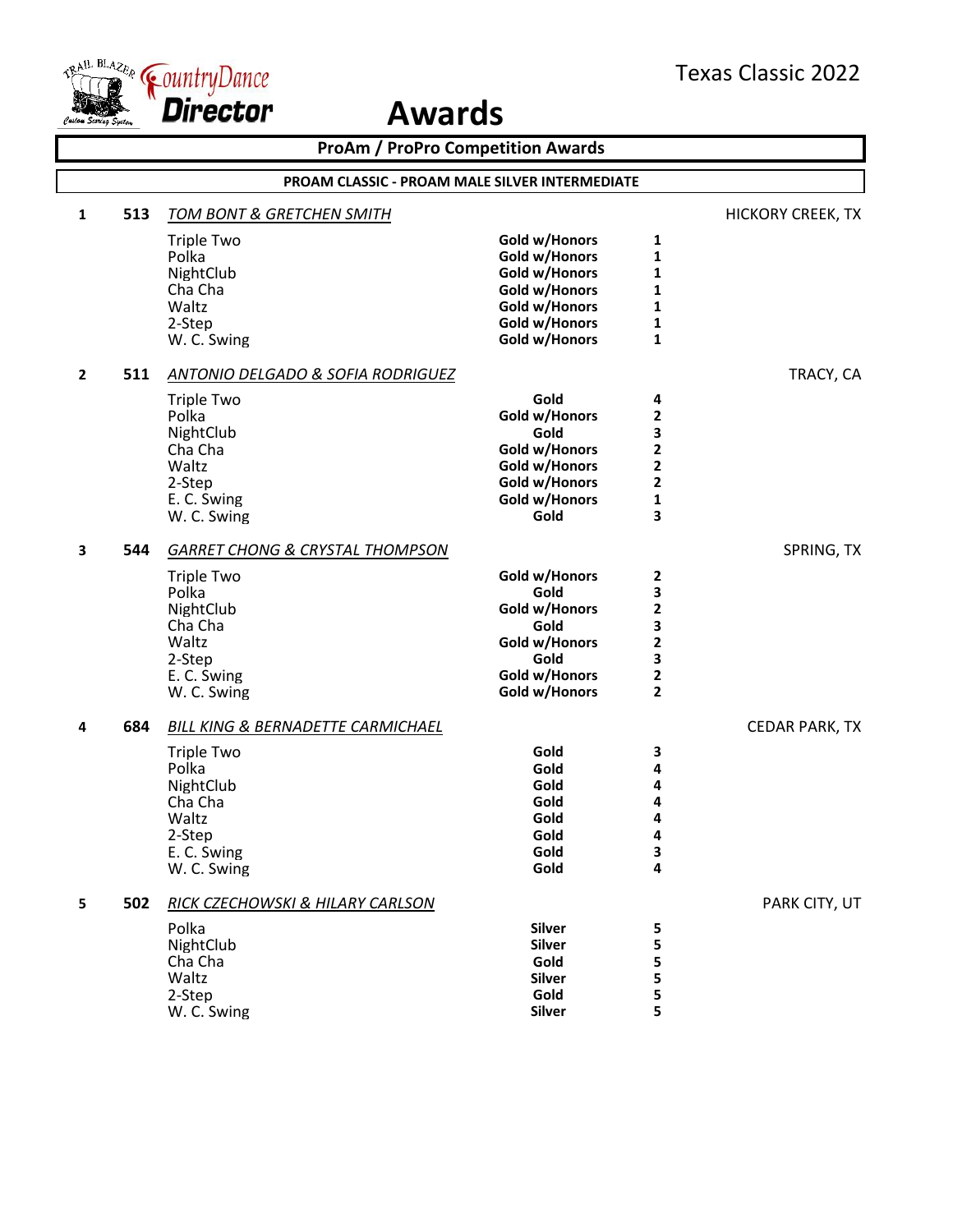



| <b>ProAm / ProPro Competition Awards</b> |                                                         |                                              |                      |                |               |  |  |
|------------------------------------------|---------------------------------------------------------|----------------------------------------------|----------------------|----------------|---------------|--|--|
|                                          | <b>PROAM CLASSIC - PROAM FEMALE SILVER INTERMEDIATE</b> |                                              |                      |                |               |  |  |
| 1                                        | 510                                                     | <b>DEBBIE SCHIRICO &amp; BOBBY PRITCHARD</b> |                      |                | DALLAS, TX    |  |  |
|                                          |                                                         | <b>Triple Two</b>                            | <b>Gold Graduate</b> | 1              |               |  |  |
|                                          |                                                         | Polka                                        | Gold w/Honors        | $\mathbf{1}$   |               |  |  |
|                                          |                                                         | NightClub                                    | Gold w/Honors        | $\overline{2}$ |               |  |  |
|                                          |                                                         | Waltz                                        | Gold w/Honors        | 1              |               |  |  |
|                                          |                                                         | 2-Step                                       | Gold w/Honors        | 1              |               |  |  |
|                                          |                                                         | E. C. Swing                                  | Gold w/Honors        | $\mathbf{2}$   |               |  |  |
|                                          |                                                         | W. C. Swing                                  | Gold w/Honors        | 3              |               |  |  |
| $\mathbf{2}$                             | 505                                                     | <b>CAROL ROEDER &amp; MIKE D'AMICO</b>       |                      |                | PEORIA, AZ    |  |  |
|                                          |                                                         | <b>Triple Two</b>                            | Gold w/Honors        | 2              |               |  |  |
|                                          |                                                         | NightClub                                    | Gold w/Honors        | 1              |               |  |  |
|                                          |                                                         | Cha Cha                                      | Gold w/Honors        | $\mathbf{1}$   |               |  |  |
|                                          |                                                         | Waltz                                        | Gold w/Honors        | 3              |               |  |  |
|                                          |                                                         | 2-Step                                       | Gold w/Honors        | 3              |               |  |  |
|                                          |                                                         | E. C. Swing                                  | <b>Gold Graduate</b> | $\mathbf{1}$   |               |  |  |
|                                          |                                                         | W. C. Swing                                  | Gold w/Honors        | $\mathbf{1}$   |               |  |  |
| 3                                        | 508                                                     | LINDA WEISHAHN & CHARLES JONES               |                      |                | NASHVILLE, TN |  |  |
|                                          |                                                         | <b>Triple Two</b>                            | Gold w/Honors        | 3              |               |  |  |
|                                          |                                                         | Polka                                        | Gold w/Honors        | 3              |               |  |  |
|                                          |                                                         | NightClub                                    | Gold                 | 3              |               |  |  |
|                                          |                                                         | Cha Cha                                      | Gold w/Honors        | $\mathbf{2}$   |               |  |  |
|                                          |                                                         | Waltz                                        | Gold                 | 4              |               |  |  |
|                                          |                                                         | 2-Step                                       | Gold w/Honors        | 4              |               |  |  |
|                                          |                                                         | E. C. Swing                                  | Gold w/Honors        | 3              |               |  |  |
|                                          |                                                         | W. C. Swing                                  | Gold w/Honors        | $\mathbf{1}$   |               |  |  |
| 4                                        | 665                                                     | <b>LYNDA VISLOSKY &amp; SLOANE HANSEN</b>    |                      |                | EULESS, TX    |  |  |
|                                          |                                                         | <b>Triple Two</b>                            | Gold                 |                |               |  |  |
|                                          |                                                         | Polka                                        | Gold w/Honors        | 2              |               |  |  |
|                                          |                                                         | Cha Cha                                      | Gold                 | 3              |               |  |  |
|                                          |                                                         | Waltz                                        | Gold                 | 5              |               |  |  |
|                                          |                                                         | 2-Step                                       | Gold w/Honors        | $\mathbf{2}$   |               |  |  |
|                                          |                                                         | W. C. Swing                                  | Gold                 | 4              |               |  |  |
| 5                                        | 504                                                     | <b>WENDY FOSTER &amp; MIKE D'AMICO</b>       |                      |                | SHOW LOW, AZ  |  |  |
|                                          |                                                         | <b>Triple Two</b>                            | Gold                 | 4              |               |  |  |
|                                          |                                                         | NightClub                                    | Gold                 | 5              |               |  |  |
|                                          |                                                         | Cha Cha                                      | Gold                 | 5              |               |  |  |
|                                          |                                                         | Waltz                                        | Gold w/Honors        | $\mathbf{2}$   |               |  |  |
|                                          |                                                         | 2-Step                                       | Gold                 |                |               |  |  |
|                                          |                                                         | E. C. Swing                                  | Gold                 | 5              |               |  |  |
|                                          |                                                         | W. C. Swing                                  | Gold                 |                |               |  |  |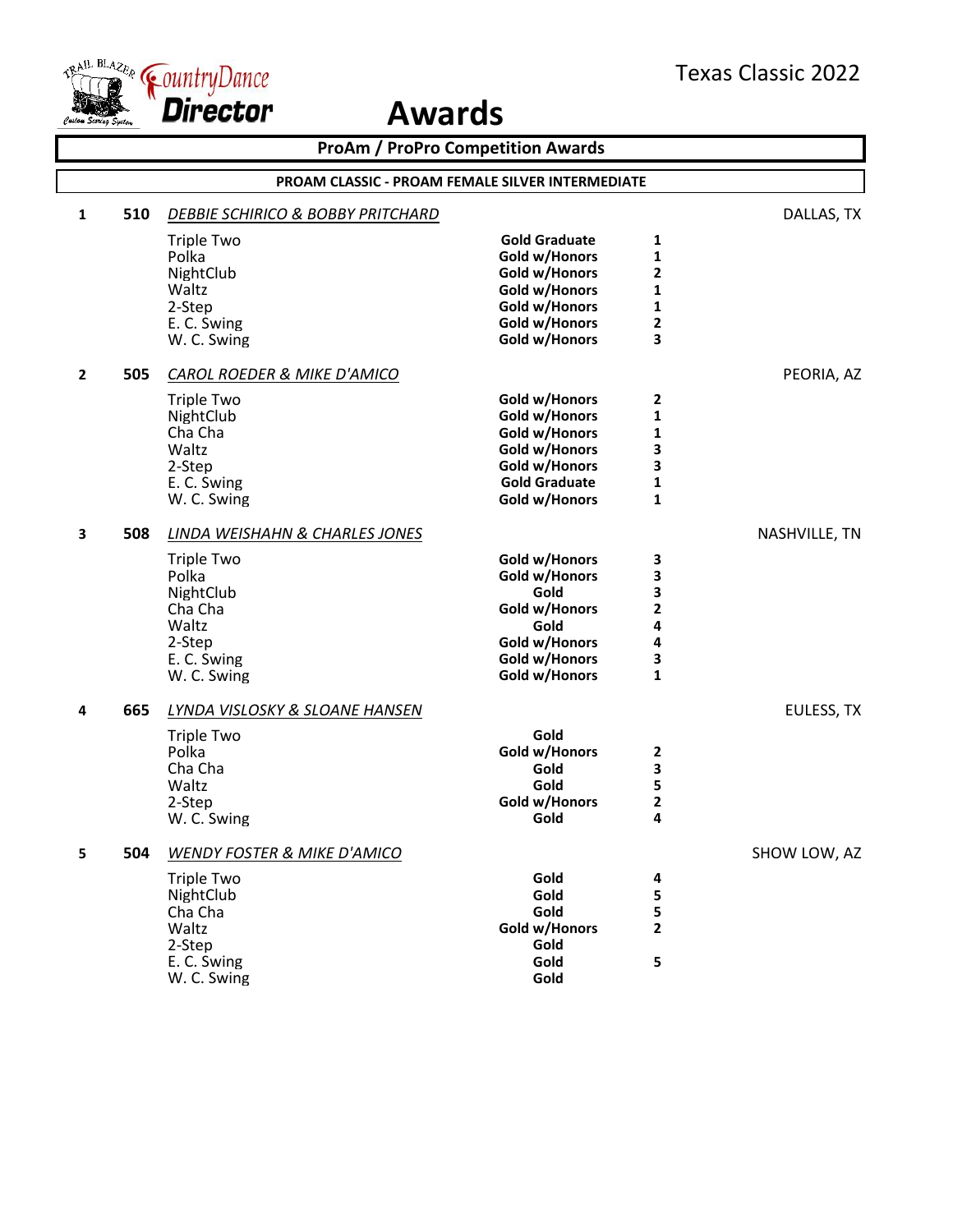

### **ProAm / ProPro Competition Awards**

### **PROAM CLASSIC - PROAM FEMALE SILVER INTERMEDIATE (continued)**

| 740 | MARY BETH HUBER & EDWARD MARSH |      |   | LAKE CHARLES, LA |
|-----|--------------------------------|------|---|------------------|
|     | <b>Triple Two</b>              | Gold | 5 |                  |
|     | Polka                          | Gold | 4 |                  |
|     | NightClub                      | Gold | 4 |                  |
|     | Cha Cha                        | Gold | 4 |                  |
|     | Waltz                          | Gold |   |                  |
|     |                                | Gold | 5 |                  |
|     |                                | Gold | 4 |                  |
|     | W. C. Swing                    | Gold | 5 |                  |
|     | 2-Step<br>E. C. Swing          |      |   |                  |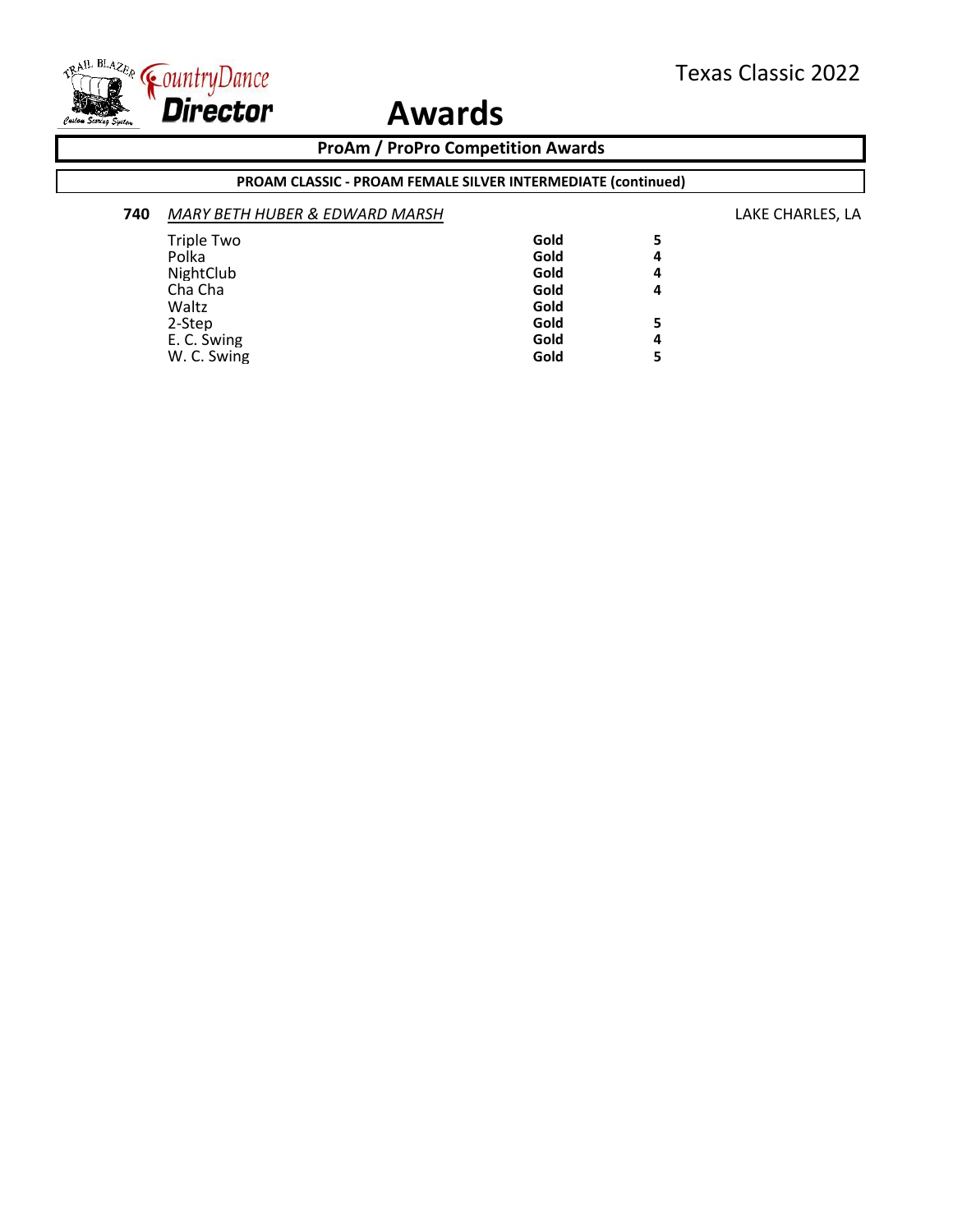

| <b>ProAm / ProPro Competition Awards</b> |     |                                                                                                                                                     |                                                                                                                     |                                                                                                                   |                          |  |
|------------------------------------------|-----|-----------------------------------------------------------------------------------------------------------------------------------------------------|---------------------------------------------------------------------------------------------------------------------|-------------------------------------------------------------------------------------------------------------------|--------------------------|--|
|                                          |     | <b>PROAM CLASSIC - PROAM MALE DIAMOND INTERMEDIATE</b>                                                                                              |                                                                                                                     |                                                                                                                   |                          |  |
| 1                                        | 513 | <b>TOM BONT &amp; GRETCHEN SMITH</b>                                                                                                                |                                                                                                                     |                                                                                                                   | <b>HICKORY CREEK, TX</b> |  |
|                                          |     | <b>Triple Two</b><br>Polka<br>NightClub<br>Cha Cha<br>Waltz<br>2-Step<br>W. C. Swing                                                                | Gold w/Honors<br>Gold w/Honors<br>Gold w/Honors<br>Gold w/Honors<br>Gold w/Honors<br>Gold w/Honors<br>Gold w/Honors | 1<br>1<br>1<br>1<br>1<br>1<br>$\mathbf 1$                                                                         |                          |  |
| $\mathbf{2}$                             | 511 | <b>ANTONIO DELGADO &amp; SOFIA RODRIGUEZ</b><br><b>Triple Two</b><br>Polka<br>NightClub<br>Cha Cha<br>Waltz<br>2-Step<br>E. C. Swing<br>W. C. Swing | Gold<br>Gold<br>Gold<br>Gold<br>Gold w/Honors<br>Gold w/Honors<br>Gold w/Honors<br>Gold                             | З<br>2<br>3<br>$\overline{\mathbf{c}}$<br>$\overline{\mathbf{c}}$<br>3<br>1<br>3                                  | TRACY, CA                |  |
| 3                                        | 544 | <b>GARRET CHONG &amp; CRYSTAL THOMPSON</b><br><b>Triple Two</b><br>Polka<br>NightClub<br>Cha Cha<br>Waltz<br>2-Step<br>E. C. Swing<br>W. C. Swing   | Gold w/Honors<br>Gold<br>Gold w/Honors<br>Gold<br>Gold<br>Gold w/Honors<br>Gold<br>Gold w/Honors                    | 2<br>3<br>$\overline{\mathbf{c}}$<br>3<br>3<br>$\overline{\mathbf{c}}$<br>$\overline{\mathbf{c}}$<br>$\mathbf{z}$ | SPRING, TX               |  |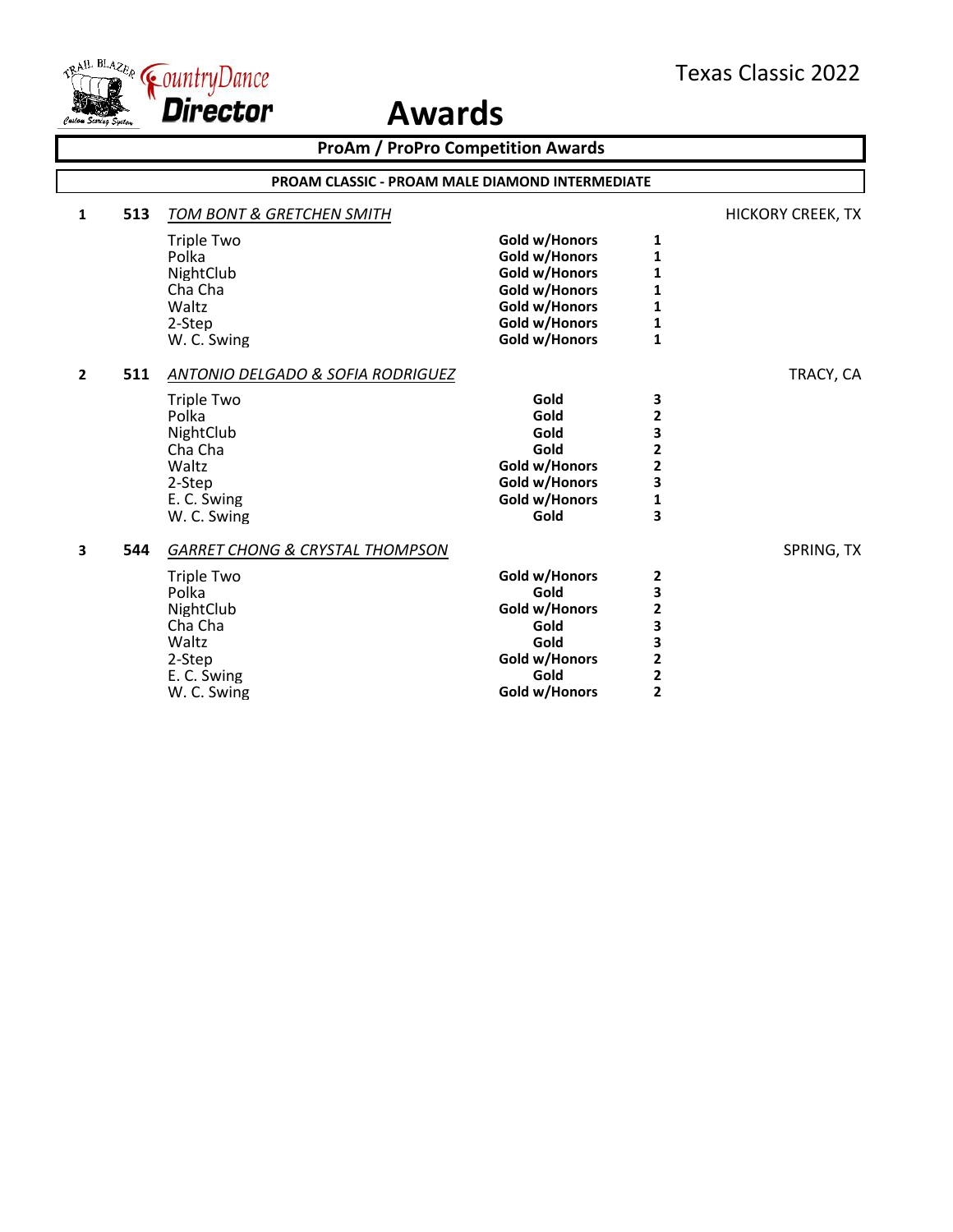

### **ProAm / ProPro Competition Awards 1 505** *CAROL ROEDER & MIKE D'AMICO* PEORIA, AZ Triple Two **Gold w/Honors** 1<br>
NightClub **Gold w/Honors** 1 NightClub **Gold w/Honors** 1<br>
Cha Cha **1 Gold w/Honors** 1 Cha Cha **Gold w/Honors 1** Waltz<br>
2-Step
1
2-Step
1
2
and the Cold w/Honors
1
2
and the Cold with the Cold with the Cold with the Cold with the Cold with the Cold with the Cold with the Cold with the Cold with the Cold with the Cold with the Cold wi 2-Step **Gold w/Honors** 1<br>
E. C. Swing **1** E. C. Swing **Gold w/Honors** 1<br>
W. C. Swing **Gold w/Honors** 1 **Gold w/Honors 566** *BINDU VISWANATHAN & GARY MCINTYRE* AUSTIN, TX 2-Step **Gold w/Honors 2 PROAM CLASSIC - PROAM FEMALE DIAMOND INTERMEDIATE**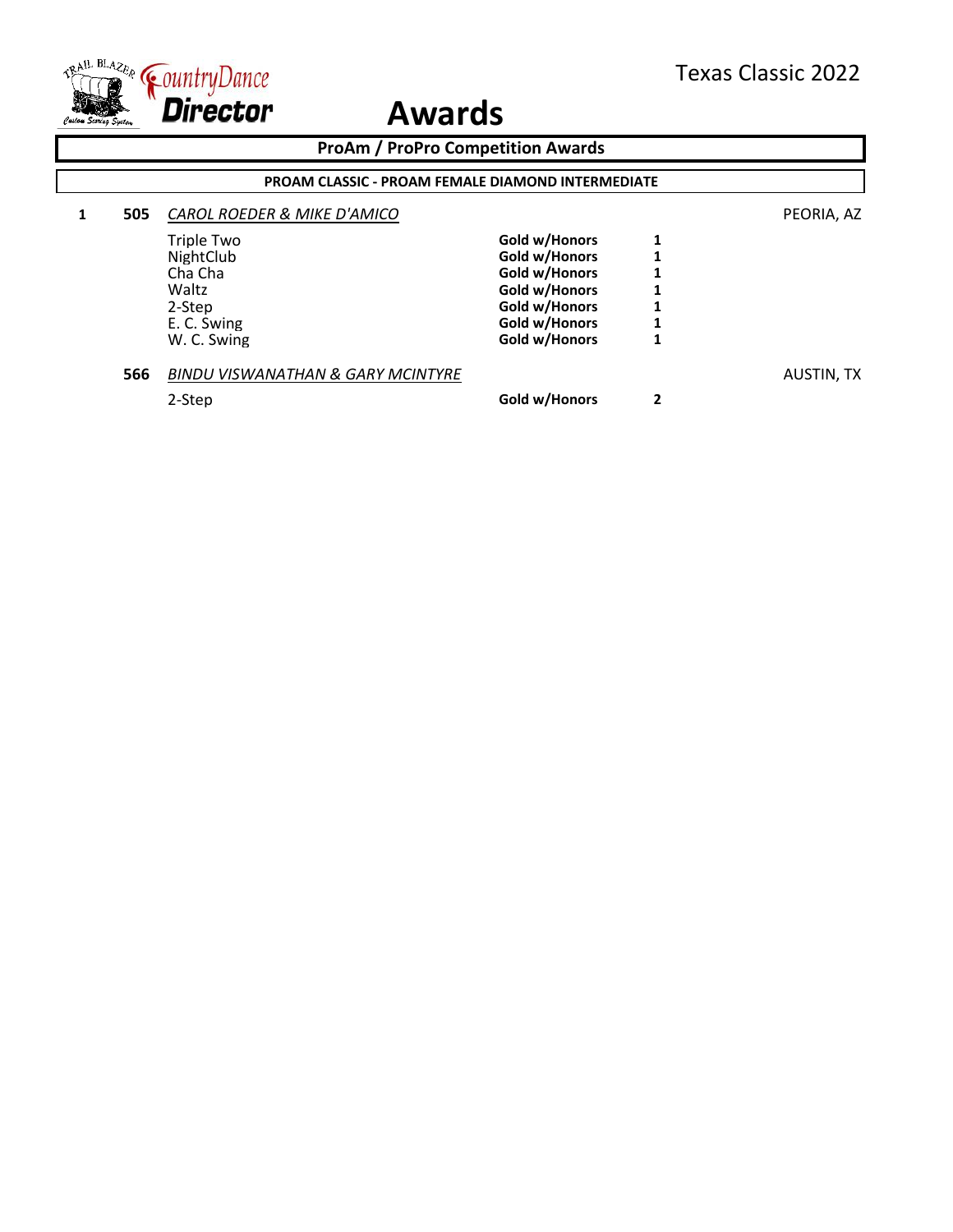

| <b>ProAm / ProPro Competition Awards</b> |                                                 |                                                                                                                                          |                                                                       |                                            |            |  |  |  |
|------------------------------------------|-------------------------------------------------|------------------------------------------------------------------------------------------------------------------------------------------|-----------------------------------------------------------------------|--------------------------------------------|------------|--|--|--|
|                                          | PROAM CLASSIC - PROAM MALE CRYSTAL INTERMEDIATE |                                                                                                                                          |                                                                       |                                            |            |  |  |  |
| 1                                        | 784                                             | ANDREW TWESME & COURTNEY TOBEN                                                                                                           |                                                                       |                                            | EDMOND, OK |  |  |  |
|                                          |                                                 | NightClub<br>Cha Cha<br>Waltz<br>2-Step                                                                                                  | Gold w/Honors<br>Gold w/Honors<br>Gold w/Honors<br>Gold               | 1<br>1<br>1<br>2                           |            |  |  |  |
|                                          |                                                 | W. C. Swing                                                                                                                              | Gold                                                                  | $\mathbf{1}$                               |            |  |  |  |
| $\overline{2}$                           | 511                                             | ANTONIO DELGADO & SOFIA RODRIGUEZ<br><b>Triple Two</b><br>Polka<br>NightClub<br>Cha Cha<br>Waltz<br>2-Step<br>E. C. Swing<br>W. C. Swing | Gold<br>Gold<br>Gold<br>Gold<br>Gold w/Honors<br>Gold<br>Gold<br>Gold | 1<br>3<br>2<br>$\mathbf{z}$<br>3<br>1<br>3 | TRACY, CA  |  |  |  |
|                                          | 544                                             | <b>GARRET CHONG &amp; CRYSTAL THOMPSON</b><br>NightClub<br>2-Step<br>W. C. Swing                                                         | Gold<br>Gold w/Honors<br>Gold                                         | 2<br>1<br>2                                | SPRING, TX |  |  |  |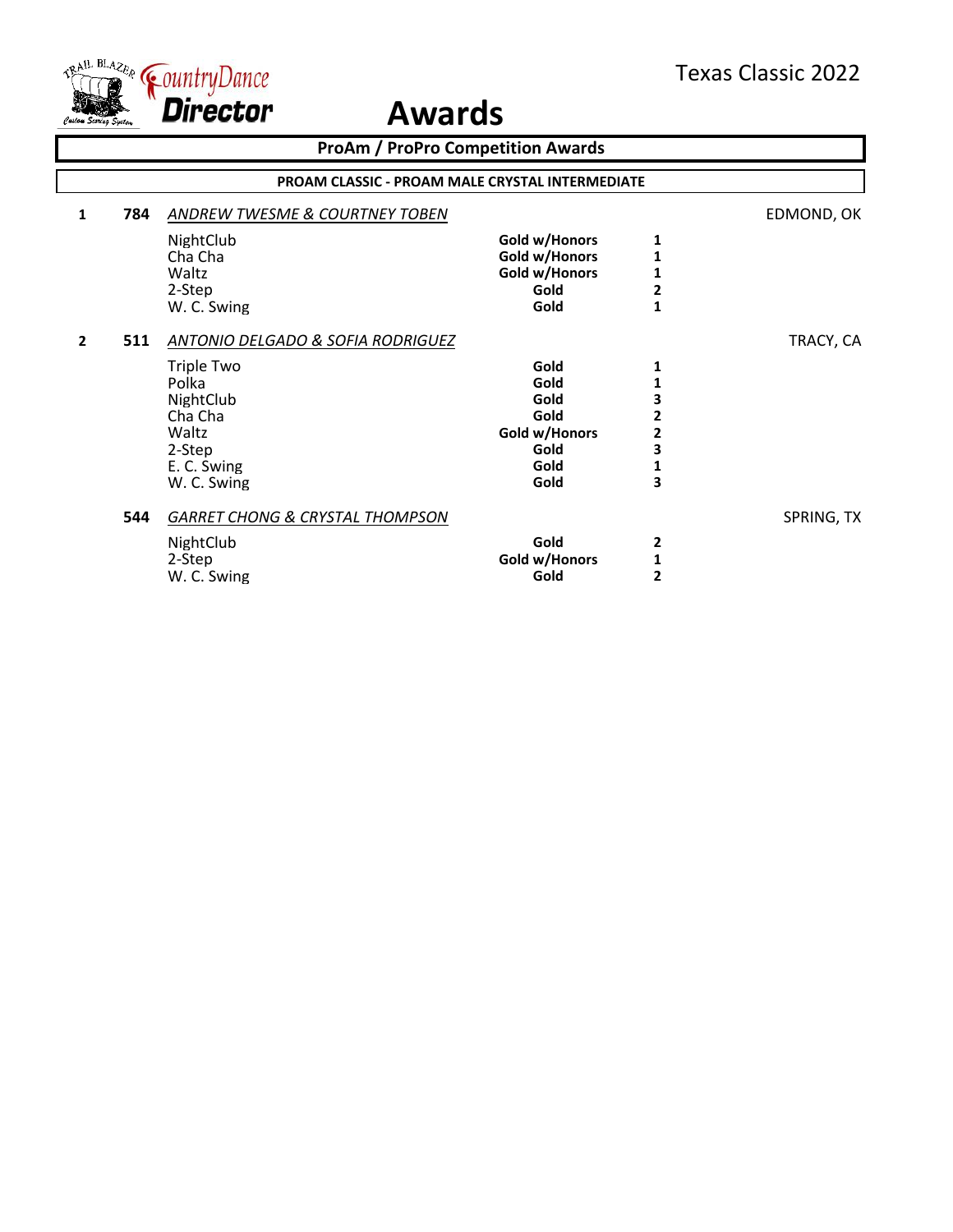

| <b>ProAm / ProPro Competition Awards</b> |     |                                                          |               |   |            |  |
|------------------------------------------|-----|----------------------------------------------------------|---------------|---|------------|--|
|                                          |     | <b>PROAM CLASSIC - PROAM FEMALE CRYSTAL INTERMEDIATE</b> |               |   |            |  |
|                                          | 505 | CAROL ROEDER & MIKE D'AMICO                              |               |   | PEORIA, AZ |  |
|                                          |     | <b>Triple Two</b>                                        | Gold w/Honors | 1 |            |  |
|                                          |     | NightClub                                                | Gold w/Honors |   |            |  |
|                                          |     | Cha Cha                                                  | Gold w/Honors |   |            |  |
|                                          |     | Waltz                                                    | Gold w/Honors |   |            |  |
|                                          |     | 2-Step                                                   | Gold w/Honors |   |            |  |
|                                          |     | E. C. Swing                                              | Gold w/Honors |   |            |  |
|                                          |     | W. C. Swing                                              | Gold w/Honors |   |            |  |
|                                          | 566 | <b>BINDU VISWANATHAN &amp; GARY MCINTYRE</b>             |               |   | AUSTIN, TX |  |
|                                          |     | 2-Step                                                   | Gold          | 2 |            |  |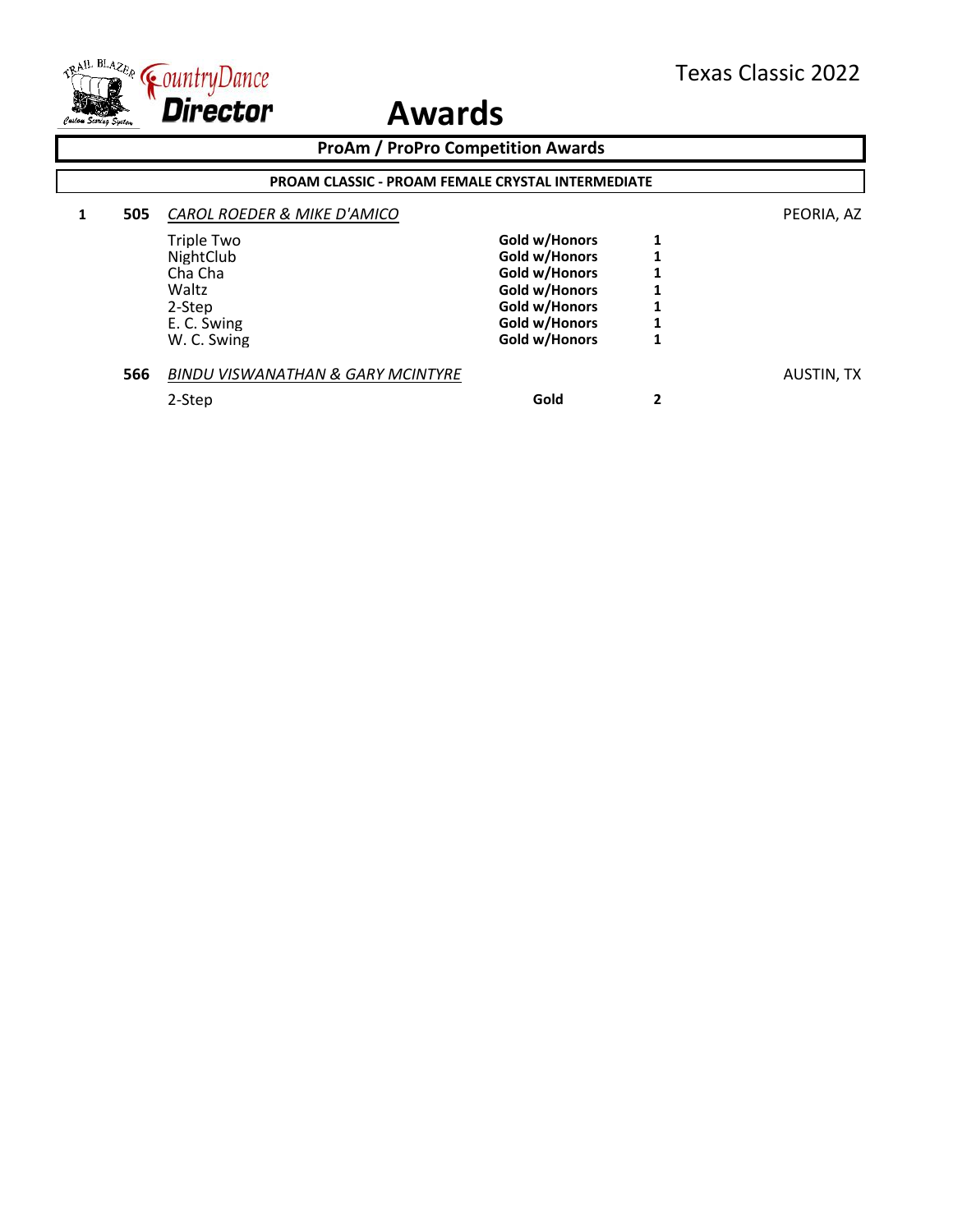

| <b>ProAm / ProPro Competition Awards</b> |                                              |                                                    |                      |                         |                   |  |
|------------------------------------------|----------------------------------------------|----------------------------------------------------|----------------------|-------------------------|-------------------|--|
|                                          | PROAM CLASSIC - PROAM MALE OPEN INTERMEDIATE |                                                    |                      |                         |                   |  |
| $\mathbf{1}$                             | 639                                          | <b>QUENTIN GOUCHET &amp; BERNADETTE CARMICHAEL</b> |                      |                         | <b>AUSTIN, TX</b> |  |
|                                          |                                              | <b>Triple Two</b>                                  | Gold w/Honors        | 1                       |                   |  |
|                                          |                                              | Polka                                              | Gold w/Honors        | $\overline{\mathbf{2}}$ |                   |  |
|                                          |                                              | NightClub                                          | Gold w/Honors        | $\mathbf{1}$            |                   |  |
|                                          |                                              | Cha Cha                                            | Gold w/Honors        | $\mathbf{1}$            |                   |  |
|                                          |                                              | Waltz                                              | Gold w/Honors        | 1                       |                   |  |
|                                          |                                              | 2-Step                                             | <b>Gold Graduate</b> | 1                       |                   |  |
|                                          |                                              | E. C. Swing                                        | Gold w/Honors        | $\overline{\mathbf{2}}$ |                   |  |
|                                          |                                              | W. C. Swing                                        | <b>Gold Graduate</b> | $\mathbf{1}$            |                   |  |
| $\overline{2}$                           | 501                                          | ADAM VARNEY & KELLY BRYAN                          |                      |                         | UPLAND, CA        |  |
|                                          |                                              | Polka                                              | Gold w/Honors        | 1                       |                   |  |
|                                          |                                              | NightClub                                          | Gold                 | 3                       |                   |  |
|                                          |                                              | Cha Cha                                            | Gold w/Honors        | 2                       |                   |  |
|                                          |                                              | Waltz                                              | Gold                 | 5                       |                   |  |
|                                          |                                              | 2-Step                                             | <b>Gold Graduate</b> | $\overline{\mathbf{2}}$ |                   |  |
|                                          |                                              | E. C. Swing                                        | Gold w/Honors        | 1                       |                   |  |
|                                          |                                              | W. C. Swing                                        | Gold w/Honors        | $\overline{\mathbf{2}}$ |                   |  |
| 3                                        | 713                                          | MITCHELL SCHONHOEFT & SHERRY REYNOLDS              |                      |                         | <b>AUSTIN, TX</b> |  |
|                                          |                                              | Triple Two                                         | Gold w/Honors        | 2                       |                   |  |
|                                          |                                              | NightClub                                          | Gold w/Honors        | $\overline{\mathbf{2}}$ |                   |  |
|                                          |                                              | Waltz                                              | Gold w/Honors        | 3                       |                   |  |
|                                          |                                              | 2-Step                                             | Gold                 | 3                       |                   |  |
|                                          |                                              | W. C. Swing                                        | Gold w/Honors        | 3                       |                   |  |
| 4                                        | 784                                          | <b>ANDREW TWESME &amp; COURTNEY TOBEN</b>          |                      |                         | EDMOND, OK        |  |
|                                          |                                              | NightClub                                          | Gold                 | 4                       |                   |  |
|                                          |                                              | Cha Cha                                            | Gold w/Honors        | 3                       |                   |  |
|                                          |                                              | Waltz                                              | Gold w/Honors        | 2                       |                   |  |
|                                          |                                              | 2-Step                                             | Gold                 | 4                       |                   |  |
|                                          |                                              | W. C. Swing                                        | Gold                 | 4                       |                   |  |
| 5                                        | 511                                          | ANTONIO DELGADO & SOFIA RODRIGUEZ                  |                      |                         | TRACY, CA         |  |
|                                          |                                              | Triple Two                                         | Gold                 | 3                       |                   |  |
|                                          |                                              | Polka                                              | Gold                 | 3                       |                   |  |
|                                          |                                              | NightClub                                          | Gold                 | 5                       |                   |  |
|                                          |                                              | Cha Cha                                            | Gold                 | 4                       |                   |  |
|                                          |                                              | Waltz                                              | Gold w/Honors        | 4                       |                   |  |
|                                          |                                              | 2-Step                                             | Gold                 | 5                       |                   |  |
|                                          |                                              | E. C. Swing                                        | Gold                 | 3                       |                   |  |
|                                          |                                              | W. C. Swing                                        | Gold                 | 5                       |                   |  |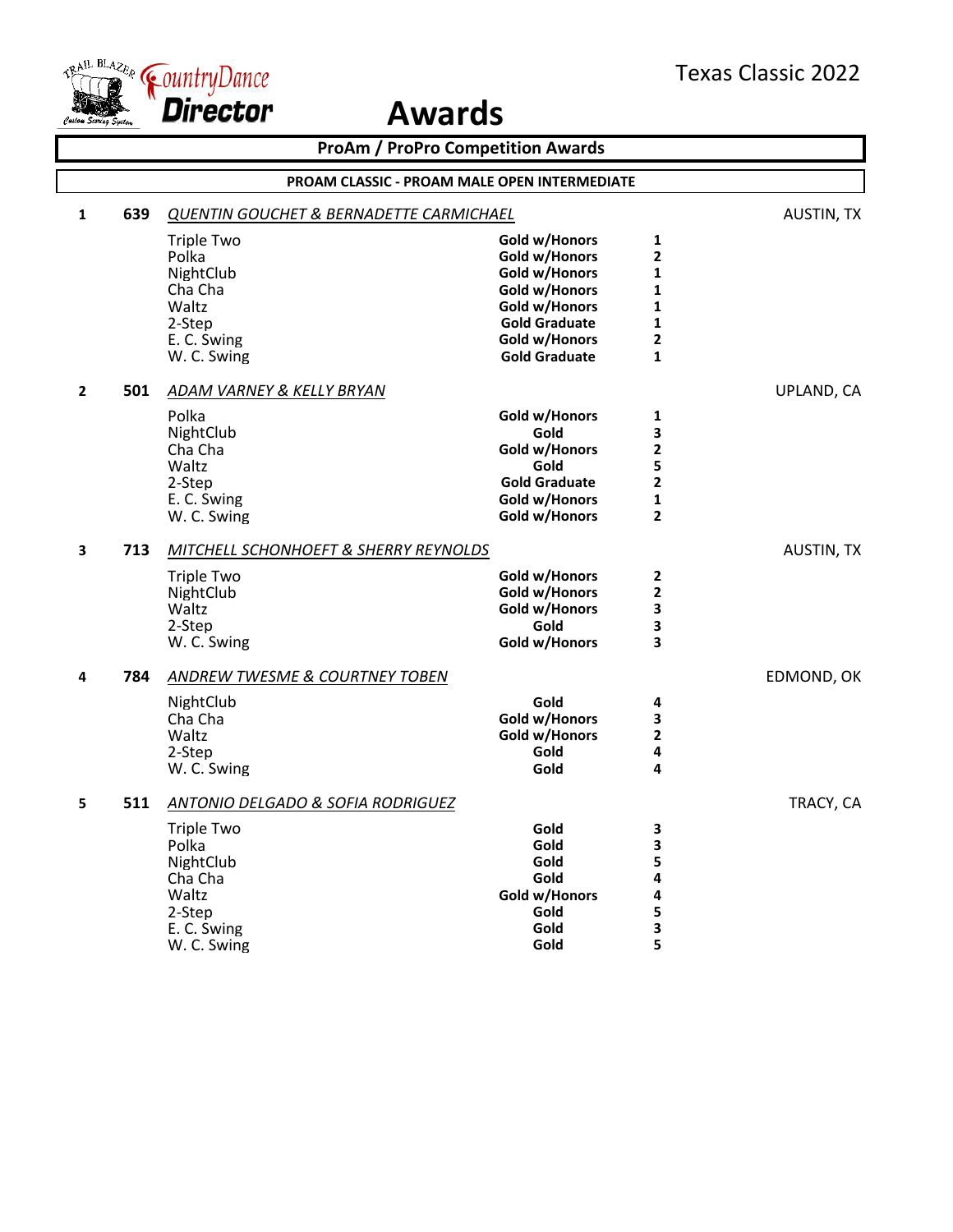

**ProAm / ProPro Competition Awards**

### **PROAM CLASSIC - PROAM FEMALE OPEN INTERMEDIATE**

| 693 | ARIANNA MAHAN & SLOANE HANSEN |
|-----|-------------------------------|
|     |                               |

2-Step **Gold 1** W. C. Swing **Gold w/Honors 1**  **693** *ARIANNA MAHAN & SLOANE HANSEN* IRVING, TX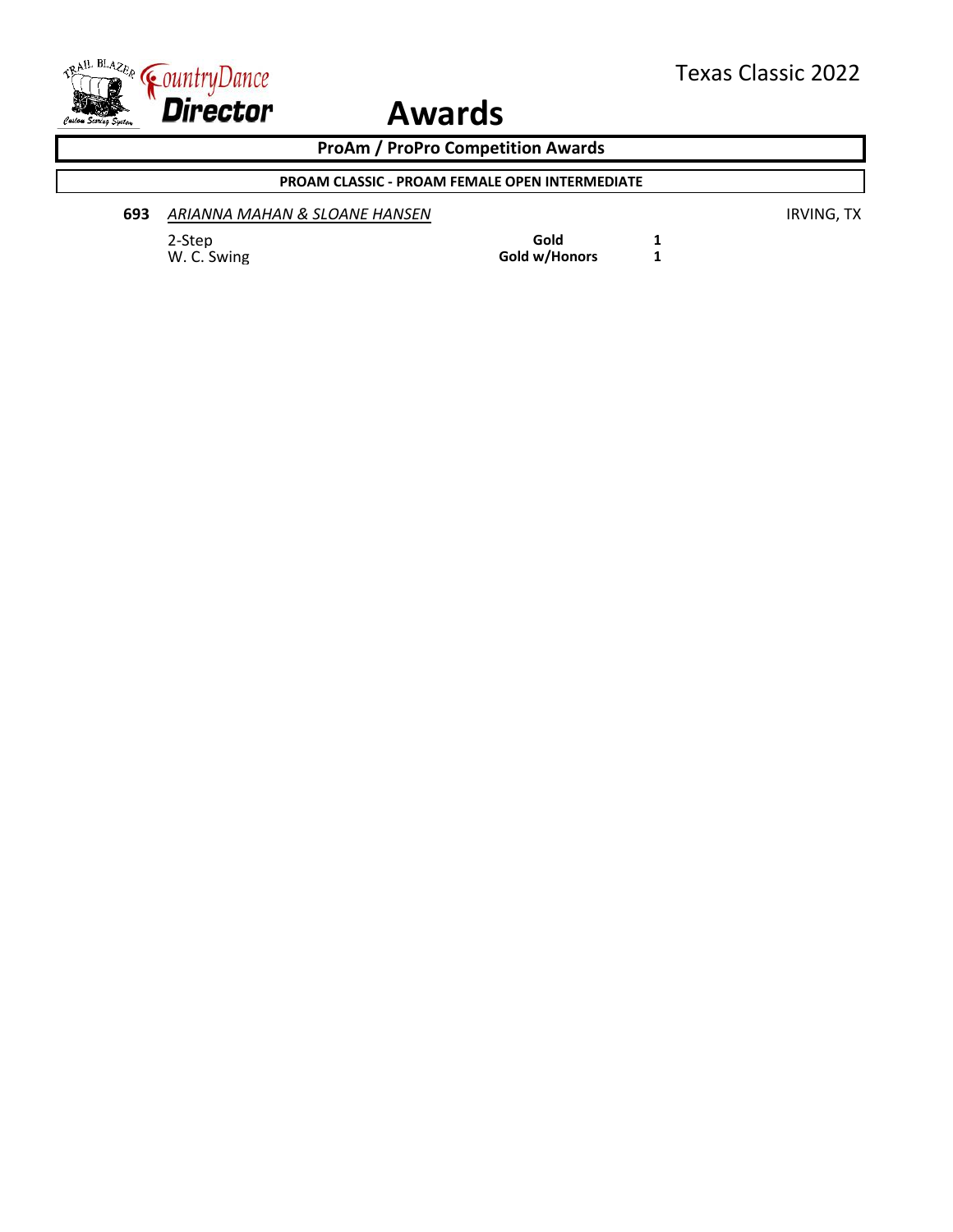

**ProAm / ProPro Competition Awards**

#### **PROAM CLASSIC - PROAM MALE TEEN INTERMEDIATE**

#### **1 500** *MARSHAL BEANE & DONNA WHITELEY* **ARLINGTON, TX**

| Triple Two  | <b>Gold Graduate</b> |   |
|-------------|----------------------|---|
| Polka       | Gold w/Honors        | 1 |
| NightClub   | Gold w/Honors        |   |
| Cha Cha     | <b>Gold Graduate</b> | 1 |
| Waltz       | Gold w/Honors        | 1 |
| 2-Step      | Gold w/Honors        | 1 |
| E. C. Swing | <b>Gold Graduate</b> |   |
| W. C. Swing | Gold w/Honors        |   |
|             |                      |   |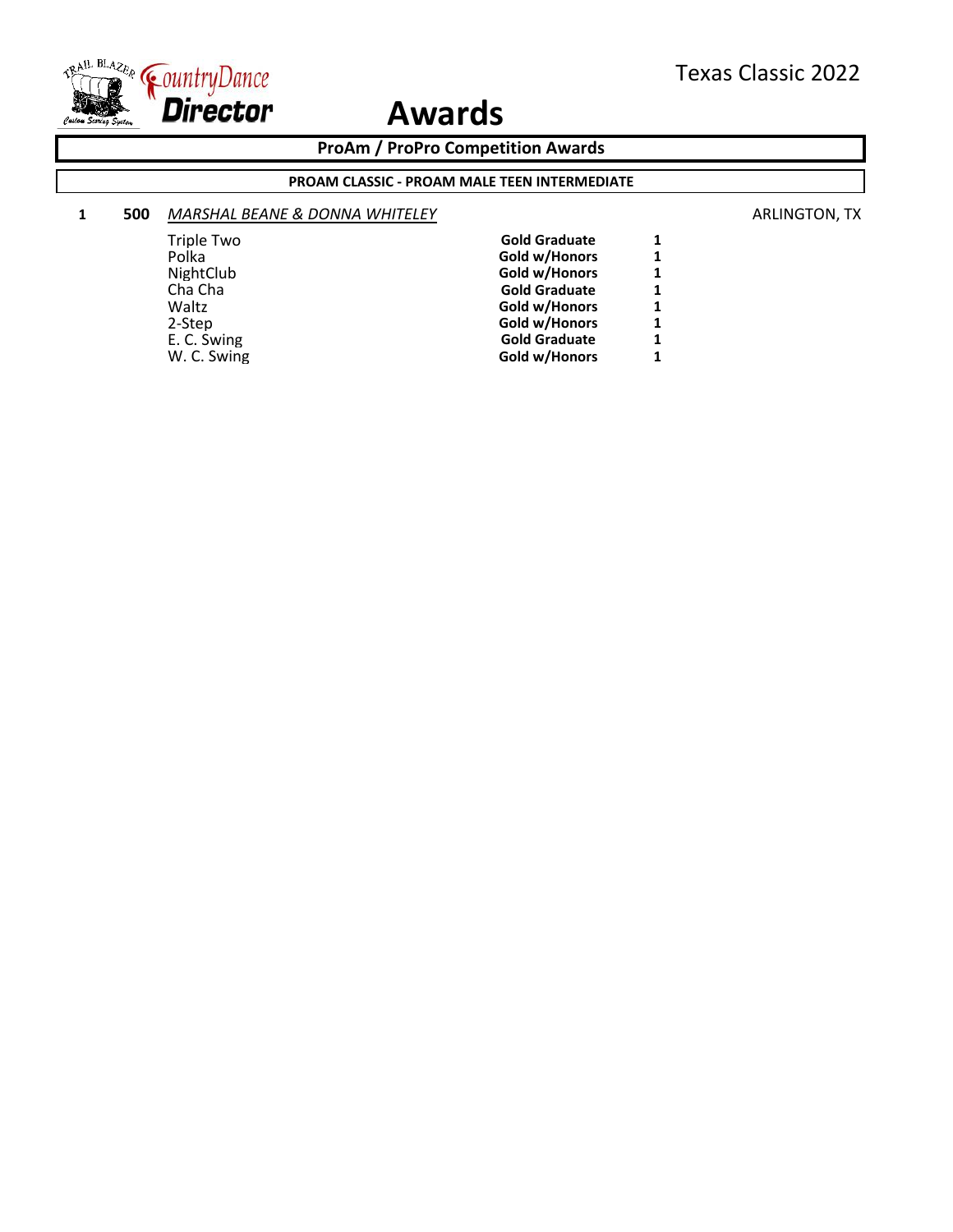

|                |                                                 |                                                                                                                                              | <b>ProAm / ProPro Competition Awards</b>                                                                           |                                                                                                                             |                    |  |
|----------------|-------------------------------------------------|----------------------------------------------------------------------------------------------------------------------------------------------|--------------------------------------------------------------------------------------------------------------------|-----------------------------------------------------------------------------------------------------------------------------|--------------------|--|
|                | <b>PROAM CLASSIC - PROAM MALE GOLD ADVANCED</b> |                                                                                                                                              |                                                                                                                    |                                                                                                                             |                    |  |
| 1              | 596                                             | <b>STEVEN JOHNSON &amp; VICKIE ROSE</b>                                                                                                      |                                                                                                                    |                                                                                                                             | HERMITAGE, TN      |  |
|                |                                                 | <b>Triple Two</b><br>Polka<br>NightClub<br>Cha Cha<br>Waltz<br>2-Step<br>E. C. Swing<br>W. C. Swing                                          | Gold<br>Gold w/Honors<br>Gold w/Honors<br>Gold<br>Gold w/Honors<br>Gold w/Honors<br>Gold w/Honors<br>Gold w/Honors | 2<br>$\mathbf 1$<br>$\overline{\mathbf{2}}$<br>$\mathbf{1}$<br>$\mathbf{1}$<br>$\mathbf{1}$<br>$\mathbf{1}$<br>$\mathbf{2}$ |                    |  |
| $\overline{2}$ | 553                                             | <b>MURRAY MCINNIS &amp; CRYSTAL THOMPSON</b><br>Triple Two<br>Polka<br>NightClub<br>Cha Cha<br>Waltz<br>2-Step<br>E. C. Swing<br>W. C. Swing | Gold w/Honors<br>Gold w/Honors<br>Gold w/Honors<br>Gold<br>Gold<br>Gold w/Honors<br>Gold w/Honors<br>Gold w/Honors | 1<br>$\mathbf{2}$<br>$\mathbf 1$<br>$\overline{2}$<br>$\overline{2}$<br>$\mathbf{1}$<br>$\mathbf{2}$<br>3                   | <b>CYPRESS, TX</b> |  |
|                | 572                                             | MICHAEL SANCHEZ NAVARRO & HILARY CARLSON<br>2-Step                                                                                           | Gold w/Honors                                                                                                      | 3                                                                                                                           | <b>AUSTIN, TX</b>  |  |
|                | 536                                             | <b>GEORGE ARNDT &amp; BERNADETTE CARMICHAEL</b><br>2-Step<br>W. C. Swing                                                                     | Gold w/Honors<br>Gold w/Honors                                                                                     | 3<br>$\mathbf{1}$                                                                                                           | ARLINGTON, TX      |  |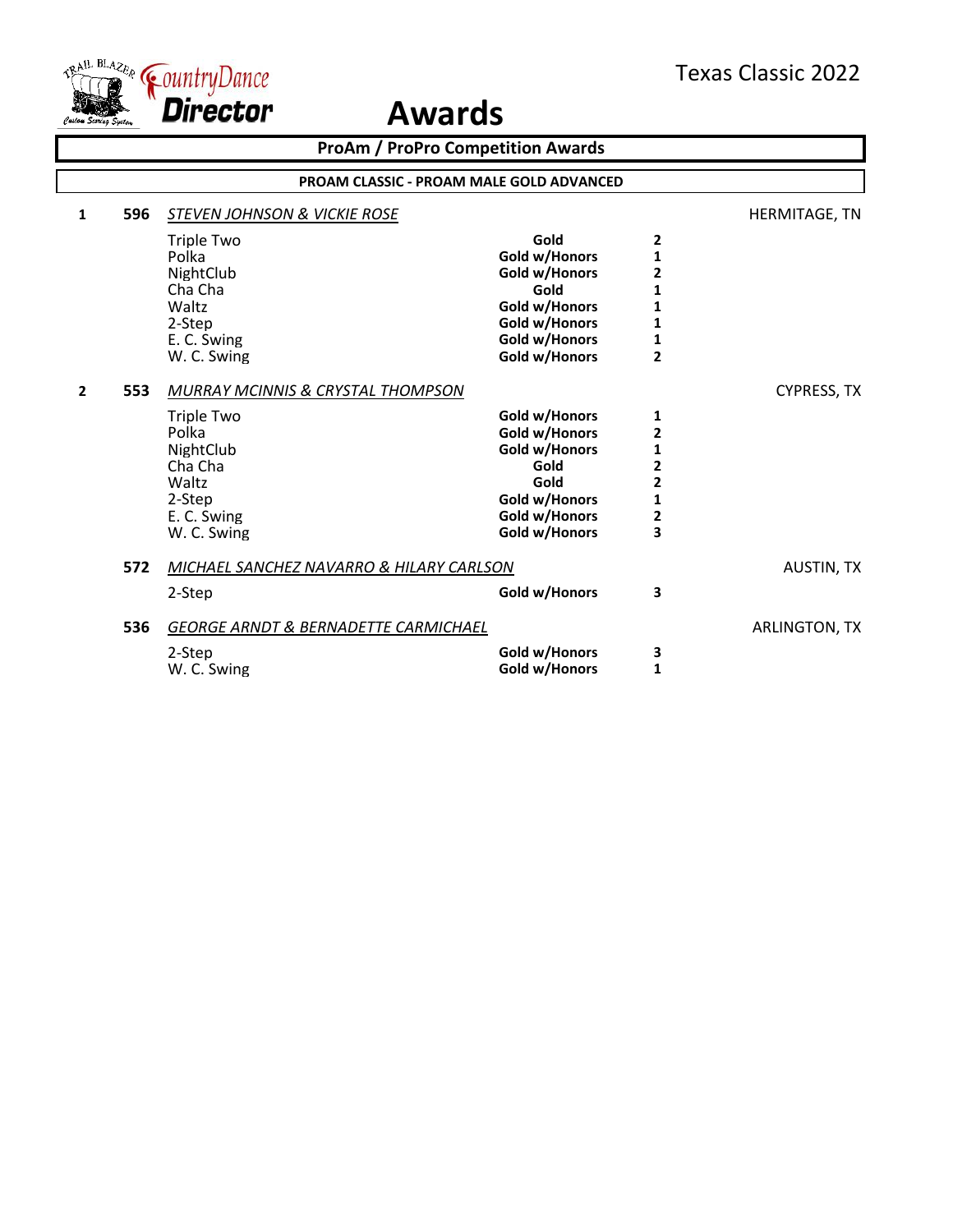

|                | <b>ProAm / ProPro Competition Awards</b>          |                                       |               |                         |                       |  |  |
|----------------|---------------------------------------------------|---------------------------------------|---------------|-------------------------|-----------------------|--|--|
|                | <b>PROAM CLASSIC - PROAM FEMALE GOLD ADVANCED</b> |                                       |               |                         |                       |  |  |
| $\mathbf{1}$   | 711                                               | <b>SUSAN HAYNES &amp; JAKE GREENE</b> |               |                         | <b>GEORGETOWN, TX</b> |  |  |
|                |                                                   | NightClub                             | Gold w/Honors | 1                       |                       |  |  |
|                |                                                   | Cha Cha                               | Gold w/Honors | 2                       |                       |  |  |
|                |                                                   | Waltz                                 | Gold w/Honors | $\mathbf{1}$            |                       |  |  |
|                |                                                   | 2-Step                                | Gold w/Honors | $\overline{\mathbf{c}}$ |                       |  |  |
|                |                                                   | E. C. Swing                           | Gold w/Honors | $\mathbf{1}$            |                       |  |  |
|                |                                                   | W. C. Swing                           | Gold w/Honors | 3                       |                       |  |  |
| $\overline{2}$ | 641                                               | MERRY KELLER & BOBBY PRITCHARD        |               |                         | HURST, TX             |  |  |
|                |                                                   | <b>Triple Two</b>                     | Gold w/Honors | 1                       |                       |  |  |
|                |                                                   | Polka                                 | Gold w/Honors | $\mathbf{1}$            |                       |  |  |
|                |                                                   | NightClub                             | Gold w/Honors | $\overline{\mathbf{c}}$ |                       |  |  |
|                |                                                   | Cha Cha                               | Gold w/Honors | 1                       |                       |  |  |
|                |                                                   | Waltz                                 | Gold w/Honors | 2                       |                       |  |  |
|                |                                                   | 2-Step                                | Gold          | 4                       |                       |  |  |
|                |                                                   | E. C. Swing                           | Gold w/Honors | 2                       |                       |  |  |
|                |                                                   | W. C. Swing                           | Gold w/Honors | $\overline{2}$          |                       |  |  |
| 3              | 554                                               | PATRICIA MCINNIS & ALBERT TAILLEUR    |               |                         | <b>CYPRESS, TX</b>    |  |  |
|                |                                                   | <b>Triple Two</b>                     | Gold w/Honors | 2                       |                       |  |  |
|                |                                                   | NightClub                             | Gold w/Honors | 3                       |                       |  |  |
|                |                                                   | Cha Cha                               | Gold w/Honors | 3                       |                       |  |  |
|                |                                                   | Waltz                                 | Gold w/Honors | 3                       |                       |  |  |
|                |                                                   | 2-Step                                | Gold w/Honors | 3                       |                       |  |  |
|                |                                                   | E. C. Swing                           | Gold          | 3                       |                       |  |  |
|                |                                                   | W. C. Swing                           | Gold w/Honors | 4                       |                       |  |  |
|                | 659                                               | <b>PAT QUICK &amp; SLOANE HANSEN</b>  |               |                         | ARLINGTON, TX         |  |  |
|                |                                                   | 2-Step                                | Gold w/Honors | 1                       |                       |  |  |
|                |                                                   | W. C. Swing                           | Gold w/Honors | 1                       |                       |  |  |
|                |                                                   |                                       |               |                         |                       |  |  |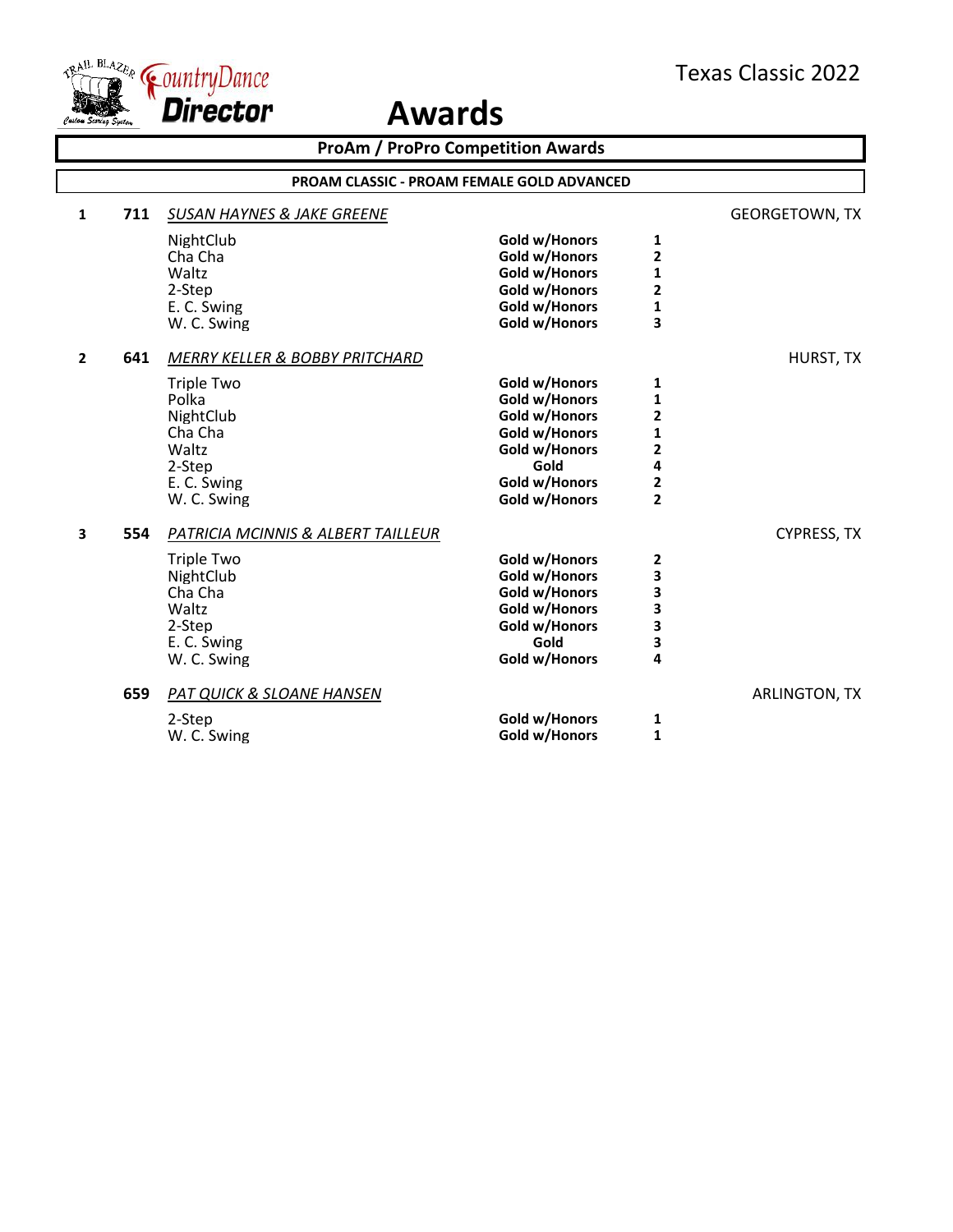

|                       |                                                                                                                                   | <b>ProAm / ProPro Competition Awards</b>                                                                                             |                                                                                                                                                      |                    |  |  |  |
|-----------------------|-----------------------------------------------------------------------------------------------------------------------------------|--------------------------------------------------------------------------------------------------------------------------------------|------------------------------------------------------------------------------------------------------------------------------------------------------|--------------------|--|--|--|
|                       | <b>PROAM CLASSIC - PROAM MALE SILVER ADVANCED</b>                                                                                 |                                                                                                                                      |                                                                                                                                                      |                    |  |  |  |
| 596<br>1              | <b>STEVEN JOHNSON &amp; VICKIE ROSE</b>                                                                                           |                                                                                                                                      |                                                                                                                                                      | HERMITAGE, TN      |  |  |  |
|                       | Triple Two<br>Polka<br>NightClub<br>Cha Cha<br>Waltz<br>2-Step<br>E. C. Swing<br>W. C. Swing                                      | Gold w/Honors<br>Gold w/Honors<br>Gold w/Honors<br>Gold w/Honors<br>Gold w/Honors<br>Gold w/Honors<br>Gold w/Honors<br>Gold w/Honors | 2<br>$\overline{\mathbf{1}}$<br>1<br>1<br>$\mathbf{1}$<br>$\overline{2}$                                                                             |                    |  |  |  |
| 553<br>$\overline{2}$ | MURRAY MCINNIS & CRYSTAL THOMPSON<br>Triple Two<br>Polka<br>NightClub<br>Cha Cha<br>Waltz<br>2-Step<br>E. C. Swing<br>W. C. Swing | Gold w/Honors<br>Gold<br>Gold w/Honors<br>Gold w/Honors<br>Gold w/Honors<br>Gold w/Honors<br>Gold<br>Gold w/Honors                   | 1<br>2<br>$\overline{\mathbf{c}}$<br>$\overline{\mathbf{c}}$<br>$\overline{2}$<br>$\overline{\mathbf{c}}$<br>$\overline{\mathbf{c}}$<br>$\mathbf{1}$ | <b>CYPRESS, TX</b> |  |  |  |
| 572                   | MICHAEL SANCHEZ NAVARRO & HILARY CARLSON                                                                                          |                                                                                                                                      |                                                                                                                                                      | <b>AUSTIN, TX</b>  |  |  |  |
|                       | 2-Step                                                                                                                            | Gold w/Honors                                                                                                                        | 3                                                                                                                                                    |                    |  |  |  |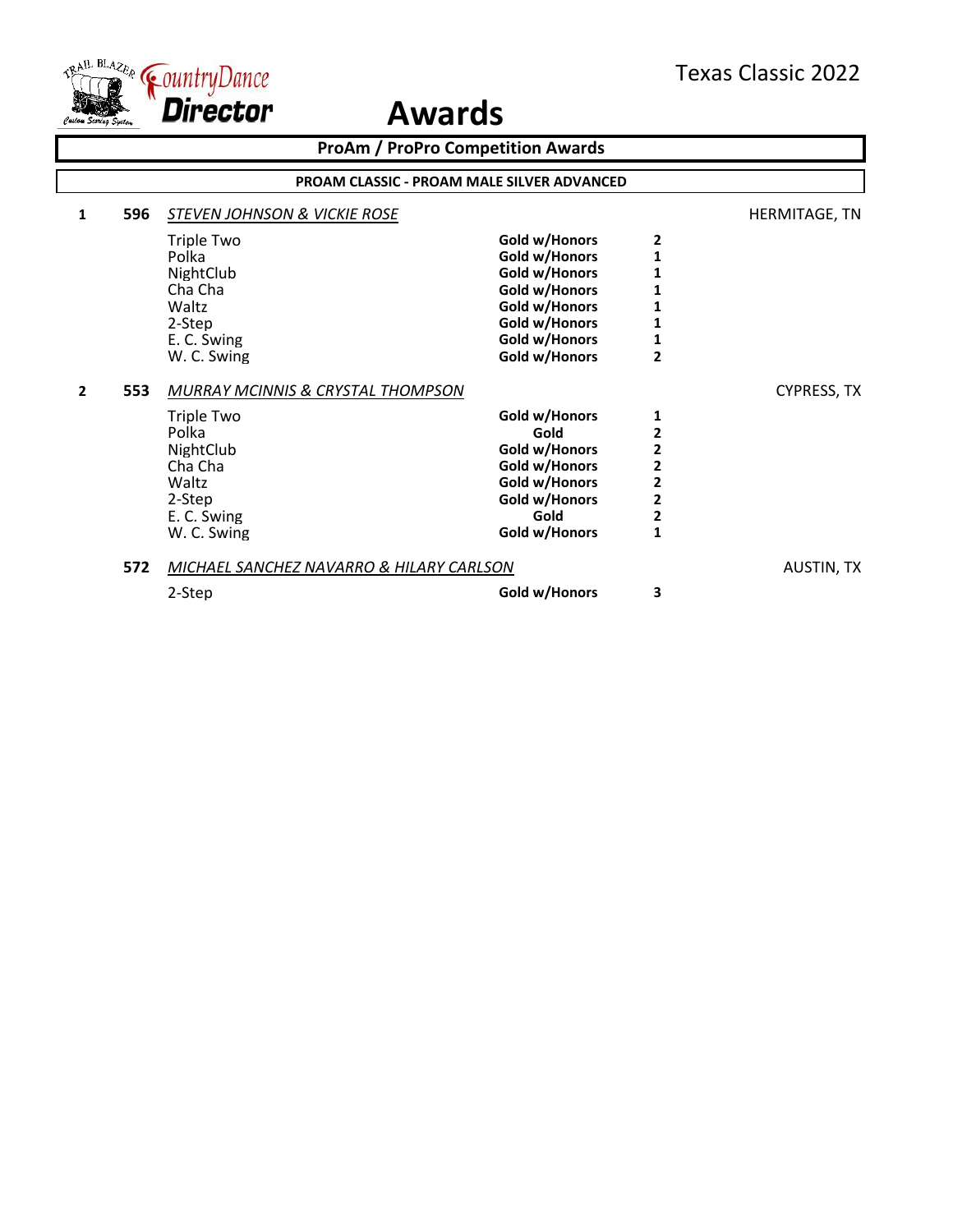

**ProAm / ProPro Competition Awards 1 554** *PATRICIA MCINNIS & ALBERT TAILLEUR* CYPRESS, TX Triple Two **Gold w/Honors** 1<br>
NightClub **Cold w/Honors** 2 NightClub **Gold w/Honors** 2<br>
Cha Cha **2**<br>
Gold w/Honors 2 Cha Cha **Gold w/Honors 1** Waltz **Collection Collection Collection Collection Collection Collection Collection Collection Collection Collection Collection Collection Collection Collection Collection Collection Collection Collection Collection Collec** 2-Step **Gold w/Honors 1** E. C. Swing **Gold** 2<br>
W. C. Swing **Gold** W/Honors 3 **Gold w/Honors 2 711** *SUSAN HAYNES & JAKE GREENE* GEORGETOWN, TX NightClub **Gold Graduate 1** Cha Cha **Gold w/Honors 2** Waltz<br>
2-Step **1**2-Step
3 2-Step **3**<br> **E. C. Swing Collection Collection Collection Collection Collection Collection Collection Collection Collection**<br> **Gold w/Honors** E. C. Swing **Gold w/Honors** 1<br>
W. C. Swing **Gold Graduate** 1 **Gold Graduate 659** *PAT QUICK & SLOANE HANSEN* ARLINGTON, TX 2-Step **2**<br> **2**<br> **2**<br> **2**<br> **2**<br> **2 Gold w/Honors PROAM CLASSIC - PROAM FEMALE SILVER ADVANCED**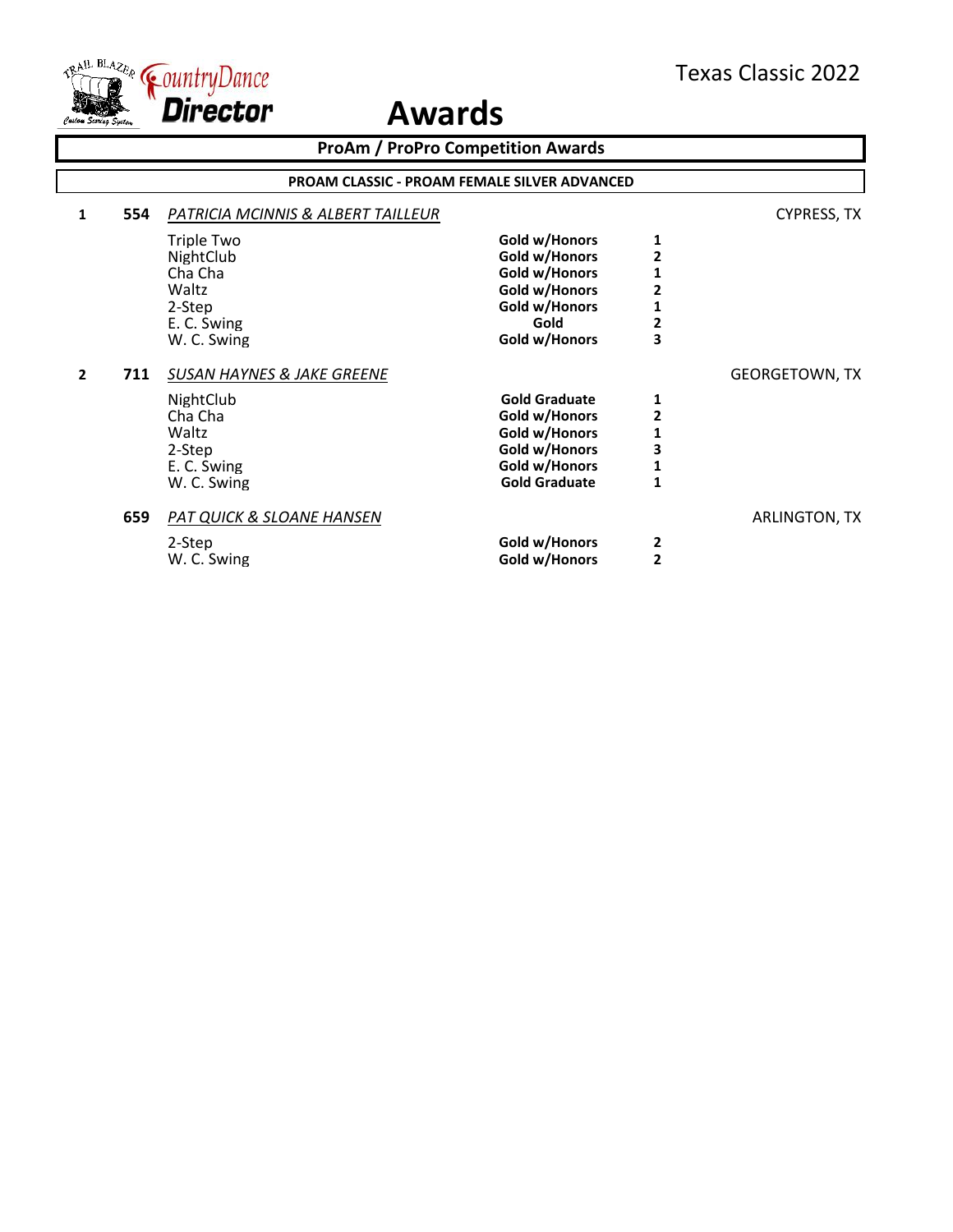

| <b>ProAm / ProPro Competition Awards</b> |                                                      |                                        |               |                |                   |
|------------------------------------------|------------------------------------------------------|----------------------------------------|---------------|----------------|-------------------|
|                                          | <b>PROAM CLASSIC - PROAM FEMALE DIAMOND ADVANCED</b> |                                        |               |                |                   |
| 1                                        | 609                                                  | <b>LISA TURKOVIC &amp; JAKE GREENE</b> |               |                | HUTTO, TX         |
|                                          |                                                      | Triple Two                             | Gold w/Honors |                |                   |
|                                          |                                                      | Polka                                  | Gold w/Honors |                |                   |
|                                          |                                                      | NightClub                              | Gold w/Honors |                |                   |
|                                          |                                                      | Cha Cha                                | Gold w/Honors |                |                   |
|                                          |                                                      | Waltz                                  | Gold w/Honors |                |                   |
|                                          |                                                      | 2-Step                                 | Gold w/Honors |                |                   |
|                                          |                                                      | E. C. Swing                            | Gold w/Honors |                |                   |
|                                          |                                                      | W. C. Swing                            | Gold w/Honors | 2              |                   |
| $\mathbf{2}$                             | 607                                                  | LISA MONTANIO & JAKE GREENE            |               |                | <b>AUSTIN, TX</b> |
|                                          |                                                      | Triple Two                             | Gold          | 2              |                   |
|                                          |                                                      | Polka                                  | Gold          | 2              |                   |
|                                          |                                                      | NightClub                              | Gold w/Honors | 2              |                   |
|                                          |                                                      | Cha Cha                                | Gold w/Honors | 2              |                   |
|                                          |                                                      | Waltz                                  | Gold w/Honors | $\overline{2}$ |                   |
|                                          |                                                      | 2-Step                                 | Gold w/Honors | 2              |                   |
|                                          |                                                      | E. C. Swing                            | Gold w/Honors | $\overline{2}$ |                   |
|                                          |                                                      | W. C. Swing                            | Gold w/Honors |                |                   |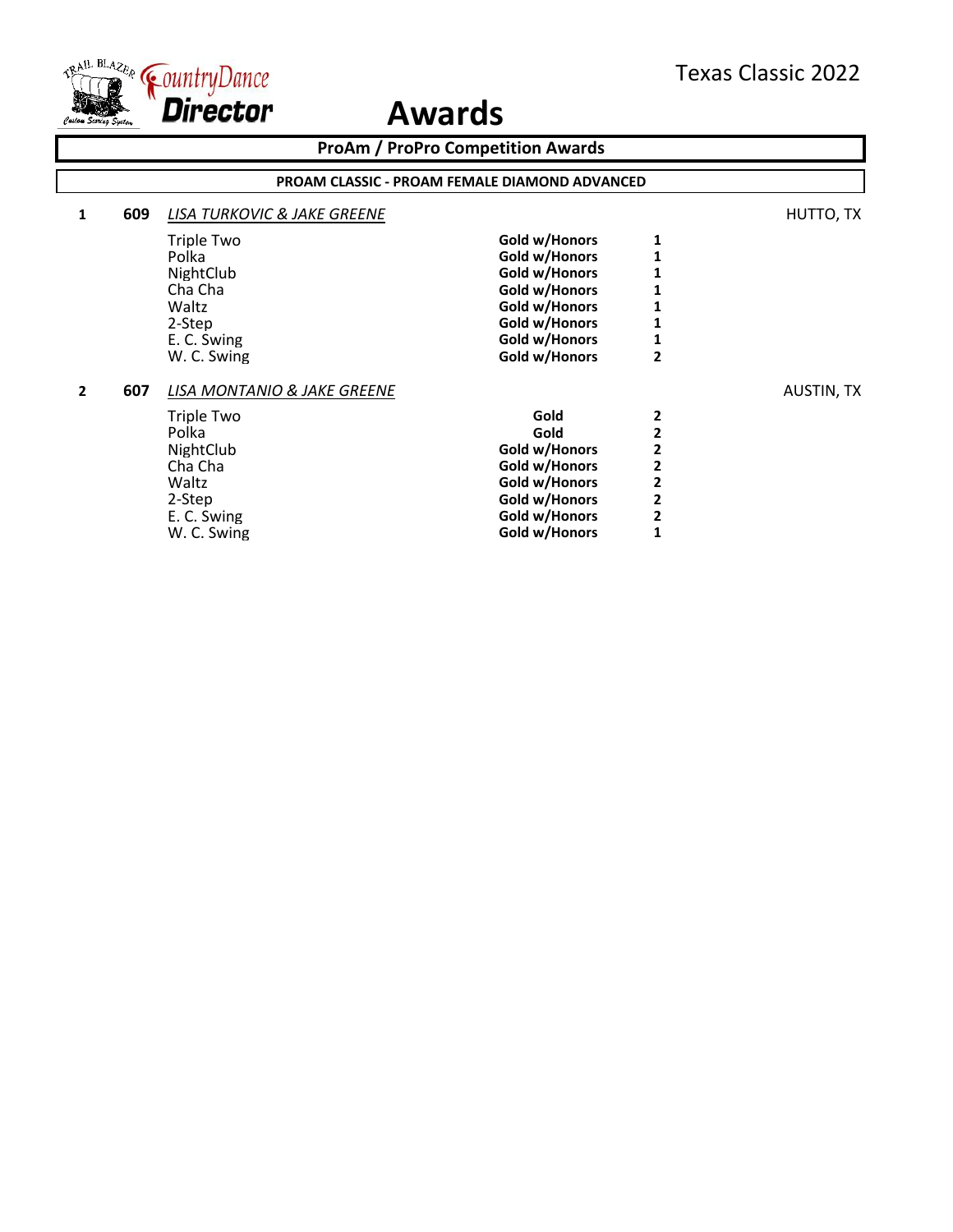

**ProAm / ProPro Competition Awards**

**PROAM CLASSIC - PROAM FEMALE CRYSTAL ADVANCED**

**609 LISA TURKOVIC & JAKE GREENE HUTTO, TX** 

2-Step **Gold w/Honors 1**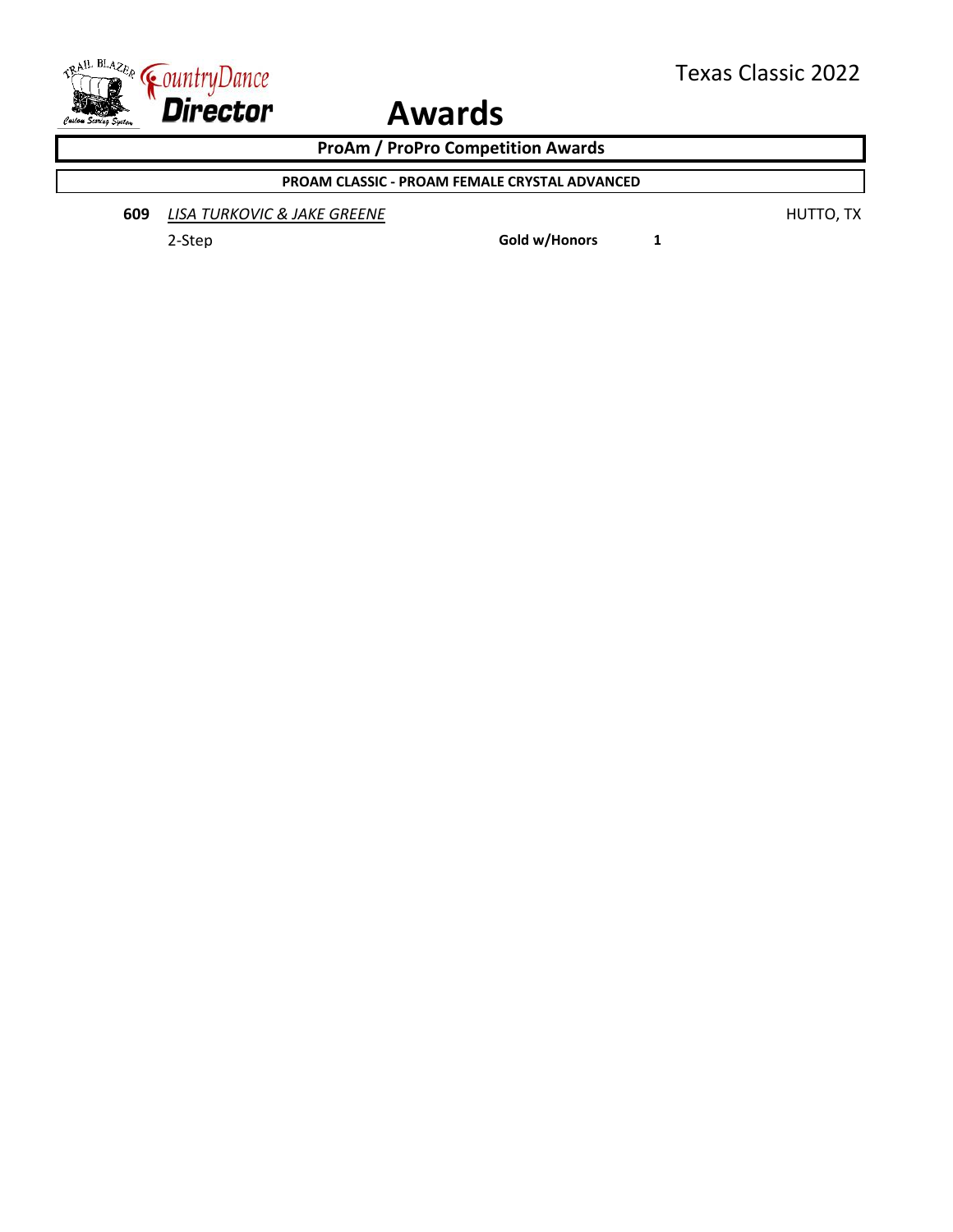

**ProAm / ProPro Competition Awards**

### **PROAM CLASSIC - PROAM MALE OPEN ADVANCED**

**733** *PAUL BENSON & HILARY CARLSON* AUSTIN, TX

2-Step **Gold 1**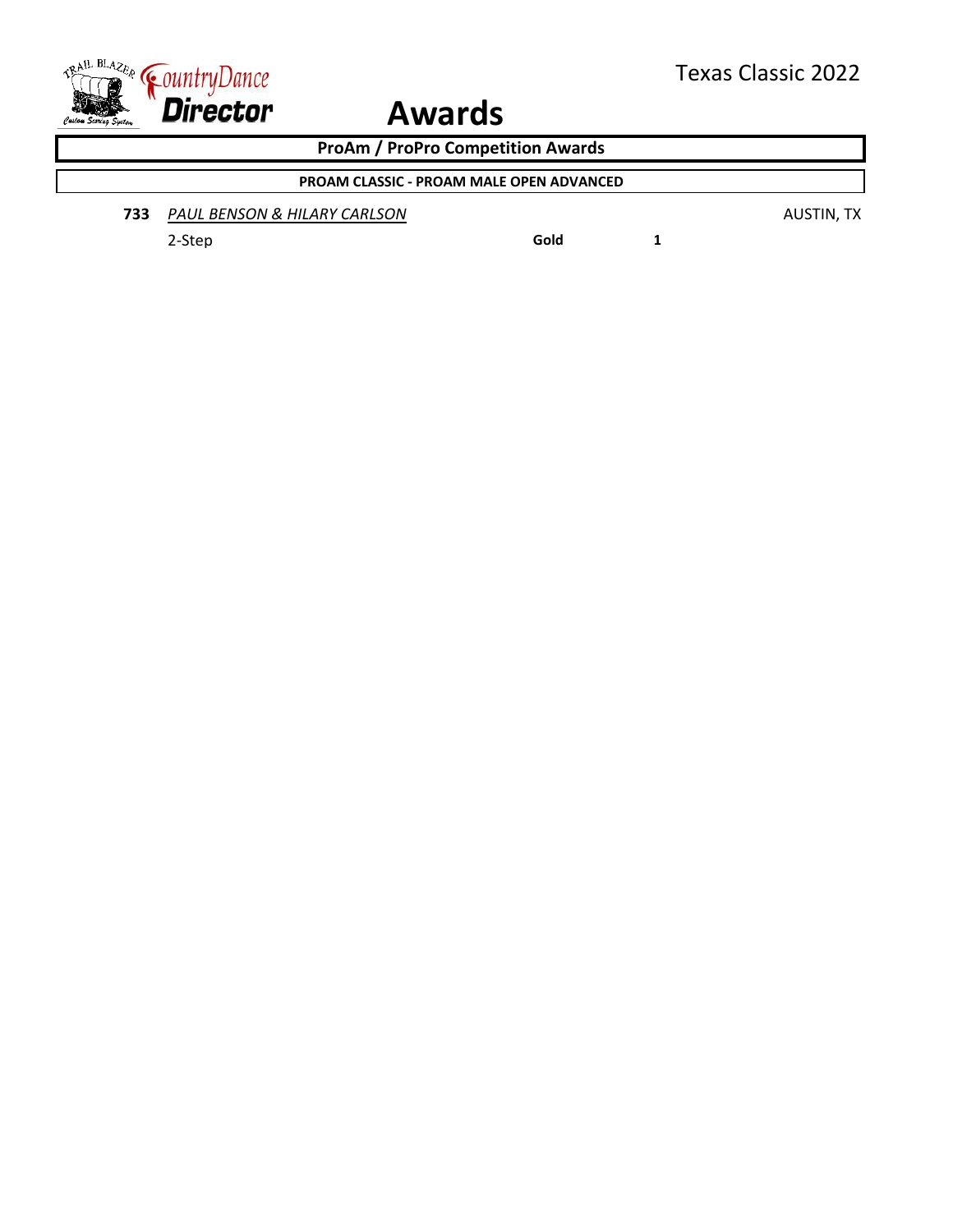

**ProAm / ProPro Competition Awards**

### **PROAM SHOWCASE - PROAM SHOWCASE MALE DIAMOND**

| 572 | MICHAEL SANCHEZ NAVARRO & HILARY CARLSON |        | AUSTIN. TX |
|-----|------------------------------------------|--------|------------|
|     | Waltz                                    | Gold   |            |
|     | 2-Step                                   | Silver |            |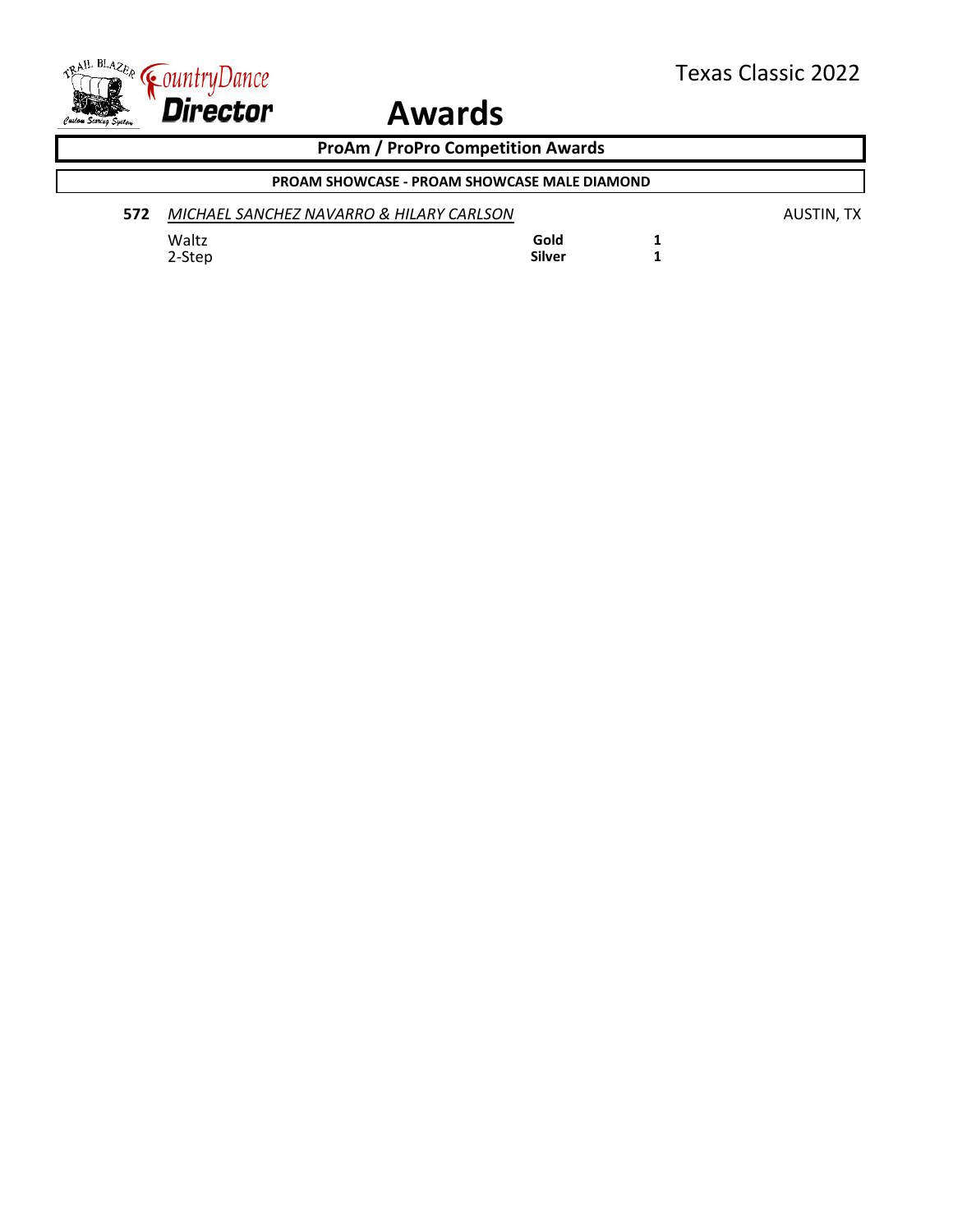

#### **ProAm / ProPro Competition Awards**

#### **PROAM SHOWCASE - PROAM SHOWCASE FEMALE DIAMOND**

### **1 607** *LISA MONTANIO & JAKE GREENE* **AUSTIN, TX AUSTIN, TX**

NightClub **Gold** 1<br>
Cha Cha **1 Gold w/Honors** 1 Cha Cha **Gold w/Honors 1**<br>
Waltz **Gold 1** Waltz **Gold 1** 2-Step **Gold 1** E. C. Swing **Gold w/Honors** 1<br>
W. C. Swing **Gold w/Honors** 1 **Gold w/Honors**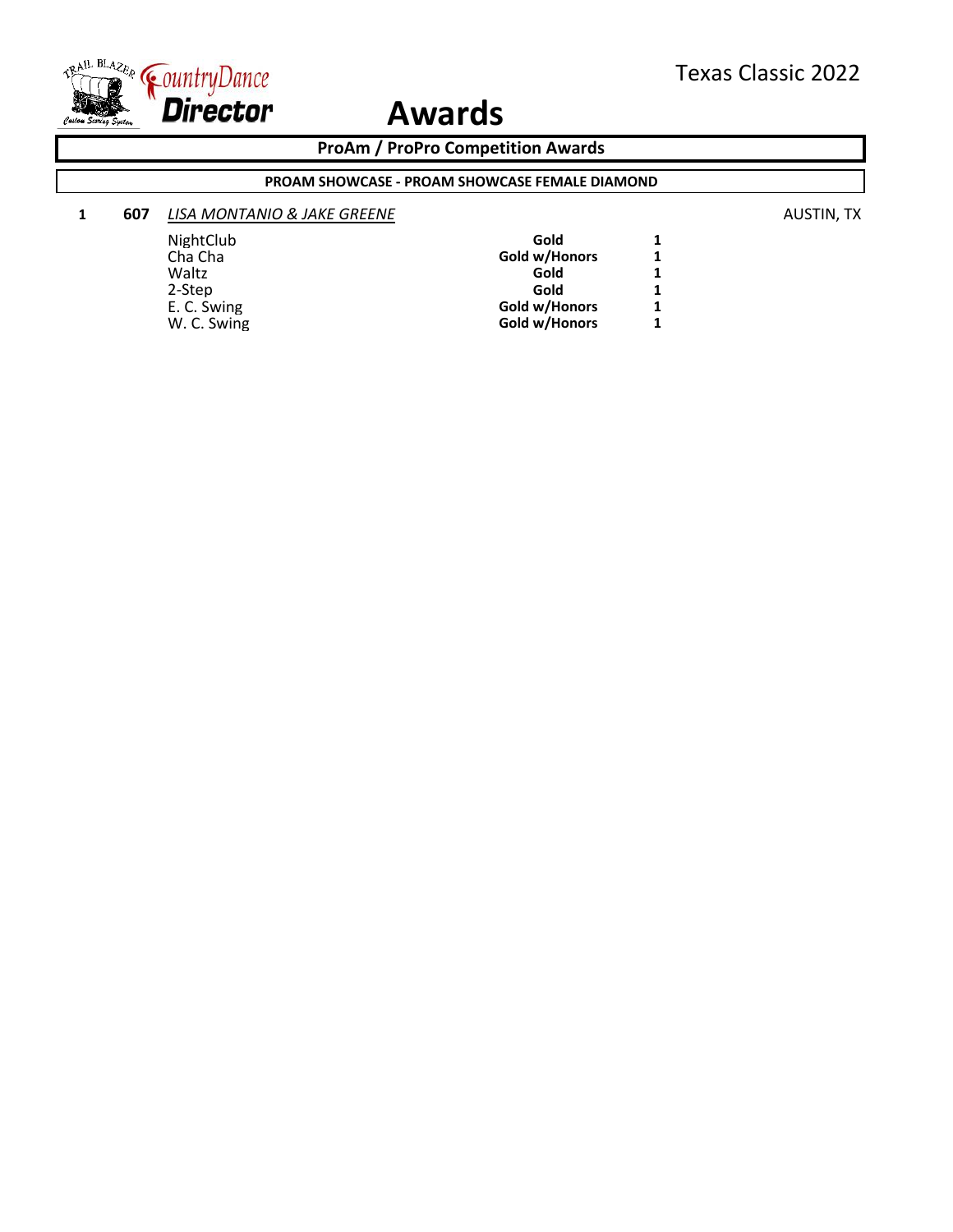

**ProAm / ProPro Competition Awards**

### **PROAM SHOWCASE - PROAM SHOWCASE MALE OPEN**

| 572 | MICHAEL SANCHEZ NAVARRO & HILARY CARLSON |        | AUSTIN, TX |
|-----|------------------------------------------|--------|------------|
|     | Waltz                                    | Gold   |            |
|     | 2-Step                                   | Silver |            |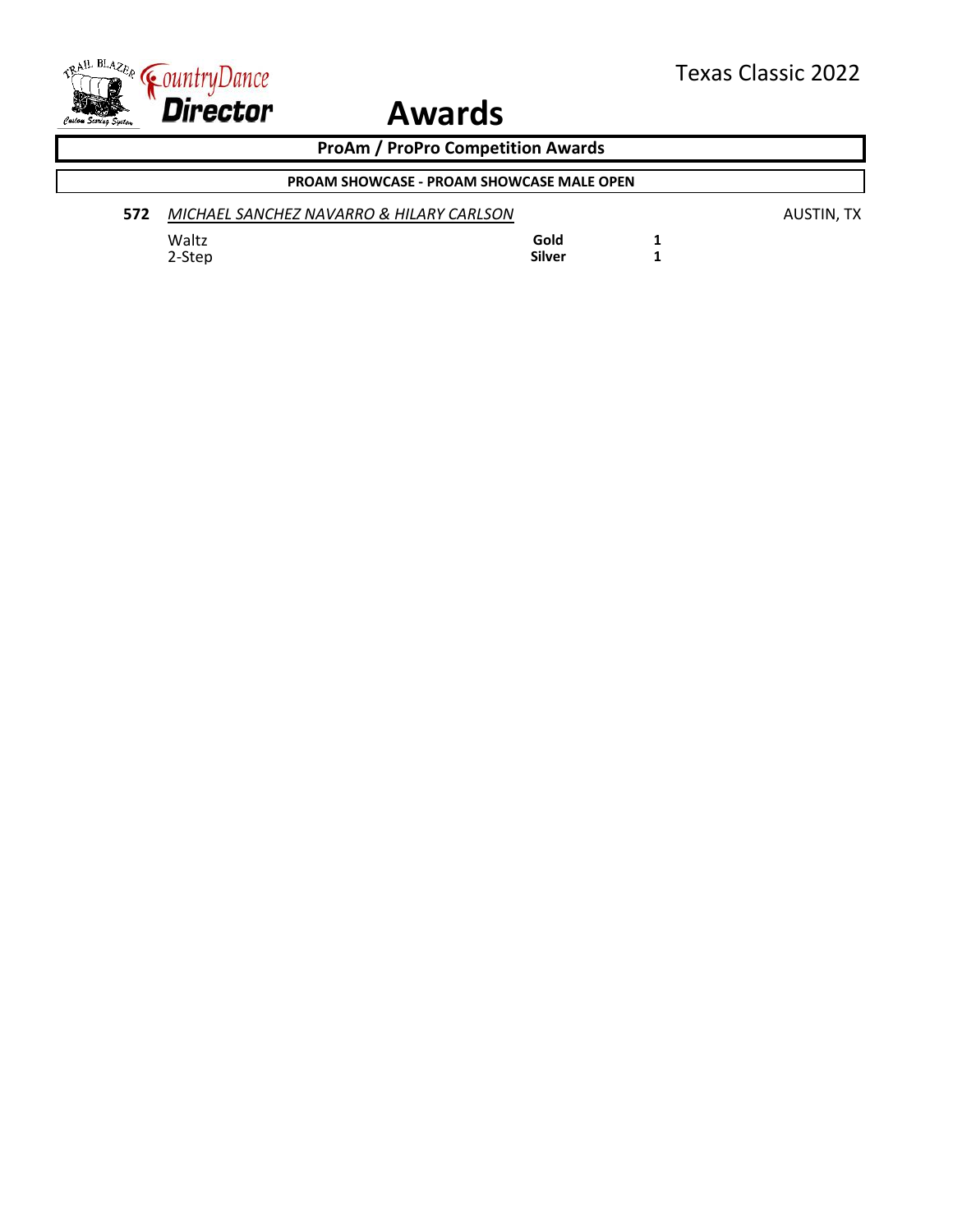

**ProAm / ProPro Competition Awards**

**PROAM/PROPRO SPOTLIGHT - PROAM FEMALE DIAMOND SPOTLIGHT**

**1 711** *SUSAN HAYNES & JAKE GREENE* GEORGETOWN, TX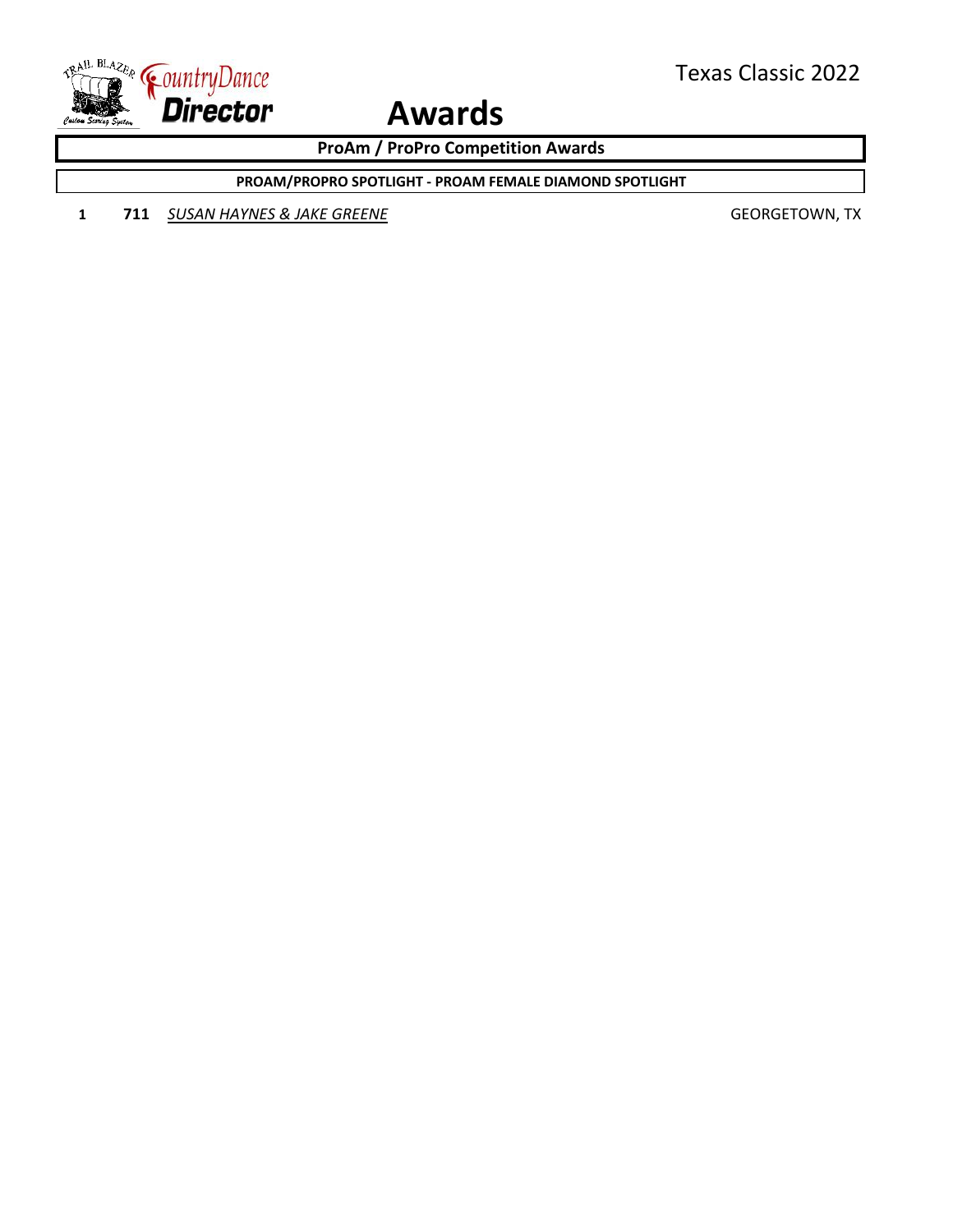

**ProAm / ProPro Competition Awards**

**PROAM/PROPRO SPOTLIGHT - PROAM FEMALE OPEN SPOTLIGHT**

**1 659** *PAT QUICK & JOSH ZUNIGA* **ARLINGTON, TX ARLINGTON, TX**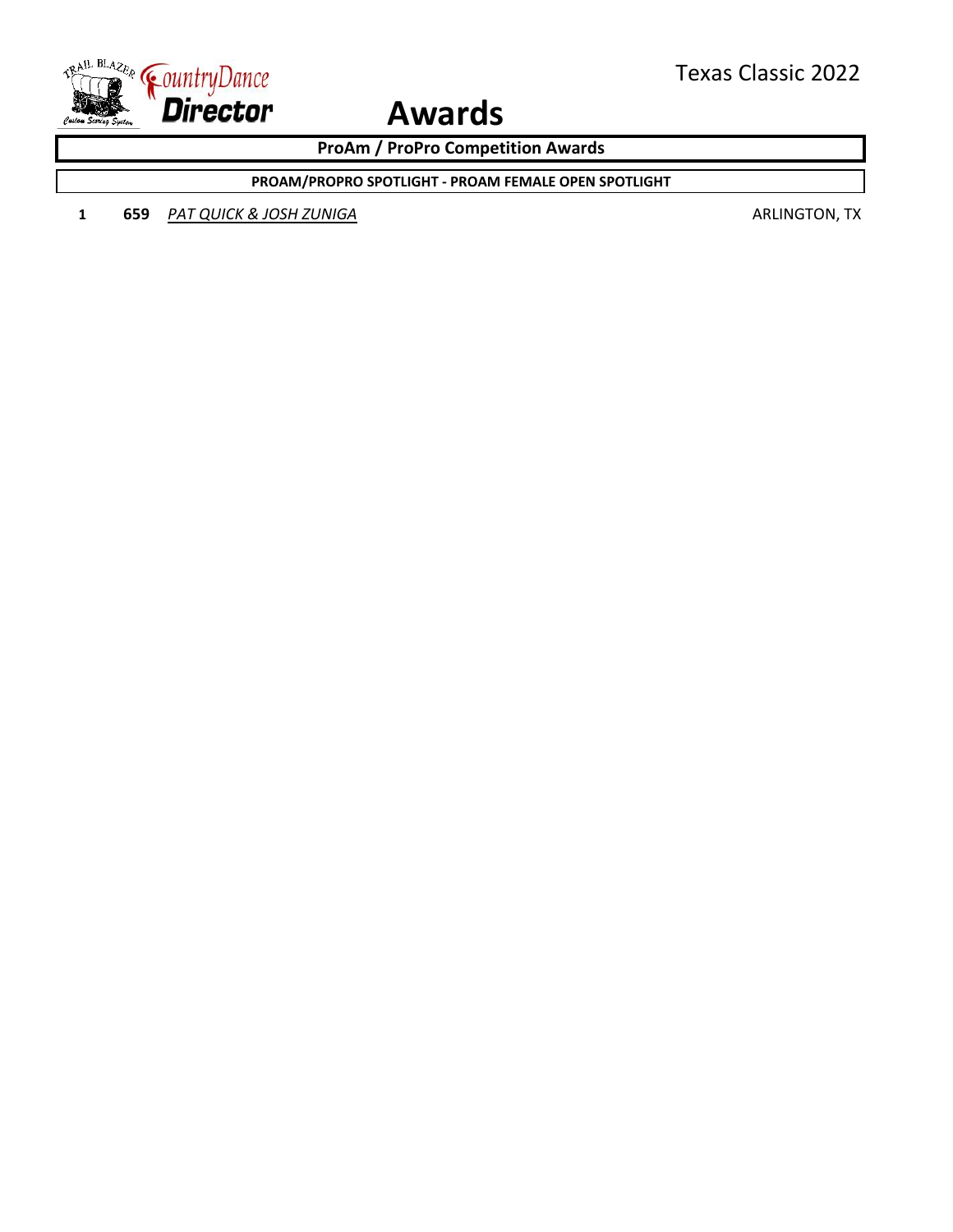

**ProAm / ProPro Competition Awards**

**PROAM/PROPRO SPOTLIGHT - PROAM MALE JUNIOR SPOTLIGHT**

**1 500** *MARSHAL BEANE & DONNA WHITELEY* **ARLINGTON, TX**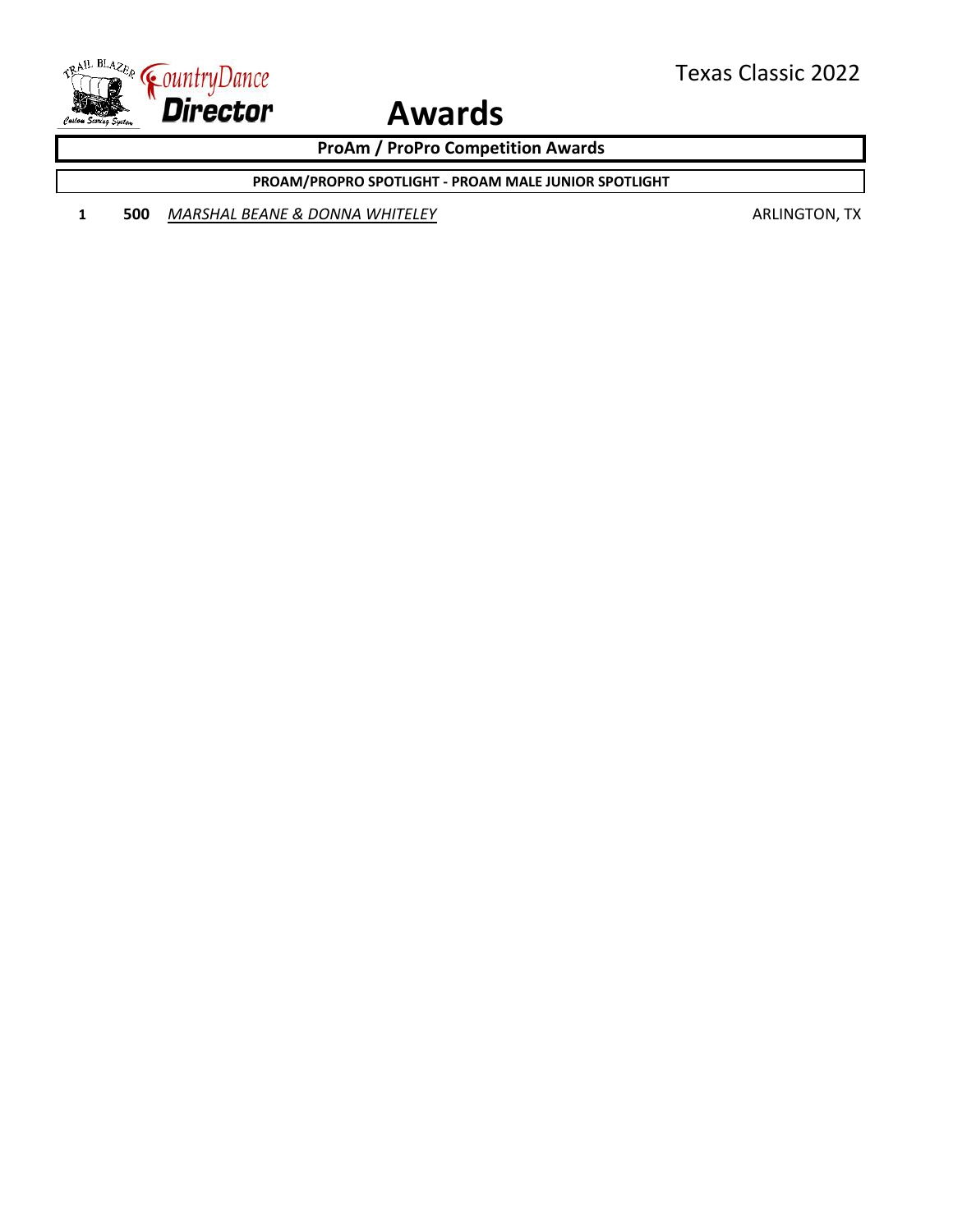

| <b>ProAm / ProPro Competition Awards</b> |                                                  |                                          |               |   |            |  |
|------------------------------------------|--------------------------------------------------|------------------------------------------|---------------|---|------------|--|
|                                          | PROPRO CLASSIC/SHOWCASE - PROPRO MALE DIAMOND II |                                          |               |   |            |  |
|                                          | 695                                              | <b>BRYCE GREENE &amp; GRETCHEN SMITH</b> |               |   | ALLEN, TX  |  |
|                                          |                                                  | <b>Triple Two</b>                        | Gold w/Honors |   |            |  |
|                                          |                                                  | Polka                                    | Gold w/Honors |   |            |  |
|                                          |                                                  | NightClub                                | Gold w/Honors |   |            |  |
|                                          |                                                  | Waltz                                    | Gold w/Honors |   |            |  |
|                                          |                                                  | 2-Step                                   | Gold w/Honors |   |            |  |
|                                          |                                                  | E. C. Swing                              | Gold w/Honors |   |            |  |
|                                          |                                                  | W. C. Swing                              | Gold w/Honors | 1 |            |  |
|                                          | 577                                              | <b>TONY NEW &amp; GRETCHEN SMITH</b>     |               |   | DALLAS, TX |  |
|                                          |                                                  | 2-Step                                   | Gold          | 2 |            |  |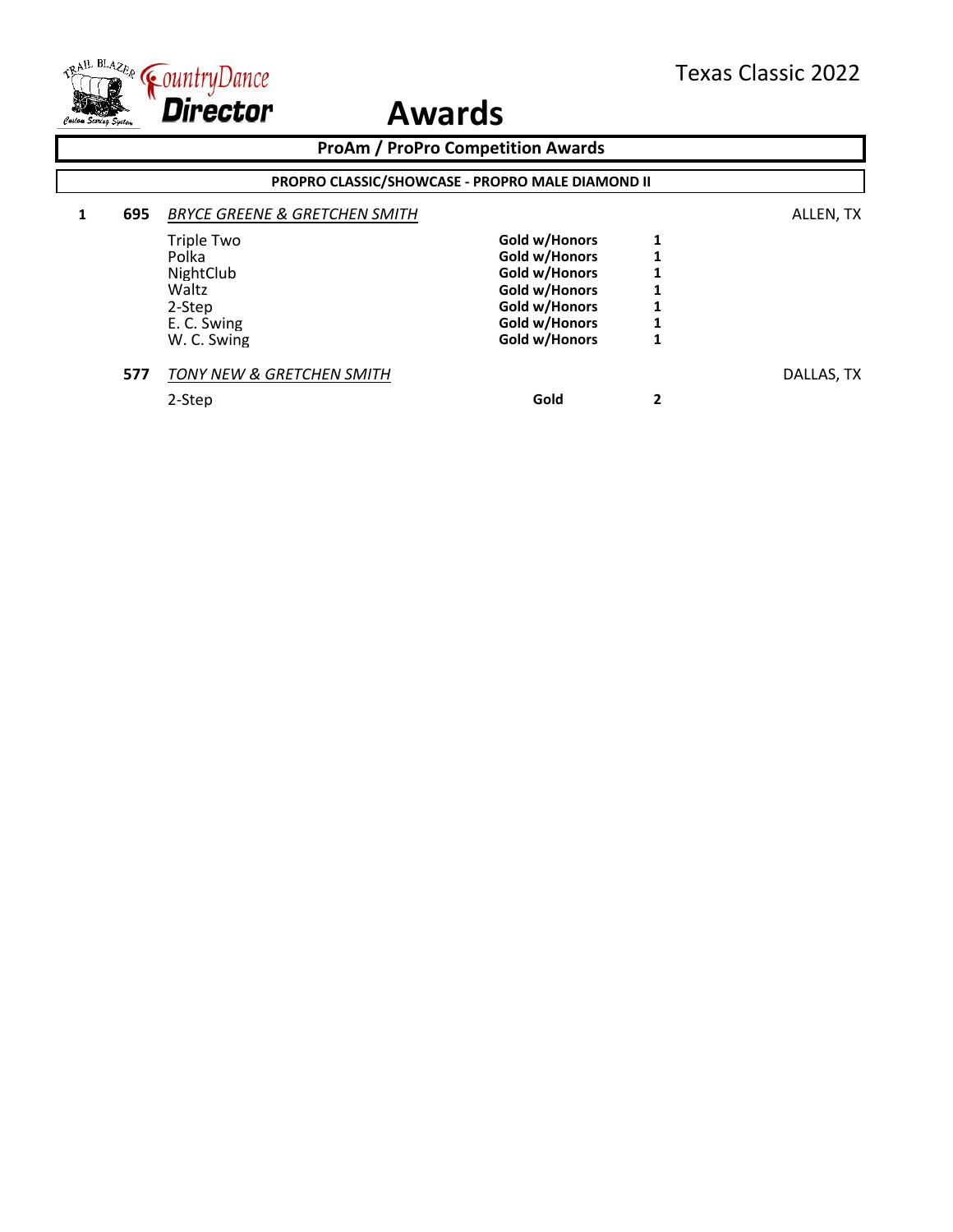

**ProAm / ProPro Competition Awards**

#### **PROPRO CLASSIC/SHOWCASE - PROPRO MALE OPEN II**

### **1 695** *BRYCE GREENE & GRETCHEN SMITH* ALLEN, TX

| <b>Triple Two</b> | Gold w/Honors | 1 |
|-------------------|---------------|---|
| Polka             | Gold w/Honors | 1 |
| NightClub         | Gold w/Honors | 1 |
| Waltz             | Gold w/Honors | 1 |
| 2-Step            | Gold w/Honors | 1 |
| E. C. Swing       | Gold w/Honors | 1 |
| W. C. Swing       | Gold          | 1 |
|                   |               |   |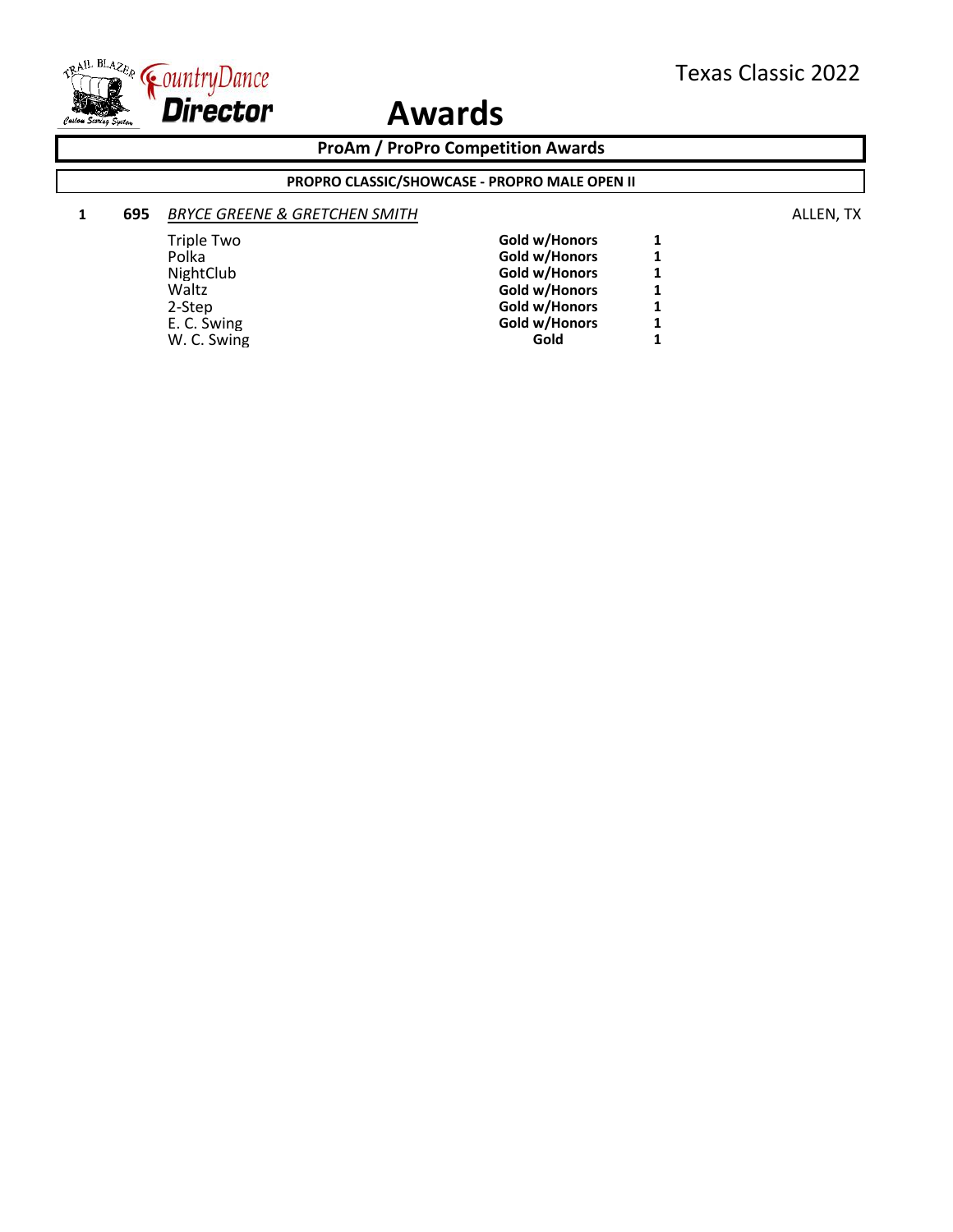

**ProAm / ProPro Competition Awards 1 706 FELIPA MENDEZ & JAKE GREENE SAN ANTONIO, TX** Triple Two **Gold w/Honors** 1<br>Polka **1 Gold w/Honors** 1 Polka **Collection Collection Collection** Cold W/Honors 1<br>
MightClub **Collection Collection Collection Collection Collection Collection Collection Collection Collection** Co NightClub **Gold w/Honors** 1<br>
Cha Cha **1 Gold w/Honors** 2 Cha Cha **Gold w/Honors 2** Waltz **Gold w/Honors** 1<br>
2-Step **1** Cold w/Honors 1 2-Step **1**<br>
2. C. Swing **COLOUT COLOUT COLOUT COLOUT COLOUT COLOUT COLOUT COLOUT COLOUT 2** E. C. Swing **Collection Collection Collection Collection Collection Collection Collection Collection Collection Collection Collection Collection Collection Collection Collection Collection Collection Collection Collection Gold w/Honors 2 608** *JENNY NGUYEN & JAKE GREENE* AUSTIN, TX Triple Two **Gold w/Honors 2** Polka **Police 2**<br> **Cold w/Honors** 2<br> **Gold w/Honors** 2 NightClub **Cold with Cold with Club**<br> **Gold with Cha**<br> **Gold with Cha**<br> **Gold with Cha**<br> **Gold with Cha** Cha Cha **Gold w/Honors 1** Waltz **Collection Collection Collection Collection Collection Collection Collection Collection Collection Collection Collection Collection Collection Collection Collection Collection Collection Collection Collection Collec** 2-Step **2**<br> **2** Gold w/Honors **2**<br> **2** Gold w/Honors 1 E. C. Swing **Gold w/Honors** 1<br>
W. C. Swing **Gold w/Honors** 2 **Gold w/Honors 567** *KARLA SUAREZ & GARY MCINTYRE* AUSTIN, TX 2-Step **Gold w/Honors 3 PROPRO CLASSIC/SHOWCASE - PROPRO FEMALE OPEN II**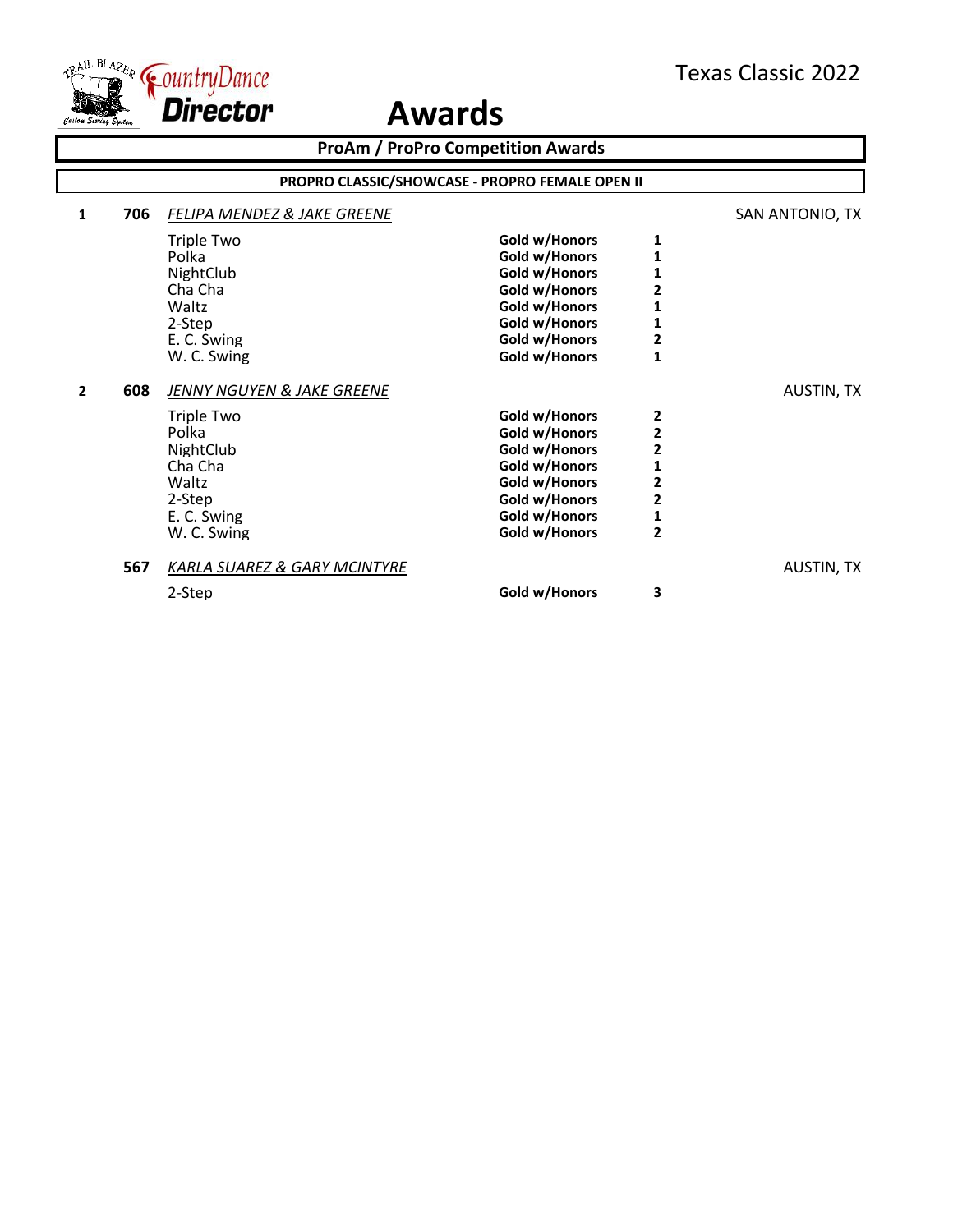

|              |                                                 | <b>ProAm / ProPro Competition Awards</b>                                                                                                 |                                                                                                                     |        |               |  |
|--------------|-------------------------------------------------|------------------------------------------------------------------------------------------------------------------------------------------|---------------------------------------------------------------------------------------------------------------------|--------|---------------|--|
|              | PROPRO CLASSIC/SHOWCASE - PROPRO MALE DIAMOND I |                                                                                                                                          |                                                                                                                     |        |               |  |
| 1            | 584                                             | DANIEL HARSHBERGER & SUSAN KIRKLIN                                                                                                       |                                                                                                                     |        | LEHI, UT      |  |
|              |                                                 | Triple Two<br>NightClub<br>Cha Cha<br>Waltz<br>2-Step<br>E. C. Swing<br>W. C. Swing                                                      | Gold w/Honors<br>Gold w/Honors<br>Gold w/Honors<br>Gold w/Honors<br>Gold w/Honors<br>Gold w/Honors<br>Gold w/Honors |        |               |  |
| $\mathbf{z}$ | 758                                             | <b>EDWARD MARSH &amp; GRETCHEN SMITH</b><br>Triple Two<br>Polka<br>NightClub<br>Cha Cha<br>Waltz<br>2-Step<br>E. C. Swing<br>W. C. Swing | Gold<br>Gold<br>Gold<br>Gold<br>Gold<br>Gold<br>Gold<br>Gold                                                        | 2<br>2 | LAFAYETTE, LA |  |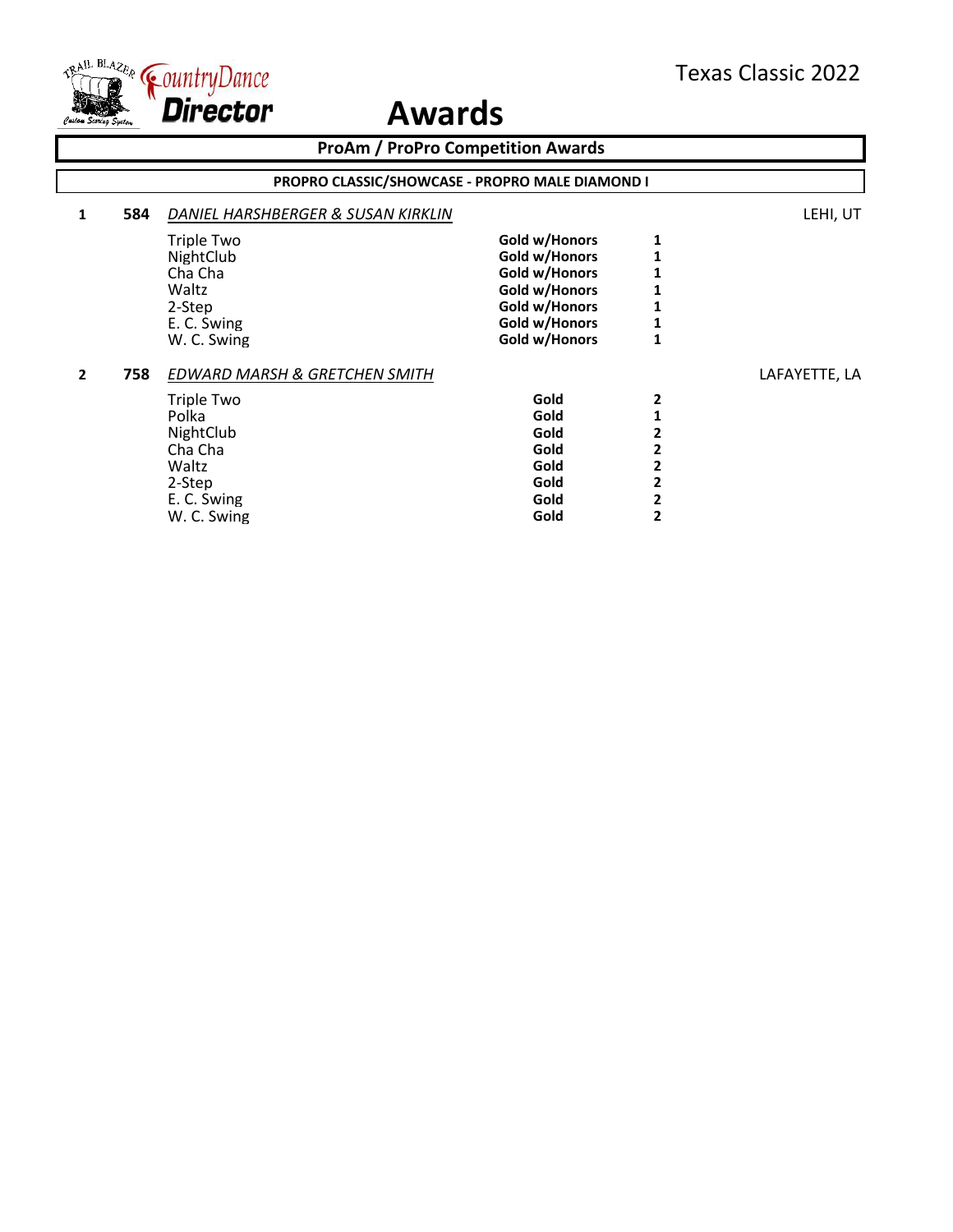

**ProAm / ProPro Competition Awards**

### **PROPRO CLASSIC/SHOWCASE - PROPRO FEMALE DIAMOND I**

#### **1 535** *DONNA WHITELEY & MIKE WAGNER* **HASLET, TX HASLET**, TX

| Triple Two  | Gold w/Honors | 1 |
|-------------|---------------|---|
| NightClub   | Gold w/Honors | 1 |
| Cha Cha     | Gold w/Honors | 1 |
| Waltz       | Gold w/Honors | 1 |
| 2-Step      | Gold w/Honors | 1 |
| E. C. Swing | Gold w/Honors | 1 |
|             |               |   |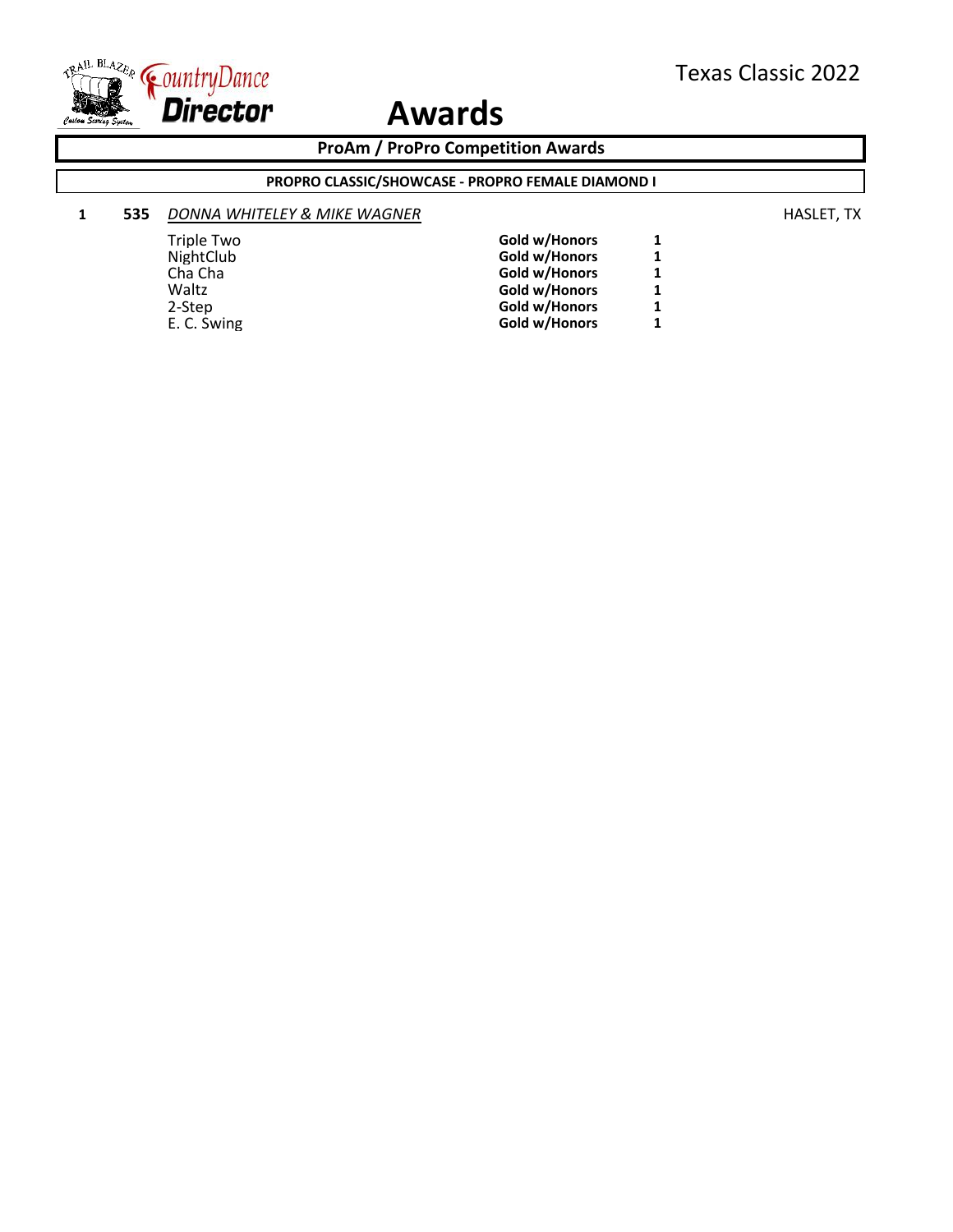

| PROPRO CLASSIC/SHOWCASE - PROPRO MALE OPEN I |                                                                                                                                                                             |                                                                                                                                                                                                                                                                                                         |                                                                                                                                                         |  |  |
|----------------------------------------------|-----------------------------------------------------------------------------------------------------------------------------------------------------------------------------|---------------------------------------------------------------------------------------------------------------------------------------------------------------------------------------------------------------------------------------------------------------------------------------------------------|---------------------------------------------------------------------------------------------------------------------------------------------------------|--|--|
| <b>NOLAN WHITELY &amp; SUSAN KIRKLIN</b>     |                                                                                                                                                                             |                                                                                                                                                                                                                                                                                                         | SAN ANTONIO, TX                                                                                                                                         |  |  |
|                                              |                                                                                                                                                                             |                                                                                                                                                                                                                                                                                                         |                                                                                                                                                         |  |  |
|                                              |                                                                                                                                                                             | 1                                                                                                                                                                                                                                                                                                       |                                                                                                                                                         |  |  |
| Waltz                                        |                                                                                                                                                                             |                                                                                                                                                                                                                                                                                                         |                                                                                                                                                         |  |  |
| 2-Step                                       |                                                                                                                                                                             |                                                                                                                                                                                                                                                                                                         |                                                                                                                                                         |  |  |
| W. C. Swing                                  | <b>Gold Graduate</b>                                                                                                                                                        | $\overline{\mathbf{1}}$                                                                                                                                                                                                                                                                                 |                                                                                                                                                         |  |  |
| <b>BOBBY PRITCHARD &amp; GRETCHEN SMITH</b>  |                                                                                                                                                                             |                                                                                                                                                                                                                                                                                                         | FRISCO, TX                                                                                                                                              |  |  |
|                                              |                                                                                                                                                                             |                                                                                                                                                                                                                                                                                                         |                                                                                                                                                         |  |  |
|                                              |                                                                                                                                                                             |                                                                                                                                                                                                                                                                                                         |                                                                                                                                                         |  |  |
|                                              |                                                                                                                                                                             |                                                                                                                                                                                                                                                                                                         |                                                                                                                                                         |  |  |
|                                              |                                                                                                                                                                             |                                                                                                                                                                                                                                                                                                         |                                                                                                                                                         |  |  |
|                                              |                                                                                                                                                                             |                                                                                                                                                                                                                                                                                                         |                                                                                                                                                         |  |  |
|                                              |                                                                                                                                                                             |                                                                                                                                                                                                                                                                                                         |                                                                                                                                                         |  |  |
|                                              |                                                                                                                                                                             | $\mathbf{1}$                                                                                                                                                                                                                                                                                            |                                                                                                                                                         |  |  |
| W. C. Swing                                  | Gold w/Honors                                                                                                                                                               | $\overline{2}$                                                                                                                                                                                                                                                                                          |                                                                                                                                                         |  |  |
| DANIEL HARSHBERGER & SUSAN KIRKLIN           |                                                                                                                                                                             |                                                                                                                                                                                                                                                                                                         | LEHI, UT                                                                                                                                                |  |  |
|                                              |                                                                                                                                                                             |                                                                                                                                                                                                                                                                                                         |                                                                                                                                                         |  |  |
|                                              | Gold w/Honors                                                                                                                                                               |                                                                                                                                                                                                                                                                                                         |                                                                                                                                                         |  |  |
|                                              |                                                                                                                                                                             |                                                                                                                                                                                                                                                                                                         |                                                                                                                                                         |  |  |
| Waltz                                        |                                                                                                                                                                             | 3                                                                                                                                                                                                                                                                                                       |                                                                                                                                                         |  |  |
|                                              |                                                                                                                                                                             |                                                                                                                                                                                                                                                                                                         |                                                                                                                                                         |  |  |
|                                              | Gold w/Honors                                                                                                                                                               | 1                                                                                                                                                                                                                                                                                                       |                                                                                                                                                         |  |  |
| W. C. Swing                                  | Gold w/Honors                                                                                                                                                               | 3                                                                                                                                                                                                                                                                                                       |                                                                                                                                                         |  |  |
|                                              | NightClub<br>Cha Cha<br><b>Triple Two</b><br>Polka<br>NightClub<br>Cha Cha<br>Waltz<br>2-Step<br>E. C. Swing<br>Triple Two<br>NightClub<br>Cha Cha<br>2-Step<br>E. C. Swing | <b>ProAm / ProPro Competition Awards</b><br>Gold w/Honors<br>Gold w/Honors<br>Gold w/Honors<br>Gold w/Honors<br>Gold w/Honors<br>Gold w/Honors<br>Gold w/Honors<br>Gold w/Honors<br>Gold w/Honors<br>Gold w/Honors<br>Gold w/Honors<br>Gold w/Honors<br>Gold w/Honors<br>Gold w/Honors<br>Gold w/Honors | 1<br>1<br>$\overline{\mathbf{c}}$<br>1<br>1<br>$\overline{\mathbf{c}}$<br>$\overline{2}$<br>$\overline{\mathbf{c}}$<br>$\mathbf{1}$<br>2<br>3<br>3<br>3 |  |  |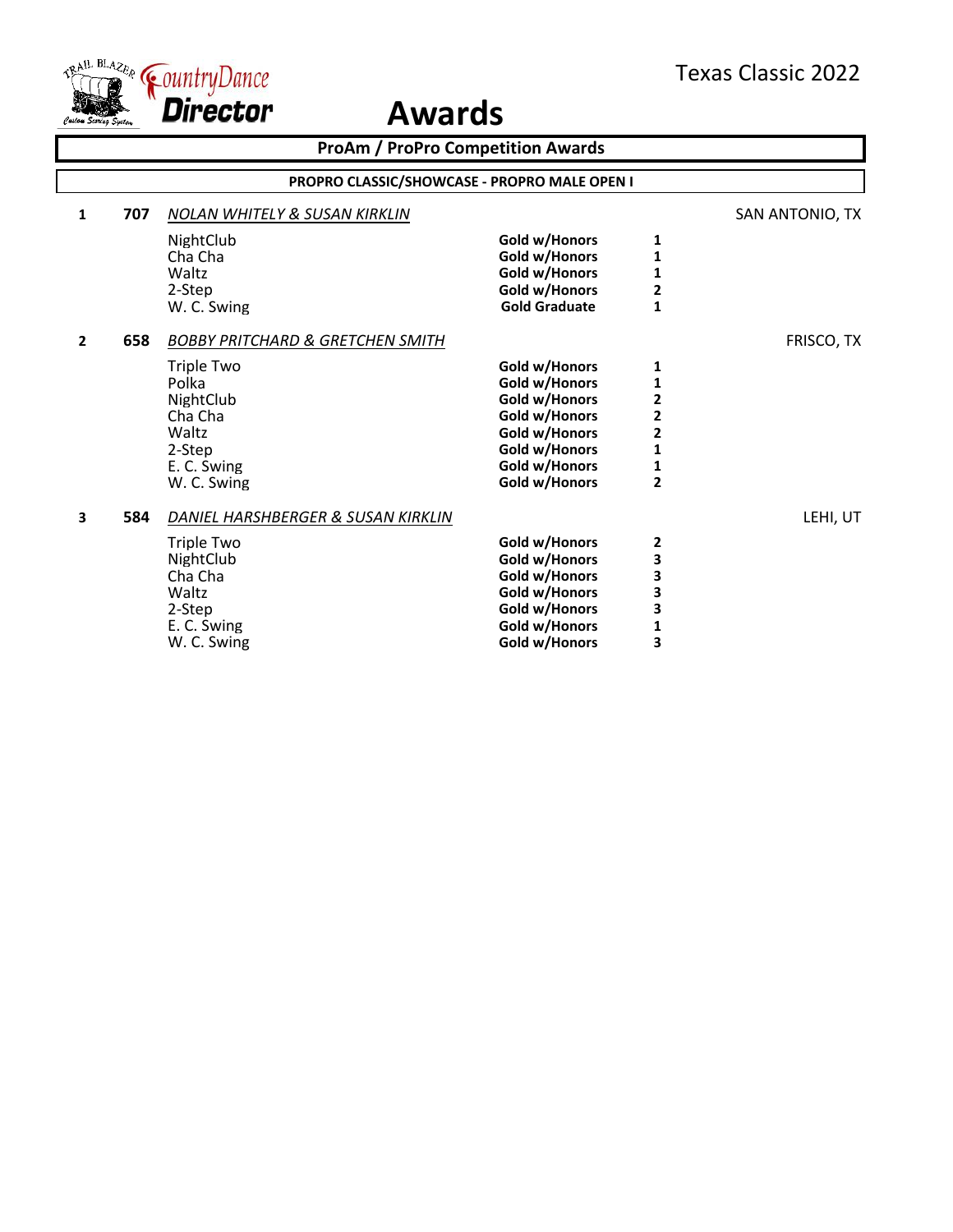

**ProAm / ProPro Competition Awards**

### **PROPRO CLASSIC/SHOWCASE - PROPRO FEMALE OPEN I**

**726 CRYSTAL THOMPSON & GARY MCINTYRE AUSTIN, TX AUSTIN, TX** 

2-Step **Gold w/Honors 1**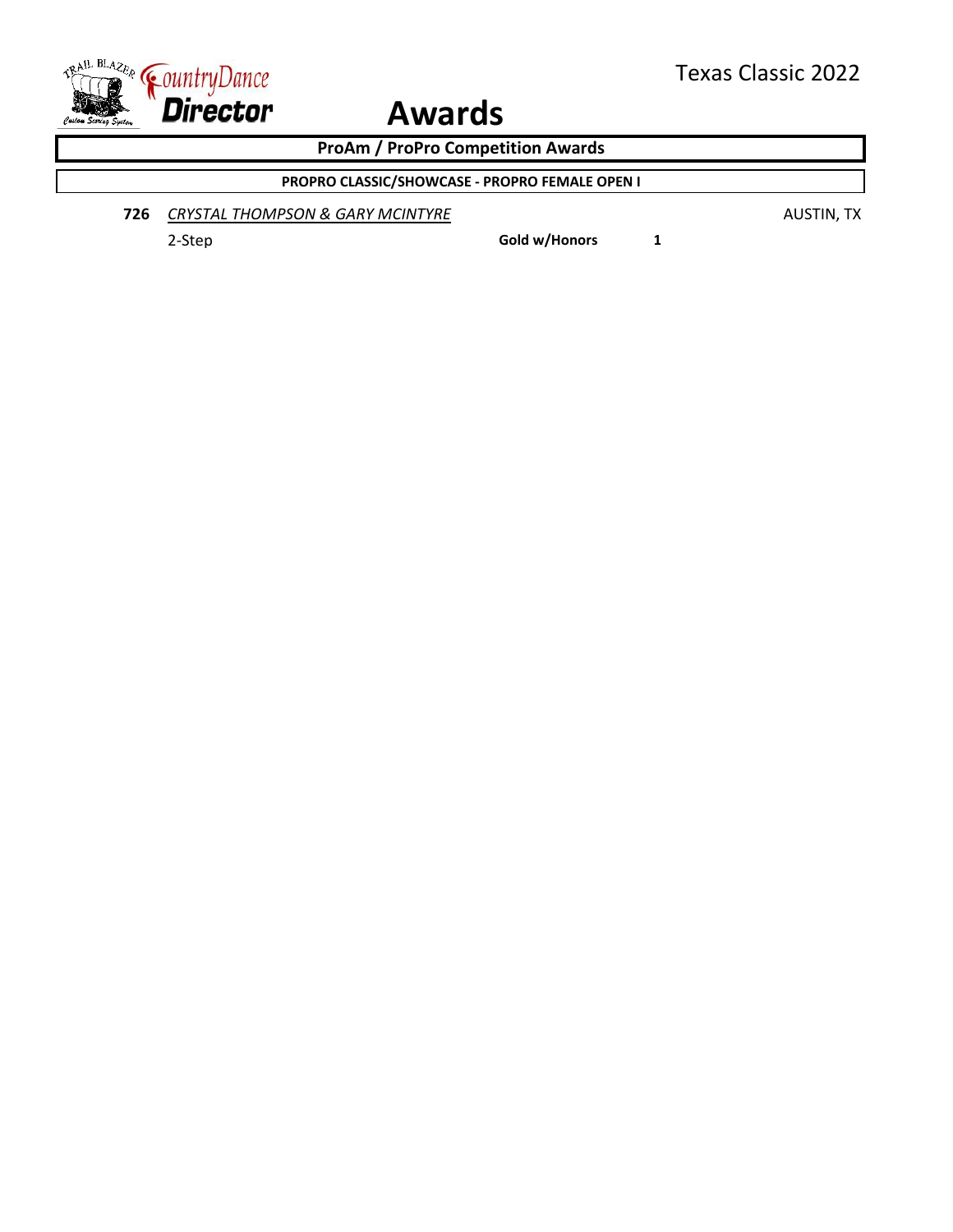

### **ProAm / ProPro Competition Awards**

### **PROPRO CLASSIC/SHOWCASE - PROPRO SHOWCASE FEMALE DIAMOND**

### **1 722** *LORI HAYNER & JOSH ZUNIGA* WAXAHACHIE, TX

| Polka       | Gold w/Honors | 1 |
|-------------|---------------|---|
| NightClub   | Gold          | 1 |
| Waltz       | Gold          | 1 |
| 2-Step      | Gold          | 1 |
| W. C. Swing | Gold          | 1 |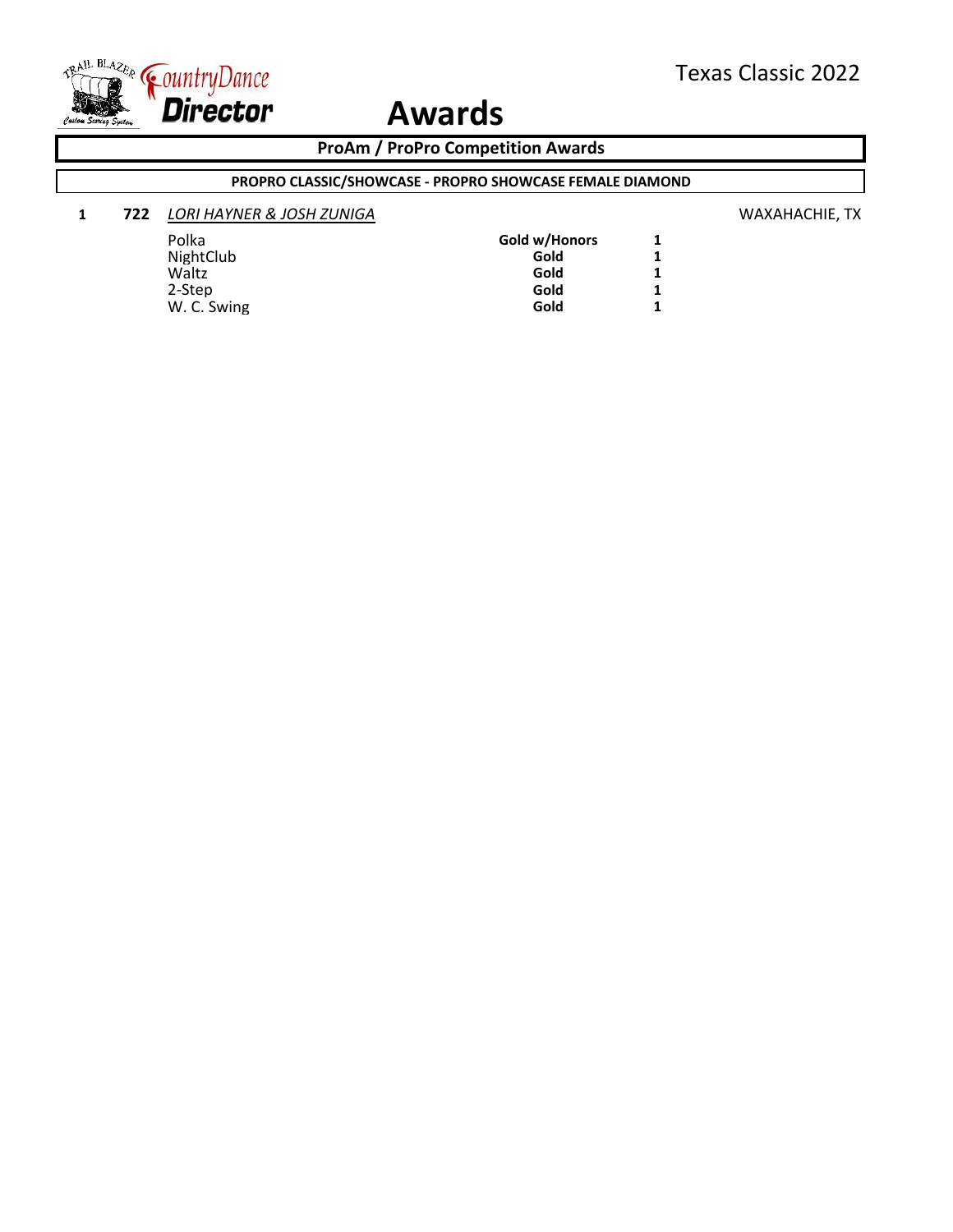

### **ProAm / ProPro Competition Awards**

### **OPEN ROLE PROAM CLASSIC (NON-SANCTIONED) - OPEN ROLE PROAM LEADER GOLD NEWCOMER**

### **1 582** *PATRICK SCHREIER & CHRISTOPHER KEMPAINEN* ROSEMOUNT, MN

| Triple Two  | Gold | 1            |
|-------------|------|--------------|
| Polka       | Gold | 1            |
| NightClub   | Gold | $\mathbf{1}$ |
| Cha Cha     | Gold | 1            |
| Waltz       | Gold | 1            |
| 2-Step      | Gold | 1            |
| E. C. Swing | Gold | $\mathbf{1}$ |
| W. C. Swing | Gold | 1            |
|             |      |              |